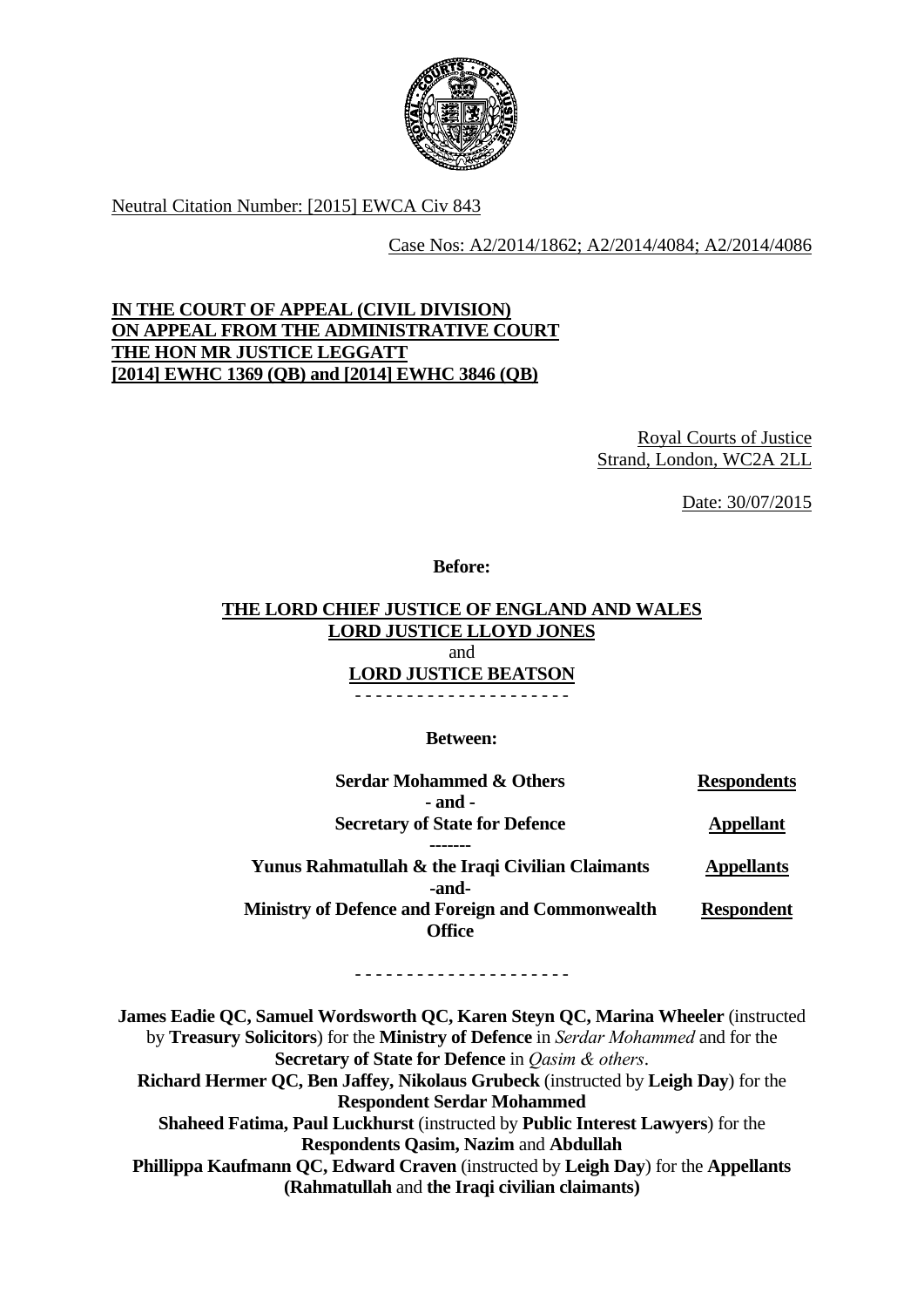**James Eadie QC, Karen Steyn QC, Ben Watson, Melanie Cumberland** (instructed by **Treasury Solicitors**) for the **Respondents** in *Rahmatullah* **(Ministry of Defence** and **Foreign and Commonwealth Office)** 

**Derek Sweeting QC, James Purnell** (instructed by **Treasury Solicitors**) for the **Respondent**  in the Iraqi civilian claimants' case **(Ministry of Defence)** 

Hearing dates: 9 - 13 February 2015

Further Submissions: 18 and 20 February; 2, 19, 20 and 31 March; 9, 22 and 30 April and 5 May 2015.

# - - - - - - - - - - - - - - - - - - - - - **Judgment Approved by the court for handing down (subject to editorial corrections)**

**If this Judgment has been emailed to you it is to be treated as 'read-only'. You should send any suggested amendments as a separate Word document.** 

|                  |                                                                 | Para no      |
|------------------|-----------------------------------------------------------------|--------------|
| $\mathbf I$      | THE ISSUES AND SUMMARY                                          |              |
| (1)              | The main appeal                                                 |              |
| $\left(a\right)$ | The central issue                                               | $\mathbf{1}$ |
| (b)              | The two bases of SM's claim                                     | 5            |
| (c)              | The position of the Secretary of State                          | 6            |
| (d)              | Summary of our conclusions in relation to the main appeal       | 8            |
| (2)              | The conjoined appeals                                           | 11           |
| $\left(a\right)$ | The PIL claimants                                               | 12           |
| (b)              | The claim by Yunus Rahmatullah, Anamatullah Ali and the Iraqi   | 17           |
|                  | civilian claimants                                              |              |
| (c)              | The issue on act of state in the claim by Yunus Rahmatullah and | 23           |
|                  | the Iraqi civilian claimants                                    |              |
| (d)              | Our conclusion                                                  | 27           |
| (3)              | The organisation of the judgment                                | 28           |
| $\mathbf{I}$     | THE FACTS, FACTUAL ASSUMPTIONS AND LEGAL                        | 29           |
|                  | <b>ASSUMPTIONS</b>                                              |              |
| (1)              | The facts in relation to SM's claim                             | 29           |
| (a)              | The original involvement of HM armed forces in Afghanistan      | 29           |
| (b)              | The Bonn Agreement                                              | 31           |
| (c)              | UN Security Council Resolution 1386 of 2001; the                | 34           |
|                  | establishment of ISAF                                           |              |
| (d)              | The Military Technical Agreement of January 2002                | 36           |
| (e)              | The command of ISAF                                             | 37           |
| $\varnothing$    | The Memorandum of Understanding between the United              | 41           |
|                  | Kingdom and Afghan Government made in 2006                      |              |
| (2)              | The factual assumptions as to the detention of SM               | 43           |
| (3)              | The legal assumptions as to SM's claim                          | 44           |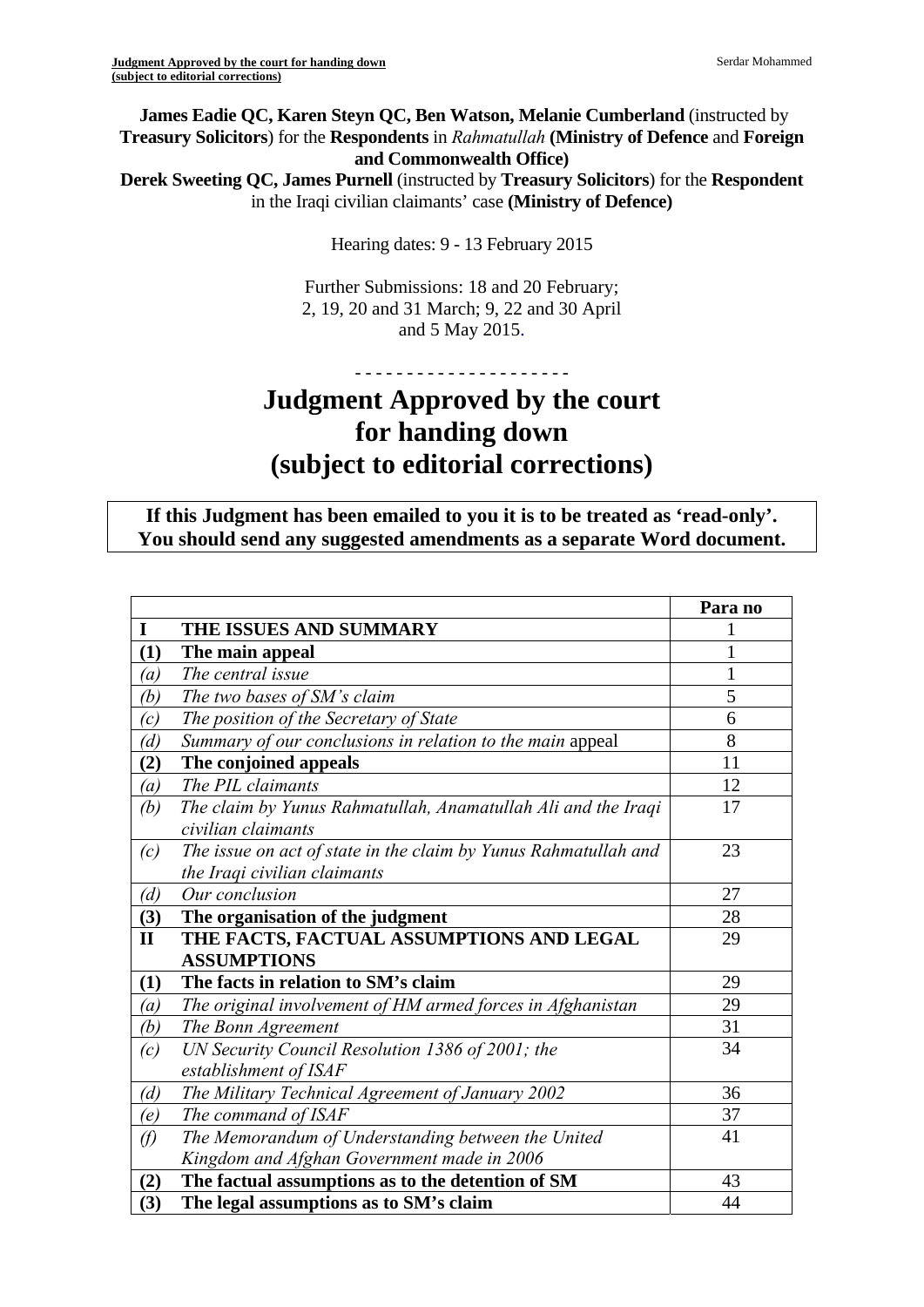| (4)              | The factual assumptions as to the claims by Yunus               | 46  |
|------------------|-----------------------------------------------------------------|-----|
|                  | Rahmatullah and the Iraqi civilian claimants                    |     |
| Ш                | THE LIABILITY OF THE SECRETARY OF STATE ON                      | 49  |
|                  | <b>BEHALF OF THE UNITED KINGDOM AND THE</b>                     |     |
|                  | <b>AVAILABILITY OF UNITED NATIONS IMMUNITY</b>                  |     |
| (1)              | <b>ATTRIBUTION TO ISAF/UN</b>                                   | 50  |
| (a)              | The facts in relation to the control over SM's detention        | 51  |
| (b)              | The applicable legal principles: Behrami/Saramati and Al-       | 52  |
|                  | Jedda                                                           |     |
| (c)              | The judge's decision                                            | 61  |
| (d)              | Did the UN Security Council exercise the requisite control over | 62  |
|                  | <i>ISAF?</i>                                                    |     |
| (e)              | Did ISAF authorise SM's detention?                              | 67  |
| $\mathcal{D}$    | Did ISAF consent by acquiescence to the United Kingdom's        | 70  |
|                  | detention practice?                                             |     |
| (2)              | CAN THE SECRETARY OF STATE INVOKE THE                           | 73  |
|                  | <b>IMMUNITIES OF THE UN?</b>                                    |     |
| IV               | THE PUBLIC LAW CLAIM: THE SCOPE OF THE                          | 82  |
|                  | ECHR AND ITS RELATIONSHIP TO INTERNATIONAL                      |     |
|                  | <b>HUMANITARIAN LAW</b>                                         |     |
| (1)              | THE SCOPE OF THE ECHR AS APPLIED TO HM                          | 83  |
|                  | <b>ARMED FORCES IN AFGHANISTAN</b>                              |     |
| $\left(a\right)$ | The judge's conclusion                                          | 84  |
| (b)              | The decision of the Strasbourg Court in Bankovic                | 86  |
| (c)              | The decision in Al-Skeini                                       | 91  |
| (d)              | The acceptance by the Supreme Court of the decision in Al-      | 94  |
|                  | Skeini                                                          |     |
| (e)              | The difficulties in complying with the ECHR in the course of    | 95  |
|                  | military operations                                             |     |
| $\theta$         | The differing position in Canada                                | 98  |
| (g)              | The judge's decision                                            | 99  |
| (h)              | The scope of the Human Rights Act 1998                          | 103 |
| (i)              | Our conclusion                                                  | 105 |
| (2)              | THE RELATIONSHIP OF INTERNATIONAL                               | 107 |
|                  | HUMANITARIAN LAW AND INTERNATIONAL                              |     |
|                  | <b>HUMAN RIGHTS LAW</b>                                         |     |
| $\left(a\right)$ | Decisions of the International Court of Justice                 | 111 |
| (b)              | The judge's decision in relation to international humanitarian  | 114 |
|                  | law as lex specialis                                            |     |
| (c)              | The decision of the Strasbourg Court in Hassan (September       | 116 |
|                  | 2014)                                                           |     |
| (d)              | The extension of international humanitarian law to a non-       | 121 |
|                  | international armed conflict                                    |     |
| V                | THE PUBLIC LAW CLAIM: LAWFUL AUTHORITY                          | 125 |
|                  | <b>TO DETAIN</b>                                                |     |
| (1)              | POWER TO DETAIN UNDER THE LAW OF                                | 127 |
|                  | <b>AFGHANISTAN</b>                                              |     |
| $\left(a\right)$ | The relevance of the law of Afghanistan                         | 127 |
| (b)              | The judge's findings on Afghan law as regards the claim for     | 129 |
|                  | unlawful detention                                              |     |
| (c)              | The submission of the Secretary of State on the appeal          | 133 |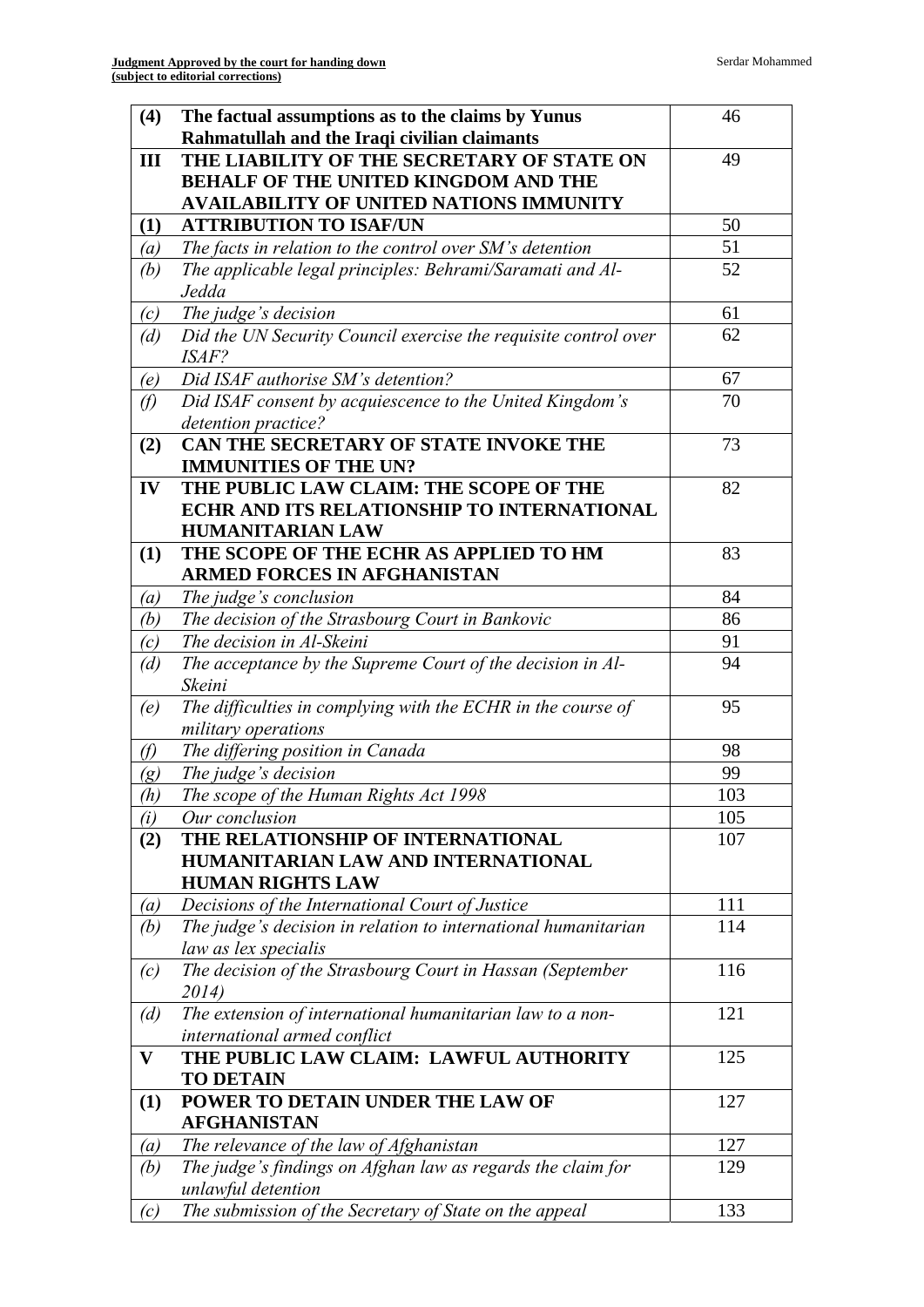| (d)              | Our conclusion                                                    | 135 |
|------------------|-------------------------------------------------------------------|-----|
| (2)              | THE POWER UNDER THE UNSCRS                                        | 138 |
| $\left(a\right)$ | <b>UNSCR 1890 of 2009</b>                                         | 139 |
| (b)              | The contention of the Secretary of State                          | 142 |
| (c)              | The judge's decision                                              | 143 |
| (d)              | The scope of the authorisation to ISAF                            | 146 |
| (e)              | ISAF's detention policy                                           | 149 |
| $\theta$         | The policy under which HM armed forces operated                   | 153 |
| (g)              | Did ISAF agree to that policy by acquiescence?                    | 157 |
| (h)              | Would the UK policy, if authorised by UNSCR 1890 of 2009, be      | 158 |
|                  | a lawful derogation from Article 5 ECHR?                          |     |
| (3)              | POWER UNDER INTERNATIONAL HUMANITARIAN                            | 164 |
|                  | <b>LAW</b>                                                        |     |
| (a)              | <b>Introduction</b>                                               | 164 |
| (i)              | The purpose of international humanitarian law                     | 164 |
| (ii)             | Two sources of international humanitarian law                     | 165 |
| (iii)            | Our approach to the Secretary of State's case                     | 166 |
| ( <b>b</b> )     | Overview of the positions of the parties on international         | 167 |
|                  | humanitarian law                                                  |     |
| (i)              | International armed conflict and non-international armed          | 167 |
|                  | conflict distinguished                                            |     |
| (ii)             | A third classification: an internationalised non-international    | 170 |
|                  | armed conflict                                                    |     |
| (iii)            | The Secretary of State's case                                     | 174 |
| (iv)             | The claimants' case                                               | 175 |
| (v)              | The sources for the determination of the content of international | 176 |
|                  | humanitarian law                                                  |     |
| (c)              | Considerations supporting the judge's conclusions                 | 178 |
| (i)              | The omission from the Geneva Conventions of a power to detain     | 178 |
|                  | in a non-international armed conflict                             |     |
| (ii)             | The role of domestic law in a non-international armed conflict    | 182 |
| (iii)            | <i>Academic commentaries</i>                                      | 183 |
| $(i\nu)$         | The UK Joint Service Manual                                       | 184 |
| (d)              | <b>Considerations supporting the Secretary of State's</b>         | 188 |
|                  | submissions                                                       |     |
| (i)              | A convergence of legal regimes in respect of international        | 188 |
|                  | armed conflicts and non-international armed conflicts             |     |
| (ii)             | The inapplicability of the domestic law of the troop contributing | 189 |
|                  | <b>State</b>                                                      |     |
| (iii)            | The fragmentation of legal regimes                                | 190 |
| (iv)             | The logic of international humanitarian law                       | 193 |
| (e)              | The overarching question                                          | 194 |
| (f)              | Is it necessary to show a positive power to detain, or does an    | 195 |
|                  | absence of prohibition suffice?                                   |     |
| (g)              | The distinction between international humanitarian law            | 199 |
|                  | derived from treaties and international humanitarian law          |     |
|                  | derived from customary international law                          |     |
| (h)              | <b>Implicit authority to detain derived from treaties: Common</b> | 200 |
|                  | <b>Article 3 and APII</b>                                         |     |
| (i)              | Implications from the language                                    | 200 |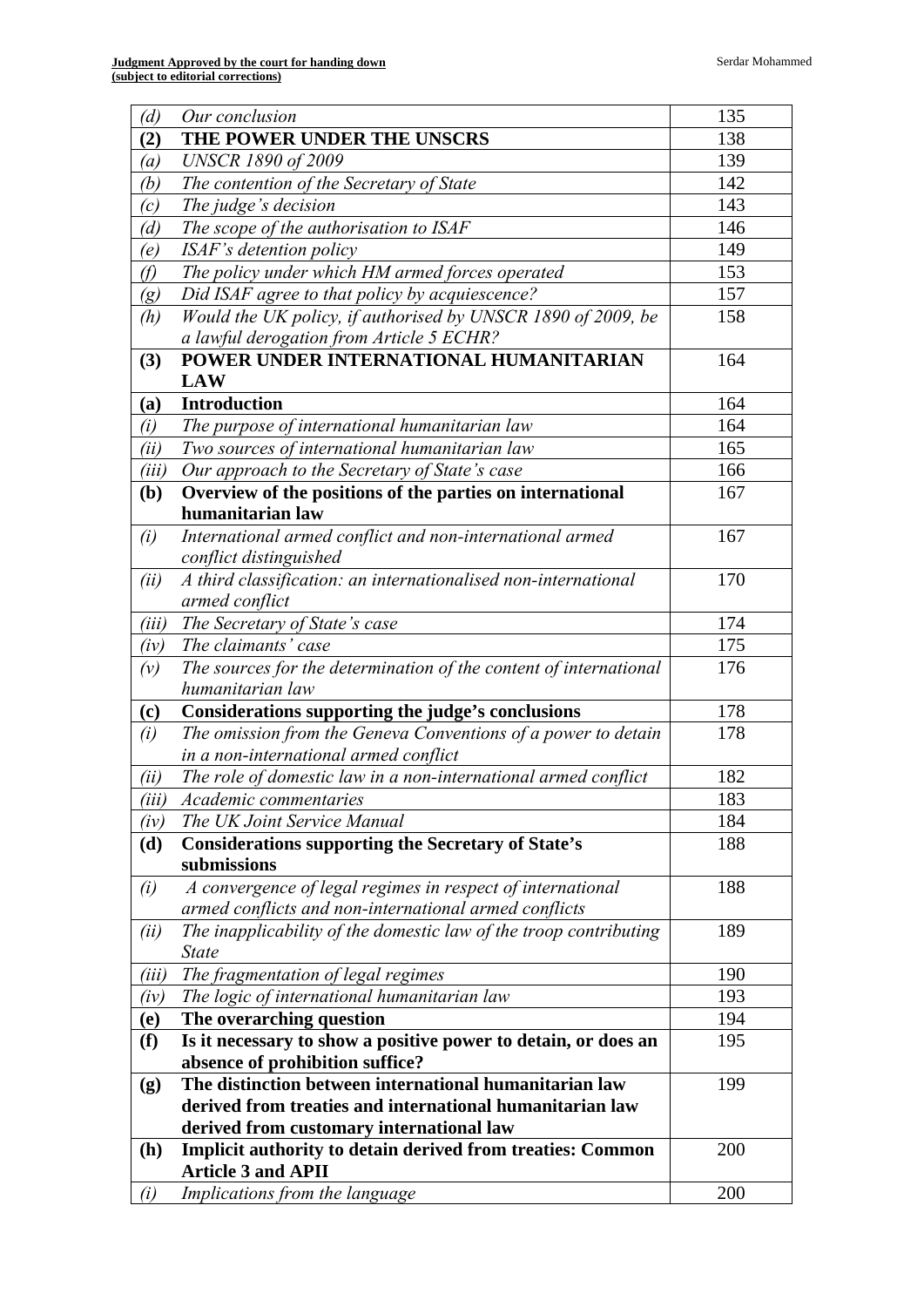|                            | <b>OF STATE</b>                                                                        |            |
|----------------------------|----------------------------------------------------------------------------------------|------------|
| VII                        | THE CLAIMS IN TORT AND THE DEFENCE OF ACT                                              | 299        |
|                            | requirements                                                                           |            |
| (h)                        | The overall failure to meet the requisite procedural                                   | 295        |
| $\left( g\right)$          | State practice as to reviews of detention                                              | 294        |
| $\emptyset$                | The opportunity of the detainee to participate in the reviews of<br>his detention      | 293        |
|                            |                                                                                        |            |
| (e)                        | and objective authority<br>Review of detention by an impartial and objective authority | 287        |
| (d)                        | The safeguard of a review of SM's detention by an impartial                            | 285        |
| (c)                        | Humane treatment and the right to be informed of the reason<br>for detention           |            |
| (b)                        | The possible procedural safeguards                                                     | 283<br>284 |
| $\left(a\right)$           | Introduction: the premise on which our conclusion is based                             | 280        |
| (6)                        | <b>Our conclusions</b>                                                                 | 280        |
| (b)                        | The case of SM and the PIL claimants                                                   | 277        |
| $\left(a\right)$           | The Secretary of State's case                                                          | 274        |
|                            | requirements                                                                           |            |
| (5)                        | The contentions of the parties as to the procedural                                    | 274        |
| $\bf(4)$                   | The judge's decision                                                                   | 272        |
| (3)                        | The procedures used in SM's case                                                       | 269        |
|                            | $J3-9$                                                                                 |            |
| (b)                        | The United Kingdom's Detention policy as set out in UK SOI                             | 258        |
| (a)                        | ISAF policy as set out in ISAF SOP 362                                                 | 255        |
| (2)                        | The procedures in the Detention Policies                                               | 255        |
| (1)                        | <b>SAFEGUARDS</b><br><b>Introduction</b>                                               | 254        |
| VI                         | THE PUBLIC LAW CLAIM: PROCEDURAL                                                       | 254        |
|                            | international humanitarian law                                                         |            |
| $\left( \mathbf{k}\right)$ | Conclusion on authority to detain derived from                                         | 251        |
| (j)                        | <b>Grounds of detention</b>                                                            | 245        |
|                            | law                                                                                    |            |
|                            | humanitarian law can be derived from customary international                           |            |
| (vii)                      | Conclusion: no authority or power to detain under international                        | 242        |
| (vi)                       | The a fortiori argument in the context of customary<br>international law               | 237        |
| (v)                        | Academic commentaries                                                                  | 235        |
| (iv)                       | Post-hearing material about State practice                                             | 228        |
| (iii)                      | The Copenhagen principles                                                              | 223        |
| (ii)                       | State practice and opinio juris                                                        | 222        |
| (i)                        | law                                                                                    |            |
|                            | law<br>The requirements for the formation of customary international                   | 220        |
| (i)                        | Authority to detain derived from customary international                               | 220        |
|                            | humanitarian law derived from treaties                                                 |            |
| (iv)                       | Conclusion: no authority or power to detain under international                        | 214        |
| (iii)                      | Other "Catch-22" issues                                                                | 213        |
|                            | international humanitarian law: the Catch-22 issue                                     |            |
| (ii)                       | The a fortiori implication from the nature and structure of                            | 205        |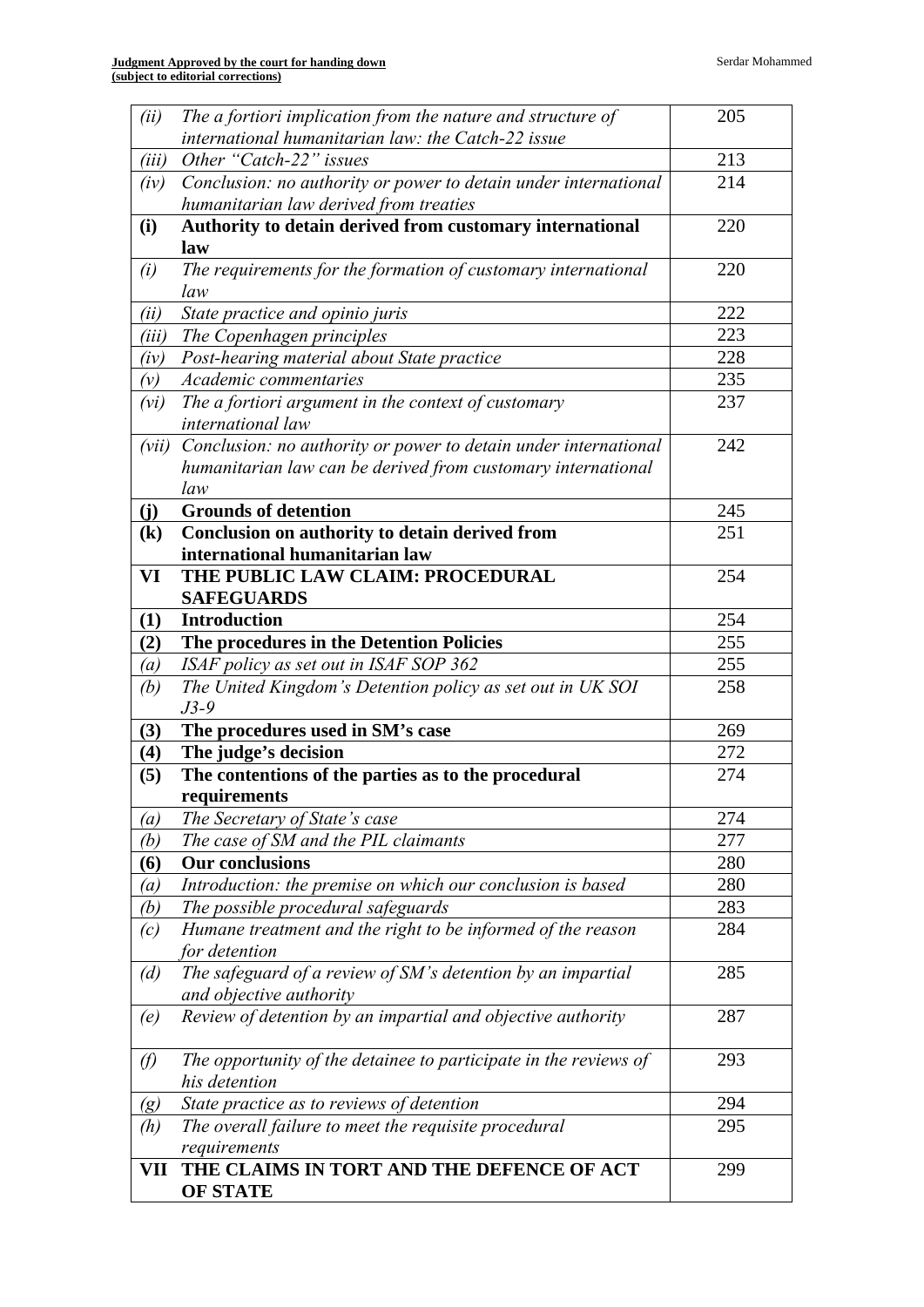| (1)              | The claims in tort                                                                | 299 |
|------------------|-----------------------------------------------------------------------------------|-----|
| (2)              | The nature of act of state: domestic or Crown act of state                        | 310 |
| (3)              | The decisions of the judge                                                        | 312 |
| (4)              | Non-justiciability and act of state                                               | 318 |
| (5)              | Act of state as a defence to claims in tort                                       | 332 |
| $\left(a\right)$ | Is act of state limited to cases of non-justiciability?                           | 332 |
| (b)              | The Crown Proceedings Act 1947                                                    | 342 |
| (c)              | Is the plea available in response to a claim under the Human<br>Rights Act 1998?  | 346 |
| (d)              | Is the wider aspect of the act of state rule justified?                           | 349 |
| (i)              | The general principles                                                            | 349 |
| (ii)             | The position in SM's case                                                         | 361 |
| (iii)            | The position in the case of the PIL claimants                                     | 365 |
| (iv)             | The position in the case of Yunus Rahmatullah and the Iraqi<br>civilian claimants | 366 |
| (e)              | Article 6                                                                         | 369 |
| (f)              | An exception to act of state in cases of grave breaches of                        | 374 |
|                  | international law or human rights law                                             |     |
| (6)              | <b>Conclusion on act of state</b>                                                 | 376 |
|                  | <b>VIII CONCLUSION</b>                                                            | 377 |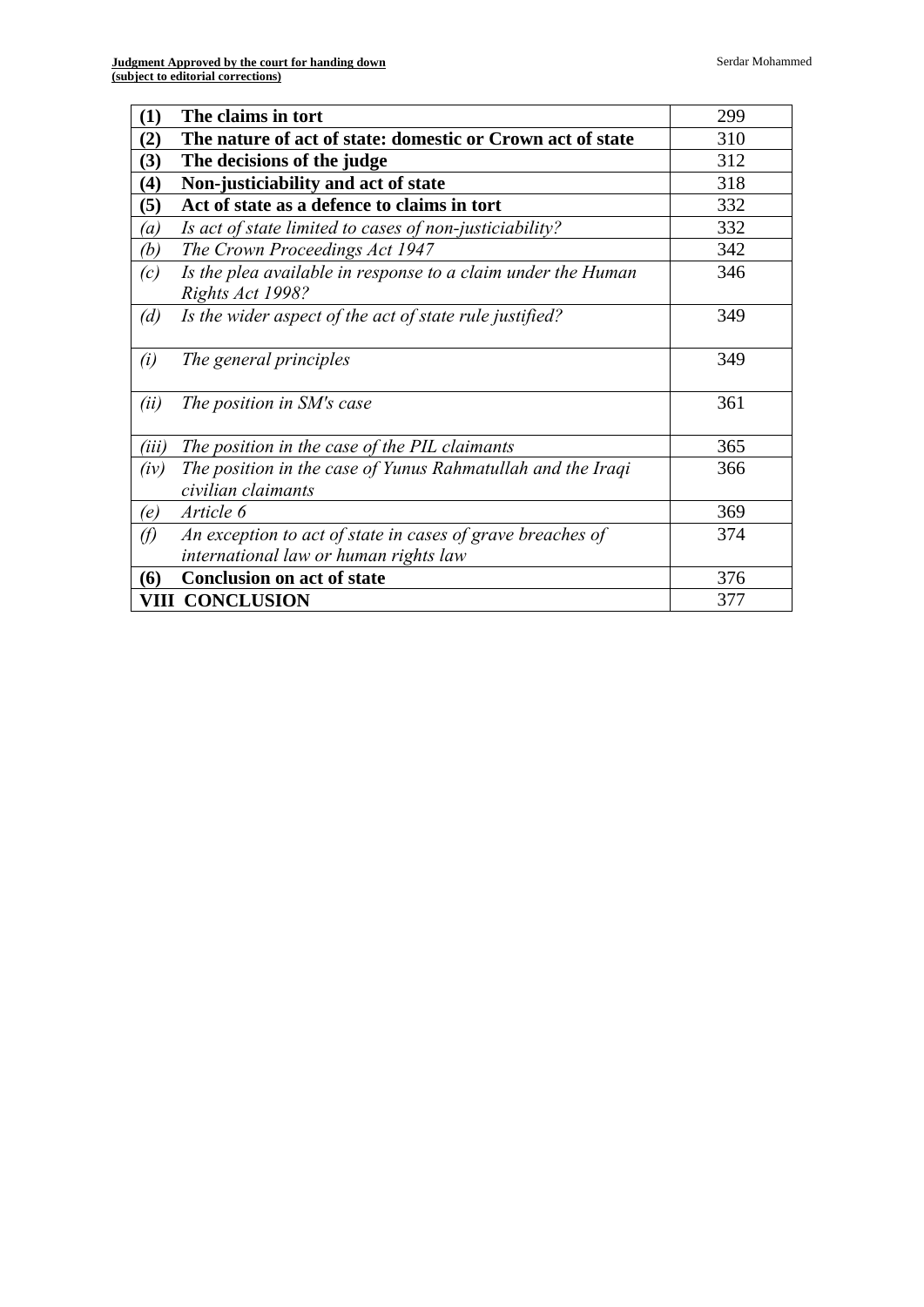### **List of abbreviations**

| <b>APII</b>        | Additional Protocol II                                  |
|--------------------|---------------------------------------------------------|
| <b>ECHR</b>        | European Convention on Human Rights                     |
| <b>GENEVA III</b>  | The Third Geneva Convention                             |
| <b>GENEVA IV</b>   | The Fourth Geneva Convention                            |
| ICJ                | International Court of Justice                          |
| <b>ICRC</b>        | International Committee of the Red Cross                |
| <b>ISAF</b>        | <b>International Security Assistance Force</b>          |
| ISAF SOP 362       | <b>ISAF Standard Operating Procedure 362</b>            |
| <b>KFOR</b>        | <b>NATO Kosovo Force</b>                                |
| MoD                | Ministry of Defence                                     |
| SM.                | Serdar Mohammed                                         |
| <b>UNMIK</b>       | United Nations Interim Administration Mission in Kosovo |
| <b>UNSCR</b>       | <b>United Nations Security Council Resolution</b>       |
| <b>UK SOI J3-9</b> | UK Standing Operating Instruction J3-9                  |
|                    |                                                         |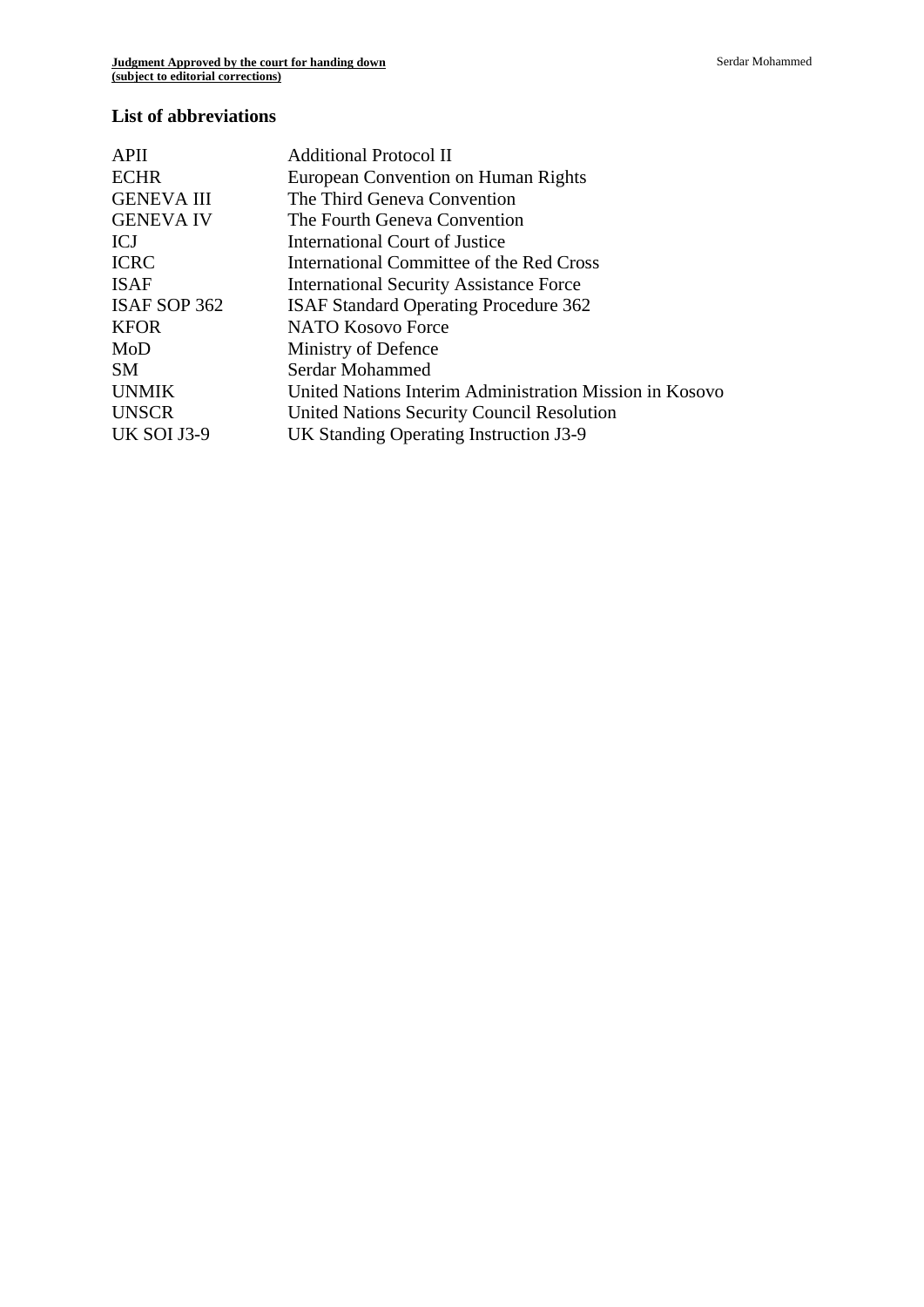# **Lord Thomas of Cwmgiedd CJ, Lloyd Jones and Beatson LJJ:**

#### **I THE ISSUES AND SUMMARY**

#### **(1) The main appeal**

- *(a) The central issue*
- 1. The main appeal arises from the determination by Leggatt J of preliminary issues in relation to claims arising out of the detention of Serdar Mohammed (SM) by Her Majesty's armed forces (HM armed forces) in 2010 in Afghanistan. They were acting as part of the International Security Assistance Force (ISAF), a multinational force under NATO command that was deployed to assist the Afghan Government in the maintenance of security in Afghanistan and to fight the insurgency led by the Taliban and others. HM armed forces believed SM posed a threat to their safety and to the achievement of the ISAF mission.
- 2. It was common ground that proper arrangements ought to have been in place so that HM armed forces could lawfully detain or secure the detention of any person who posed such a threat. The Secretary of State contended that proper arrangements had been made under which those who posed such a threat could be lawfully detained.
- 3. The assumed premise for the determination of the preliminary issues was that SM was a commander in the Taliban who was later duly convicted in the Afghanistan courts and therefore posed a threat to the safety of HM forces and ISAF's mission when detained. On that assumption and given the arrangements made, the Secretary of State contended that SM was lawfully detained from 7 April 2010 (when he was captured) until 25 July 2010 (when he was handed over to the Afghan authorities).
- 4. However, it was contended by SM that under the arrangements under which HM armed forces operated in Afghanistan they were not authorised to detain him for more than 96 hours after his capture. On the expiry of the period of 96 hours, the obligation of HM armed forces was to hand him over to the appropriate Afghan authorities or to release him. SM contends therefore that his detention from 10 April 2010 until 25 July 2010 was unlawful. He claims damages for that period of detention.
- *(b) The two bases of SM's claim*
- 5. SM's claim is made on two distinct bases:
	- (i) As a public law claim under the Human Rights Act 1998 for breach of his rights under the European Convention on Human Rights (the ECHR). In consequence of the decision of the Supreme Court in *Smith v Ministry of Defence* [2014] AC 52 (*Smith v MoD*) applying the decision of the Strasbourg Court in *Al-Skeini v UK* (2011) 53 EHRR 18*,* SM, even though a Taliban commander, was entitled to the protection of the ECHR against arbitrary detention by HM armed forces in the course of their military operations in Afghanistan. SM's detention after 96 hours was arbitrary, as HM armed forces were not authorised to detain him for more than 96 hours. In any event there were no proper procedural safeguards in place in relation to his continued detention.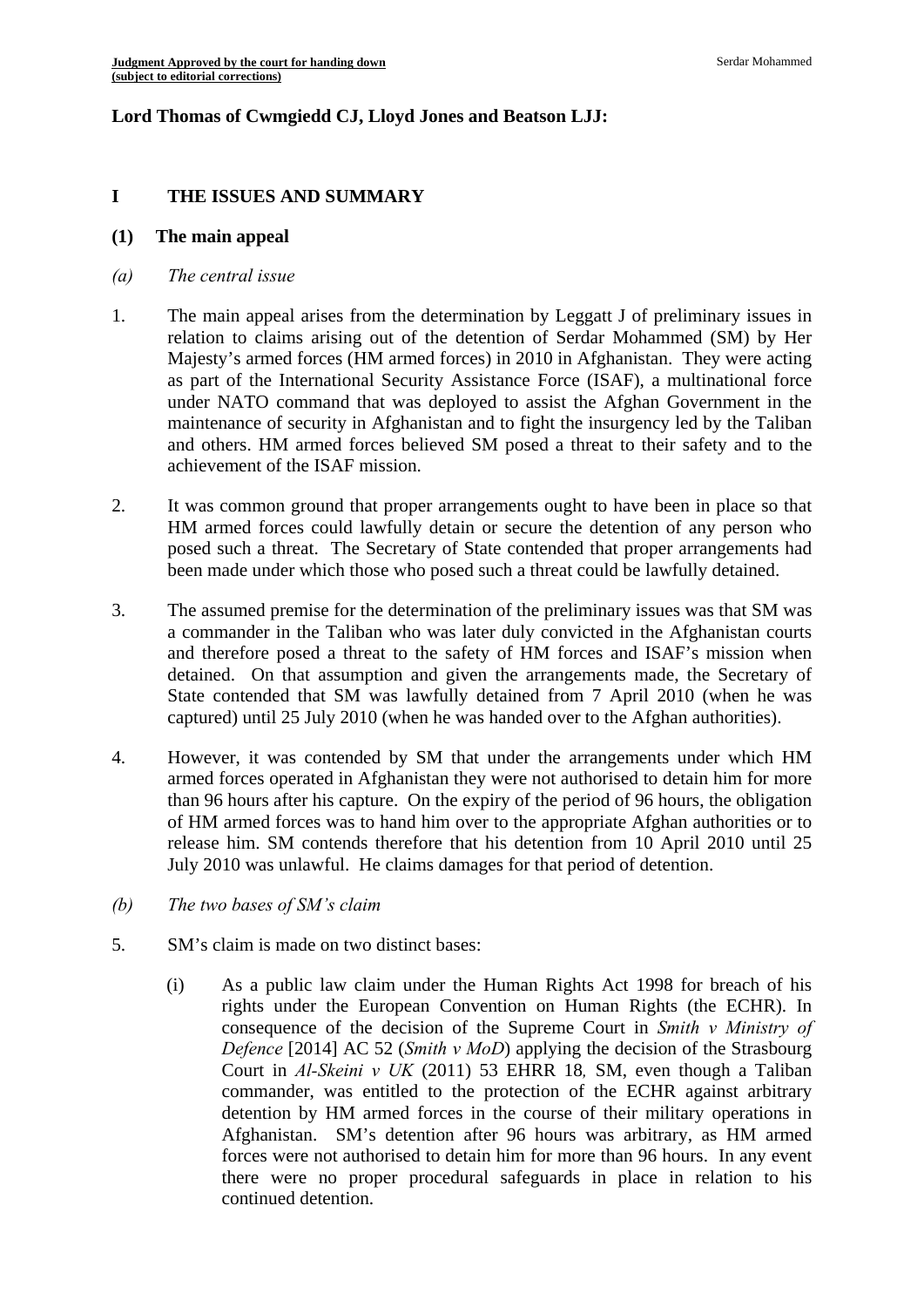(ii) As a private law claim in tort. It was contended that SM's detention after 96 hours was unlawful under Afghan law which was the applicable law as he was detained in Afghanistan. SM was entitled to make a claim for damages in tort against the Secretary of State under Afghan law and could do so by bringing proceedings in England and Wales.

### *(c) The position of the Secretary of State*

- 6. The position of the Secretary of State was:
	- (i) No claim lay against the Secretary of State as HM armed forces were operating as part of ISAF and SM's claims were not attributable to the Secretary of State but to the United Nations.
	- (ii) HM armed forces, although conducting military operations in the foreign sovereign State of Afghanistan to assist the Afghan government were, in consequence of the decision in *Smith v MoD,* subject to the prohibition in Article 5 ECHR against the arbitrary detention of persons, including Afghan citizens who were fighting HM armed forces.
	- (iii) There was, however, no breach of Article 5 as the detention of SM was not arbitrary. First, it was authorised under (1) Afghan law and/or (2) UN Security Council Resolution (UNSCR) No 1890 of 2009 and/or (3) international humanitarian law as applicable to the conflict in Afghanistan. Secondly, in the light of the nature of the armed conflict in Afghanistan and the requirements of international humanitarian law, proper procedural protections were in place which were compatible with Article 5.
	- (iv) The private law claim in tort failed as under Afghan law there was authority to detain SM.
	- (v) Even if there was no authority under Afghan law to detain SM, the private law claim failed as SM's detention was an act of state of the UK Government as it was carried out pursuant to a policy of detention which was integral to HM Government's military operations in Afghanistan. It is accepted by the Secretary of State that the public law claim under the Human Rights Act 1998 for a breach of Article 5 ECHR could not be defeated by the defence of act of state.
- 7. The judge in a judgment of great clarity and erudition [2014] EWHC 1369 (QB) decided all the issues in the main appeal, save that on act of state, against the Secretary of State. The Secretary of State appeals on all of the issues save act of state. SM cross appeals the decision of the judge in relation to act of state.
- *(d) Summary of our conclusions in relation to the main appeal*
- 8. It is common ground before us, in the light of the decision in *Smith v MoD*, that, although SM was detained in Afghanistan, his detention was governed by the ECHR. We explain the territorial application of the ECHR at paragraphs 82 to 106 below. Our significant reservations in respect of the correctness of the decision extending the ECHR to the battlefield as established by the decision of the Strasbourg Court in *Al-Skeini* are set out at paragraphs 93 to 97. We are, however, bound by the decision of the Supreme Court in *Smith v MoD* which applies the decision in *Al-Skeini*.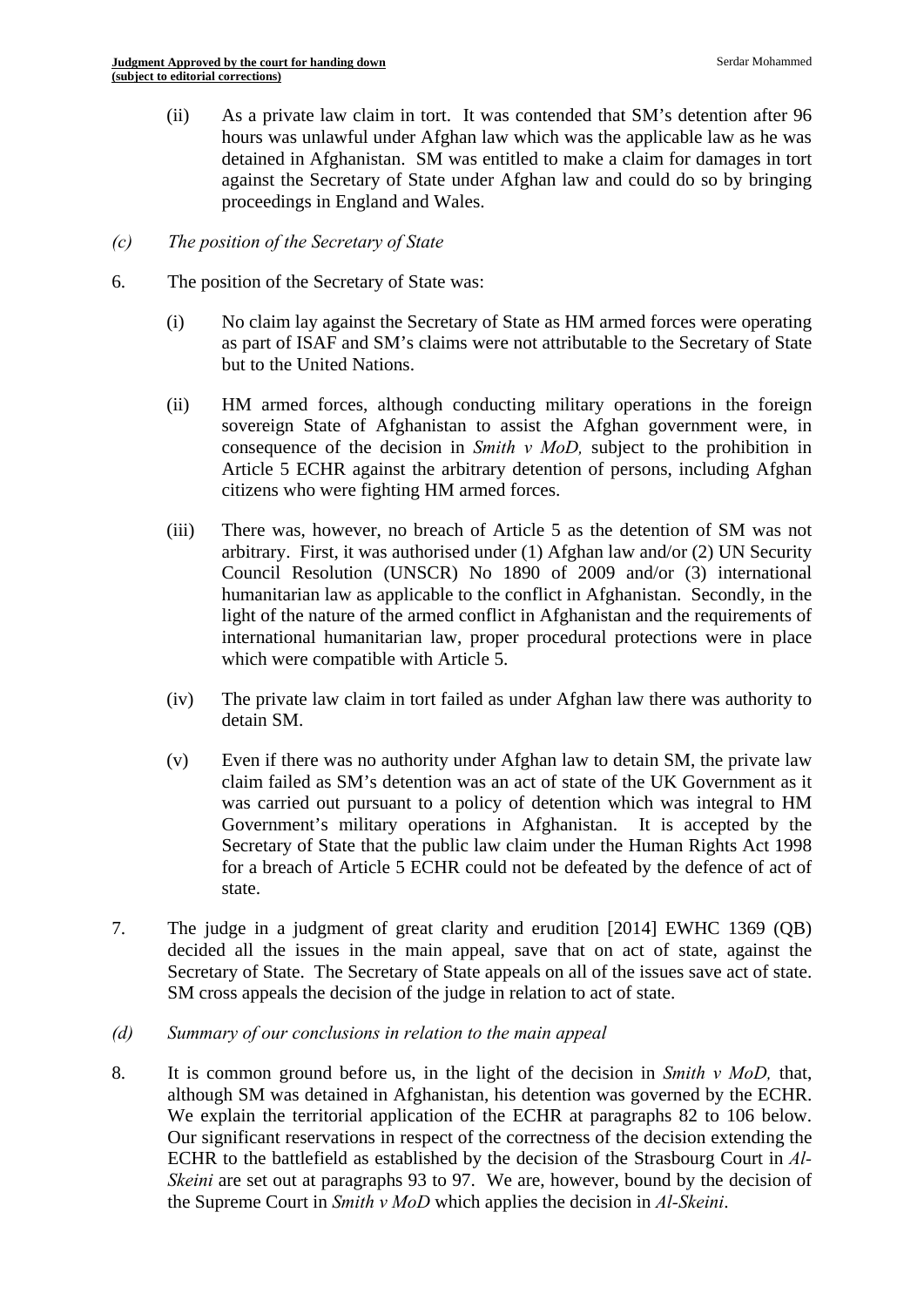- 9. We have concluded that the arrangements made by the Secretary of State in relation to the deployment of HM armed forces to Afghanistan and for the detention of those engaged in attacking HM armed forces did not enable persons to be detained by HM armed forces for longer than 96 hours; such persons should then, subject to the qualifications we set out in paragraph 10, have been handed over to the Afghan authorities or released. The public law and private law claims therefore lie in principle against the Secretary of State. We have concluded that, whether brought as a public law claim or as a common law private law claim in tort, SM's claim succeeds because the Secretary of State is unable to show a lawful basis for the detention. Our reasons for that conclusion on the assumed facts in relation to SM can be summarised as follows:
	- (i) The actions of HM armed forces were not attributable to ISAF: see paragraphs 49 to 72. HM armed forces could not rely on the immunities of the UN and the Secretary of State was therefore responsible for any unlawful detention of SM by HM armed forces: see paragraphs 49 to 81.
	- (ii) There was no authority to detain SM for longer than 96 hours under any of the three bases advanced by the Secretary of State:
		- (a) Afghan law required any person detained by HM armed forces to be handed over to the Afghan authorities after 72/96 hours. HM armed forces had no authority under Afghan law to detain any person thereafter: see paragraphs 130 to 137.
		- (b) UNSCRs provided ISAF with authority to detain for the accomplishment of its mission, but the policy of ISAF, set by NATO command, limited detention to a period of 96 hours before the detainee had to be handed over to the Afghan authorities. The United Kingdom's own policy which by 2010 provided a mechanism for authorising detention for a longer period was not authorised by ISAF and therefore HM armed forces could not rely on the UNSCR as providing the authority to detain SM: see paragraphs 138 to 163. Nor was any attempt made to secure a change to Afghan law to accommodate the policy.
		- (c) It was common ground that the conflict in Afghanistan was to be categorised as a non-international armed conflict. International humanitarian law is developing as a system of international law that seeks to govern the way in which all types of armed conflict are conducted by striking an appropriate balance between the principles of military necessity and of humanity. International humanitarian law has not reached the stage where it confers a right to detain in a noninternational armed conflict as distinct from an international armed conflict: see paragraphs 164 to 253.

These were the only bases of authority to detain SM which were advanced by the Secretary of State. He did not maintain that there was authority under English law to detain SM for longer than 96 hours, only that he had an act of state defence to the private law claim by SM based on foreign law.

(iii) Procedural safeguards appropriate under international law for a noninternational armed conflict were not put in place by the Secretary of State.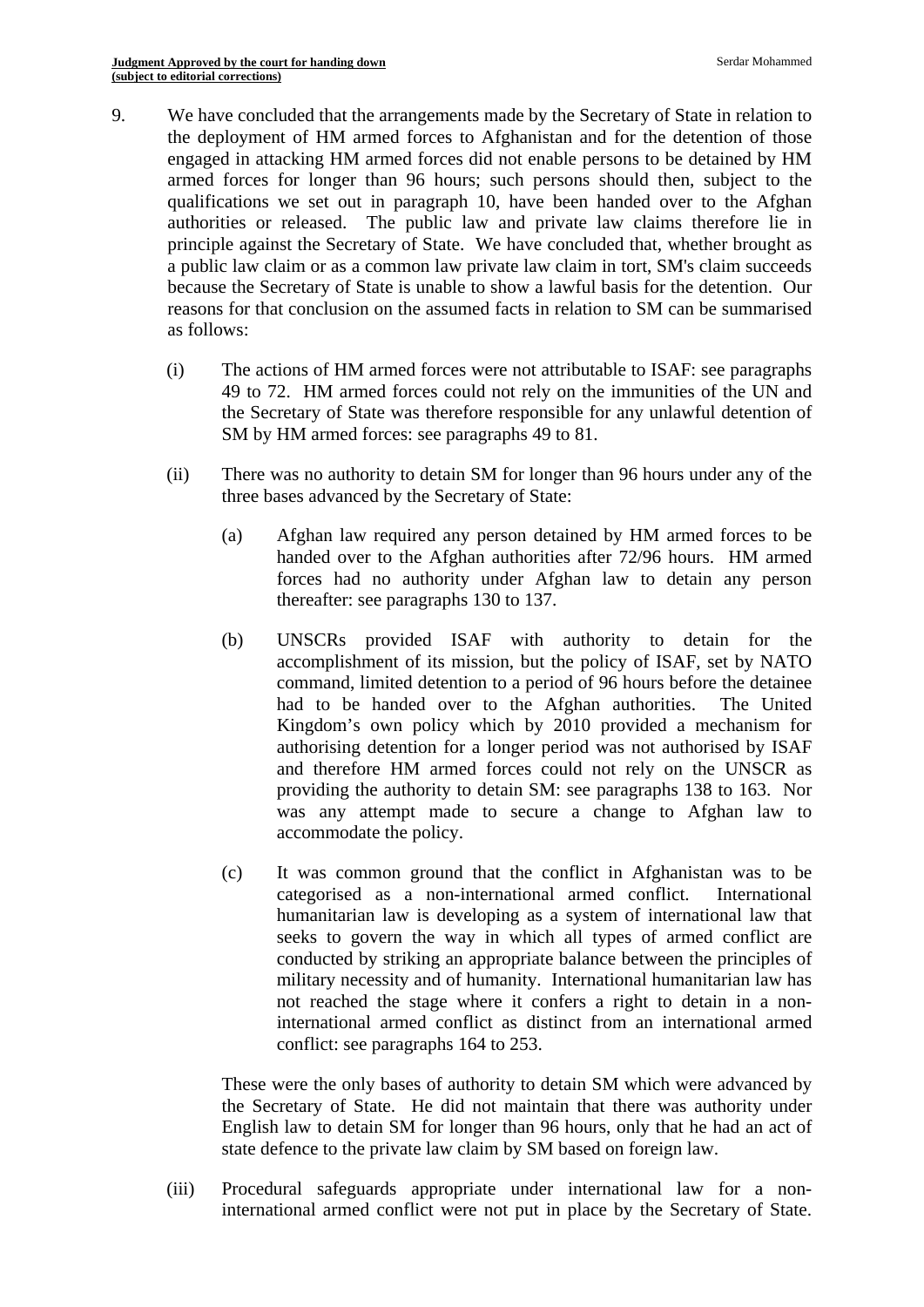What was required included periodic review by an impartial and objective authority (which did not have to be a court or a tribunal) and an opportunity to participate in the review. It is doubtful whether the authority that conducted the review of SM's detention was impartial and objective but it is clear that SM was not given an opportunity to participate in the reviews. SM's detention was in any event made unlawful as a result of the failure to provide such procedural safeguards: see paragraphs 254 to 298.

- (iv) As there was no authority to detain and proper procedural safeguards were not provided, the public law claim succeeded on the basis that the detention of SM was arbitrary and therefore contrary to Article 5 ECHR.
- (v) As SM's detention took place in Afghanistan, under the Private International Law (Miscellaneous Provisions) Act 1995, the applicable law for the private law claim is Afghan law. On the basis of Afghan law (as found by the judge) the detention was not lawful. Accordingly, a private law claim in tort under the law of Afghanistan could in principle be made in the courts of England and Wales: see paragraphs 299 to 309.
- (vi) In the circumstances of the assumed facts of SM's case, the private law claim in tort was not defeated on grounds of public policy. The defence of act of state was inapplicable as the claim was justiciable and no rule of public policy prevented the courts of England and Wales giving effect to Afghan law as the applicable law: see paragraphs 310 to 376.
- 10. We should also note four matters:
	- (i) As we have observed, it was common ground that appropriate and lawful arrangements should have been made by the then Secretary of State and those advising him for the detention of those who posed a threat to HM armed forces and the accomplishment of ISAF's mission in Afghanistan. This task can now be seen, however, to be very complex in the light of the extension of the ECHR to military operations carried out overseas by HM armed forces: see the decision of the Strasbourg Court in *Al-Skeini* in 2011 and that of the Supreme Court in *Smith v MoD* in 2013. This case is therefore concerned with the retrospective application of those decisions to events in Afghanistan in 2010. We set out (a) our significant reservations in relation to the legal basis for the decision of the Strasbourg Court in *Al-Skeini* (see paragraphs 83 to 94 and 106) and (b) the practical difficulties that have arisen from the application of that decision to the law of England and Wales by the decision in *Smith v MoD* (see paragraphs 95 to 97).
	- (ii) The Secretary of State did not put proposals for legislation to the UK Parliament in 2006 or any time thereafter. It is not for us to set out what that legislation might have provided, but such legislation might have taken the form of a bar of specified claims by foreign nationals or have provided for specific authority for HM armed forces to detain in operations overseas. Both of these were accepted before us on behalf of SM to be possibilities. The latter reflects the approach taken by the United States.
	- (iii) It is the contention of the Secretary of State that SM was being detained after 6 May 2010 by HM armed forces on behalf of the Afghan authorities who had asked HM armed forces to continue to hold SM as they had no room in their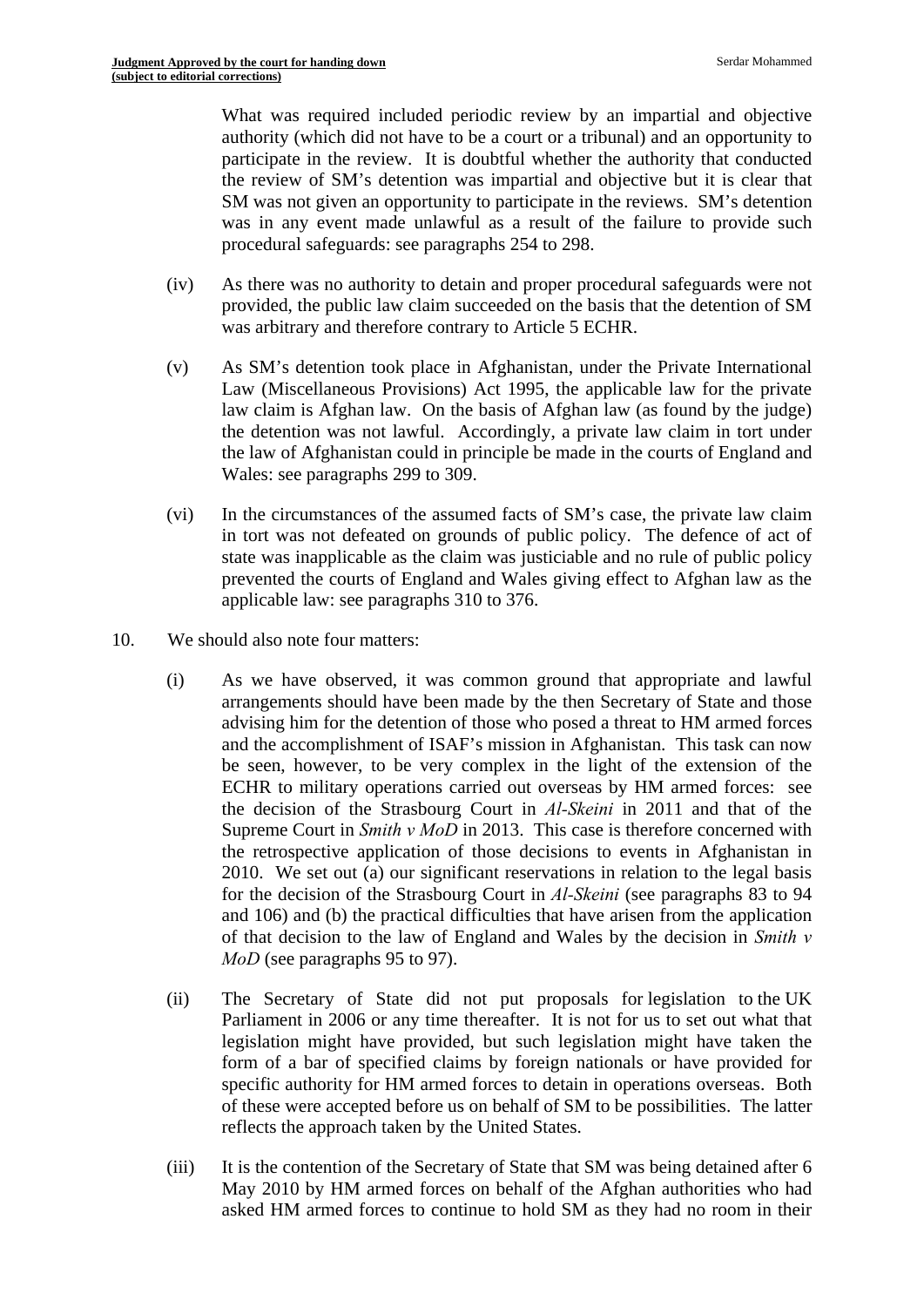custody facilities; this was referred to in the judgment of the judge as "logistical detention". It could be seen as acting as agent for the host State and therefore possibly authorised or outside the 96 hour rule. Although the question as to whether there was authority to detain for this purpose was not expressly explored before the judge or before us, detention during this period was unlawful as the required procedural protections for detention were not met.

(iv) The preliminary issues do not encompass the contention by SM that HM armed forces should on 26 July 2010 not have handed SM over to the Afghan authorities in respect of which he has brought a second claim. He contends that, as handing him over to the Afghan authorities subjected him to torture or inhuman or degrading treatment or to the risk of an unfair trial, HM armed forces were in further breach of the ECHR by handing him over and not releasing him on the expiry of 96 hours. On that basis, the second claim for damages encompasses the treatment he alleges he suffered at the hands of the Afghan authorities after his transfer to them on 25 July 2010. The issues in relation to that second claim were not the subject of the hearing before the judge and do not directly arise on the appeal. However, that second claim illustrates the real and substantial difficulties that faced HM armed forces as a result of the application of the ECHR to their mission in Afghanistan; as we have noted, we refer further to these difficulties at paragraphs 95 to 97.

## **(2) The conjoined appeals**

- 11. In addition to the main appeal by SM, there were before us similar issues in two other sets of litigation:
	- (i) At the same time as the judge heard the preliminary issues in relation to SM, he heard argument on similar issues from those instructed on behalf of Mohammed Qasim, Mohammed Nazim and Abdullah in proceedings that had been brought against the Secretary of State for Defence. These claimants were referred to as the PIL claimants (see paragraph [17] of the judgment). The PIL claimants' claim is one based on the HRA and domestic public law and not a private law claim in tort: see paragraph 365 below.
	- (ii) Issues of act of state, both in relation to the acts of a foreign sovereign (sometimes referred to as foreign act of state) and the actions of the United Kingdom as the domestic sovereign (sometimes referred to as Crown or domestic act of state) had arisen on claims by Yunus Rahmatullah and three others in relation to their detention in Iraq by HM armed forces. This had been determined subsequently by the judge in those other proceedings.
- *(a) The PIL claimants*
- 12. Mohammed Qasim and Mohammed Nazim were detained by HM armed forces in Afghanistan in 2012/13. The Secretary of State contended that they were detained because they were suspected of involvement in funding the insurgency and therefore posed a threat to the accomplishment of the ISAF mission. Abdullah was detained on the grounds that he had been biometrically linked to an AK-47.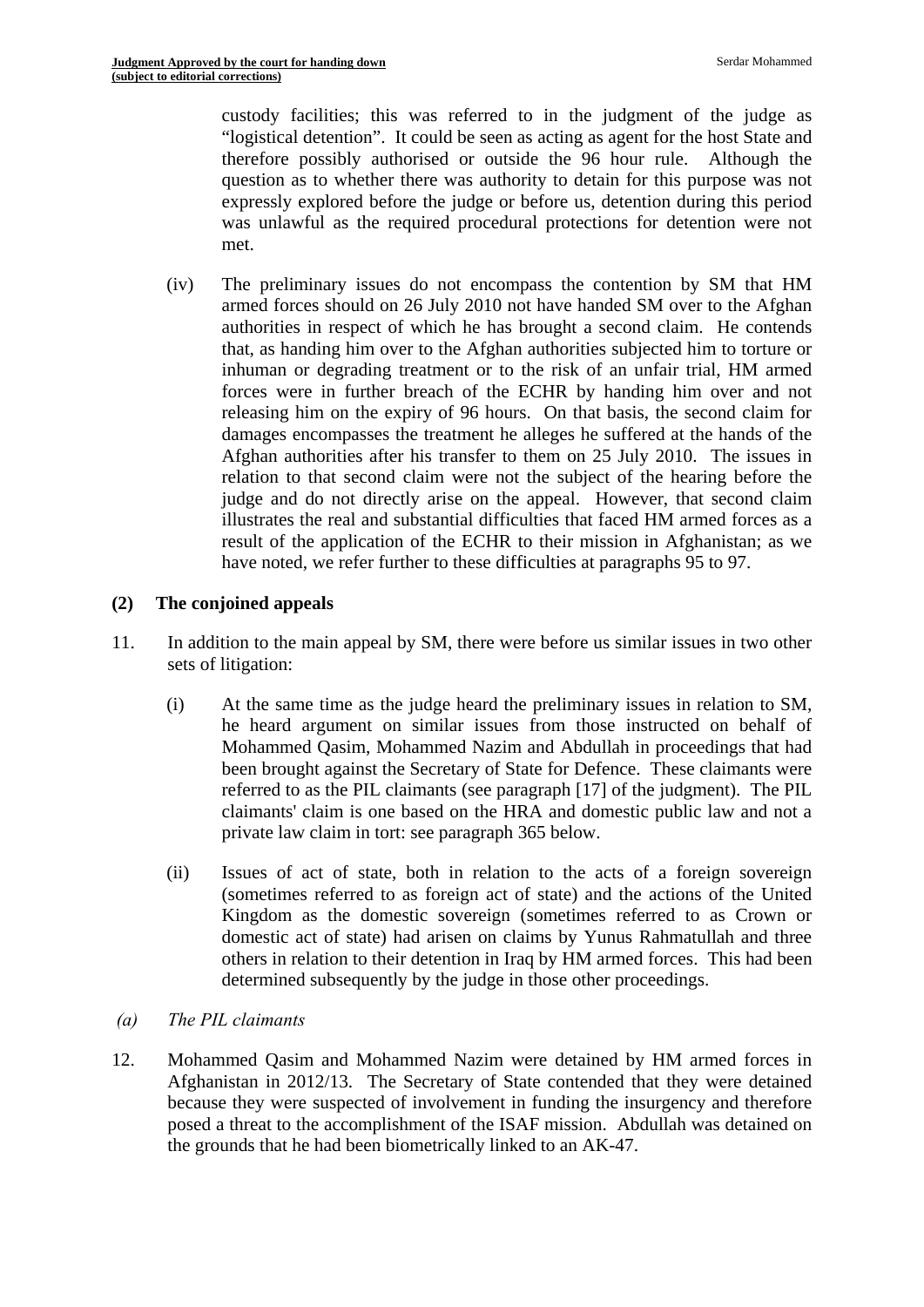- 13. Mohammed Oasim and Mohammed Nazim continued detention after 96 hours was justified on the basis that intelligence exploitation was likely to provide significant new information about the financing of the insurgency.
- 14. It is said that each of these claimants was also held for a significant period of time by HM armed forces at the request of the Afghan authorities on the basis that no Afghan prison space was available to hold them (known as logistical detention). Mohammed Nazim was held on this basis between 18 October 2012 until 6 July 2013 (261 days), Mohammed Qasim from 17 November 2012 until 6 July 2013 (231 days) and Abdullah from 15 September 2012 until 6 July 2013 (290 days).
- 15. The judge observed at [253] of his main judgment that none of Mohammed Qasim, Mohammed Nazim or Abdullah was alleged to have posed an imminent threat which could have been met by the use of lethal force. At [423] he stated that the detention of these claimants had been for up to 290 days in each case.
- 16. The UNSCR which authorised ISAF at the time of their detention was UNSCR 2011 (2011) and 2069 (2012); there was no material distinction between those UNSCRs and UNSCR 1890 of 2009 which was the UNSCR in force when SM was detained.
- *(b) The claim by Yunus Rahmatullah, Amanatullah Ali and the Iraqi civilian claimants*
- 17. Yunus Rahmatullah is a citizen of Pakistan who was detained in Iraq in February 2004 by HM armed forces. Shortly thereafter he was transferred to the custody of the US armed forces. Between then and the end of March 2004, he was transported to the US detention facility at Bagram Airbase Afghanistan. He remained in custody for the next 10 years. He contends that he was there subjected by the US armed forces to torture and other inhuman and degrading treatment.
- 18. After proceedings for *habeas corpus* against the Secretary of State (see *Rahmatullah v Secretary of State for Defence* [2012] 1 WLR 1462 and [2013] 1 AC 614) failed to secure his release, he was transferred to Pakistan in May 2013. Yunus Rahmatullah was released from custody on 17 June 2014.
- 19. In March 2013, he began a civil claim for damages against the Ministry of Defence (MoD) and the Foreign and Commonwealth Office in tort and under the Human Rights Act 1998. The MoD and the Foreign and Commonwealth Office applied for an order under CPR Part 11 to the effect that the court had no jurisdiction or should not exercise any jurisdiction. It was agreed that the court should determine preliminary issues relating to State immunity and both kinds of act of state (foreign act of state and domestic or Crown act of state) on assumed facts. In a full judgment of great clarity and erudition [2014] EWHC 3846 (QB), the judge set out the issues in full at [7] of his judgment.
- 20. Yunus Rahmatullah also brought a claim for judicial review in which Amanatullah Ali is a second claimant. He is another citizen of Pakistan who was arrested by HM armed forces in Iraq, transferred to US custody and sent to Bagram Airbase in Afghanistan where he was still in custody at the time of the hearing before the judge. The judicial review seeks an investigation into their transfer to US custody and of the failure by HM Government to prevent their transfer to Afghanistan or to seek their return.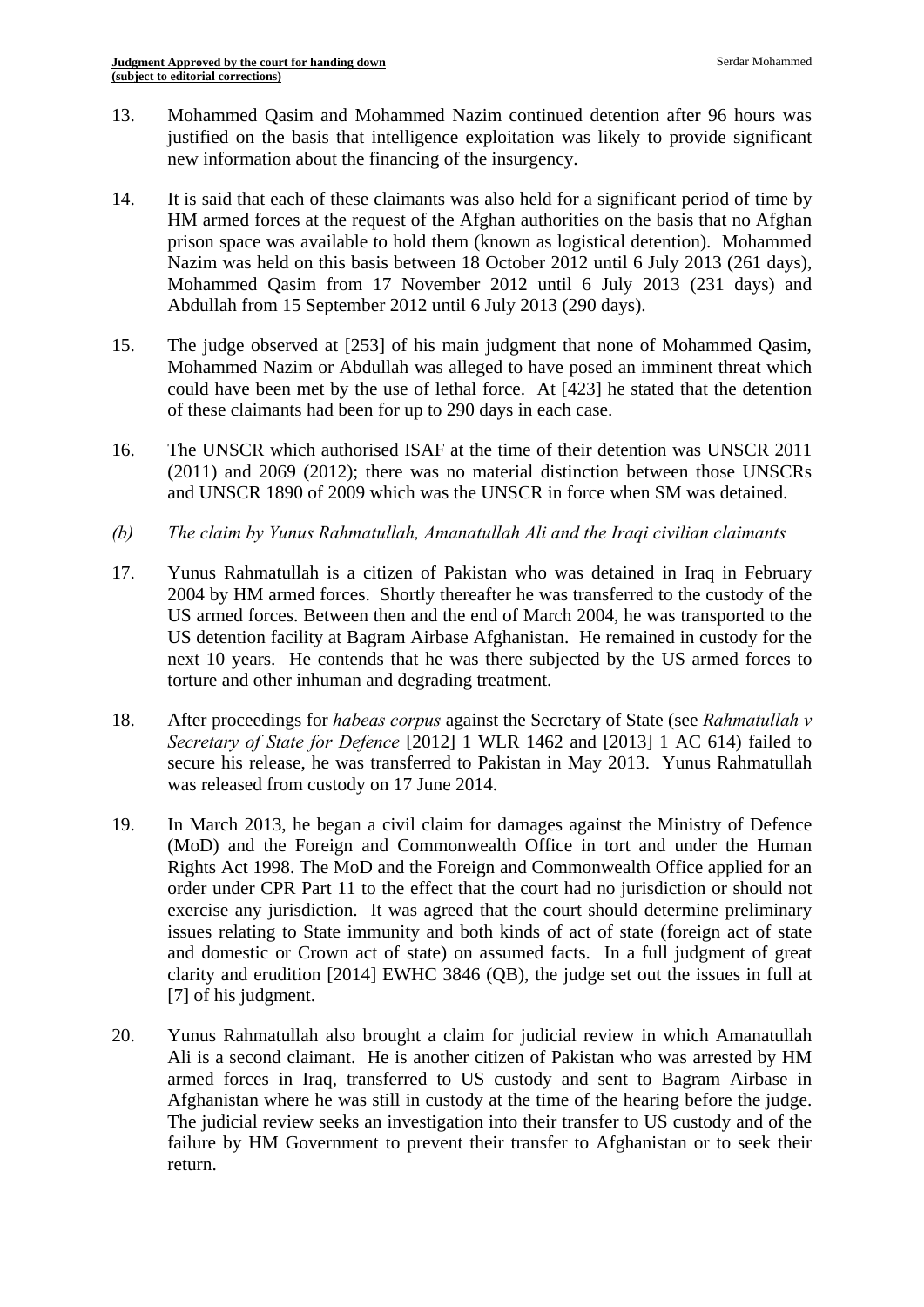- 21. Among the many hundreds of claims being brought by Iraqi civilians against the MoD arising out of the invasion of Iraq (known as the Iraqi Civilian Litigation), there are some claims brought by civilians detained in Iraq by HM armed forces and transferred to US custody; they allege that whilst in US custody in Iraq they were subjected to torture or inhuman and degrading treatment.
- 22. As the preliminary issues that had arisen in the claim by Yunus Rahmatullah were identical to issues that were raised in the Iraqi Civilian Litigation in relation to those who had been arrested by HM armed forces and transferred to US custody, it was decided that three test cases would be heard at the same time on those preliminary issues. The claimants were anonymised as XYZ, ZMS and HTF and we refer to them as the Iraqi civilian claimants; the detailed allegations made by each of the Iraqi civilian claimants are set out at [13] of the judge's judgment.
- *(c) The issue on act of state in the claim by Yunus Rahmatullah and the Iraqi civilian claimants*
- 23. In this appeal from the judge's judgment in the case of Yunus Rahmatullah and the Iraqi civilian claimants we are solely concerned with the issue of Crown or domestic act of state. It is only necessary to refer to that section of his judgment ([179] to [226]). As made clear by the judge at [179] of his judgment in that case, the defence of Crown or domestic act of state was relied on in answer to the claims that the claimants were unlawfully detained by HM armed forces before being transferred to the US and that the transfer to US custody was unlawful.
- 24. The judge held in relation to this issue that, if the MoD showed at the subsequent trial that the arrest and detention of Yunus Rahmatullah and the Iraqi civilian claimants by HM armed forces was authorised pursuant to a lawful policy for detention made by HM Government in advance, then a private law claim in tort for the arrest and detention was barred as an act of state (see [221] of the judge's judgment in that case).
- 25. Similarly, if the MoD showed that the transfer to US custody by HM armed forces was authorised pursuant to a lawful policy of HM Government, their private law claim was barred as an act of state.
- 26. As Yunus Rahmatulah and the Iraqi civilian claimants had appealed against the decision of the judge, it was agreed that as the issue in relation to Crown or domestic act of state was very similar to the issue that had arisen in the claim of SM, this one issue should be joined to the appeal of SM. We refer to the assumed facts at paragraphs 46 and following below.
- *(d) Our conclusion*
- 27. The issues raised by the PIL claimants are justiciable, but, as they have not brought a private law claim in tort, the second limb of the act of state principle has no application. In the cases of Yunus Rahmatullah and the Iraqi civilian claimants the principles we identify on act of state in the appeal of SM (see paragraphs 358 to 361 below) apply. However, because the facts in their cases have not been established, we are unable to determine whether or not a defence of act of state is available to the Secretary of State in their cases: see paragraphs 366 to 368.

# **(3) The organisation of the judgment**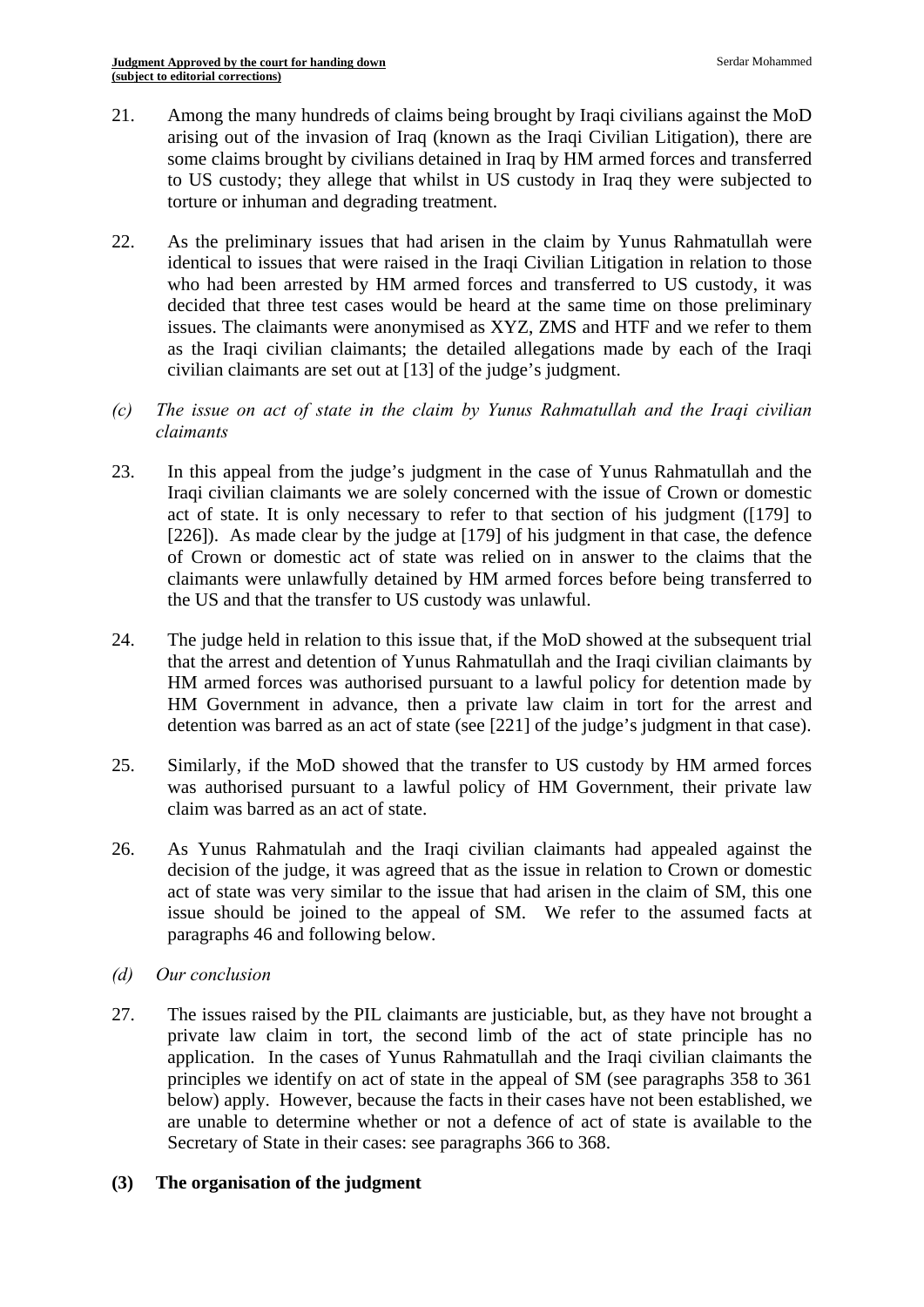- 28. The judgment covers the following topics:
	- (i) Section II: The facts, factual assumptions and legal assumptions: see paragraphs 29 to 48.
	- (ii) Section III: The liability of the Secretary of State on behalf of the United Kingdom; attribution and UN immunity: paragraphs 49 to 81.
	- (iii) Section IV: The public law claim: the scope of the ECHR and its relationship to International Humanitarian Law: paragraphs 82 to 124.
	- (iv) Section V: The public law claim: lawful authority to detain: see paragraphs 125 to 253.
	- (v) Section VI: The public law claim: procedural safeguards: paragraphs 254 to 298.
	- (vi) Section VII: The private law claim and the defence of act of state: paragraphs 299 to 376.

#### **II THE FACTS, FACTUAL ASSUMPTIONS AND LEGAL ASSUMPTIONS**

#### **(1) The facts in relation to SM's claim**

- *(a) The original involvement of HM armed forces in Afghanistan*
- 29. HM armed forces first became involved in Afghanistan in October 2001 as part of the coalition forces led by the United States as part of "Operation Enduring Freedom" launched against Osama bin Laden, the Taliban and Al Qaeda in consequence of the attacks of 11 September 2001 in New York and Washington, D.C.
- 30. It is not necessary to set out the legal basis for that involvement, as the arrest and detention of SM occurred under a legal regime that was subsequently established in and after December 2001.
- *(b) The Bonn Agreement*
- 31. On 5 December 2001, talks in which a number of States and the main Afghan political interests (apart from the Taliban) took part resulted in an "Agreement on Provisional Arrangements in Afghanistan pending the Re-establishment of Permanent Government Institutions". The agreement (known as the Bonn Agreement) provided for the establishment of an Interim Administration in Afghanistan on 22 December 2001. Annex 1 to the Bonn Agreement contained a request to the United Nations to provide an international security force in the following terms:

 "1. The participants in the UN Talks on Afghanistan recognise that the responsibility for providing security for law and order throughout the country resides with the Afghans themselves. To this end, they pledge their commitment to do all within their means and influence to ensure such security, including for all United Nations and other personnel of international governmental and non-governmental organisations deployed in Afghanistan.

2. With this objective in mind, the participants request the assistance of the international community in helping the new Afghan authorities in the establishment and training of new Afghan security and armed forces.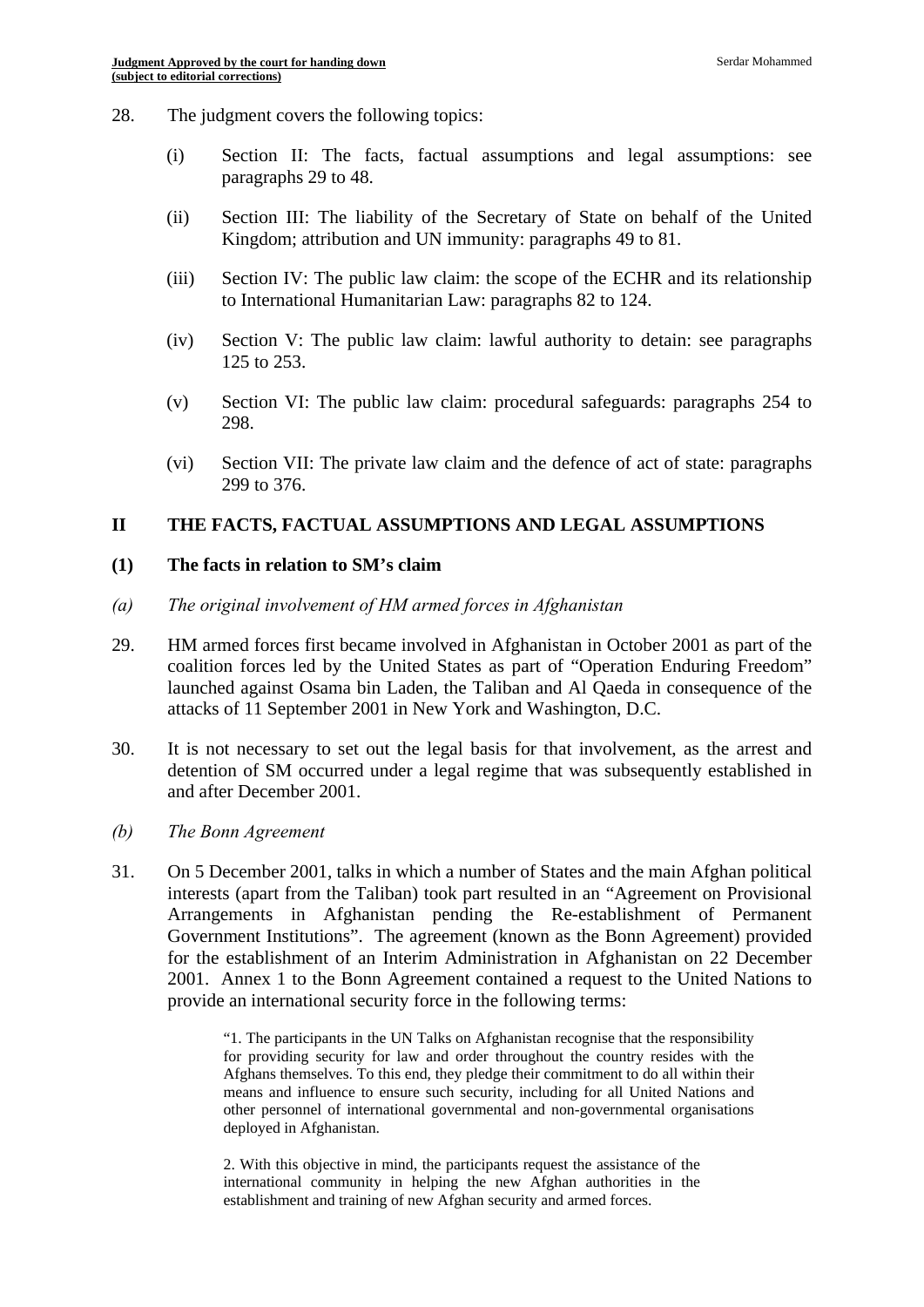3. Conscious that some time may be required for the new Afghan security and armed forces to be fully constituted and functioning, the participants in the UN Talks on Afghanistan request the United Nations Security Council to consider authorising the early deployment to Afghanistan of a United Nations mandated force. This force will assist in the maintenance of security for Kabul and its surrounding areas. Such a force could, if appropriate, be progressively expanded to other urban centres and other areas.

 the UN mandated force is deployed. It would also be desirable if such a 4. The participants in the UN Talks on Afghanistan pledge to withdraw all military units from Kabul and other urban centres and other areas in which force were to assist in the rehabilitation of Afghanistan's infrastructure."

- 32. It is important to note that this agreement reflected a basic norm of international law that within the territory of Afghanistan, as a sovereign State, the responsibility for the rule of law and the maintenance of public order is that of the authorities of Afghanistan; the role of the international community through its armed forces was to assist those authorities. The ISAF forces never occupied Afghanistan.
- 33. The agreement was subsequently endorsed by the UN Security Council.
- *(c) UN Security Council Resolution 1386 of 2001; the establishment of ISAF*
- 34. On 20 December 2001, the UN Security Council passed UNSCR 1386 under Chapter VII of the UN Charter.
	- $(i)$  It authorised "the establishment for 6 months of [ISAF] to assist the Afghan Interim Authority in the maintenance of security in Kabul and its surrounding areas, so that the Afghan Interim Authority as well as the personnel of the United Nations can operate in a secure environment";
	- (ii) Called upon Member States to contribute personnel, equipment and other resources to ISAF; and
	- (iii) Authorised "the Member States participating in [ISAF] to take all necessary measures to fulfil its mandate".
- 35. Successive resolutions were passed in very similar terms. The one current at the date of the arrest and detention of SM was UNSCR 1890 of 2009. We consider the authorisation given to HM armed forces under the UNSCRs at paragraphs 138 to 163 below.
- *(d) The Military Technical Agreement of January 2002*
- 36. On 14 January 2002, a Military Technical Agreement was made between ISAF and the interim administration of Afghanistan:
	- (i) Article I(2) of the Military Technical Agreement stated that the Interim Administration "understands and agrees the Mission of the ISAF is to assist it in the maintenance of security" in the geographical area of responsibility covered by the Military Technical Agreement.
	- $(ii)$  Article III(1) stated: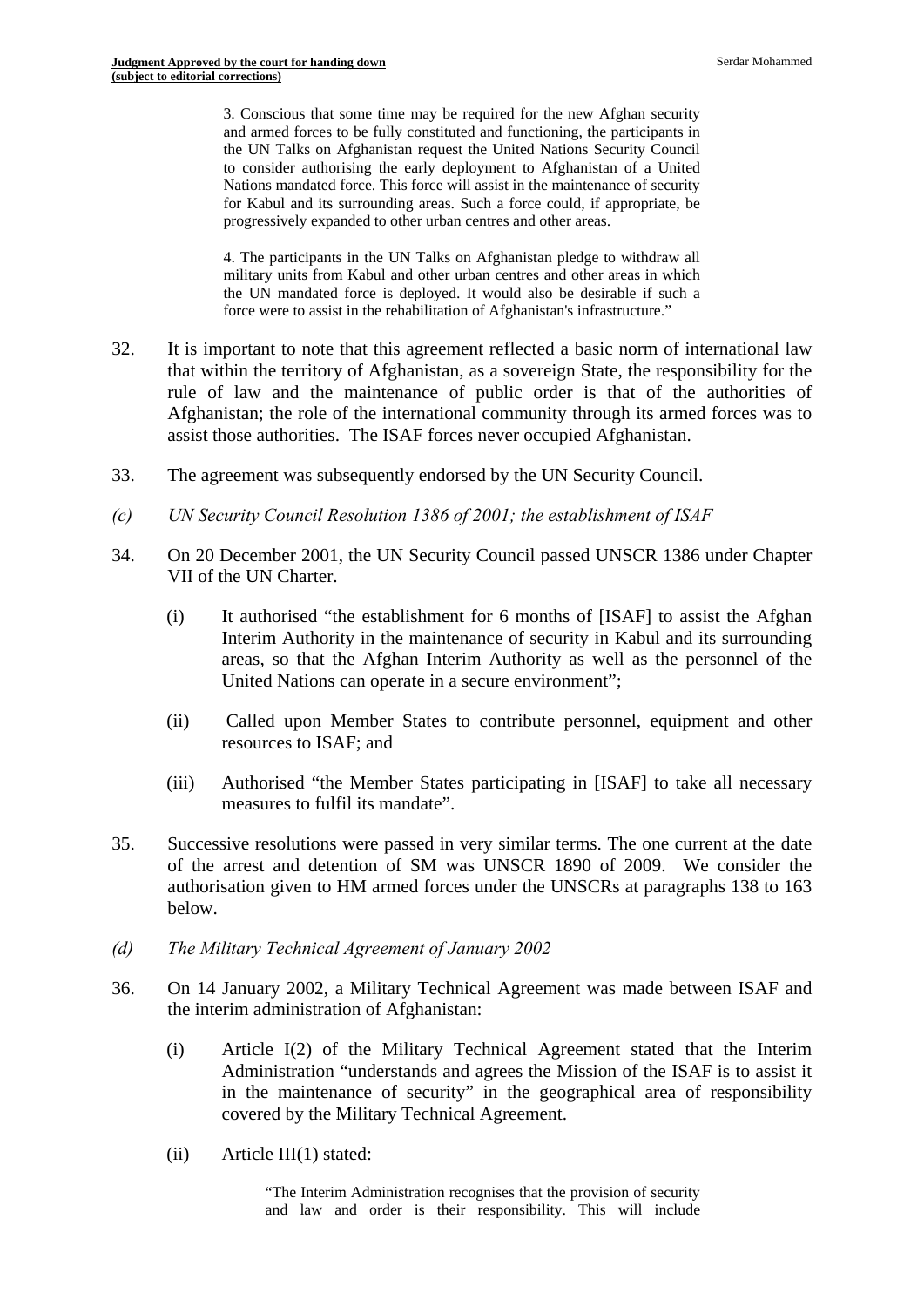maintenance and support of a recognised Police Force operating in accordance with internationally recognised standards and Afghanistan law and with respect for internationally recognised human rights and fundamental freedoms, and by taking other measures as appropriate."

- $(iii)$  Article IV(1) of the Military Technical Agreement referred to the authorisation of ISAF by UNSCR 1386 to assist the Interim Administration in the maintenance of security.
- $(iv)$  Article IV $(2)$  stated:

"The Interim Administration understands and agrees that the ISAF Commander will have the authority, without interference or permission, to do all that the Commander judges necessary and proper, including the use of military force, to protect the ISAF and its Mission."

- *(e) The command of ISAF*
- 37. Several States contributed armed forces to ISAF. Deployment at first was relatively small, but it grew over the ensuing years, particularly after the "surge" ordered by President Obama in December 2009. In April 2013, ISAF comprised about 100,000 troops contributed by 50 nations of whom about 8,000 were members of HM armed forces.
- structure was established. 38. Command rotated among the troop contributing nations until August 2003, when it was transferred to NATO. Under that overall command, a regional command
- 39. ISAF established a policy and procedure for detention set out in ISAF Standard Operating Procedures for detention (ISAF SOP 362) to which we will refer when considering the issue of the authority to detain under the UNSCRs (see paragraphs 149 to 152 below) and the procedural safeguards required (see paragraphs 255 to 257 below). The principal feature of this policy was that it authorised detention for only 96 hours before transfer to the Afghan authorities was required. The United Kingdom, however, formulated its own policy in relation to the operations in Afghanistan in early 2006 in the circumstances we summarise in paragraph 40. Its policy was set out in Standard Operating Instruction J3-9 (UK SOI J3-9) which was amended on 6 November 2009 and 12 April 2010.
- 40. The formulation by the United Kingdom of its own policy occurred at the time of a major redeployment of HM armed forces. Around 3,500 troops from the United Kingdom arrived in Helmand province between January and July 2006. This led to an increased likelihood of it becoming necessary for the United Kingdom to detain persons for reasons of force protection. Prior to this the policy was to avoid detaining individuals where possible. The security environment in Helmand province where the newly deployed forces were located led to a change in policy and to UK SOI J3-9. We describe how that policy developed at paragraph 153 below. By the time of SM's detention in 2010, the policy operated by the United Kingdom provided a mechanism for approving longer periods of detention than the ISAF policy, principally to try to obtain intelligence, before handover to the Afghan authorities. We consider this detention policy and UK SOI J3-9 at paragraphs 68(i) (in relation to the attribution of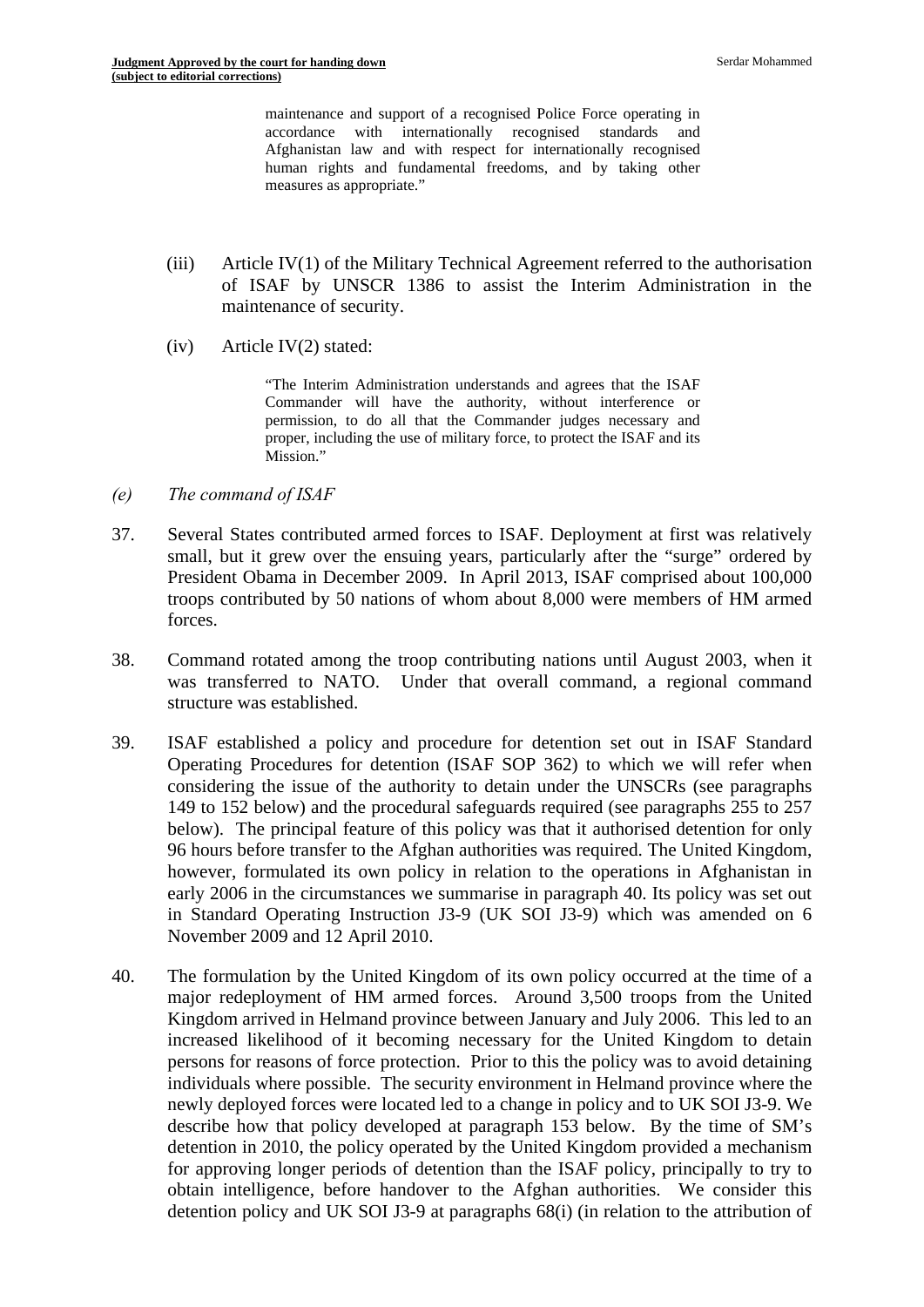SM's detention to ISAF), 153 (authority to detain) and 258 to 268 (procedural safeguards).

- *(f) The Memorandum of Understanding between the United Kingdom and Afghan Government made in 2006*
- 41. On 23 April 2006, the United Kingdom concluded a Memorandum of Understanding with the Afghan Government (UK/Afghanistan Memorandum of Understanding) about the transfer by HM armed forces to the Afghan authorities of persons detained in Afghanistan. The UK/Afghanistan Memorandum of Understanding referred to:

"the right of UK forces operating under ISAF to arrest and detain persons where necessary for force protection, self-defence, and accomplishment of mission so far as is authorised by the relevant UNSCRs".

Paragraph 3.1 stated:

 either be released or transferred to an ISAF approved holding facility." "The UK [armed forces] will only arrest and detain personnel where permitted under ISAF Rules of Engagement. All detainees will be treated by UK [armed forces] in accordance with applicable provisions of international human rights law. Detainees will be transferred to the authorities of Afghanistan at the earliest opportunity where suitable facilities exist. Where such facilities are not in existence, the detainee will

42. There was no provision in the UK/Afghanistan Memorandum of Understanding for HM armed forces to detain persons for intelligence purposes rather than transferring them, but HM armed forces were given a right to question any person transferred when in Afghan custody.

#### **(2) The factual assumptions as to the detention of SM**

- 43. SM is a citizen of Afghanistan. On 7 April 2010, he was arrested by HM armed forces. There is a factual dispute about the circumstances and reasons for his capture (see the main judgment at [9] to [11]). It was agreed that the preliminary issues would be determined on the basis of the facts set out in paragraphs 26 to 65 of the Secretary of State's defence. They can be summarised as follows:
	- (i) SM was detained on 7 April 2010 as part of a planned ISAF operation involving HM armed forces targeting a vehicle believed to be carrying a senior Taliban commander.
	- (ii) When HM armed forces attacked, they came under heavy fire. In the ensuing exchange of fire SM and another insurgent were captured.
	- (iii) SM was taken to Camp Bastion, Lashkar Gah, Helmand Province. He was told that he had been detained. The reasons given to him were that he posed a threat to the accomplishment of the ISAF mission and would either be released or transferred as soon as possible to the Afghan authorities.
	- (iv) SM was held at Camp Bastion for 7 days.
	- (v) On 14 April 2010, he was taken to the UK detention facilities at Kandahar Airfield. He was returned to Camp Bastion on 31 May 2010. He remained there until he was transferred to a prison controlled by the Afghan authorities on 25 July 2010.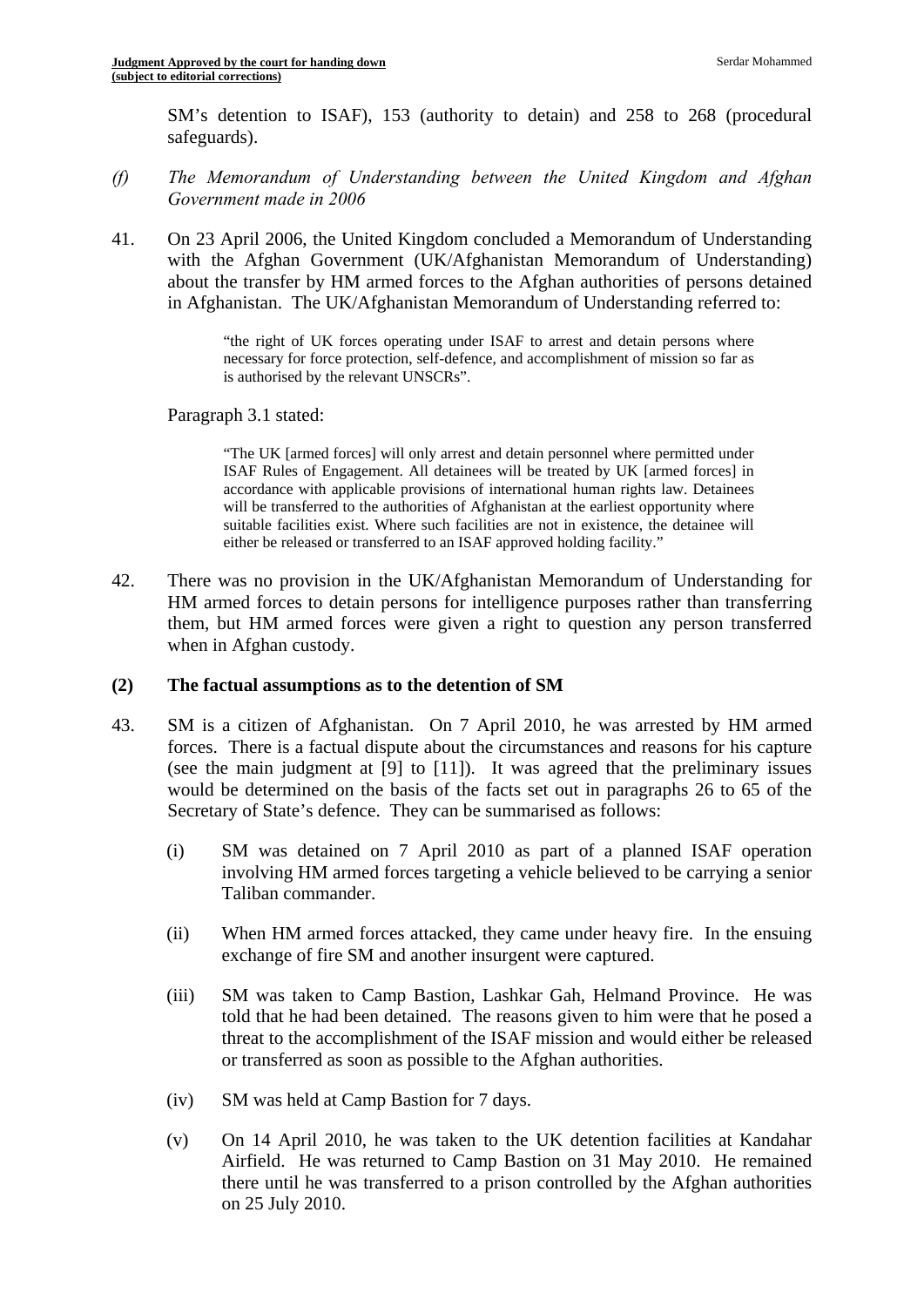- (vi) Although SM claimed to be a farmer, the intelligence subsequently received by the MoD was to the effect that he was a senior Taliban Commander who was involved with the large scale production of Improvised Explosive Devices and was believed to have commanded a local Taliban training camp in 2009.
- (vii) SM's detention was reviewed on 8 April 2010 by the Detention Review Committee at Camp Bastion. It was thereafter reviewed every 72 hours until 4 May 2010 under the procedure examined at paragraphs 270 and following below. He had no access to a lawyer and did not receive family visits. (The procedures governing detention for a period exceeding 96 hours are set out at paragraphs 263 to 268 below.)
- (viii) On 12 April 2010, a Minister at the United Kingdom MoD reviewed SM's detention and approved his short term detention on the basis that it appeared likely that questioning him would provide significant new intelligence vital for force protection purposes and significant new information on the nature of the Taliban insurgency.
- (ix) Following the last review by the Detention Review Committee at Camp Bastion on 4 May 2010, the Afghan National Directorate of Security stated that they wished to accept SM into their custody but at that time did not have the capacity to do so due to overcrowding at the Afghan Directorate of National Security prison at Lashkar Gah.
- (x) SM was therefore held from 6 May until 25 July 2010 under "logistical detention" pending transfer to the Afghan authorities. He was not interrogated during this period.
- (xi) He was transferred to the Afghan authorities on 25 July 2010. There was no independent evidence of what happened to him thereafter; he was visited by UK personnel on three occasions at the NDS prison at Lashkar Gah, but made no allegations of mistreatment. He made allegations of mistreatment after transfer to a prison at Kabul.
- (xii) He was tried and convicted in the Afghan courts and sentenced to 10 years imprisonment. He appears to have been released in June 2014.

#### **(3) The legal assumptions as to SM's claim**

- 44. As we have set out at paragraph 5(i), the principal claim made by SM was a public law claim for breach of Article 5 ECHR. It was common ground before us that, on the basis of the decision of the Supreme Court in *Smith v MoD* accepting *Al-Skeini,*  such a claim would lie unless it could be shown that the detention was not arbitrary. It would not be arbitrary if there was a lawful power to detain which was not arbitrary and the detention was subject to the requisite procedural safeguards.
- 45. As we have set out at paragraph 5(ii), a private law claim in tort would lie if there was no authority to detain according to the law of the place of detention and the claim is not barred by the defence of act of state, as the Secretary of State submitted it is (see paragraph  $6(v)$ ).

#### **(4) The factual assumptions as to the claims by Yunus Rahmatullah and the Iraqi civilian claimants**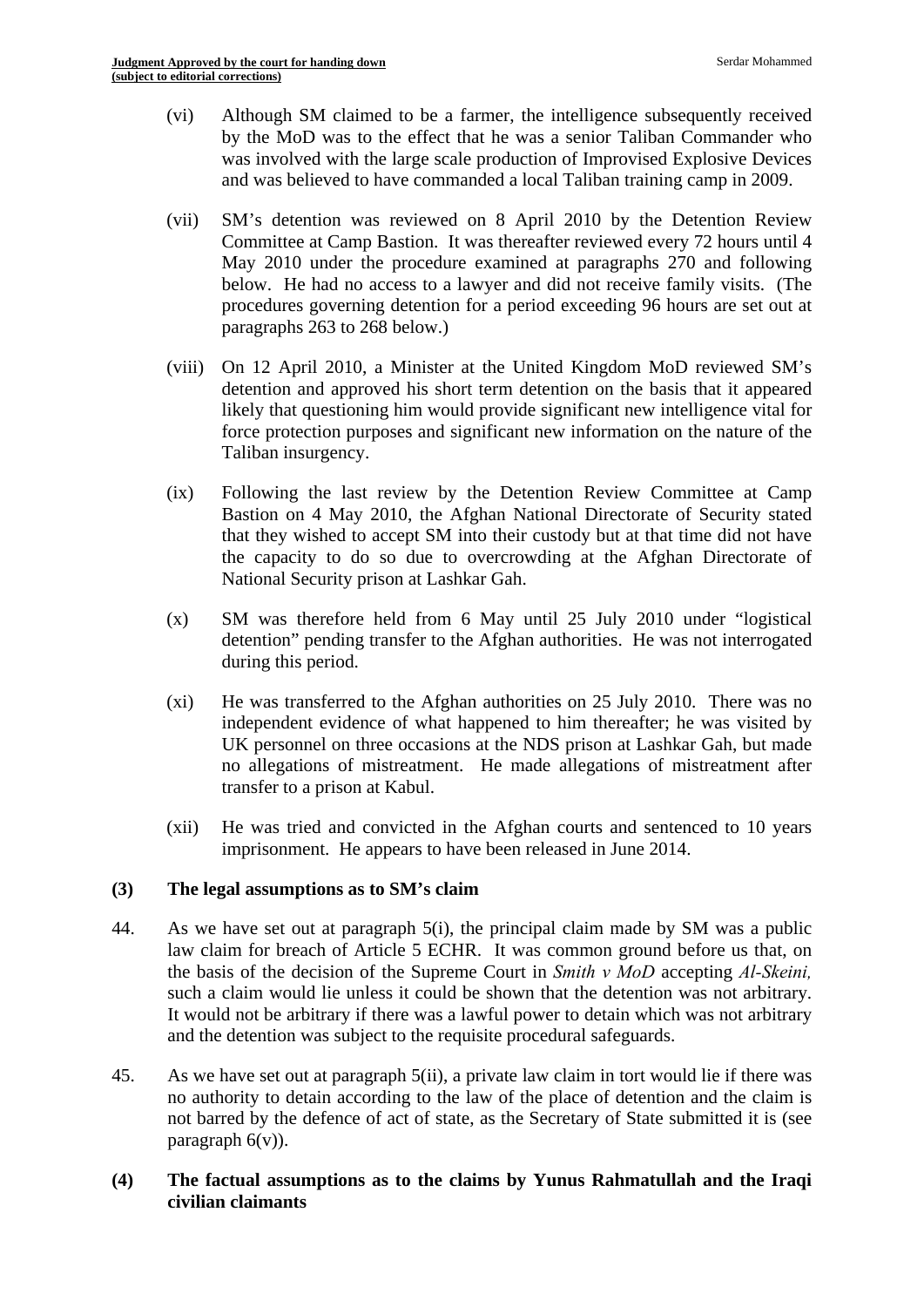- 46. It was to be assumed for the purposes of the preliminary issues in the action by Yunus Rahmatullah and the Iraqi civilian claimants that the allegations made by them were true. We have outlined at paragraphs 17 to 26, the basic allegations made by these claimants.
- 47. It was asserted by the MoD that the detention of Yunus Rahmatullah and the Iraqi civilian claimants had been made pursuant to a policy devised by the MoD in advance.
- 48. It was alleged by the Iraqi civilian claimants that the transfer to US custody was pursuant to a policy which the United Kingdom and the USA devised at the highest levels (see [225] of the judge's judgment in that case).

# **III THE LIABILITY OF THE SECRETARY OF STATE ON BEHALF OF THE UNITED KINGDOM AND THE AVAILABILITY OF UNITED NATIONS IMMUNITY**

- 49. The Secretary of State contended that the claims against the United Kingdom fail on two preliminary grounds:
	- (i) The actions of HM armed forces were not attributable to the United Kingdom, but either to ISAF or the United Nations.
	- (ii) HM armed forces were entitled to the immunities enjoyed by the United Nations.

# **(1) ATTRIBUTION TO ISAF/UN**

- 50. The Secretary of State submits that no claim can be brought against him under the the ECHR in respect of the impugned acts because the conduct of the armed forces of the United Kingdom in capturing and detaining SM is attributable to the United Nations Security Council and not to the Secretary of State.
- *(a) The facts in relation to the control over SM's detention*
- 51. The judge made the following findings of fact in relation to the specific case of SM:
	- (i) SM was captured by HM armed forces and held throughout the period of his detention at UK military bases, mainly Camp Bastion, which was under the full and exclusive *de facto* control of the United Kingdom.
	- (ii) SM's detention was authorised by a UK commander and, until he was transferred to the Afghan authorities, was reviewed periodically within a purely UK chain of command. Decisions to extend his detention were taken by UK Ministers or high-ranking officials within the Ministry of Defence. No authorisation was sought from the commander of ISAF.
	- (iii) The UK detention policy under which SM's detention was authorised differed materially from ISAF's policy (ISAF SOP 362) to which we refer in more detail at paragraphs 149 and following. The most striking difference was that under ISAF's policy SM could not have been detained for more (or much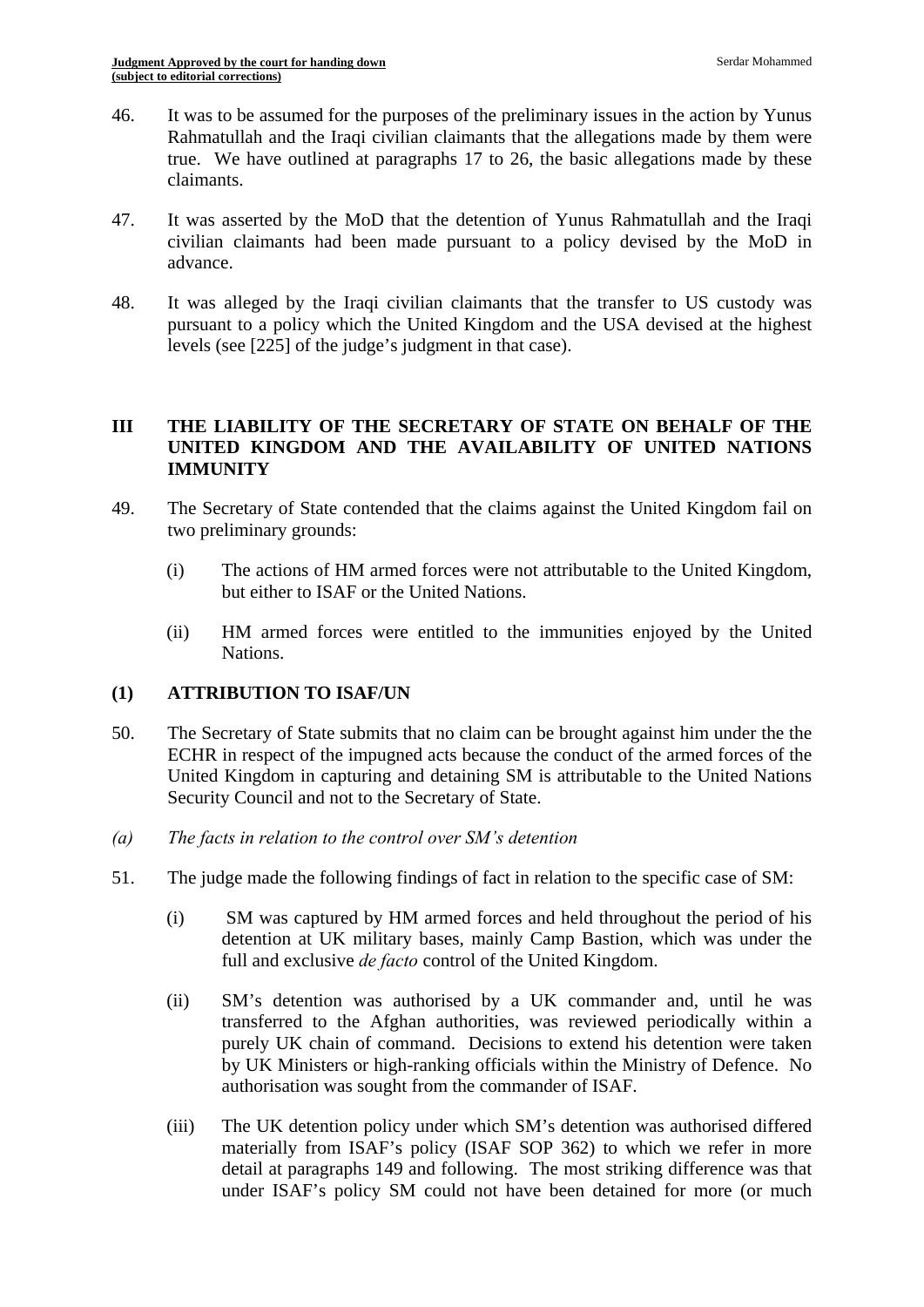more) than 96 hours whereas pursuant to the UK policy his detention could be and was authorised for a much longer period (at [185]).

# *(b) The applicable legal principles: Behrami/Saramati and Al-Jedda*

- 52. In *Behrami v France, Saramati v France, Germany and Norway* (2007) 45 EHRR SE10 the Grand Chamber of the Strasbourg Court was concerned with questions of attribution in relation to the activities in Kosovo of the interim administration (UNMIK) and the international security presence (KFOR). The United Nations Security Council by UNSCR 1244 of 10 June 1999 decided on the deployment in Kosovo under UN auspices of international civil and security presences and authorised Member States, inter alia, to establish the international security presence in Kosovo "with all necessary means to fulfil its responsibilities". The resolution stipulated that the international security presence must be deployed under unified command and control. It was pursuant to this resolution that UNMIK and KFOR were established. The *Saramati* case concerned detention by UNMIK police officers acting on the orders of the commander of KFOR. Mr Saramati complained that his extra-judicial detention for a period of about six months between July 2001 and January 2002 was contrary to Article 5 ECHR and that Norway and France, the States of nationality of successive commanders of KFOR, were liable.
- 53. The Grand Chamber rejected that submission and held that the detention was solely attributable to the United Nations. It considered that the key question was whether the Security Council "retained ultimate authority and control so that operational command only was delegated" (at [133]). In its view the following factors established that the Security Council retained such ultimate authority and control. First, Chapter VII allowed the Security Council to delegate to Member States. Secondly, the relevant power was a delegable power. Thirdly, "that delegation was neither presumed nor implicit, but rather prior and explicit in the Resolution itself". Fourthly, the resolution put sufficiently defined limits on the delegation by fixing the mandate with adequate precision, as it set out the objectives to be attained, the roles and responsibilities accorded, as well as the means to be employed. Fifthly, the leadership of the military presence was required by the resolution to report to the Security Council so as to allow the Security Council to exercise its overall authority and control (at [134]).
- 54. The Grand Chamber found that the UNSCR gave rise to a chain of command. The Security Council retained ultimate authority and control over the security mission and it delegated to NATO both the power to establish and the operational command of the international presence KFOR. NATO in turn fulfilled its command mission via a chain of command to the commander of KFOR. The court accepted that troop contributing nations retained some authority over their troops, NATO's command of operational matters was not intended to be exclusive. The essential question was whether, despite such involvement by troop contributing nations, NATO's operational command was effective. The court was not persuaded that the involvement of the troop contributing nations, either actual or structural, was incompatible with the effectiveness of NATO's operational command.
- 55. Significantly for present purposes, the Grand Chamber did not find any suggestion or evidence of any actual orders by troop contributing nations concerning or interference in the matter of the detention of Mr Saramati (at [135] to [139]). Having found that the conduct of the commander of KFOR in authorising Mr Saramati's detention was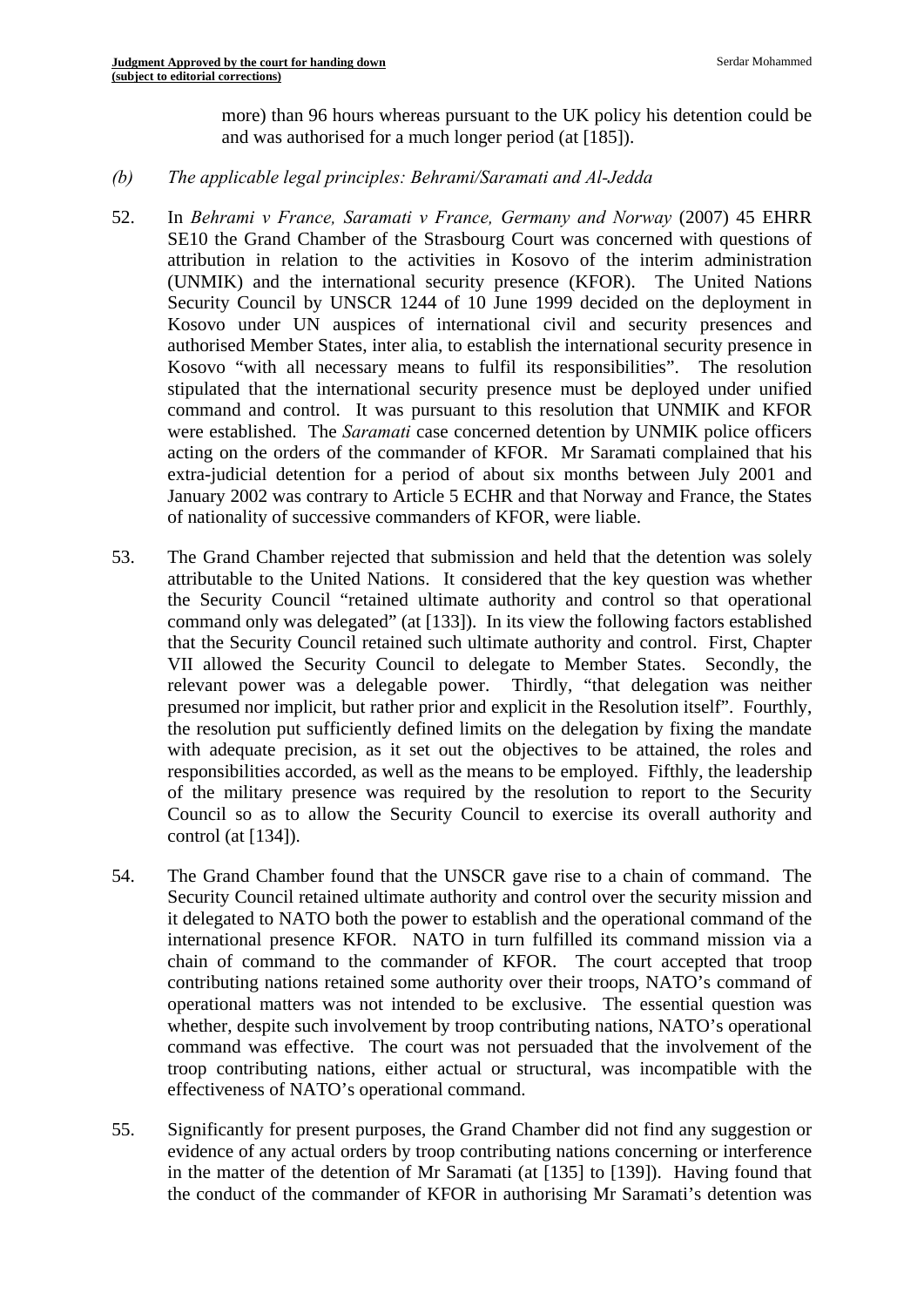attributable to the United Nations, the court went on to hold that those actions could not be attributed to the respondent States. It considered that the ECHR could not be interpreted in a manner which would subject the acts and omissions of contracting parties which were covered by a UNSCR and which occurred prior to or in the course of such missions to the scrutiny of the Strasbourg court because to do so would interfere with the fulfilment of the United Nation's key mission in this field, including the effective conduct of its operations (at [149]).

- 56. In *Al-Jedda v Secretary of State for Defence* [2007] UKHL 58, [2008] 1 AC 332 the claimant sought judicial review of his detention by HM armed forces in Iraq on the ground that it violated Article 5 ECHR. When the case came on appeal before the House of Lords, the Secretary of State was prompted by the decision of the Strasbourg court in the *Behrami* and *Saramati* cases to submit that the effect of the UNSCRs authorising the Multi-National Force in Iraq was that the claimant's detention was attributable to the United Nations and thus outside the scope of the ECHR. The issue was decided in favour of the claimant. However, Lord Rodger dissented on this point and Lord Brown, in a postscript, expressed his doubt as to the correctness of his conclusion on this issue.
- 57. In his speech, Lord Bingham (with whom Baroness Hale and Lord Carswell agreed for the reasons he gave) explained that it was common ground between the parties that the governing principle was that expressed by the International Law Commission in Article 5 of its Draft Articles on the Responsibility of International Organizations:

"The conduct of an organ of a state or an organ or agent of an international organization that is placed at the disposal of another international organization shall be considered under international law an act of the latter organization if the organization exercises effective control over that conduct."

58. At paragraph 22 of his speech Lord Bingham identified the critical issues:

 forces? Is the specific conduct of the UK forces in detaining the appellant to appellant? Were the UK forces part of a UN peacekeeping force in Iraq? In "Against the factual backgrounds described above a number of questions must be asked in the present case. Were UK forces placed at the disposal of the UN? Did the UN exercise effective control over the conduct of UK be attributed to the UN rather than the UK? Did the UN have effective command and control over the conduct of UK forces when they detained the my opinion the answer to all these questions is in the negative."

He summarised his conclusion as follows:

 with UNMIK a subsidiary organ of the UN. The multi-national force in Iraq was not established at the behest of the UN, was not mandated to operate protection of human rights and observance of humanitarian law calls for no "The analogy of the situation in Kosovo breaks down, in my opinion, at almost every point. The international security and civil presences in Kosovo were established at the behest of the UN and operated under its auspices, under UN auspices and was not a subsidiary organ of the UN. There was no delegation of UN power in Iraq. It is quite true that duties to report were imposed in Iraq as in Kosovo. But the UN's proper concern for the less, and it is one thing to receive reports, another to exercise effective command and control"

59. The *Al-Jedda* case was subsequently considered by the Grand Chamber of the Strasbourg court (*Al-Jedda v United Kingdom* (2011) 53 EHRR 23). The Grand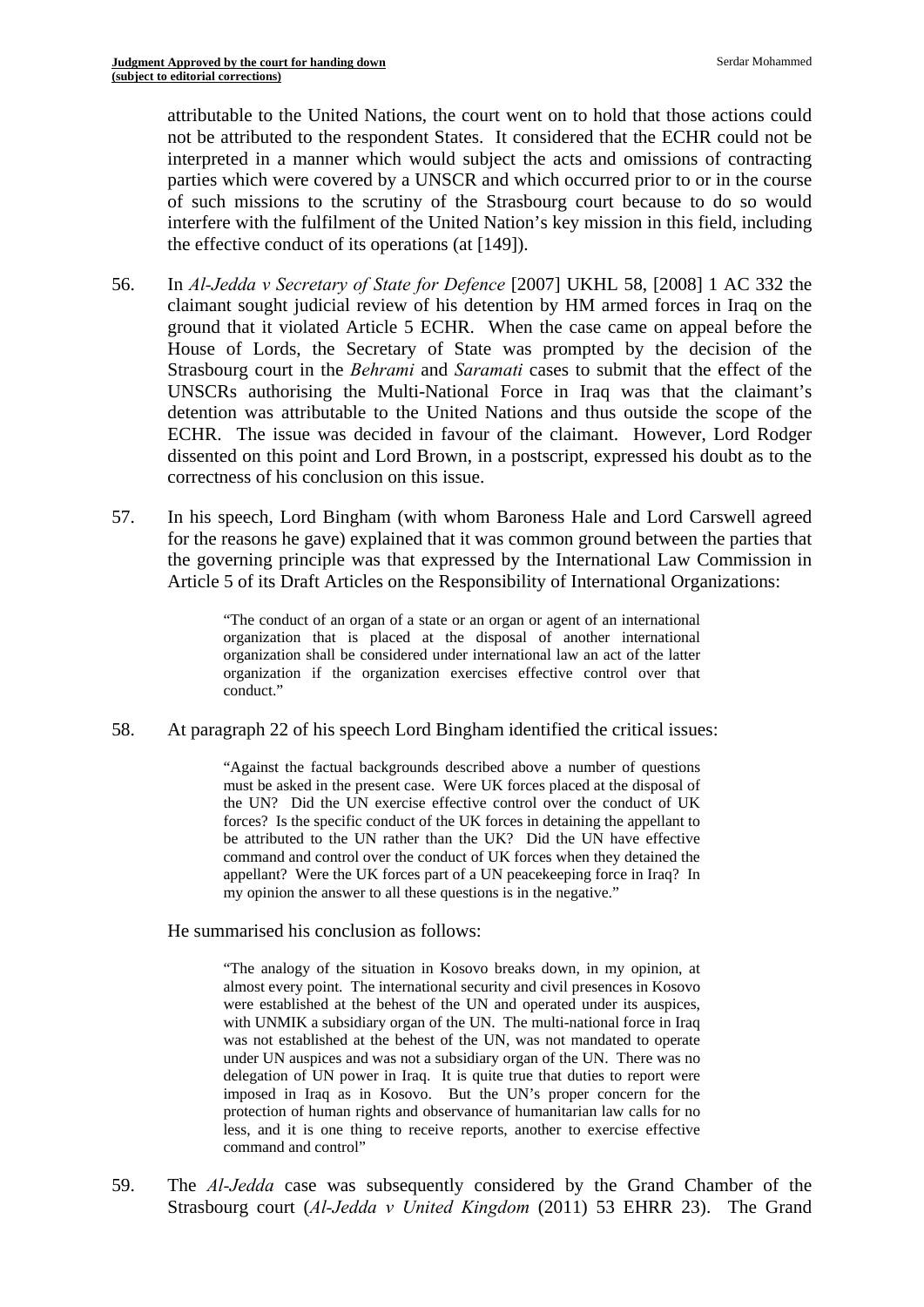Chamber did not consider that, as a result of the authorisation contained in UNSCR 1511 adopted on 16 October 2003, the acts of soldiers within the Multi-National Force became attributable to the United Nations or ceased to be attributable to the troop-contributing nations. It noted that the Multi-National Force was present in Iraq since the invasion and had been recognised already by UNSCR 1483, which welcomed the willingness of Member States to contribute personnel. It continued:

"The unified command structure over the force, established from the start of the invasion by the United States and United Kingdom, was not changed as a result of Resolution 1511. Moreover, the United States and the United Kingdom, through the Coalition Provisional Authority which they had established at the start of the occupation, continued to exercise the powers of government in Iraq. Although the United States was requested to report periodically to the Security Council about the activities of the Multi-National Force, the United Nations did not, thereby, assume any degree of control over either the force or any other of the executive functions of the Coalition Provisional Authority." (at [80])

60. The Grand Chamber also noted that there was no indication in UNSCR 1546 that the Security Council intended to assume any greater degree of control or command over the Multi-National Force than it had exercised previously (at [81]). The Grand Chamber also noted that the Secretary General of the United Nations and the UN Assistance Mission for Iraq repeatedly protested at the extent to which security internment was being used by the Multi-National Force in Iraq. As a result it concluded that the role of the United Nations as regards security in Iraq in 2004 was quite different from its role regarding security in Kosovo in 1999. Referring to Article 5 of the International Law Commission draft Articles on the Responsibility of International Organizations, the Grand Chamber considered that the UN Security Council had neither effective control nor ultimate authority and control over the acts and omissions of troops within the Multi-National Force and that, accordingly, the applicant's detention was not attributable to the UN (para 84). It then stated its conclusion as follows:

> holding the applicant in internment was, at various points, reviewed by "The internment took place within a detention facility in Basrah City, controlled exclusively by British forces, and the applicant was therefore within the authority and control of the United Kingdom throughout. The decision to hold the applicant in internment was made by the British officer in command of the detention facility. Although the decision to continue committees including Iraqi officials and non-UK representatives from the Multi-National Force, the Court does not consider that the existence of these reviews operated to prevent the detention from being attributable to the United Kingdom." (at [85])

- *(c) The judge's decision*
- 61. Having referred to the authorities considered above, the judge came to the following conclusions:
	- (i) The United Nations Security Council had effective control (and ultimate authority and control) over ISAF in the sense required to enable conduct of ISAF to be attributed to the UN (at [178]).
	- (ii) However, neither the commander of ISAF nor any other ISAF detention authority authorised the detention of SM. On the contrary he was detained by the United Kingdom pursuant to its own detention policy and procedure which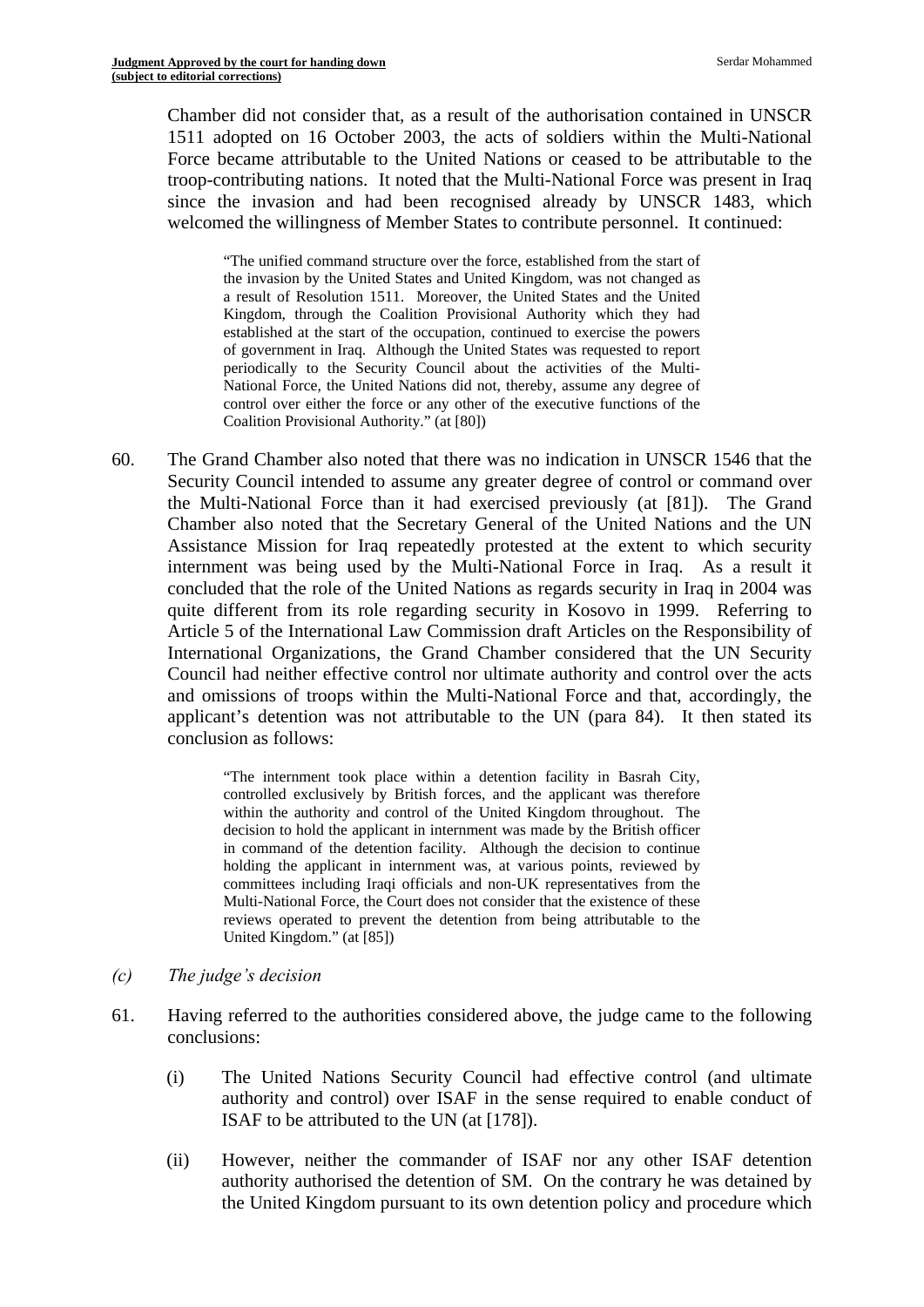it had operated in Afghanistan. In the circumstances, therefore, it was quite clear that the detention of SM was attributable to the United Kingdom (at [180] and [187]).

Each of these matters must now be considered in turn.

#### *(d) Did the UN Security Council exercise the requisite control over ISAF?*

62. At the forefront of the submissions made on behalf of SM was the decision of the Supreme Court, not cited to the judge, reported as *Al-Sirri v Secretary of State for the Home Department* [2012] UKSC 54; [2013] 1 AC 745. The report contains not only the judgments in *Al-Sirri,* but also the judgments in *DD (Afghanistan) v Secretary of State for the Home Department* which touched on the status of ISAF. DD, a citizen of Afghanistan, claimed asylum in the United Kingdom on the basis of his association with his brother, a commander who had allied with the Taliban and had subsequently been assassinated. In an attempt to save his own life DD had joined forces with those engaged in military operations against the Afghan government and ISAF. Secretary of State rejected his claim on the ground that he was guilty of acts contrary to the purposes and principles of the United Nations within Article 1F(c) of the Refugee Convention and therefore excluded from the definition of refugee. In their joint judgment Baroness Hale and Lord Dyson MR (with whom Lord Kerr, Lord Wilson and Lord Phillips agreed) made the following observation:

> "ISAF is an armed force, but it is not a United Nations force. It has never been under direct United Nations command. It was initially under the lead command of single nations (starting with the United Kingdom). Since August 2003 it has been under the command of NATO." (at [58])

- 63. It was therefore submitted that in the light of this decision the actions of the MoD in detaining SM could not be attributed to the United Nations and the judge's conclusions to the contrary could not be sustained. However, the observation in *Al-Sirri* to the effect that ISAF was not under direct UN command is not inconsistent with the judge's conclusion that the Security Council had effective control or ultimate authority and control over ISAF in the sense required to enable conduct of ISAF to be attributed to the United Nations. The Supreme Court in *Al-Sirri* was not concerned with the question of attribution now under consideration, nor was it referred to any of the authorities considered above.
- 64. In further written submissions on behalf of SM and the PIL claimants several additional arguments were advanced:
	- (i) It was pointed out that whereas KFOR was deployed in Kosovo "under UN auspices", those words were not used in the UNSCRs deploying the Multi-National Force in Iraq or ISAF. This indicated that there was no intention on the part of the United Nations to exercise ultimate authority over the mission of ISAF or to establish a subsidiary organ of the United Nations. Lord Brown drew attention to this difference in his judgment in *Al-Jedda* at [145]. However, we agree with the judge in the present case that it is difficult to see why there should be any magic in the use of this particular formula. Furthermore, the Strasbourg court does not appear to have been influenced by this difference when it came to consider the case of *Al-Jedda*.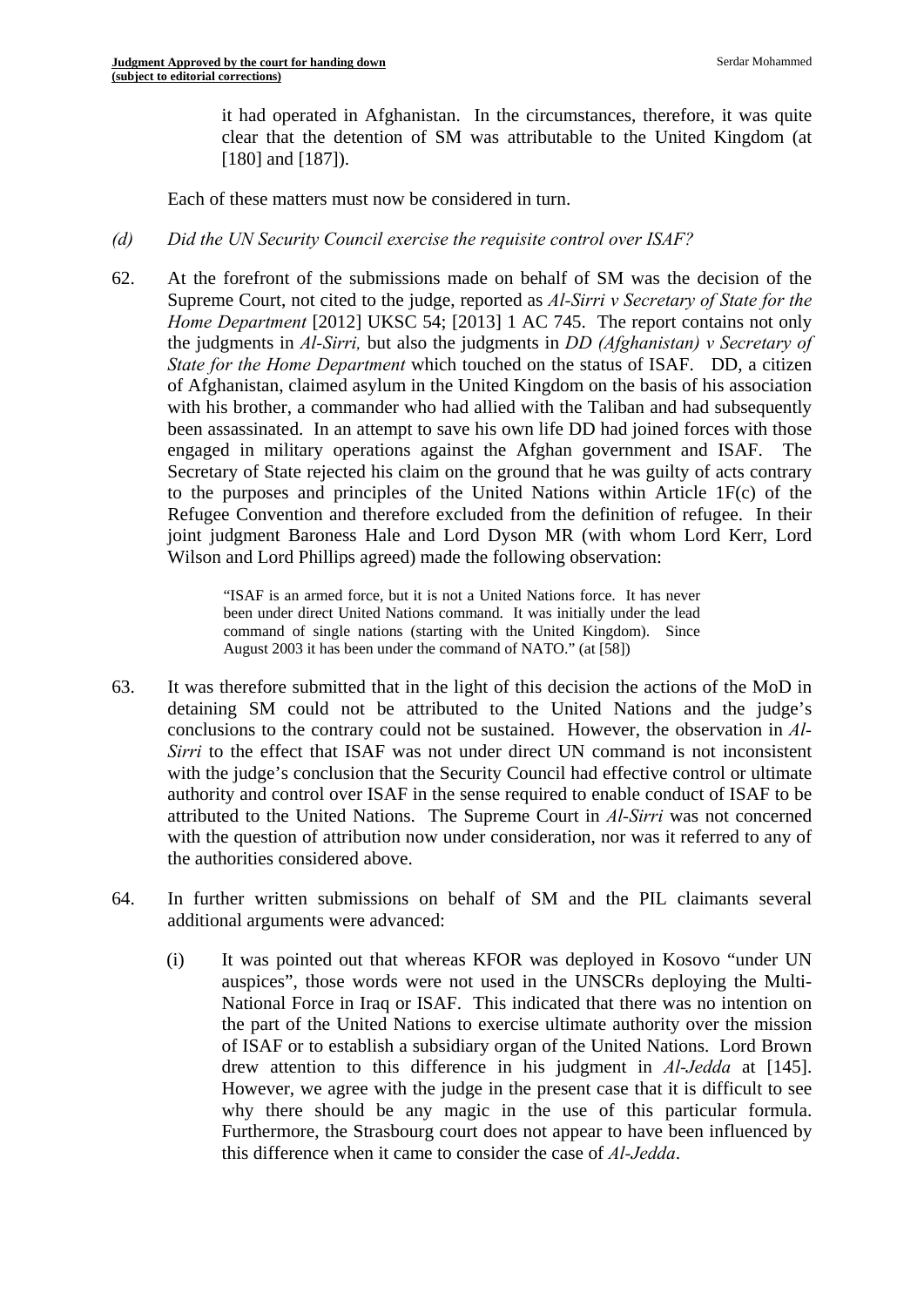- (ii) It was submitted that in establishing KFOR the Security Council fixed the limits of its mandate with some precision whereas ISAF's mandate was, if anything, less precisely defined than that of the Multi-National Force in Iraq and that of KFOR, which were expressed in terms of a broad general "authority". We have considered the different terms of the UNSCRs establishing these three international forces. However, we are unable to see that anything turns, for present purposes, on the degree of precision with which the mandate is defined.
- (iii) It was submitted that whilst ISAF was technically a newly created force, international forces were already physically present in Afghanistan when the Security Council passed the relevant UNSCR. Similarly, it was said, the Multi-National Force was already operating in Iraq when it was given a mandate by the Security Council. By contrast UNSCR 1244 was adopted before the forces making up KFOR entered Kosovo. This is a matter which both Lord Bingham in the House of Lords and the Strasbourg court considered relevant in *Al-Jedda*. However, like Lord Rodger in *Al-Jedda* (at [61]) and the judge in the present case, we doubt that this is relevant to the issue under consideration. In our view what matters is whether the United Nations had ultimate authority and control over the actions of ISAF at the time of the conduct of which complaint is made.
- (iv) The further point was made that in Kosovo the United Nations had effectively assumed the role of the Government and, with that, ultimate responsibility for security. As a result, KFOR directly supported the United Nations rather than any national Government in maintaining security. By contrast in Iraq and Afghanistan the Multi-National Force and ISAF respectively were authorised to support the national authorities in establishing and maintaining security. However, in our view, this undoubted difference in the factual situations would not necessarily mean that ISAF's actions are not attributable to the United Nations.
- 65. Much more to the point, it seems to us, is the attention paid by the Grand Chamber in the *Behrami* and *Saramati* cases to the command structure. Here we agree with the judge that the critical feature of the arrangements in Kosovo was a clear chain of command from the Security Council through NATO to the commander of KFOR who authorised the detention of the applicant. By contrast, no such clear command structure existed in Iraq linking the Multi-National Force to the Security Council. On the contrary, the unified command structure under which the Multi-National Force operated had been in place prior to the UNSCRs conferring the mandate on the Multi-National Force and was not changed as a result of those Resolutions. In the case of Afghanistan, however, we consider that there did exist a chain of command from the Security Council to ISAF which justifies the conclusion that the actions of ISAF are attributable to the United Nations. We are unable to improve on the Judge's explanation:

 distinct from its contribution to Operation Enduring Freedom. Crucially, as I see it, ISAF had its own command structure. Initially, the leadership of "Turning to the position in Afghanistan, it is true that … UK along with US armed forces were already present in Afghanistan as part of Operation Enduring Freedom before the UN talks took place which led to a request to the United Nations to provide an international security force. However, ISAF was established pursuant to UNSCR 1386 as a newly created force. As explained by Mr Devine in evidence, the UK contribution to ISAF was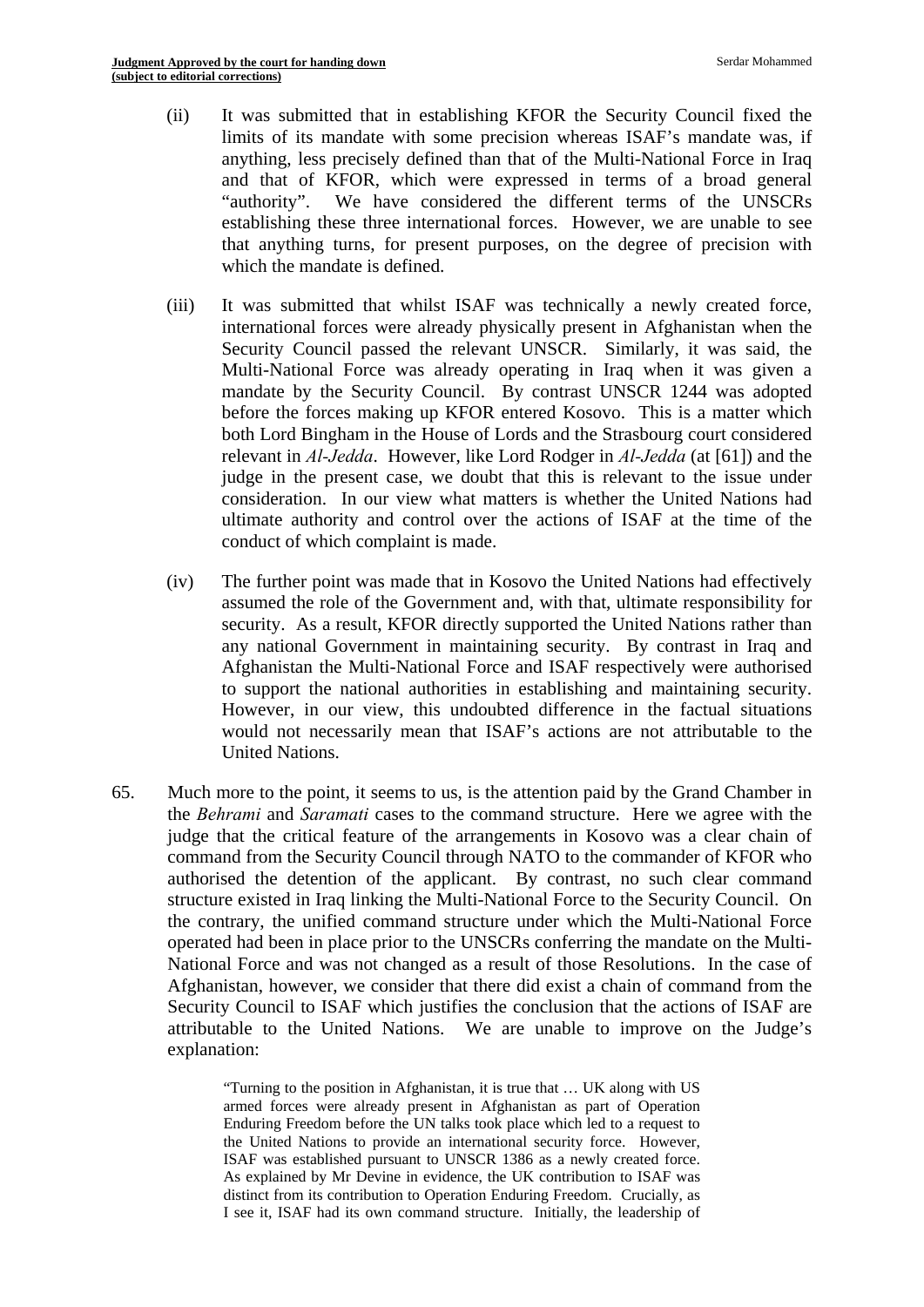then Turkey, followed by Germany and the Netherlands jointly. request of the UN and the Government of Afghanistan. Since then, overall ISAF was provided by different nations on a rotating basis: first the UK, Subsequently, on 11 August 2003 NATO took command of ISAF at the operational command of ISAF has been vested in NATO, to whom the commander of ISAF … reports. It seems to me that the chain of delegation of command for ISAF is essentially similar to the chain of delegation and command for KFOR, as described in the judgment of the European Court in the *Behrami* and *Saramati* cases (para 135).

In these circumstances, although I do not find the question easy, I consider that the UN Security Council has "effective control" ("ultimate authority and control") over ISAF in the sense required to enable conduct of ISAF to be attributed to the UN." (at [177-8])

- 66. Similar reasoning was employed by the US Supreme Court in *Munaf v Geren* 533 US 1 (2008). There, the US Government sought to resist petitions for *habeas corpus* by individuals detained by US troops in Iraq on the basis that the US courts lacked jurisdiction because the detaining forces were operating as part of the multi-national force pursuant to the authority of the United Nations and not the authority of the United States. In rejecting the submission the court considered decisive the fact that the petitioners were in the immediate custody of US soldiers who answered only to a US chain of command.
- *(e) Did ISAF authorise SM's detention?*
- 67. The judge considered, nevertheless, that ISAF was not responsible for SM's detention. He made findings of fact that neither the commander of ISAF nor any other ISAF detention authority authorised the detention of SM. On the contrary, the judge found that SM was detained by HM armed forces pursuant to a national detention policy (UK SOI J3-9) established and operated by the United Kingdom in Afghanistan which differed in essential respects from that of ISAF (ISAF SOP 362).
- 68. In our view there was compelling evidence to support this conclusion. The judge referred to the following matters:
	- (i) The chain of command for authorising detention set out in the UK SOI J3-9 (see paragraphs 39 to 40 above and 260 and following below) shows that the "Detention Authority" is the commander of Joint Force Support (Afghanistan) who, as a chart in the document shows, reports directly to the UK Permanent Joint Headquarters which in turn reports to the MOD. The chart also shows that the relation between the UK detention authority and the ISAF chain of command is one of liaison and co-ordination only.
	- (ii) A military assessment report dated 24 September 2006 refers to an occasion when ISAF headquarters objected to the detention period for an individual held by HM armed forces being extended by the United Kingdom rather than through the ISAF chain of command. The report stated:

"[Chief of Staff] ISAF has intervened personally, asserting that the ISAF SOP is binding on the UK and that there is no reason why the UKTF [Task Force] should not be operating under ISAF procedures. These procedures require that COMISAF authorise any detention of an individual beyond the 96-hour deadline. It has been explained that the UK position is that this responsibility, based as it is in international and domestic law, is legally binding and requires that decisions on this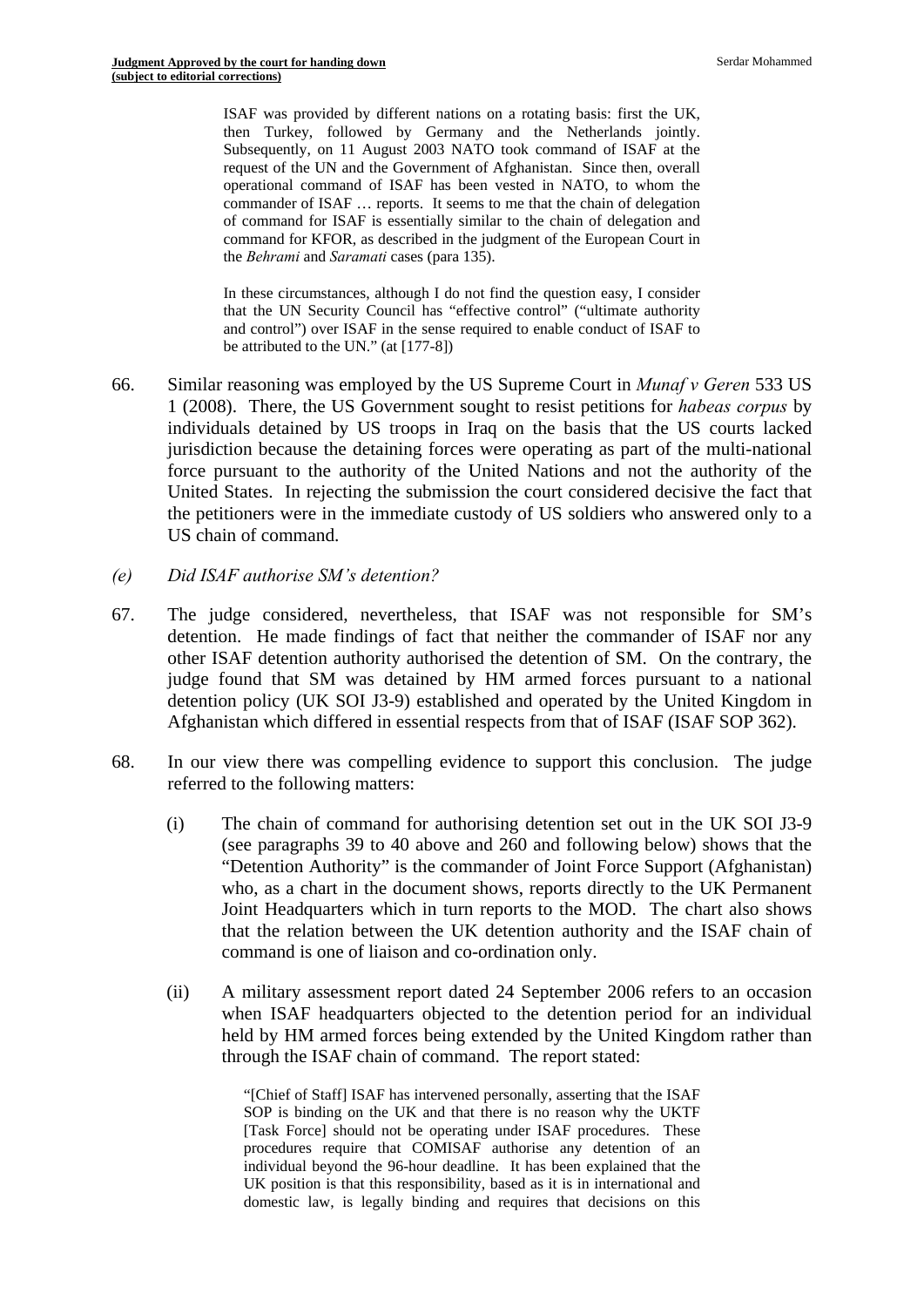subject are taken by UK Officials, in order to ensure that the legal obligations of the UK are properly discharged. It is understood that PJHQ Officials have now made this point to NATO HQ and so it is hoped that HQ ISAF will soon be directed to accept the UK position."

The Judge inferred (at [181]) that ISAF Headquarters did accept the UK position because detention decisions continued to be taken by UK Officials without involving ISAF and there was no evidence of any further complaints.

- (iii) The UK/Afghanistan Memorandum of Understanding of 2006 concerning the transfer of detainees (to which we have referred at paragraph 41 above) was concluded on a bilateral basis rather than through ISAF.
- (iv) When the United Kingdom decided to change its policy on detention in Afghanistan in November 2009 as set out in the Ministerial Statement of 9 November 2009 (see paragraph 153(vi) below), NATO was simply informed of the change of policy rather than being asked to authorise it (see paragraph  $153(vii)$  below).
- (v) A UK Detention Oversight Assessment Report dated September 2011 noted that the United Kingdom's current detention regime was "TCN [Troop Contributing Nation] sovereign business" and "based upon UK national sovereignty".
- 69. The judge rejected the submission on behalf of the Secretary of State that, because ISAF policy on detention (ISAF SOP 362) envisaged and accommodated some variations in national practice, the United Kingdom did not operate a detention policy which was separate from ISAF policy. In particular he rejected the submission that ISAF accepted the need for the United Kingdom to depart from the ISAF 96 hour detention limit under ISAF SOP 362 in exceptional circumstances because HM armed forces were operating in an area where there was a particularly high level of insurgent activity.

 UK's decision to apply a "national policy caveat" to the ISAF 96 hour limit "I have accepted the evidence of Mr Devine that NATO was informed of the and did not object to this. But that is a very long way from showing that either UK detention operations generally or individual detentions by UK armed forces were under the command and control of ISAF. It is clear that they were not" (at [184]).

- *(f) Did ISAF consent by acquiescence to the United Kingdom's detention practice?*
- 70. Before us, the Secretary of State submitted that the judge erred in failing to conclude that ISAF acquiesced in the UK practice in relation to detention, with the result that it should be regarded as having been carried out under the authority of ISAF. In this regard, he pointed out that the judge had accepted that ISAF Headquarters were informed on each occasion on which a detainee was held beyond 96 hours and the reasons for doing so, and that this had not resulted in a protest on the part of ISAF. Similarly there was no protest by ISAF following the Ministerial statement.
- 71. However, we do not consider that failure to protest in these circumstances can be considered to amount to tacit consent. As the judge explained earlier in his judgment, the "national policy caveat" to the ISAF 96-hour rule was adopted unilaterally and announced by Ministerial statements to Parliament in circumstances where it had been decided that any approach to NATO to change the policy would be unsuccessful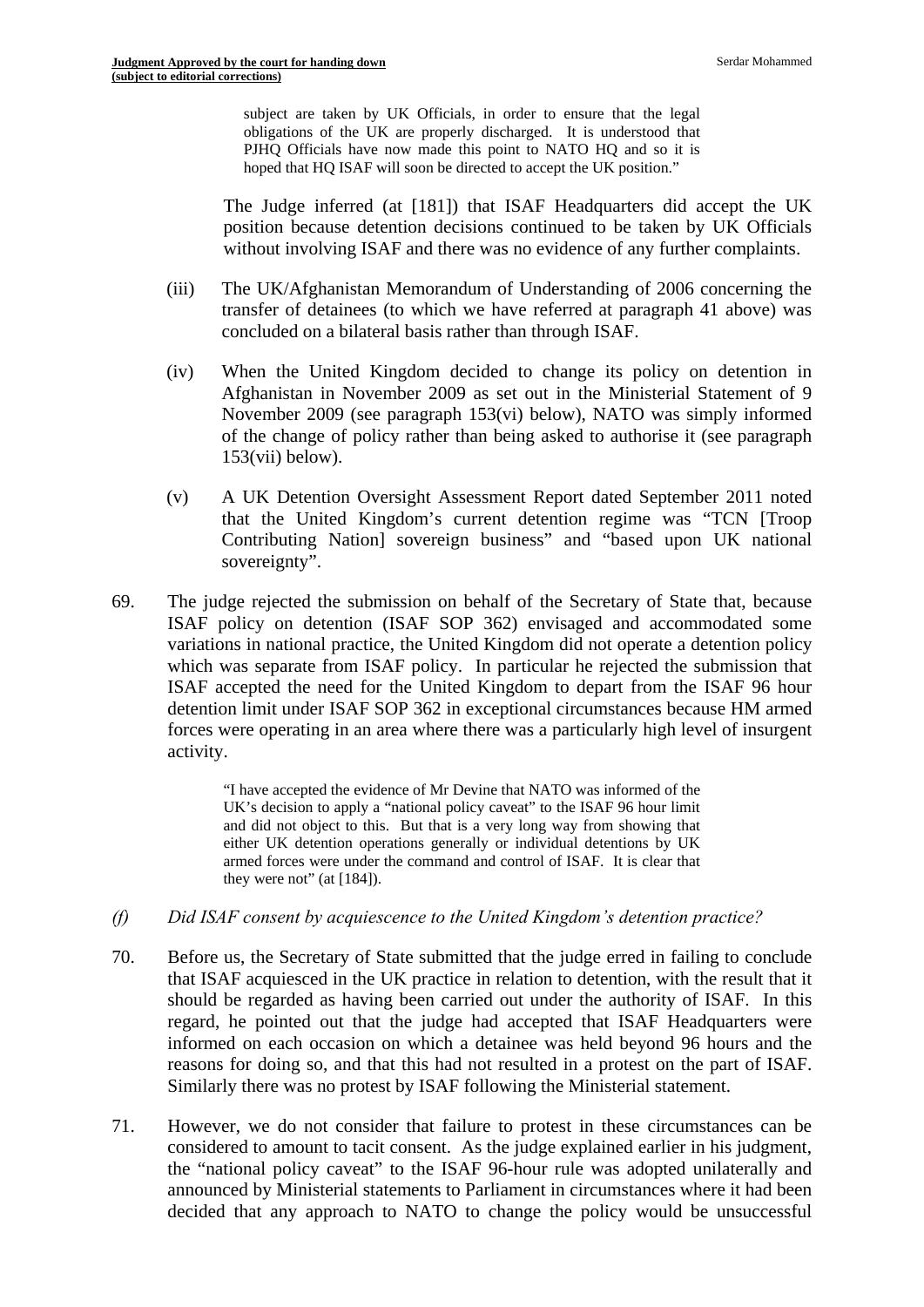because it would not be accepted by other troop contributing nations (see further paragraph 153 below). The situation was, rather, one of a stand-off (at [44] to [48]). Moreover, there is nothing here that could support the conclusion that UK detentions were carried out under the command and control of ISAF.

72. We consider therefore, that the judge was clearly entitled to conclude and was correct in his conclusion that it is the United Kingdom and not ISAF which is responsible for SM's detention. In these circumstances it is not necessary to address further submissions in relation to issues of joint responsibility.

# **(2) CAN THE SECRETARY OF STATE INVOKE THE IMMUNITIES OF THE UN?**

- 73. On behalf of the Secretary of State, it was submitted that the public law and private law claims for unlawful detention are barred by reason of the immunity given to experts on a United Nations mission by Section 22, Convention on the Privileges and Immunities of the United Nations (the General Convention).
- 74. Section 22 of the General Convention provides in relevant part:

"Experts … performing missions for the United Nations shall be accorded such privileges and immunities as are necessary for the independent exercise of their functions during the period of their missions, including the time spent on journeys in connection with their missions. In particular they shall be accorded:

…

(b) In respect of … acts done by them in the course of the performance of their mission, immunity from legal process of every kind. This immunity from legal process shall continue to be accorded notwithstanding that the persons concerned are no longer employed on missions for the United Nations."

Article 17, United Nations and International Court of Justice (Immunities and Privileges) Order 1974/1261 gives effect to Section 22 in this jurisdiction.

- 75. The Secretary of State submitted that ISAF and ISAF personnel have immunity from legal process for the acts done in the performance of ISAF's mission and that this has the effect of barring these claims as a matter of domestic law. Furthermore, he submitted that Section 22, General Convention has effect in the law of Afghanistan. Before the judge, argument on this issue appears to have been diverted into consideration of whether the expert evidence supported the contention that such an immunity had effect in the law of Afghanistan.
- 76. On the hearing of the appeal, we asked counsel whether the Secretary General of the United Nations had been informed that the Secretary of State was seeking to rely on this immunity, which is the immunity of the United Nations. We were told that he had not been informed. We asked that he be notified.
- 77. Accordingly, by letter to the Secretary General dated 27 February 2015, Sir Mark Lyall Grant, then UK Permanent Representative to the United Nations, set out an account of these proceedings and stated: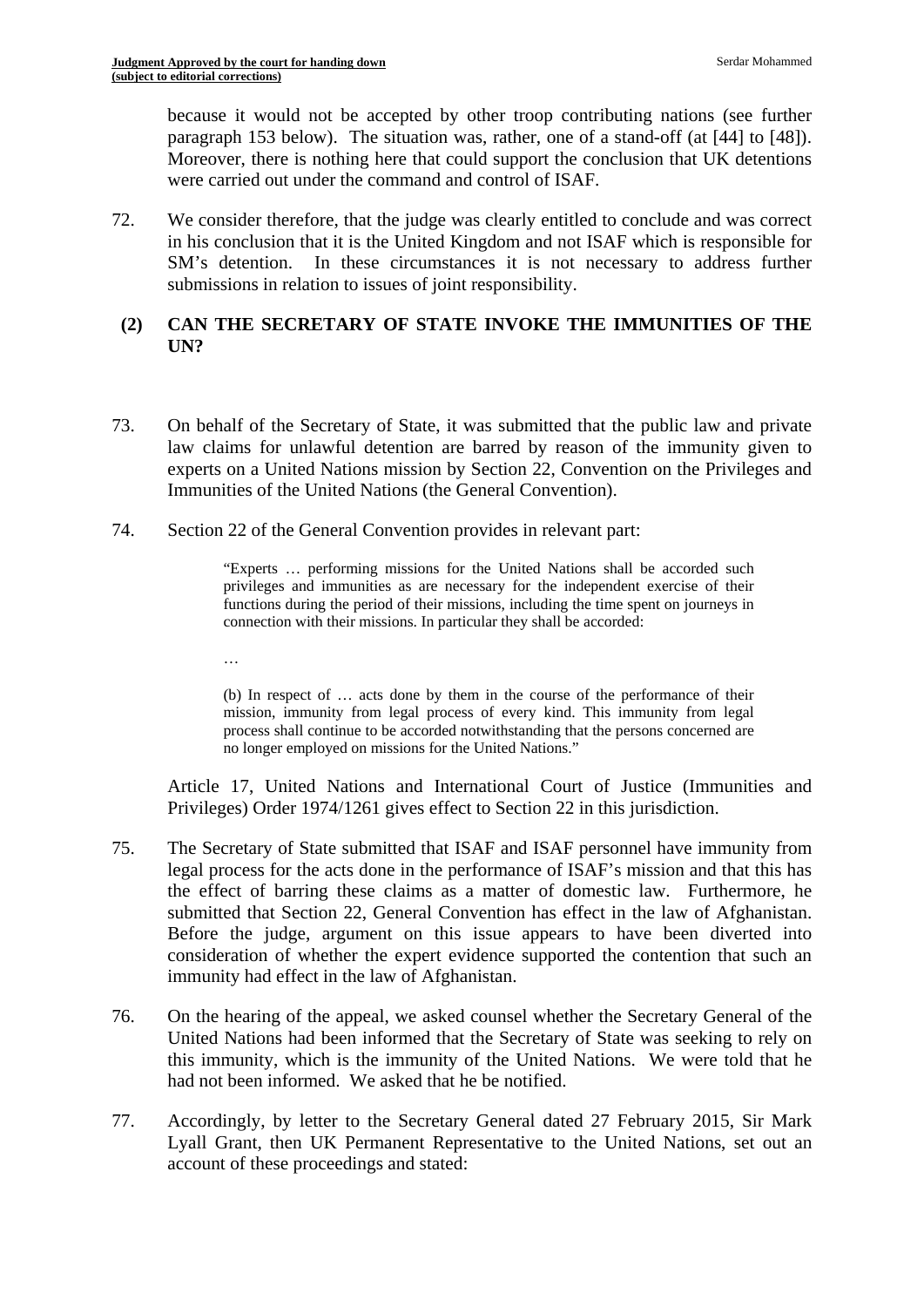position is that the claims of unlawful detention (made in Mr Mohammed's case by reference to both Afghan law and Article 5 of the European Convention on Human Rights) should be dismissed on that ground." "… [A]s a prior threshold point, the United Kingdom Government relies on the immunity given to experts on a United Nations mission by Section 22 of the General Convention, the special meaning of which is (as the Government submits) reflected in the [Military Technical Agreement] and applies to ISAF. The Government's

78. By letter dated 17 April 2015 to the UK Permanent Representative, Mr Miguel de Serpa Soares, Under-Secretary-General for Legal Affairs and United Nations Legal Counsel, stated:

> "With respect to the specific legal issues raised in your letters, operations authorized by the Security Council and conducted under the control of States or regional organizations – as was the case with ISAF – are distinct and separate from the United Nations. These authorized operations are therefore different from United Nations operations, such as peacekeeping operations, that are considered to be subsidiary organs of the Security Council. The Organization's longstanding practice on the issue is reflected, for instance, in the *amicus* briefs submitted by the United Nations to the European Court of Human Rights regarding the cases *Behrami and Behrami v. France* (Application No. 71412/01) and *Saramati v. France, Norway and Germany*  (Application No. 78166/01) as well as regarding the case *Atallah v. France*  (Application No. 51987/07).

> Council and conducted under the control of States or regional organizations. The 1946 Convention on the Privileges and Immunities of the United Nations applies to Security Council subsidiary organs such as United Nations peacekeeping operations. It does not, however, apply to operations authorized by the Security

> personnel on the basis of the application of the 1946 Convention as such does not Consequently, the 1946 Convention on the Privileges and Immunities of the United Nations does not apply as such to ISAF and its personnel. Accordingly, the question of waiver by the Secretary-General of any immunity enjoyed by ISAF and its arise."

79. Mr Soares' letter then goes on to refer to the fact that the Military Technical Agreement between ISAF and Afghanistan governs the status and privileges and immunities of ISAF. Section 1.1 of Annex A of the Military Technical Agreement provides that the provisions of the General Convention "concerning experts on mission will apply *mutatis mutandis* to the ISAF and supporting personnel". The letter continues:

> as to the possible assertion or waiver of any immunity in this case." "The United Nations is not a party to the [Military Technical Agreement]. It is therefore not for the United Nations to seek to interpret the [Military Technical Agreement]'s terms. The United Nations further does not understand the [Military Technical Agreement] to impose any obligations or confer any rights on the Organization or on the Secretary-General in particular. Consequently, whether or not, by virtue of the [Military Technical Agreement], ISAF and its personnel are entitled to immunities similar to those accorded to experts on mission under the 1946 Convention, it would not be for the Secretary-General to decide whether or not such immunities should be waived. Accordingly, the Secretary-General expresses no view

- 80. No claim to immunity under the Military Technical Agreement is made in these proceedings, correctly in our view.
- 81. So far as the Secretary of State's claim to immunity under the General Convention is concerned, we consider that it is misconceived for the reasons given by the Under-Secretary-General for Legal Affairs. In these circumstances, it is not necessary to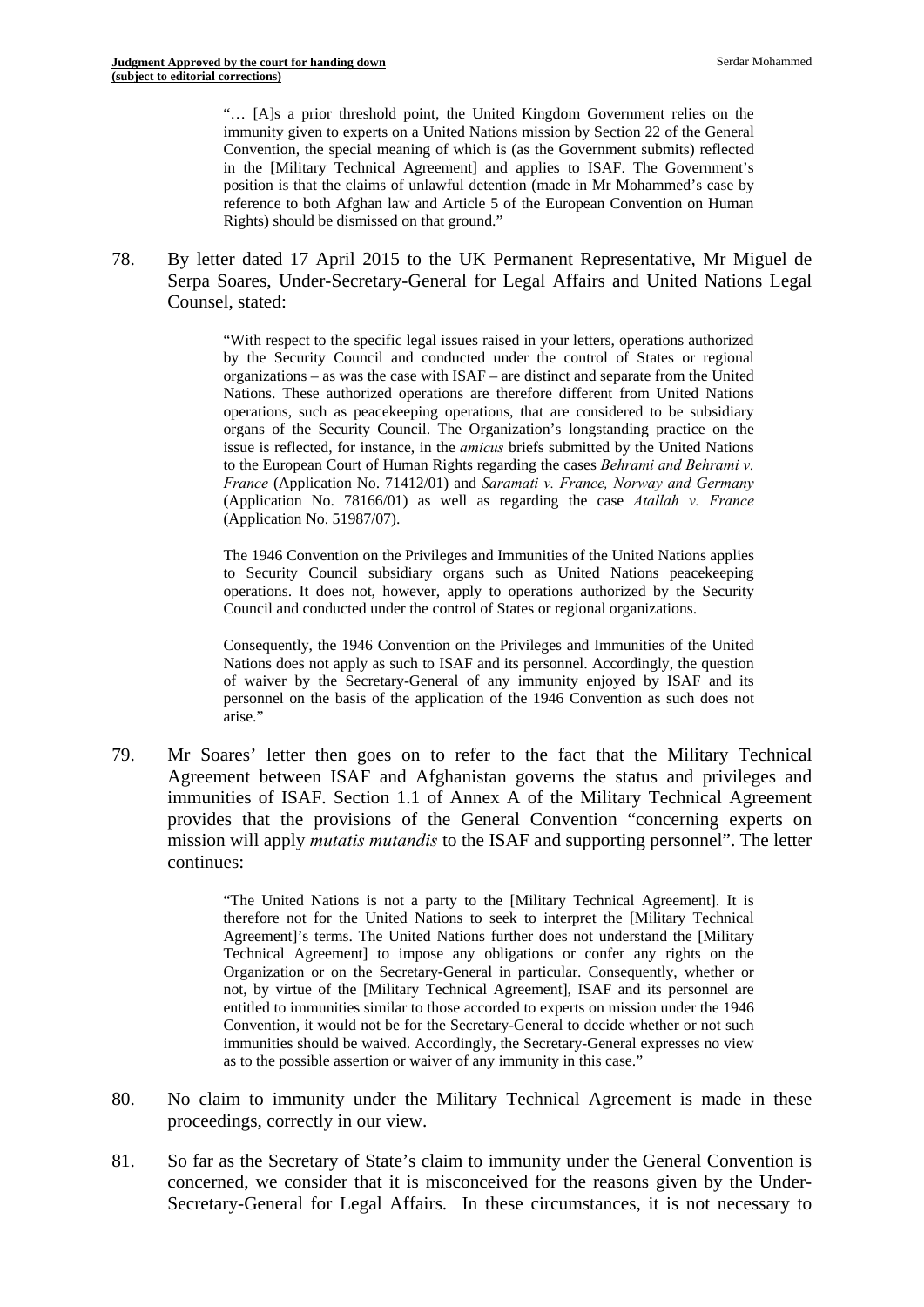address other issues thrown up by the Secretary of State's attempt to invoke the immunity of the United Nations.

# **IV THE PUBLIC LAW CLAIM: THE SCOPE OF THE ECHR AND ITS RELATIONSHIP TO INTERNATIONAL HUMANITARIAN LAW**

82. In examining the claim under Article 5 ECHR, it is necessary first to consider whether the ECHR applies to the actions of HM armed forces in detaining SM and if so, the extent to which the provisions of Article 5 can in principle be modified by the *lex specialis,* namely international humanitarian law, before turning in the next section (Section V) to examine each of the three grounds upon which the Secretary of State contends that there was authority to detain under Article 5.

# **(1) THE SCOPE OF THE ECHR AS APPLIED TO HM ARMED FORCES IN AFGHANISTAN**

- 83. It is of fundamental importance to the understanding of the difficulties to which the claim under Article 5 gives rise that we should explain how the rights under the ECHR came to apply when HM armed forces became engaged in support of a government of a foreign State on the territory of that State.
- *(a) The judge's conclusion*
- 84. In his main judgment the judge considered at length the scope of application of the ECHR (at [113] to [152]) and concluded (at [148]) that SM was within the jurisdiction of the United Kingdom for the purposes of the ECHR from the time of his capture by HM armed forces on 7 April 2010 until the time when he ceased to be in their custody upon his transfer into the custody of the Afghan authorities on 25 July 2010. His reasoning and his conclusions are not challenged on these appeals.
- 85. However, it is necessary to refer to this matter both because of its central importance to the appeals before us and because of a further decision of the Strasbourg court which has been given since the judge's decision.
- *(b) The decision of the Strasbourg Court in Bankovic*
- 86. The basic provision as to the extent of the scope of the ECHR is set out in Article 1:

"The High Contracting Parties shall secure to everyone within their jurisdiction the rights and freedoms defined in Section I of this Convention."

87. In *Bankovic v Belgium and Others*, Decision of 1 December 2001, (2007) 44 EHRR SE5, the Grand Chamber of the Strasbourg Court observed (at [65]) that the scope of Article 1 is determinative of the very scope of the Contracting Parties' positive obligations and, as such, of the scope and reach of the entire ECHR system of human rights protection. In *Soering* (1989) 11 EHRR 439 the Strasbourg court earlier stated (at [86]):

> "Article 1 sets a limit, notably territorial, on the reach of the Convention. In particular, the engagement undertaken by a Contracting State is confined to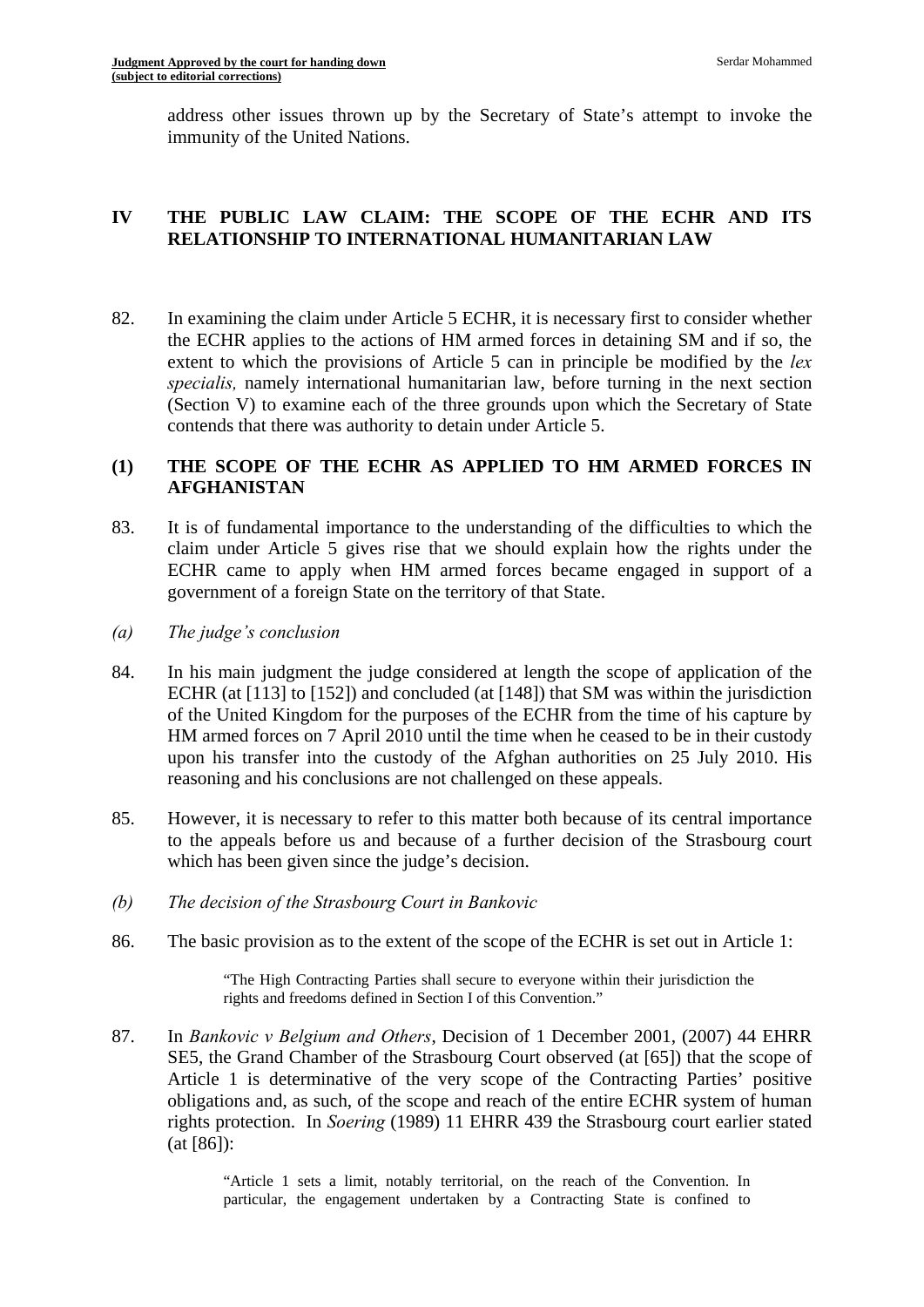'securing' ('*reconnaître*' in the French text) the listed rights and freedoms to persons within its own 'jurisdiction'. Further, the Convention does not govern the actions of States not Parties to it, nor does it purport to be a means of requiring the Contracting States to impose Convention standards on other States."

88. In *Bankovic* the Grand Chamber held that it lacked jurisdiction *ratione loci* over a claim by the relatives of those killed by NATO bombing during the Kosovo conflict. It explained the concept of jurisdiction under the ECHR as primarily territorial:

> "59. As to the "ordinary meaning" of the relevant term in Article 1 of the Convention, the Court is satisfied that, from the standpoint of public international law, the jurisdictional competence of a State is primarily territorial. While international law does not exclude a State's exercise of jurisdiction extraterritorially, the suggested bases of such jurisdiction (including nationality, flag, diplomatic and consular relations, effect, protection, passive personality and universality) are, as a general rule, defined and limited by the sovereign territorial rights of the other relevant States…

> the former is an occupying State in which case it can be found to exercise 60. Accordingly, for example, a State's competence to exercise jurisdiction over its own nationals abroad is subordinate to that State's and other States' territorial competence… In addition, a State may not actually exercise jurisdiction on the territory of another without the latter's consent, invitation or acquiescence, unless jurisdiction in that territory, at least in certain respects…

> considered to reflect this ordinary and essentially territorial notion of jurisdiction, 61. The Court is of the view, therefore, that Article 1 of the Convention must be other bases of jurisdiction being exceptional and requiring special justification in the particular circumstances of each case…"

At [80] it summed up the matter in the following terms:

 Contracting States. Accordingly, the desirability of avoiding a gap or vacuum in "… In short, the Convention is a multi-lateral treaty operating, subject to Article 56 of the Convention, in an essentially regional context and notably in the legal space (*espace juridique*) of the Contracting States. … The Convention was not designed to be applied throughout the world, even in respect of the conduct of human rights' protection has so far been relied on by the Court in favour of establishing jurisdiction only when the territory in question was one that, but for the specific circumstances, would normally be covered by the Convention."

- 89. In *Bankovic* the Grand Chamber rejected the suggestion that extra-territorial acts could bring individuals within the jurisdiction for the purposes of some ECHR rights but not others. It stated (at [75]) that Article 1 provided no support for the suggestion that the positive obligation in Article 1 could be divided and tailored in accordance with the particular circumstances of the extra-territorial act in question. Furthermore, it made clear (at [64] to [65]) that Article 1 was not to be interpreted as a "living instrument" in accordance with changing conditions. On the contrary the court considered that the scope of Article 1 was determinative of the very scope of the Contracting Parties' positive obligations and, as such, of the scope and reach of the entire ECHR system of human rights' protection. The Grand Chamber endorsed the view of the ECHR as a regional treaty which was not intended to confer or secure universal rights.
- 90. Nevertheless, the Grand Chamber in *Bankovic* accepted certain exceptions to the territorial basis of jurisdiction. These have been developed in later cases and can be summarised as follows: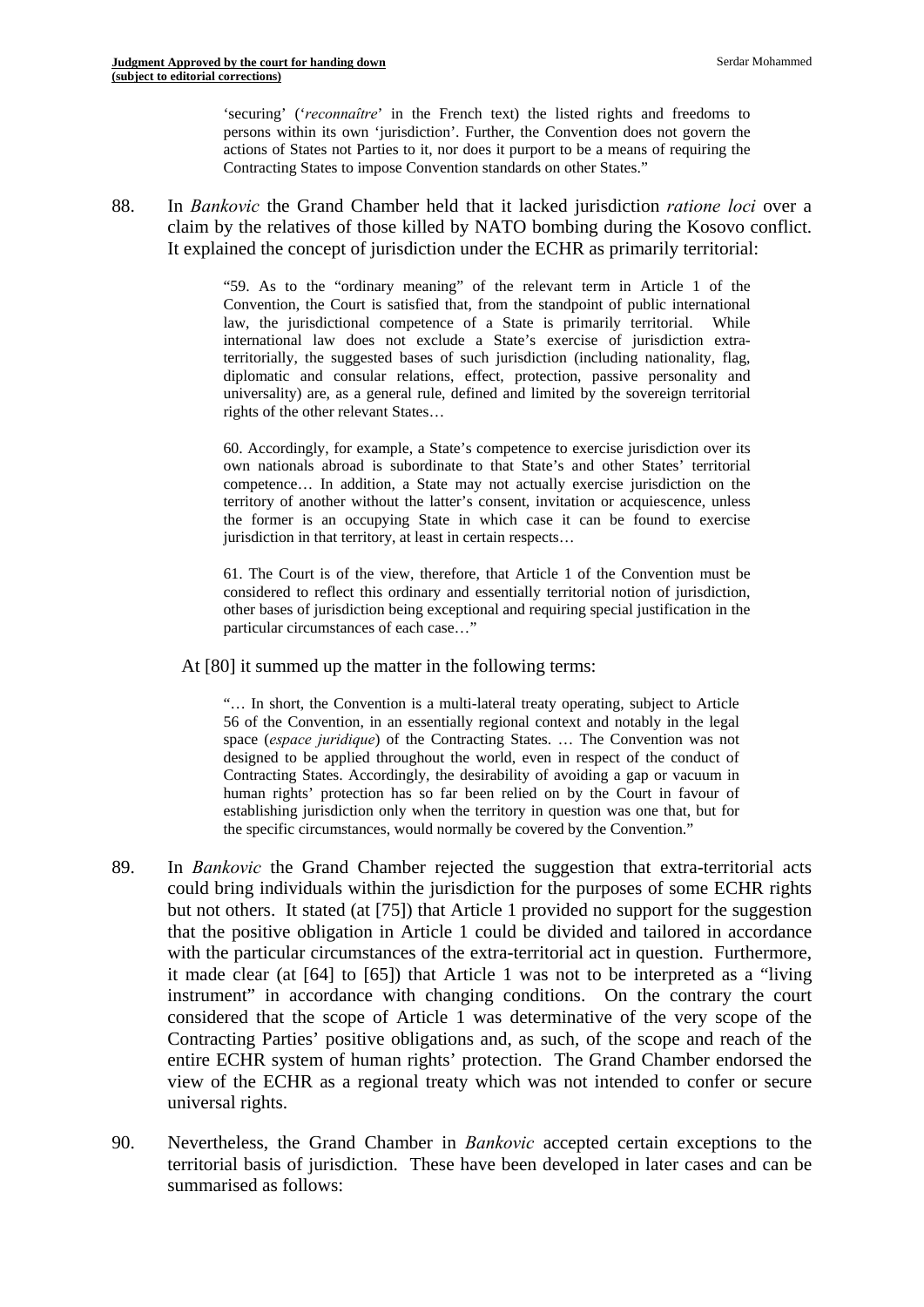- (i) The acts of diplomatic or consular agents, present on foreign territory in accordance with international law, may amount to an exercise of jurisdiction when these agents exert authority and control over others. (*X v Federal Republic of Germany*, No. 1611/62, Commission decision of 25 September 1965; *X v United Kingdom*, No. 7547/76, Commission decision of 15 December 1977; *WM v Denmark*, No. 17932/90, Commission decision of 14 October 1992.)
- (ii) The responsibility of a Contracting State could, in principle, be engaged in respect of acts of its authorities which produced effects or were performed in territory outside that State, through the consent, invitation or acquiescence of the Government of that territory to the exercise of public law powers normally to be exercised by that Government. (*Drozd and Janousek v France and Spain*  (1992) 14 EHRR 745 (at [91]). See the explanation of *Drodz* in *Bankovic* at [71]. *Ocalan* (2000) 51 EHRR CD231 may also be explained on this basis: see *R (Smith) v Oxfordshire Assistant Deputy Coroner* [2010] UKSC 29; [2001] 1 AC 1 *per* Lord Mance at [193].)
- (iii) The responsibility of a Contracting State could be engaged when, as a consequence of military action, lawful or unlawful, it exercised effective control of an area outside its national territory. (*Loizidou (Preliminary Objections)* (1995) 20 EHRR 99; *Loizidou v Turkey (Merits)* (1997) 23 EHRR 513; *Ilascu v Moldova and Russia* (2005) 49 EHRR 1030, at [382], [392] to [393].)
- (iv) An application of the effective control exception might be the basis of certain decisions (*Al-Saadoon and Mufdhi v United Kingdom (Admissibility)* (2009) 49 EHRR 1040; *Medvedyev v France* [2010] ECHR 384; (2010) 51 EHRR 39, at [67]). However, other authorities seem to go further and to establish a wider exception to the general principle of territoriality: the use of force by a State's agent operating outside its territory may bring the individual thereby brought under the control of the State's authorities into the State's Article 1 jurisdiction, for example where the individual is taken into the custody of State's agents abroad (*Issa v Turkey* (2005) 41 EHRR 567; *Ocalan v Turkey).*
- *(c) The decision in Al-Skeini*
- 91. In *Al-Skeini v United Kingdom* (2011) 53 EHRR 18 the Grand Chamber, while reiterating (at [131]) that jurisdiction under Article 1 was primarily territorial and that extraterritorial acts gave rise to jurisdiction only in exceptional circumstances, endorsed the extensions of territorial scope indicated in the earlier cases. In particular, it confirmed (at [138]) that the ECHR applied where:

"as a consequence of lawful or unlawful military action, a contracting state exercises effective control of an area outside that national territory".

Moreover, in referring to the cases cited at paragraphs 90(iii) and 90(iv) above it stated (at [136] to [137]):

 physical power and control over the person in question. "The Court does not consider that jurisdiction in the above cases arose solely from the control exercised by the Contracting State over the buildings, aircraft or ship in which the individuals were held. What is decisive in such cases is the exercise of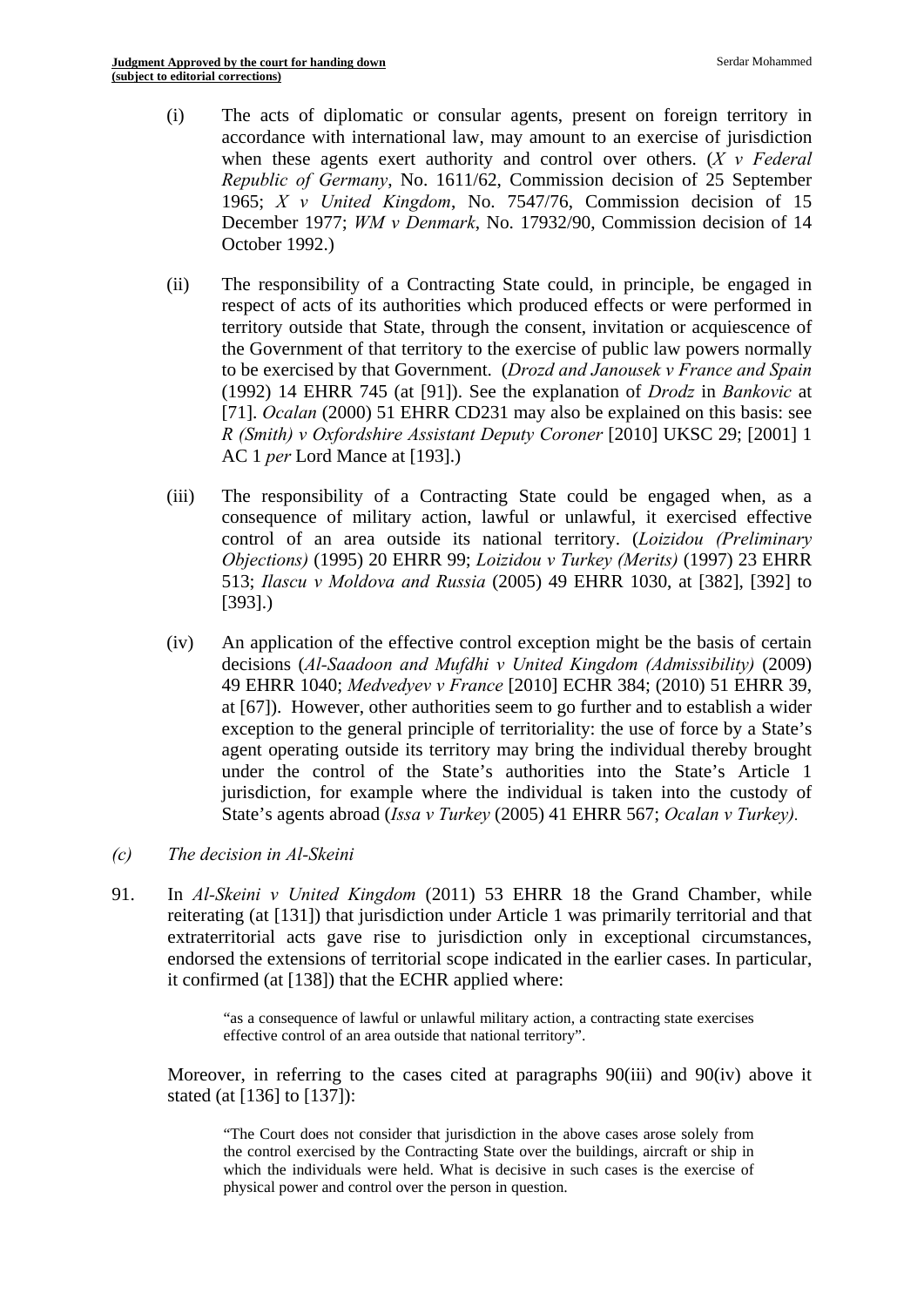over an individual, and thus jurisdiction, the State is under an obligation under It is clear that, whenever the State through its agents exercises control and authority Article 1 to secure to that individual the rights and freedoms under Section 1 of the Convention that are relevant to the situation of that individual. In this sense, therefore, the Convention rights can be "divided and tailored"."

92. In *Al-Skeini* the United Kingdom contended that, with the exception of one of the applications (that in relation to Baha Mousa who died after serious mistreatment in British military custody), the acts in question took place in southern Iraq and outside the United Kingdom's jurisdiction. In rejecting this submission, the Grand Chamber in its judgment stated (at [149]):

> "It can be seen, therefore, that following the removal from power of the Ba'ath regime and until the accession of the Interim Government, the United Kingdom (together with the United States) assumed in Iraq the exercise of some of the public powers normally to be exercised by a sovereign government. In particular, the United Kingdom assumed authority and responsibility for the maintenance of security in South East Iraq. In these exceptional circumstances, the Court considers that the United Kingdom, through its soldiers engaged in security operations in Basrah during the period in question, exercised authority and control over individuals killed in the course of such security operations, so as to establish a jurisdictional link between the deceased and the United Kingdom for the purposes of Article 1 of the Convention."

- 93. *Al-Skeini* is a far-reaching decision in at least the following six respects:
	- (i) The acceptance by the court of an exception based on the exercise of physical power and control over the individual affected by a State's agents and its explanation of earlier cases on this ground is, at the least, a very significant departure from the territoriality principle stated in *Bankovic*.
	- (ii) It appears from the reasoning in *Issa* and in *Al-Skeini* that effective control over the area in question and power and control over the individual affected are alternative bases of exceptional jurisdiction. Indeed, effective control over territory is made largely redundant. The question then arises whether and, if so, how a Contracting State can secure rights under the ECHR within territory over which it has neither sovereignty nor effective control.
	- (iii) At no point in its discussion of jurisdiction did the Grand Chamber address the present status of *Bankovic*. In the paragraphs of its judgment setting out its analysis and conclusion, the court only referred to *Bankovic* in the footnotes. This is unfortunate because it is difficult to reconcile the exception acknowledged in *Al-Skeini* with the reasoning and the result in *Bankovic*. The consequence, however, would appear to be that, unless the Grand Chamber decides to revisit the question of jurisdiction and the relationship between territoriality and control, it is extremely doubtful that, in the light of *Al-Skeini*, *Bankovic* would be decided in the same way today*.*
	- (iv) It seems that *Issa* and *Al-Skeini* establish that the activities of a State's agents abroad may fall within the jurisdiction of the State even if that State has no effective control of the area in question. This is implicit in *Issa* and explicit in *Al-Skeini*. As Lord Collins observed in *R (Smith) v Oxfordshire Assistant Deputy Coroner* at [285] (before the decision of the Strasbourg court in *Al-Skeini*) it is impossible to see how an attack on villagers in a cross-border incursion into a non-Contracting State could make the villagers within the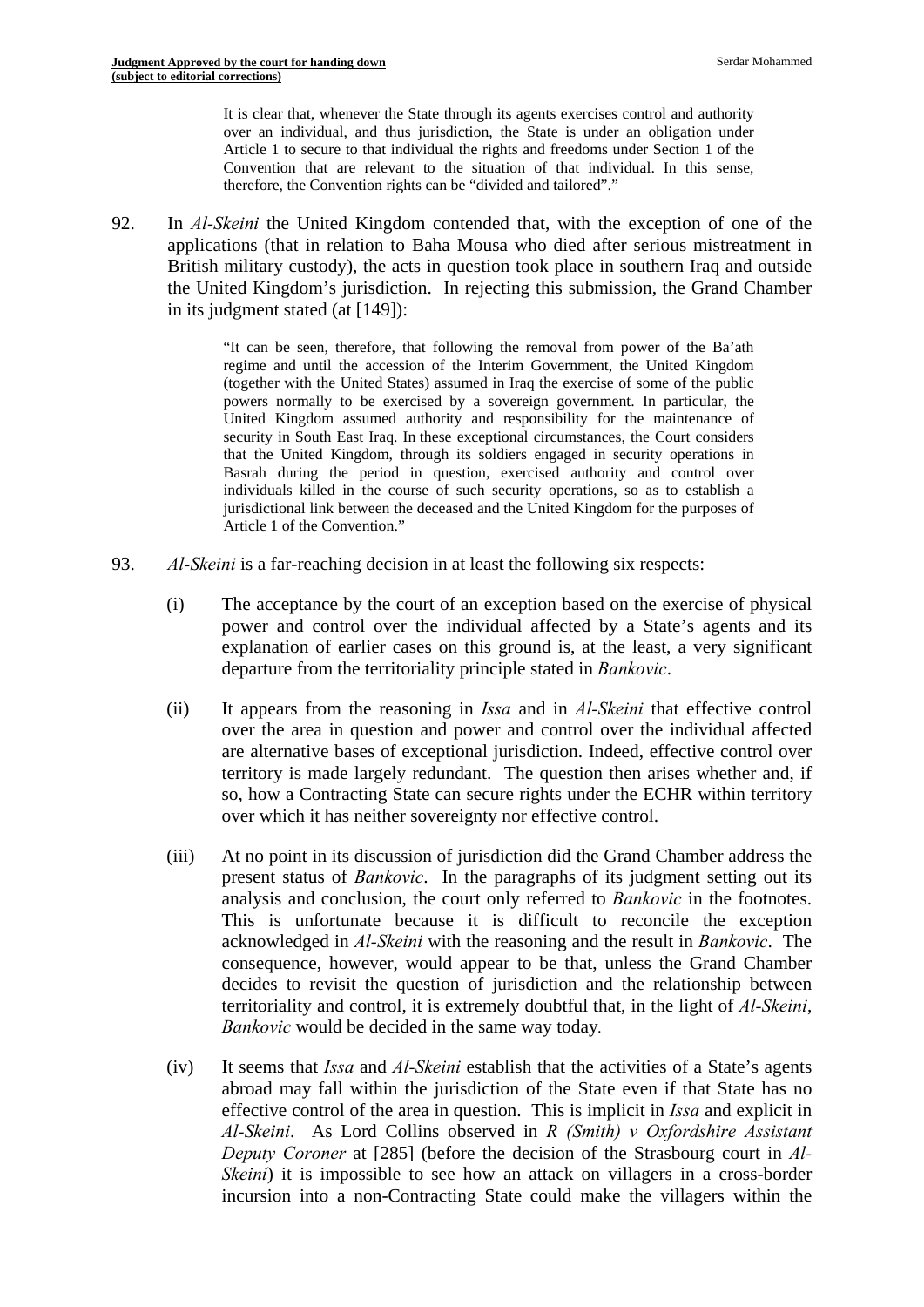jurisdiction of Turkey, when a bombing raid on Belgrade did not make the victims within the jurisdiction of the NATO States involved.

- $(v)$  The acceptance of this new basis of jurisdiction authority and control over the victim – in *Issa* and *Al-Skeini* is also inconsistent with the essentially regional nature of the ECHR which the Court had affirmed in *Bankovic*. The ECHR is now applied outside what is referred to as the *espace juridique* of the Contracting States.
- (vi) It appears that in *Al-Skeini* the Court has departed from the principle of indivisibility of the rights under the ECHR stated in *Bankovic*. At [137] it accepts that a Contracting State is under an obligation under Article 1 to secure to that individual the rights and freedoms under Section 1 ECHR which are relevant to the situation of that individual, and that in this sense, therefore, the rights under the ECHR can be "divided and tailored".
- *(d) The acceptance by the Supreme Court of the decision in Al-Skeini*
- 94. In *Smith v MoD* the Supreme Court accepted by a majority the Strasbourg court's judgment in *Al-Skeini* as an authoritative statement of the law. In particular it accepted a State's authority and control over its agents as giving rise to an exercise by the State of extra-territorial jurisdiction within Article 1 ECHR. It also concluded that the Strasbourg court had departed from the indication in *Bankovic* that the package of rights in the ECHR is indivisible and cannot be divided and tailored to the particular circumstances of the extraterritorial act in question.
- *(e) The difficulties in complying with the ECHR in the course of military operations*
- 95. The tacit rejection by the Grand Chamber in *Al-Skeini* of the *Bankovic* principles has major implications for Contracting States so far as the conduct of extra-territorial military operations is concerned. As Leggatt J. pointed out in *Al-Saadoon v Secretary of State for Defence* [2015] EWHC 715 (Admin) at [106], it follows from *Al-Skeini*  that whenever and wherever a State which is a contracting party to the ECHR purports to exercise legal authority or uses physical force abroad, it must do so in a way that does not violate ECHR rights. Indeed in *Al-Saadoon* it was held (at [294]) that the ECHR applied when an individual was shot by HM armed forces in Iraq both because such shootings occurred in the course of security operations in which HM armed forces were exercising public powers that would normally be exercised by the Iraqi Government and because shooting someone involves the exercise of physical power over that person.
- be applied in the very different context of extra-territorial military operations. 96. Difficult questions, both legal and practical, will undoubtedly arise as to how the ECHR protections, designed to regulate the domestic exercise of State power, are to Particular questions will arise where HM armed forces act at the behest of the lawful government of the host State and where they are part of a multi-national force whose members include States which are not parties to the ECHR. Moreover, as will appear from later sections of this judgment, the precise relationship between the ECHR and international humanitarian law in relation to extra-territorial military operations is a matter of great complexity and uncertainty (see paragraphs 116 to 124 and paragraph 210 below).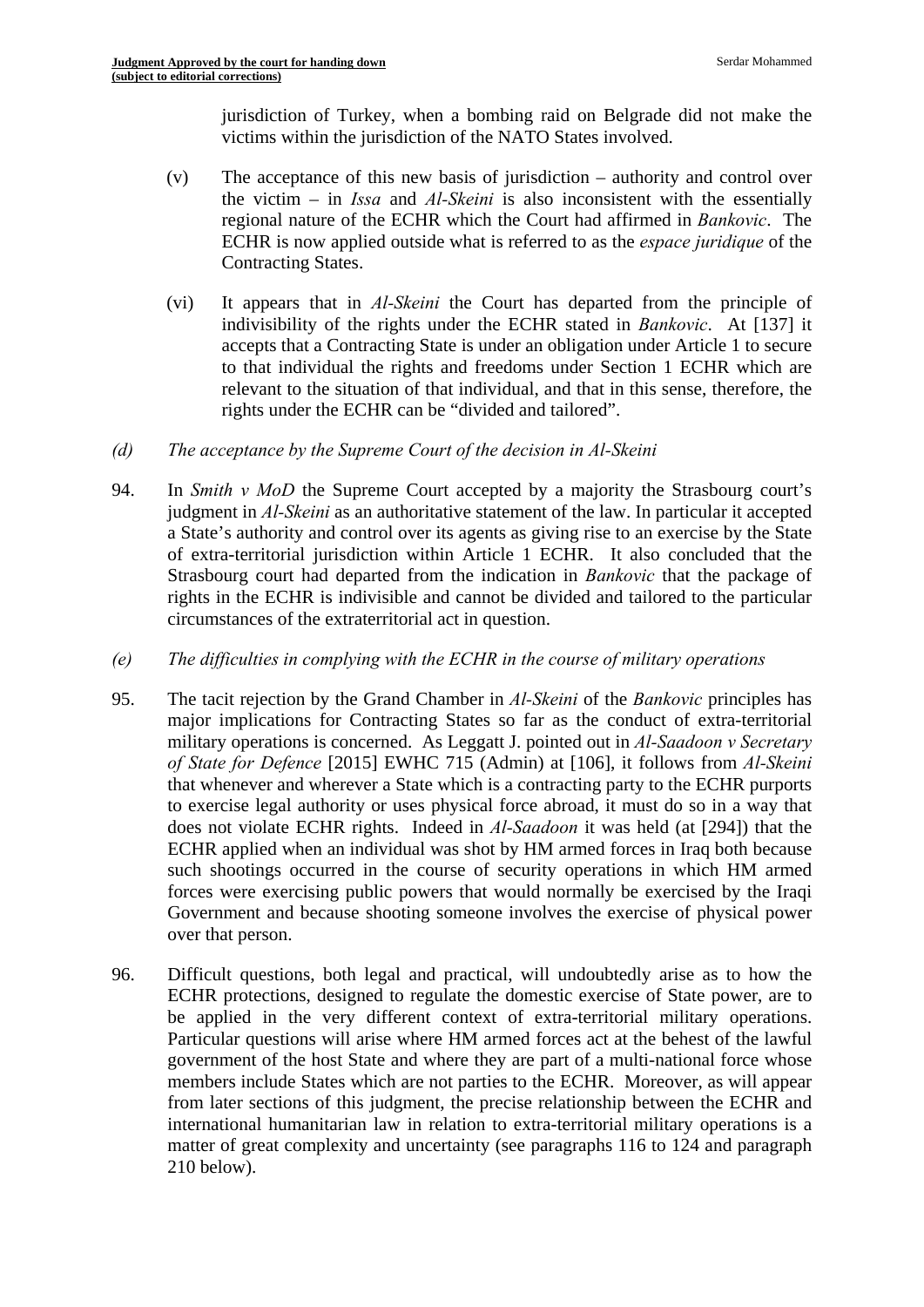97. The full implications of the Grand Chamber's expansion of the scope of the ECHR are yet to be identified, a task made the more difficult by the failure of the Grand Chamber to acknowledge or justify the rejection of the *Bankovic* principles. However, in a further development, in *Smith v MoD* the Supreme Court loyally applied the reasoning of the Grand Chamber in *Al-Skeini* and, in what must be seen as a further major step, concluded that the United Kingdom's jurisdiction under Article 1, ECHR extends to securing the protection of the Article 2 rights to members of HM armed forces serving outside its territory.

# *(f) The differing position in Canada*

- 98. In contradistinction we note that the system of human rights protection established by the Canadian Charter of Rights and Freedoms is not applied extra-territorially in such an extensive manner. In *Amnesty International Canada v Canada (Chief of the Defence Staff)* [2009] 4 FCR 149 the Federal Court of Appeal dismissed an appeal against a refusal of an application for judicial review with respect to detainees held by Canadian forces in Afghanistan and to their transfer to the Afghan authorities. The Court of Appeal considered that although Canadian forces had command and control over their detention facility it was within a facility shared by Canada and several other States participating in ISAF. The control of the detention facilities by the Canadian authorities could not be considered effective within the meaning of the Strasbourg court in *Bankovic*. The Canadian forces were not an occupying force; they were there at the request of the Afghan governing authority which had not acquiesced in the extension of Canadian law over its nationals. There was, moreover, evidence before the motions judge that the governments of Afghanistan and Canada had expressly identified international law, including international humanitarian law, as the law governing the treatment of detainees in Canadian custody, an issue to which we return at paragraph 190 below.
- *(g) The judge's decision*
- 99. The judge concluded (at [141]) that the facts fell squarely within one of the core examples of the control principle set out in *Al-Skeini* and not merely within its penumbra. He rejected (at [144] to [148]) a submission on behalf of the Secretary of State that the United Kingdom did not have full and exclusive control over the bases concerned. He concluded on the basis of unchallenged evidence that the bases were exclusively under their control. Whatever their legal entitlement in this regard, *de facto* control was, on the Strasbourg authorities, sufficient. More fundamentally, following *Al-Skeini* the exercise of physical power and control over the person in question is decisive, and, following *Smith v MoD,* he was bound to apply that test.
- 100. These conclusions have not been challenged on appeal.
- 101. The judge considered (at [149] to [150]) submissions on behalf of the Secretary of State, founded on the acceptance by the Grand Chamber in *Al-Skeini* that rights under the ECHR can now be divided and tailored, that there were obligations under the ECHR with which the United Kingdom could not comply. He rejected a submission in relation to Article 5(1):

 "The ability of the MoD to rely on this principle in the present case seems to me, however, to be severely limited by the fact that the claim that UK armed forces violated Convention rights arises out of the very conduct which gives rise to jurisdiction, namely, the exercise of physical control over SM through his arrest and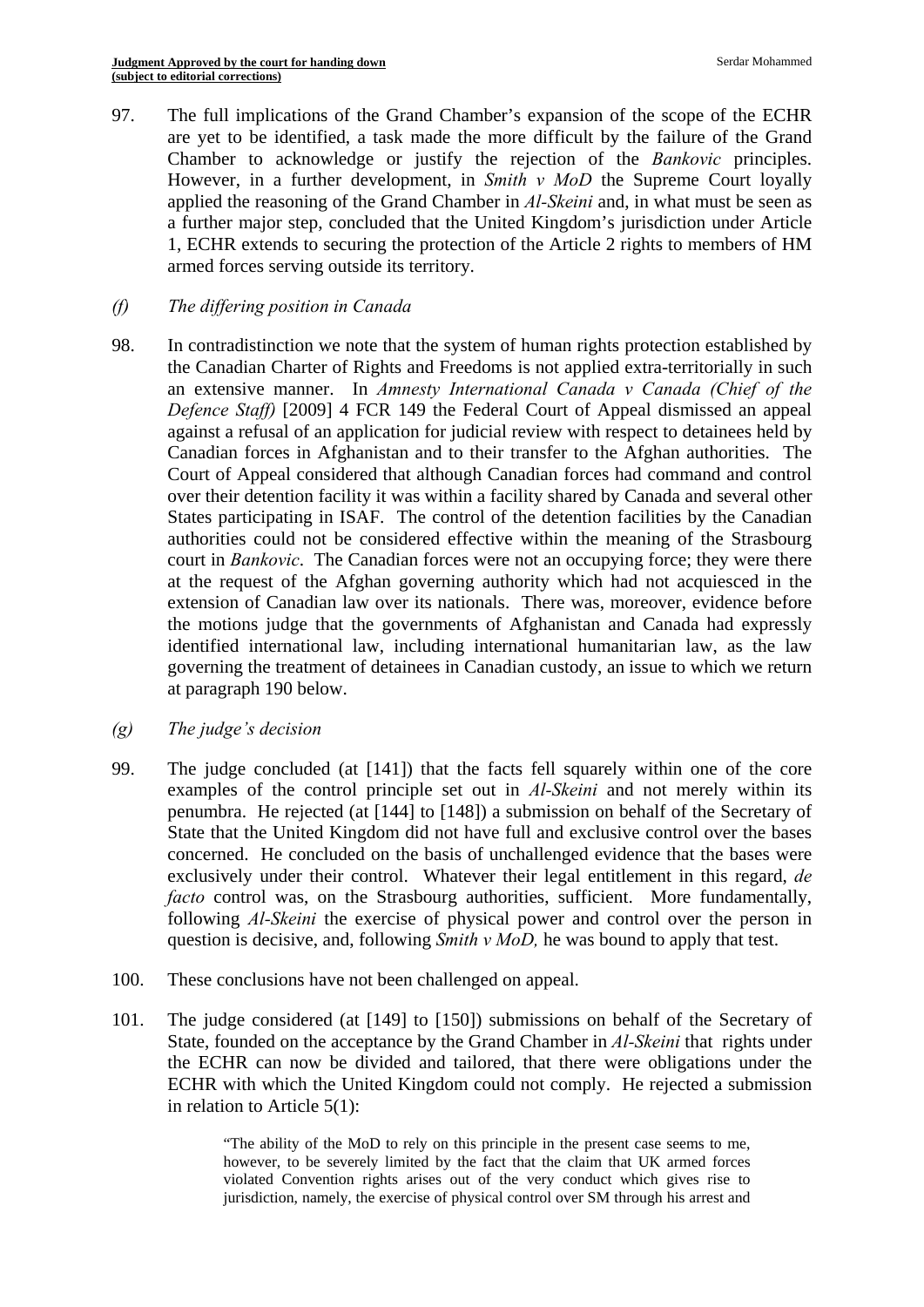detention. In these circumstances it seems to me to be impossible to divide or tailor the basic obligation under Article 5(1) that any deprivation of liberty must be lawful and must fall within one of the cases specified in Article 5(1)." (at [151])

- 102. The judge also rejected a submission that if Article 5(3) could not be interpreted sufficiently flexibly to accommodate the fact that the United Kingdom had no power to bring the claimant before an Afghan court, then it must be regarded as inapplicable. He considered (at [344]) that it had not been shown that it was impracticable either to arrange for detainees awaiting transfer to an Afghan prison to be brought before an Afghan judicial officer in liaison with the Afghan authorities or, alternatively, to arrange for detention reviews to be carried out by a British judicial officer. Furthermore, Article 5(3) could be complied with by releasing the arrested person if he could not be transferred promptly into the custody of the Afghan authorities. The reasons which constrained the ability of HM armed forces to keep people lawfully in their custody derived from the inability to fulfil the object of the detention operation – which was to deliver those arrested to the Afghan authorities – and not from a lack of extraterritorial power.
- $(h)$ *The scope of the Human Rights Act 1998*
- ECHR, but outside the territory of the United Kingdom. 103. In *R (Al-Skeini) v Secretary of State for Defence* [2008] 1 AC 153 the House of Lords (by a majority of 4 to 1) rejected a submission that in those exceptional cases where the ECHR applies to the conduct of a State outside its territory, the presumption against the extra-territorial application of legislation resulted in the non-applicability of the Human Rights Act 1998. It considered that since the central purpose of the Act was to provide a remedial structure in domestic law for the rights guaranteed by the ECHR it would not be offensive to the sovereignty of another State to make those remedies available in respect of extra-territorial acts. In interpreting the rights under the ECHR in the Schedule to the Act, courts must take account of the territorial scope of the relevant right under the ECHR. Accordingly, section 6 of the Act should be interpreted as applying not only when a public authority acts within the United Kingdom but also when it acts within its jurisdiction for the purposes of Article 1,
- 104. Since that decision of the House of Lords, the Strasbourg court has, in the same litigation, considerably broadened the scope of the application of the ECHR. However, the reasoning of the Supreme Court remains intact and continues to apply in this changed situation. Section 6 of the Human Rights Act 1998 therefore applies to the detention of SM in Afghanistan.
- *(i) Our conclusion*
- 105. We agree with the judge that, in the light of the decision of the majority of the Supreme Court in *Smith v MoD* accepting the decision in *Al-Skeini,* the ECHR, and in particular Article 5, applied to the detention of SM in Afghanistan.
- 106. We observe only that, subject to any qualification as a result of the decision of the Strasbourg court in *Hassan v United Kingdom* (Application No. 29750/09, 16 September 2014), which we discuss below at paragraphs 116 to 124, we are also bound to apply the test that the judge applied, despite the reservations which we have expressed at paragraph 93 as to the far reaching nature of the decision and as to the real difficulties that arise as a result of the decision in *Al-Skeini* which we have summarised at paragraphs 91 and following above.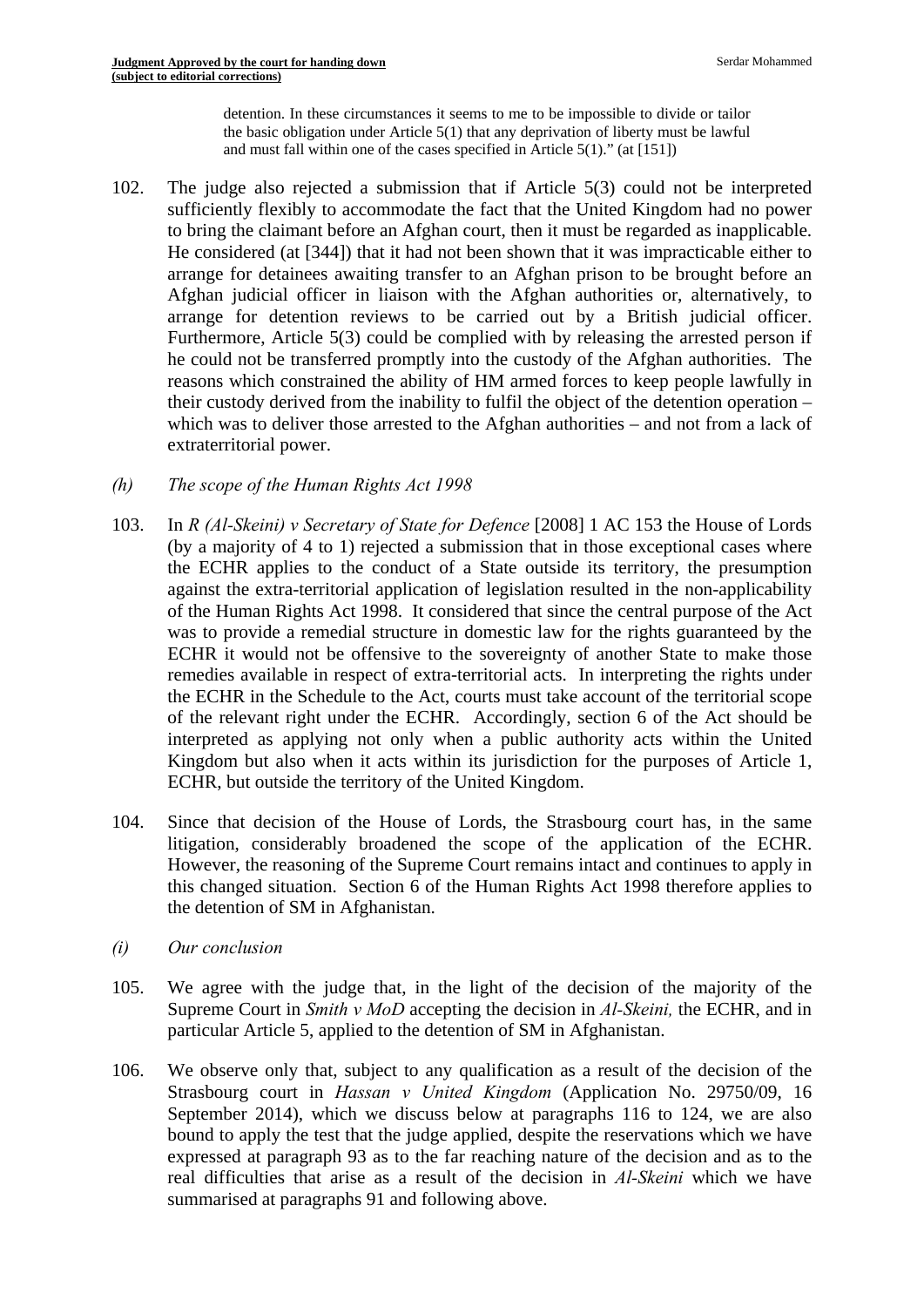# **(2) THE RELATIONSHIP OF INTERNATIONAL HUMANITARIAN LAW AND INTERNATIONAL HUMAN RIGHTS LAW**

- 107. Although as a result of the decision in *Al-Skeini* the ECHR has been extended territorially so that it can in principle apply to the actions of HM armed forces in Afghanistan in arresting and detaining SM, it is necessary, as we have indicated in the introduction to this section, to consider the extent to which such a system of human rights law applies in a situation of non-international armed conflict and where a State acts outside its sovereign territory.
- 108. The answer to the general question will turn upon the precise relationship of human rights systems to international humanitarian law and on the extraterritorial scope of the particular human rights system under consideration - in the case of the United Kingdom, the ECHR. In certain circumstances international humanitarian law operates as a *lex specialis* so as to require the modification of general rules of human rights law.
- 109. It was the submission of the Secretary of State that the system of international humanitarian law applying to non-international armed conflicts displaced or modified Article 5 ECHR in respect of the actions of HM armed forces in Afghanistan.
- 110. It is first convenient to refer to decisions of the International Court of Justice (ICJ) in which this issue has been raised.
- *(a) Decisions of the International Court of Justice*
- 111. In its Advisory Opinion on *The Legality of the Threat or Use of Nuclear Weapons*  (I996 ICJ Reports 226) the ICJ observed (at [25]) that the protection of the International Covenant for the Protection of Civil and Political Rights does not cease in time of war, except to the extent that a State might derogate from certain provisions in time of national emergency. Respect for the right to life, with which the Court was concerned, was not a provision from which derogation was permitted. However, the Court made clear that the question whether loss of life, through the use of a certain weapon in warfare, was to be considered an arbitrary deprivation of life contrary to Article 6 of the Covenant fell to be determined by international humanitarian law as the applicable *lex specialis* and could not be deduced from the terms of the Covenant itself.
- 112. In its Advisory Opinion on *The Legal Consequences of the Construction of a Wall in the Occupied Palestinian Territory* (2004 ICJ Reports 136) the ICJ rejected a submission by Israel that the international human rights instruments to which it was a party were not applicable to occupied territory and observed (at [106]):

 matters of human rights law; yet others may be matters of both these branches of "… [T]he Court considers that the protection offered by human rights conventions does not cease in case of armed conflict, save through the effect of provisions for derogation of the kind to be found in Article 4 of the International Covenant on Civil and Political Rights. As regards the relationship between international humanitarian law and human rights law, there are thus three possible situations: some rights may be exclusively matters of international humanitarian law; others may be exclusively international law."

113. In its judgment in *Armed Activities on the Territory of the Congo (Democratic Republic of Congo (DRC) v Uganda)* (2005 ICJ Reports 168) the ICJ repeated the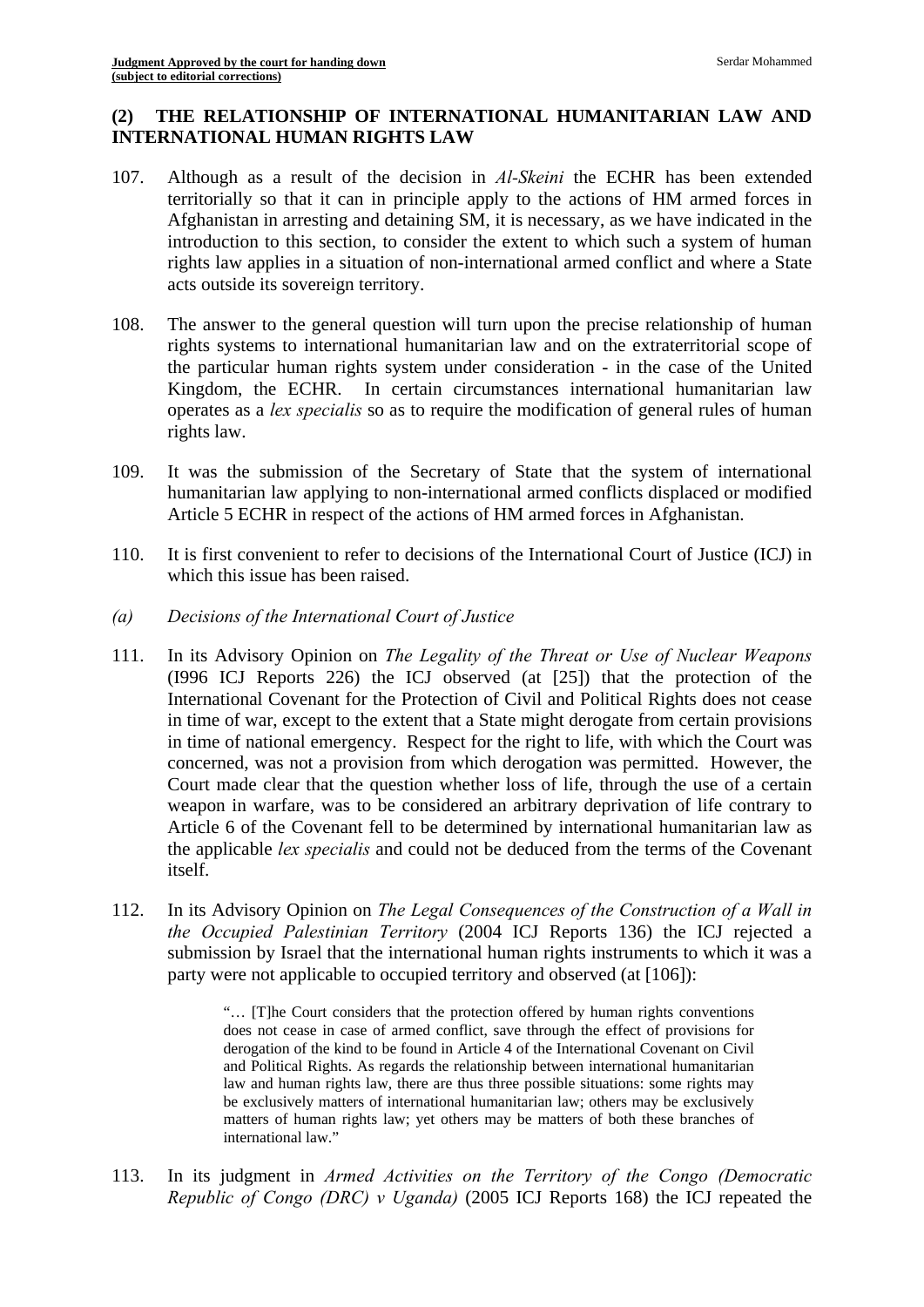three possibilities identified in the *Wall* Advisory Opinion and concluded that both international human rights law and international humanitarian law would have to be taken into consideration. It also reaffirmed (at [215] to [216]) the point made in the earlier case that international human rights instruments were applicable in respect of acts done by a State in the exercise of its jurisdiction outside its own territory, particularly in occupied territories.

- *(b) The judge's decision in relation to international humanitarian law as lex specialis*
- 114. As the ICJ stated in the *Nuclear Weapons* Advisory Opinion, while systems of international human rights law may apply extra-territorially to the conduct of a State's armed forces abroad, international humanitarian law may in certain circumstances operate as a *lex specialis* so as to require the modification of general rules of human rights law. We turn therefore to consider in more detail the submission on behalf of the Secretary of State that international humanitarian law qualifies or displaces Article 5 ECHR in its application to the case of SM.
- 115. The judge (at [273] to [294]) considered three different versions of the Secretary of State's submission that international humanitarian law operated as *lex specialis* to displace or qualify the ECHR, rejecting each.
	- (i) He rejected as "impossible to maintain" a submission that in a situation of armed conflict international humanitarian law displaced rights under the ECHR altogether. This would be inconsistent with the jurisprudence of the ICJ, referred to above, and with the position of the UN General Assembly and the UN Human Rights Committee.
	- (ii) He rejected a subsidiary version of the submission, namely that, where there was a conflict between international humanitarian law and a State's obligations under the ECHR, international humanitarian law should prevail. In certain circumstances derogation might be permissible under Article 15 ECHR. However, where the defined circumstances permitting derogation were not satisfied, it was difficult to see that there was any room for the *lex specialis* principle to operate.
	- (iii) While accepting in principle that *lex specialis* might operate as a principle of interpretation, he concluded that there was little scope for its operation given the specificity of Article 5 ECHR. The judge said:

"Whichever version of the principle is relied on, the MOD's case that international humanitarian law as *lex specialis* displaces or qualifies Article 5 of the Convention seems to me to encounter formidable difficulties. One, insuperable difficulty derives from my conclusion that international humanitarian law does not provide a legal basis for detention in situations of non-international armed conflict. I have concluded that in its present stage of development international humanitarian law does not provide a legal power to detain nor does it specify grounds on which detention is permitted nor procedures governing detention in the context of a non-international armed conflict such as that taking place in Afghanistan. If these conclusions are correct, it follows that international humanitarian law is not intended to displace and is not capable of displacing human rights law in this context." (at [293])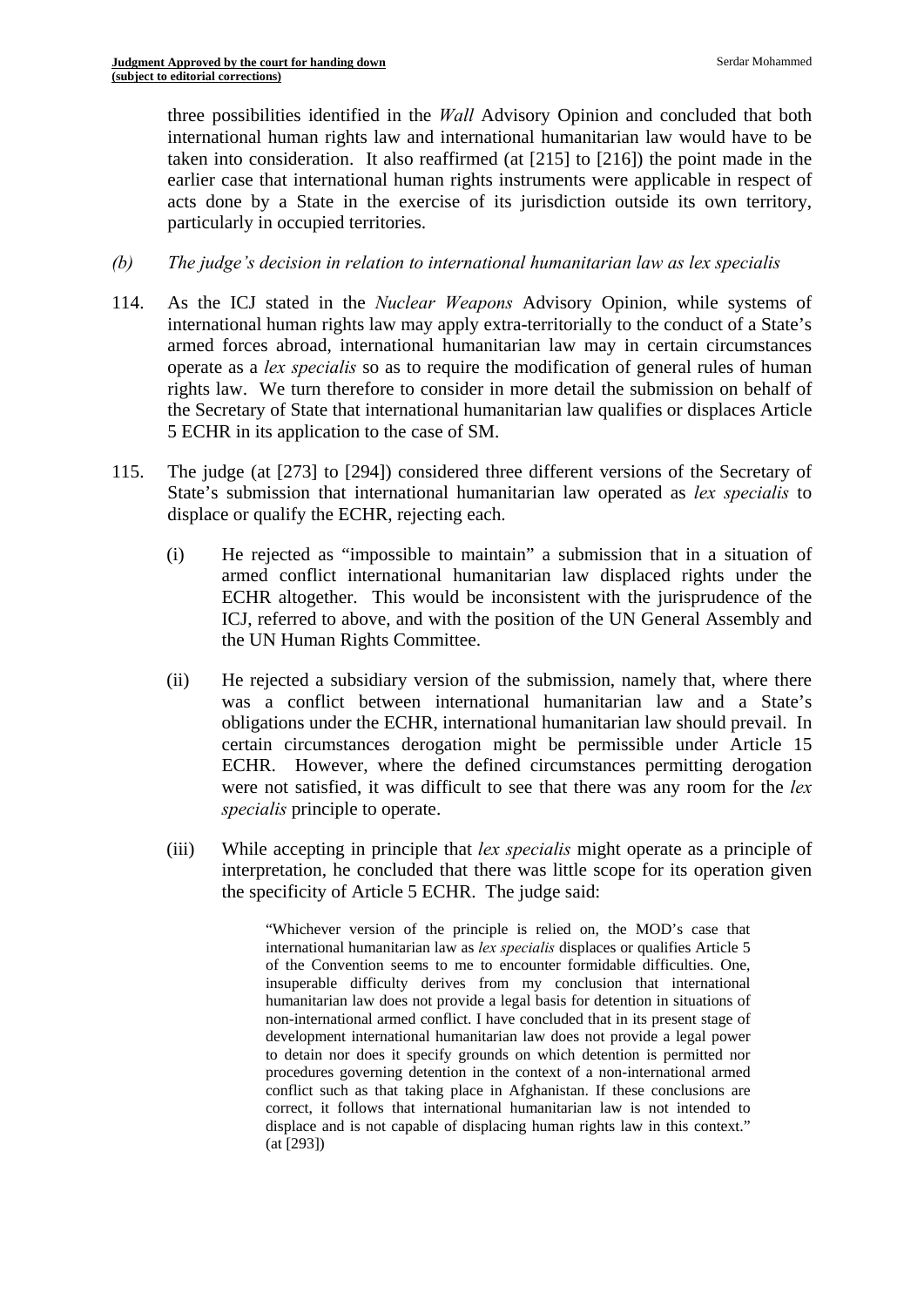#### *(c) The decision of the Strasbourg Court in Hassan (September 2014)*

- 116. Since the judge's decision, the Grand Chamber of the Strasbourg court has delivered its judgment in *Hassan v United Kingdom* (Application No. 29750/09, 16 September 2014), a case in which the Grand Chamber was forced to grapple with some of the difficulties flowing from its departure in *Al-Skeini* from the *Bankovic* principles, namely the consequences of the expansion of the ECHR into a field traditionally occupied by international humanitarian law. In *Hassan* the applicant, Khadim Hassan, alleged that his brother Tarek was arrested and detained by HM armed forces in Iraq on 23 April 2003. Tarek was cleared for release soon after his detention and physically released on 2 May 2003. Tarek was subsequently found dead in unexplained circumstances. Khadim complained, *inter alia*, under Article 5 ECHR that the arrest and detention of his brother were arbitrary and unlawful and lacking in procedural safeguards. In its judgment the Strasbourg court concluded that, despite the lack of a formal derogation under Article 15, Article 5 required to be modified in its application to the activities of HM armed forces in Iraq. It is necessary to look in some detail at the reasons for this conclusion.
- 117. The court noted that it had long been established that the list of grounds of permissible detention in Article 5(1) did not include internment or preventive detention where there was no intention to bring criminal charges within a reasonable time. However, it considered that there were important differences of context and purpose between arrests carried out during peacetime and "the arrest of a combatant in the course of an armed conflict". It noted that it had not been the practice of States to derogate from their obligations under Article 5 in order to detain persons on the basis of the Third and Fourth Geneva Conventions (Geneva III and Geneva IV) during international armed conflicts. The provisions of those Conventions relating to internment were designed to protect captured combatants and civilians who posed a security threat. The court noted that the ICJ had held that the protection offered by human rights conventions and that offered by international humanitarian law coexisted in situations of armed conflict and that the court must endeavour to interpret and apply the ECHR in a manner which was consistent with this framework under international law.
- 118. The Strasbourg court accepted that the lack of a formal derogation under Article 15 did not prevent the court from taking account of the context and the provisions of international humanitarian law when interpreting and applying Article 5 to the case before it. It then continued:

 existence of the safeguards provided by international humanitarian law and by the of the power of derogation under Article 15 (see paragraph 97 above). It can only be "104. Nonetheless, and consistently with the case-law of the International Court of Justice, the Court considers that, even in situations of international armed conflict, the safeguards under the Convention continue to apply, albeit interpreted against the background of the provisions of international humanitarian law. By reason of the co-Convention in time of armed conflict, the grounds of permitted deprivation of liberty set out in subparagraphs (a) to (f) of that provision should be accommodated, as far as possible, with the taking of prisoners of war and the detention of civilians who pose a risk to security under the Third and Fourth Geneva Conventions. The Court is mindful of the fact that internment in peacetime does not fall within the scheme of deprivation of liberty governed by Article 5 of the Convention without the exercise in cases of international armed conflict, where the taking of prisoners of war and the detention of civilians who pose a threat to security are accepted features of international humanitarian law, that Article 5 could be interpreted as permitting the exercise of such broad powers.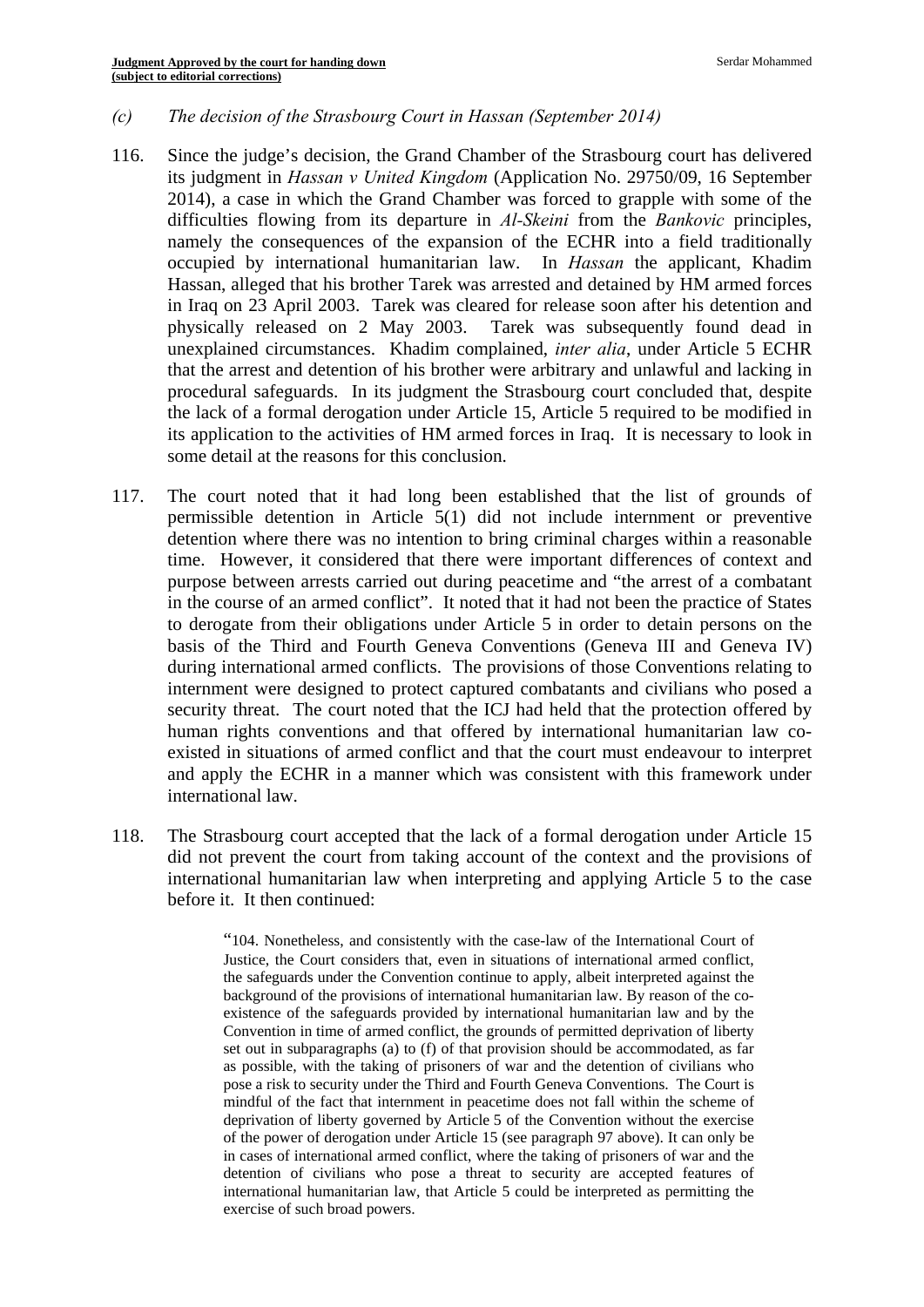105. As with the grounds of permitted detention already set out in those humanitarian law and, most importantly, that it should be in keeping with the fundamental purpose of Article  $5 \S 1$ , which is to protect the individual subparagraphs, deprivation of liberty pursuant to powers under international humanitarian law must be "lawful" to preclude a violation of Article 5 § 1. This means that the detention must comply with the rules of international from arbitrariness …"

- 119. In coming to this conclusion the Strasbourg court emphasised that although it did not consider it necessary for a formal derogation to be lodged, the provisions of Article 5 would be interpreted and applied in the light of the relevant provisions of international humanitarian law only where this was specifically pleaded by the respondent State. It distinguished *Al-Jedda* on the ground that the United Kingdom had not in that case contended that Article 5 was modified or displaced by the powers of detention provided for by the Geneva III and Geneva IV. Instead it had in that case argued that the United Kingdom was under an obligation to the United Nations Security Council to intern the applicant and that the effect of Article 103 of the UN Charter was to give that obligation primacy. That argument had failed because the court had found that no such obligation existed.
- 120. The Strasbourg court in *Hassan* also addressed the question of procedural safeguards under Article 5 ECHR and how they might be modified in their application to an international armed conflict.

 "106. As regards procedural safeguards, the Court considers that, in relation to guarantees of impartiality and fair procedure to protect against arbitrariness. detention taking place during an international armed conflict, Article 5 §§ 2 and 4 must also be interpreted in a manner which takes into account the context and the applicable rules of international humanitarian law. Articles 43 and 78 of the Fourth Geneva Convention provide that internment "shall be subject to periodical review, if possible every six months, by a competent body". Whilst it might not be practicable, in the course of an international armed conflict, for the legality of detention to be determined by an independent "court" in the sense generally required by Article 5 § 4 …, nonetheless, if the Contracting State is to comply with its obligations under Article 5 § 4 in this context, the "competent body" should provide sufficient Moreover, the first review should take place shortly after the person is taken into detention, with subsequent reviews at frequent intervals, to ensure that any person who does not fall into one of the categories subject to internment under international humanitarian law is released without undue delay. While the applicant in addition relies on Article 5 § 3, the Court considers that this provision has no application in the present case since Tarek Hassan was not detained in accordance with the provisions of paragraph 1(c) of Article 5."

- *(d) The extension of international humanitarian law to a non-international armed conflict*
- 121. Although a number of passages in *Hassan* refer in general terms to "armed conflict" the specific context was the international armed conflict in Iraq.
- 122. The Secretary of State submitted before us that the underlying reasoning must apply equally to a non-international armed conflict and that Article 5 must be modified in the same way. He submitted that the rules of international humanitarian law play the same indispensable and universally accepted role in mitigating the savagery and inhumanity of armed conflict in a non-international armed conflict as they do in an international armed conflict. While that is undoubtedly correct, it is apparent from the passages of the *Hassan* judgment set out above that the fact that in an international armed conflict international humanitarian law authorises the taking of prisoners of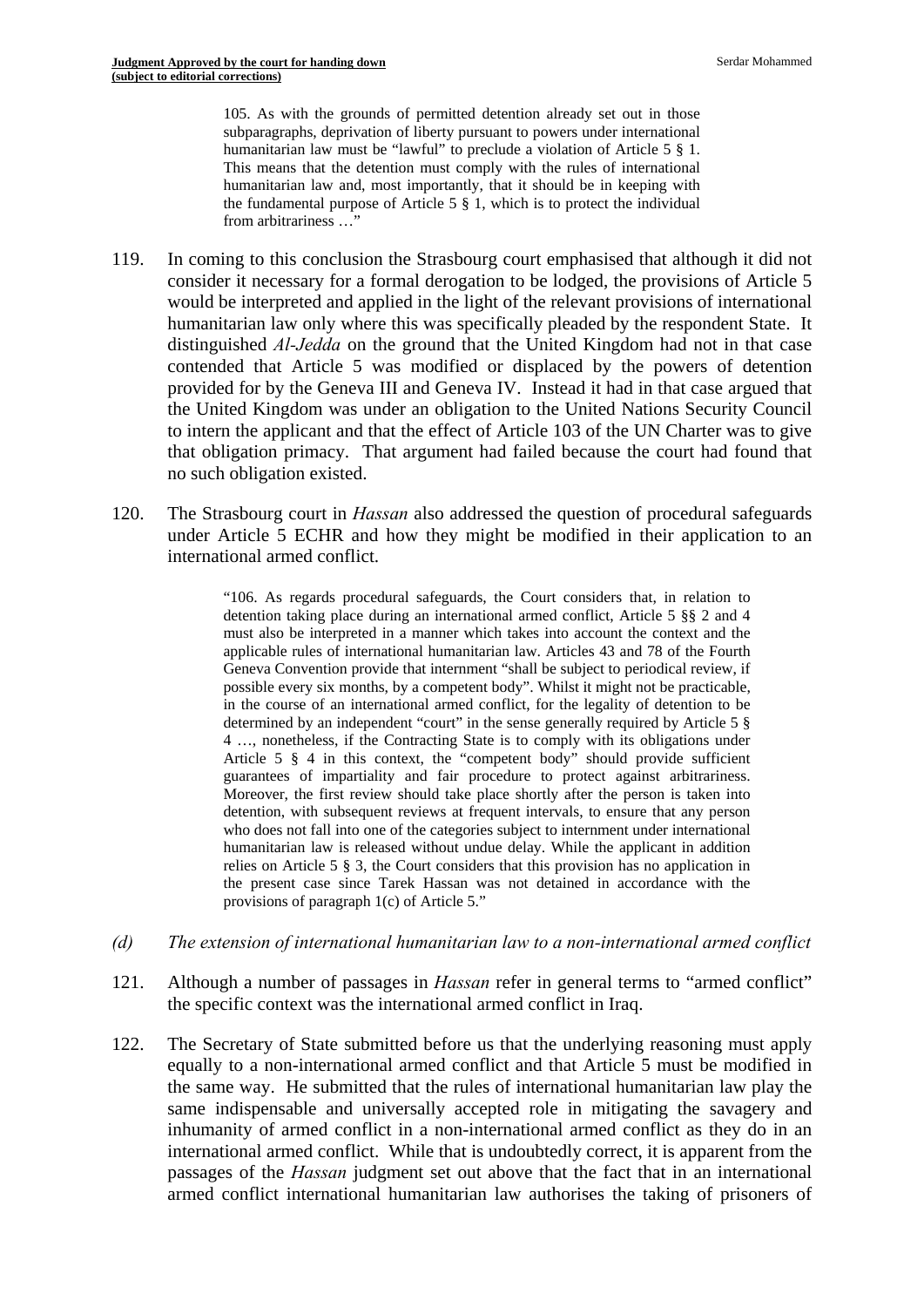war and the detention of civilians who pose a threat to security was essential to the court's reasoning.

- 123. In our view, the reasoning in *Hassan* can be extended to a situation of a noninternational armed conflict such as that with which we are concerned only if in a non-international armed conflict international humanitarian law provides a legal basis for detention. This is an issue of particular difficulty which occupied us for some time at the hearing and which we consider at paragraphs 164 and following below.
- 124. We address that issue and the procedural safeguards that are required by international humanitarian law in a situation of non-international armed conflict after considering whether there is a legal basis for SM's detention in Afghan law or the UNSCRs pursuant to which HM armed forces operated as part of ISAF in Afghanistan.

#### **V THE PUBLIC LAW CLAIM: LAWFUL AUTHORITY TO DETAIN**

- 125. As we have stated at paragraph 44, the two legal assumptions upon which the determination of this appeal proceeds is that a public law claim will lie under Article 5 ECHR, unless there is lawful authority to detain which is not arbitrary and proper procedural safeguards are in place. In this section, we consider the three alternative sources for the authority to detain:
	- (i) The law of Afghanistan
	- (ii) The UNSCRs
	- (iii) International humanitarian law.
- 126. The judge (at [301]) proceeded on the assumption that it was sufficient, in order to establish the lawfulness of SM's detention, to show that there was a legal basis for it under international law, although he stated that where the detaining authority was operating on the territory of an independent sovereign State at the invitation or with the consent of the government of that State, it was arguably also necessary to comply with the applicable national law, here Afghan law. In the light of the conclusions to which we have come it is not necessary for us to determine whether that assumption was correct.

# **(1) POWER TO DETAIN UNDER THE LAW OF AFGHANISTAN**

- *(a) The relevance of the law of Afghanistan*
- 127. The first basis on which the Secretary of State contended that there was authority to detain is the law of Afghanistan. It was submitted that HM armed forces were in Afghanistan to assist the Afghan authorities, authority under the law of Afghanistan would provide the requisite power to detain SM so that the detention would not be arbitrary for the purposes of Article 5. A submission was made to us that no authority to arrest under Afghan law would suffice under Article 5 unless the authority complied with the case law applicable to Article 5. However, it would, in our view, be an extraordinary and unjustifiable extension of the jurisprudence of the Strasbourg court in *Al-Skeini,* to decide that further requirements of the ECHR prevailed in relation to the actions of HM armed forces in Afghanistan over the law of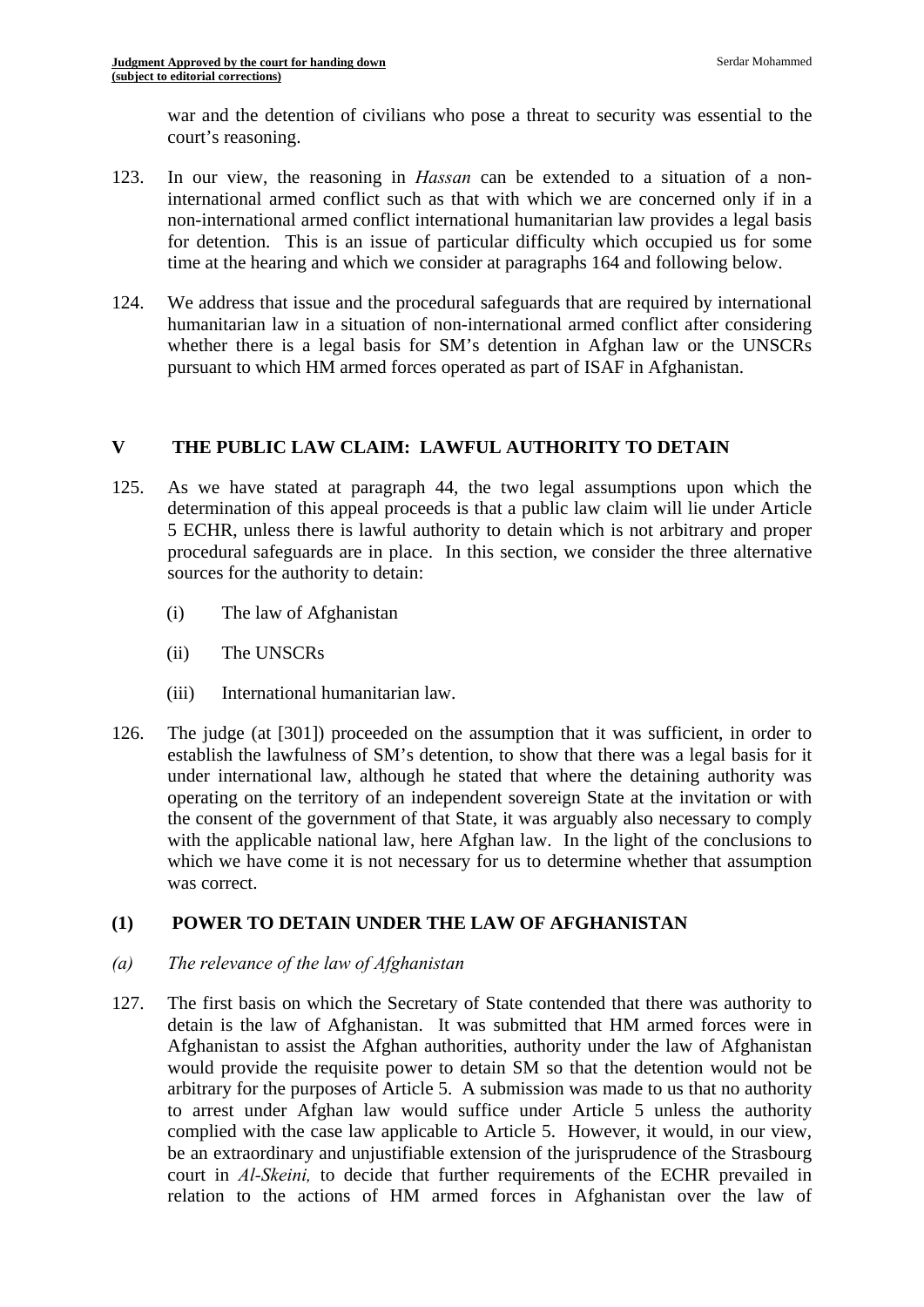Afghanistan. We consider that if detention was authorised by the law of Afghanistan, no claim would lie under Article 5.

- 128. As we set out at paragraph 299 below, the law of Afghanistan is also relevant in another respect as it is the basis of SM's private law claim in tort.
- *(b) The judge's findings on Afghan law as regards the claim for unlawful detention*
- 129. As foreign law has to be proved, the judge heard extensive evidence about Afghan law from Professor Lau, Mr Shafeek Seddiq, Mr Saeeq Shajjan and Mr Hartman. He set out his findings in relation to the witnesses at [56] to [61] and on his approach to Afghan law at [63] to [70].
- 130. In summary he found that the relevant law of Afghanistan was as follows:
	- (i) The only rights of the armed forces operating under ISAF to arrest a person were those of a citizen's arrest and an arrest by the police.
	- (ii) The armed forces operating under ISAF could, at most, detain a suspected criminal for up to 72 hours before handing him over to the police or prosecutor. It was more likely that the Afghan Supreme Court would require an immediate handover, but that Court would probably interpret "immediately" in such a way as to take account of the practicalities of hand over. There was therefore no material difference (at [72] to [75] and [101] to [102]).
	- (iii) If there was power under UNSCR 1386 (and subsequent resolutions of the Security Council) or the Military Technical Agreement to detain Afghan nationals for self-defence, force protection or the accomplishment of the mission, it was not relevant under Afghan law, as under the Afghan Constitution and Afghan law, those resolutions and that agreement had no effect. There was no automatic incorporation of international treaty obligations into Afghan domestic law; implementing legislation was required. No such legislation had been enacted (at [77] to [100]).
	- (iv) Under the Afghan Civil Code, there was a right to damages for unlawful detention (at [103] to [109]).
- 131. The judge therefore found (at [110] to [112]) that it followed that on the assumed facts, HM armed forces were entitled to arrest SM as he was reasonably believed to be an imminent threat to them, but they were not entitled to detain him after 10 April 2010. Afghan law therefore did not provide a basis for SM's detention. The findings on Afghan law also provided a basis for the private law claim which we consider at paragraphs 299 and following below.
- 132. The judge made no findings (as no argument appears to have been addressed to him on this issue) as to whether international humanitarian law (as a source of the power to detain) was incorporated into Afghan law.
- *(c) The submission of the Secretary of State on the appeal*
- 133. The Secretary of State submitted that the decision of the judge on Afghan law was not a conclusion to which the judge should have come on the evidence. There was no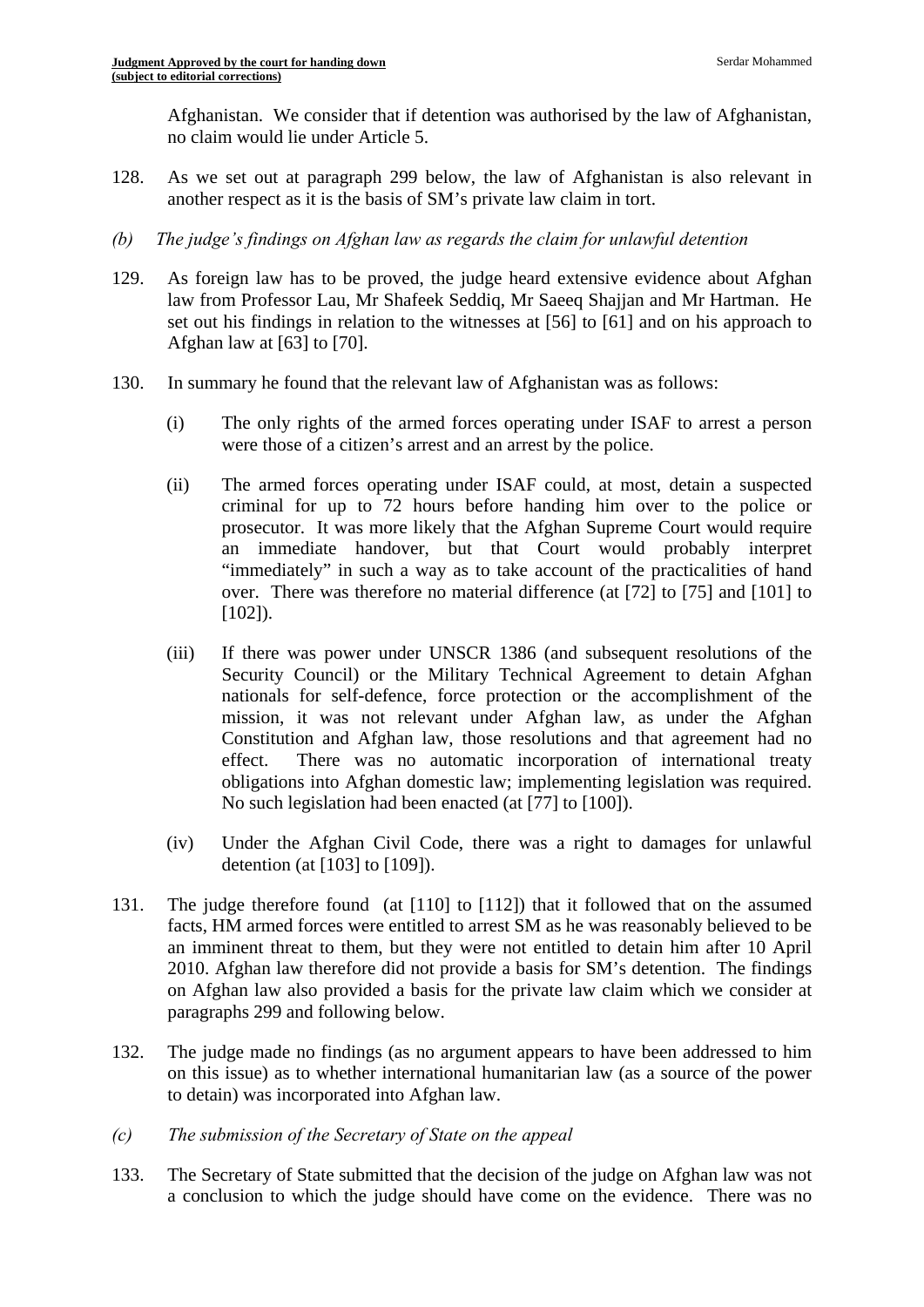relevant case law and the point had never been litigated. The judge was proceeding solely on the basis of the evidence relating to the Code and the Constitution. It was said that it was self-evidently wrong that HM armed forces and the forces of other States contributing troops to ISAF had no greater powers of arrest than those of an Afghan citizen or the Afghan police. It was obvious that those fighting an insurgency had to have significantly greater powers of detention and simply could not release onto the battlefield an insurgent whom they had captured. It would be irrational for the law of a sovereign State so to provide. As the conclusion was self-evidently wrong and irrational, the judge should not have acceded to the evidence called on behalf of SM without clear and incontrovertible evidence.

- 134. Moreover, if the law of Afghanistan was as the judge had found it to be, the Afghan government would have put Afghanistan in breach of the obligations it had to comply with under the UNSCRs and the express obligations it had made under the Military Technical Agreement to which we have referred at paragraph 36; in that agreement it had agreed that the ISAF commander would have authority to do all judged necessary to protect the mission. The Afghan government could not have agreed to this unless there was the requisite power under Afghan law.
- *(d) Our conclusion*
- 135. Although we see some force in the Secretary of State's submission, the evidence before the judge was clear and compelling. He was plainly entitled on that evidence to make the findings which he did. There is nothing irrational or self-evidently wrong in the judge determining that obligations entered into under an agreement made by the Executive government do not have the force of domestic law within the State unless and until action is taken in accordance with the constitution to give effect to that agreement under domestic law. The same applies to obligations under UNSCRs. Moreover, a national of a sovereign State (as Afghanistan was at the material time and is) can ordinarily expect to be entitled to protection against detention by its own Executive government or the authorities employed by that government to maintain law and order, unless that government acts in accordance with law made under the constitution. All the international agreements made with Afghanistan by other States relating to the provision of armed forces in Afghanistan, beginning with the Bonn agreement to which we have referred at paragraph 31 above and the UNSCRs (see the preamble to UNSCR 1890 of 2009 set out at paragraph 139 below), accepted the sovereignty of Afghanistan, that the responsibility for security was that of the authorities in Afghanistan and that the international forces were there to assist those authorities. Looked at from this perspective, it is difficult to see how it can be irrational or unreasonable for the law of a State to provide that forces invited to assist the Executive government have no greater powers of detention than the Executive government and its own authorities responsible for law and order, unless legislation made under the constitution expressly otherwise provides. There is no basis on which the decision of the judge can, in our view, be challenged.
- 136. In the light of the judge's findings therefore, there was no authority to detain SM for more than 96 hours.
- 137. On the assumptions made for the purposes of the preliminary issues, no determination has been made of the position of the Secretary of State in respect of the period after 6 May 2010 when he was held, as set out in paragraph  $43(ix)$ , by HM armed forces at the request of the Afghan authorities.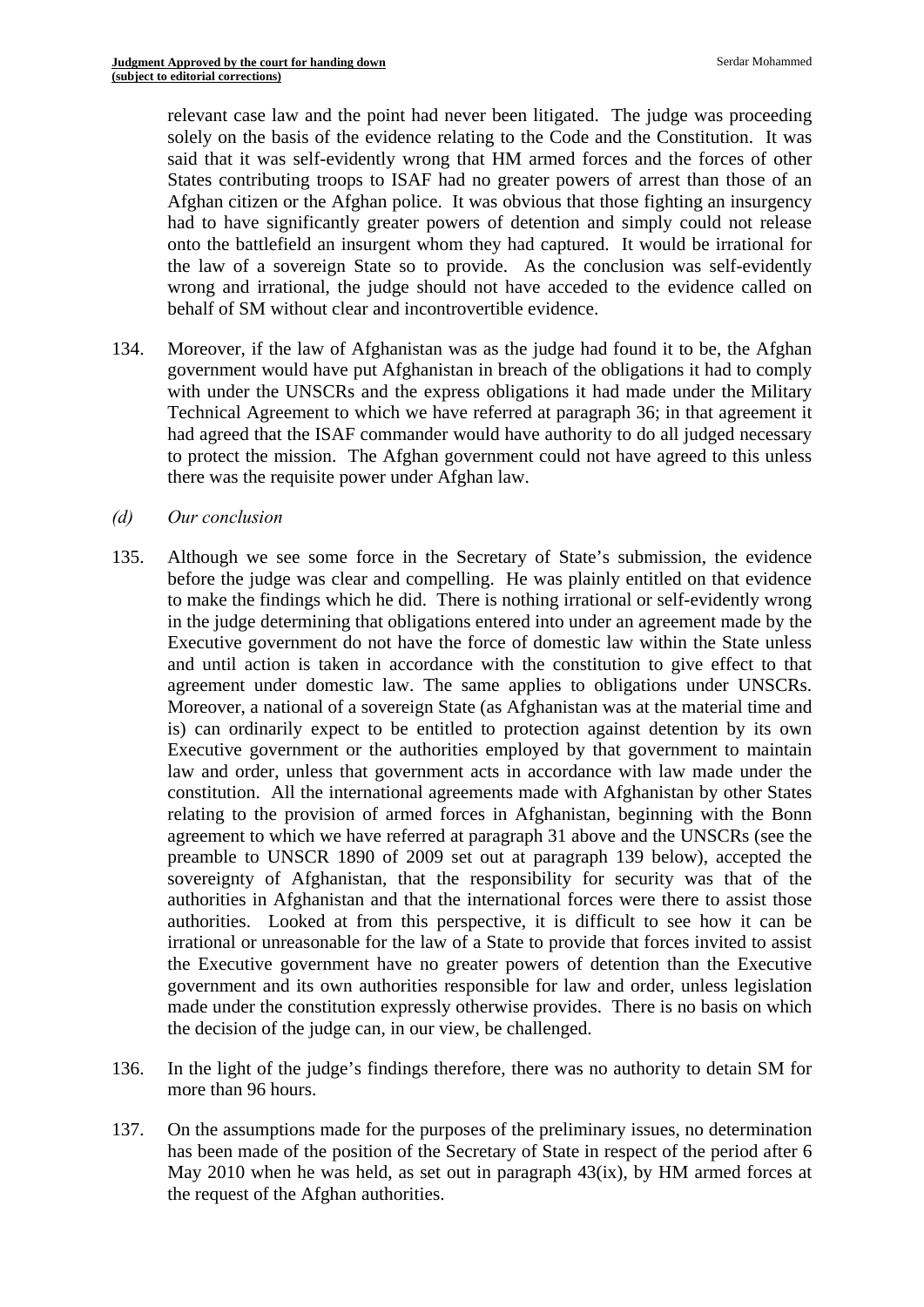#### **(2) THE POWER UNDER THE UNSCRS**

138. The second basis on which it was contended by the Secretary of State that there was power lawfully to detain for the purposes of the public law claim under Article 5 is the authority given by UNSCR 1890 of 2009.

#### *(a) UNSCR 1890 of 2009*

139. As we have set out at paragraph 35 above, the relevant resolution was UNSCR 1890 (2009). The recitals adopted by the Security Council were:

> "i) Reaffirming its strong commitment to the sovereignty, independence, territorial integrity and national unity of Afghanistan;

ii) Recognising that the responsibility for providing security and law and order throughout the country resides with the Afghan Authorities, stressing the role of [ISAF] in assisting the Afghan Government to improve the security situation;

 in the objectives of the United Nations Assistance Mission in Afghanistan iii) Stressing the central and impartial role that the United Nations continues to play in promoting peace and stability in Afghanistan by leading the efforts of the international community, noting, in this context, the synergies (UNAMA) and of ISAF;

iv) Expressing its strong concern about the security situation in Afghanistan, in particular the increased violent and terrorist activities by the Taliban, Al-Qaida, illegally armed groups, criminals and those involved in the narcotics trade;

 terrorist activities by the Taliban, Al-Qaida and other extremist groups on v) Expressing also its concern over the harmful consequences of violent and the capacity of the Afghan Government to guarantee the rule of law, to provide security and basic services to the Afghan people, and to ensure the full enjoyment of their human rights and fundamental freedoms;

 vi) Condemning in the strongest terms all attacks including Improvised Explosive Device (IED) attacks, suicide attacks and abductions, targeting civilians and Afghan and international forces …;

vii) Expressing its serious concern with the high number of civilian casualties and calling for compliance with international humanitarian and human rights law and for all appropriate measures to be taken to ensure the protection of civilians;

viii) Determining that the situation in Afghanistan still constitutes a threat to international peace and security; and

ix) Determining to ensure the full implementation of the mandate of ISAF, in coordination with the Afghan Government."

- 140. UNSCR 1890, like other resolutions before and after it, continued the authorisation to "the Member States participating in [ISAF] to take all necessary measures to fulfil its mandate".
- 141. Under Article 25 of the UN Charter, all members of the UN agreed to accept and carry out the decisions of the Security Council in accordance with the Charter.
- *(b) The contention of the Secretary of State*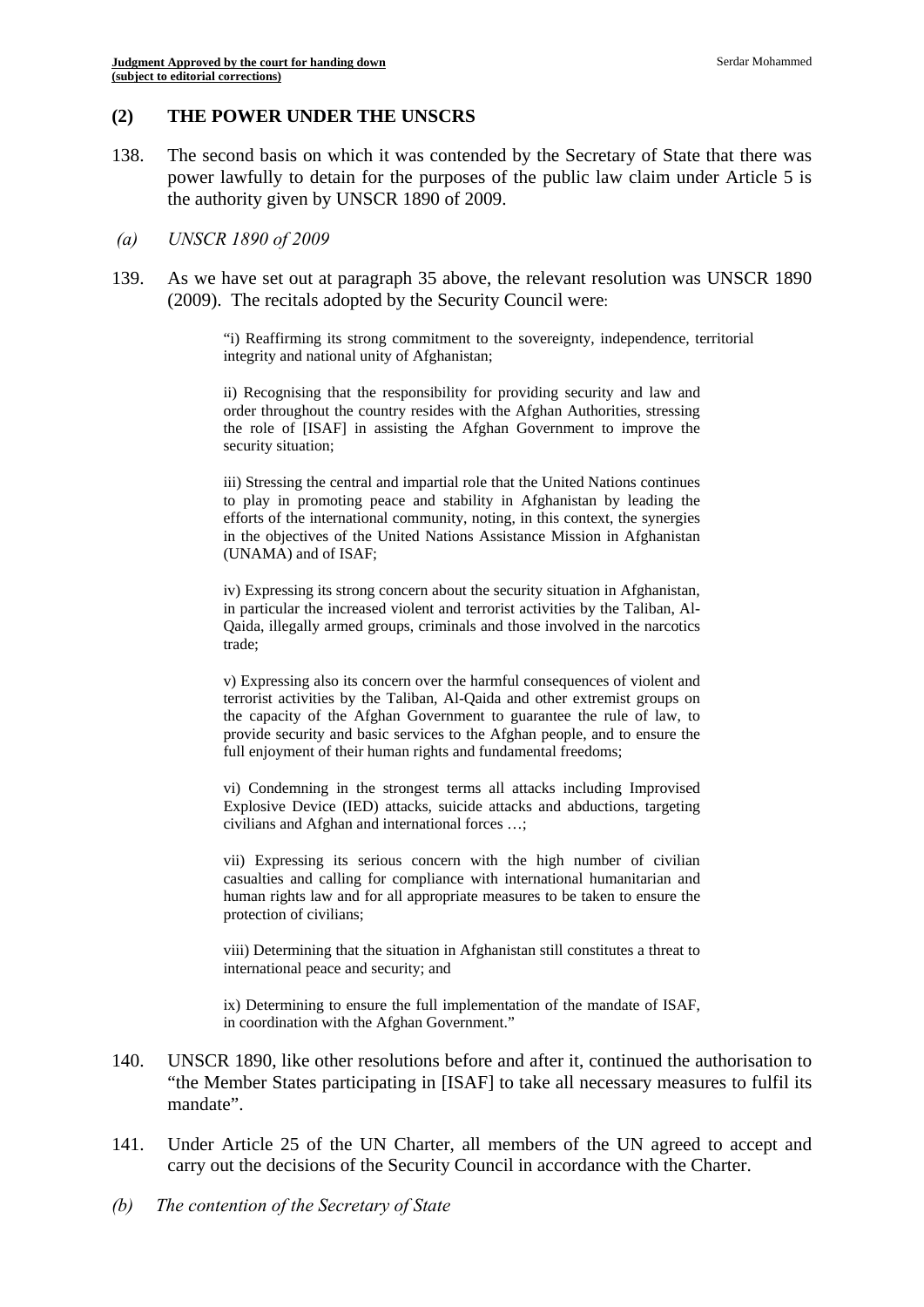142. It was the submission of the Secretary of State that the UNSCR like all the other UNSCRs conferred power to take all necessary measures to enable the mandate given by the UNSCR to be fulfilled. That provided not only a legal basis for HM armed forces to be present in Afghanistan, but a power to detain for the purposes of fulfilling the mission entrusted to HM armed forces and thus to detain a person who posed a threat to HM armed forces, as on the assumed facts, SM plainly did.

### *(c) The judge's decision*

- apprehending those who posed an imminent threat to ISAF or the civilian population. It did not authorise detention outside the Afghan criminal justice system after persons 143. The judge accepted (at [219]) that the UNSCRs were plainly intended to authorise the use of lethal force by ISAF in self-defence and to take the less serious step of had been arrested and therefore ceased to be an imminent threat.
- 144. However, following the decision of the Strasbourg Court in *Al-Jedda v United Kingdom*, he considered that the UNSCR did not authorise detention that would violate international human rights law and thus the obligations under Article 5 (at [221] to [223]).
- 145. He held that ISAF's policy which only permitted detention up to 96 hours was within UNSCR 1890. However, the policy of the United Kingdom which went beyond this was not authorised by the UNSCR (at [224] to [225]).
- *(d) The scope of the authorisation to ISAF*
- 146. We agree with the judge that the terms of the UNSCR were plainly wide enough to authorise armed forces operating under ISAF to detain those who posed a threat to ISAF fulfilling its mandate. This authority would include detention necessary to protect the ISAF force against attack and to protect the civilian population.
- 147. We do not, however, agree with the view of the judge that an insurgent ceases to be an imminent threat after he has been detained. If an insurgent was detained but had to be released after 96 hours because he could not be handed over to the Afghan authorities, he should generally be regarded as posing an imminent threat, albeit one subject to a contingency; we return to this question at paragraphs 212 and 249 below.
- 148. Nor do we agree with the view that the terms of the UNSCR precluded detention for a greater period than 96 hours. On its language, it authorised the use of lethal force to enable ISAF to fulfil its mission or mandate. It is difficult to see why therefore it did not authorise detention as long as was necessary in all the circumstances to enable ISAF to fulfil its mission. The question of whether the authority under the UNSCR was limited or qualified by a system of human rights law is a separate question. The first question to be addressed is a question of interpretation of the UNSCRs. The second question is whether there is any qualification to the authority given under the UNSCR by a system of international human rights law. That is a separate question as that will depend on the terms of the particular system of human rights law (if any) which may be applicable to the armed forces of the particular State. The issue of construction must apply to all operating under the UNSCR and cannot be influenced by the terms of a particular system of human rights law. We consider the separate question at paragraphs 158 and following after we have considered the issue of construction.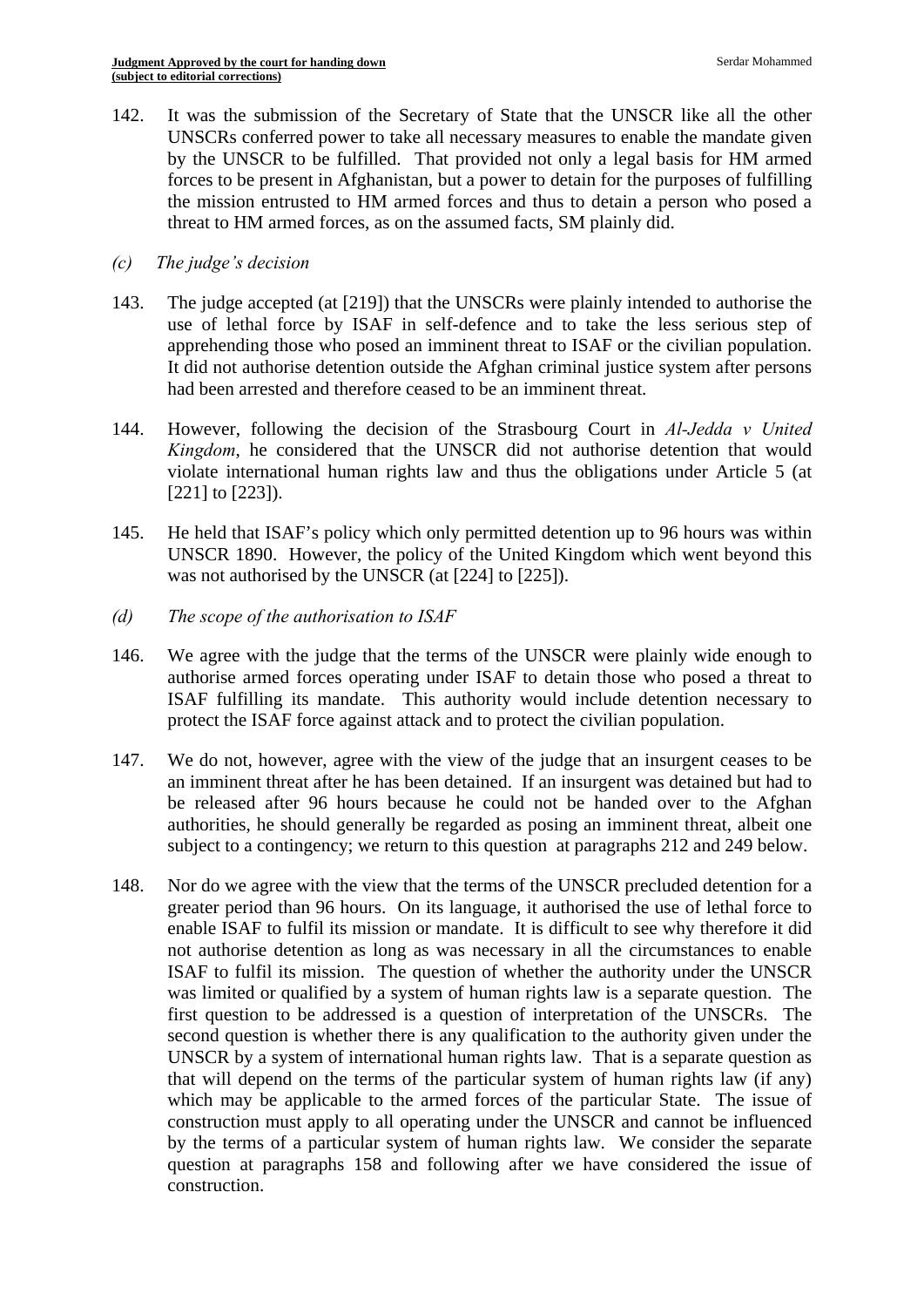#### *(e) ISAF's detention policy*

- 149. As we have said we see nothing in the wording of the UNSCR which specifically restricted the period of detention further than what was necessary in all the circumstances. However as, under the UNSCR, the authority had been granted to ISAF, it was, in our judgment, for ISAF to determine the conditions under which forces participating in ISAF could detain in Afghanistan. ISAF set out those conditions in its detention policy, ISAF SOP 362, to which we have already briefly referred at paragraphs 39 and 51(iii) above.
- 150. Relevant provisions of ISAF SOP 362 are as follows:

#### *"Authority to Detain*

 ISAF force protection; for the self-defence of ISAF or its personnel; for 4. The only grounds upon which a person may be detained under current ISAF Rules of Engagement (ROE) are: if the detention is necessary for accomplishment of the ISAF Mission.

#### *Detention*

 maximum of 96 hours after which time an individual is either to be released 5. … The current policy for ISAF is that detention is permitted for a or handed into the custody of the ANSF [i.e. Afghan National Security Forces]/GOA [i.e. Government of Afghanistan]

A footnote to paragraph 5 stated that:

 minimum necessary to meet international norms and are to be applied. "It is accepted that detention will take place under National guidelines. However, the standards outlined within this SOP are to be considered the

….

#### *The Powers of the Detention Authority*

7. A Detention Authority [defined as an individual authorised to make detention decisions] may authorise detention for up to 96 hours following initial detention. Should the Detention Authority believe that continued detention beyond 96 hours is necessary then, prior to the expiration of the 96-hour period, the Detention Authority shall refer the matter by the chain of command to HQ ISAF.

#### *Authority for Continued Detention*

 8. The authority to continue to detain an individual beyond the 96 hour point held for more than 96 hours where it has been necessary in order to effect is vested in COMISAF (or his delegated subordinate). A detainee may be his release or transfer in safe circumstances. This exception is not authority for longer term detention but is intended to meet exigencies such as that caused by local logistical conditions e.g. difficulties involving poor communication, transport or weather conditions or where the detainee is held in ISAF medical facilities and it would be medically imprudent to move him."

151. The procedure which had to be followed was also set out in Annexes A and C to ISAF SOP 362; we summarise these and consider them at paragraphs 255 and following below.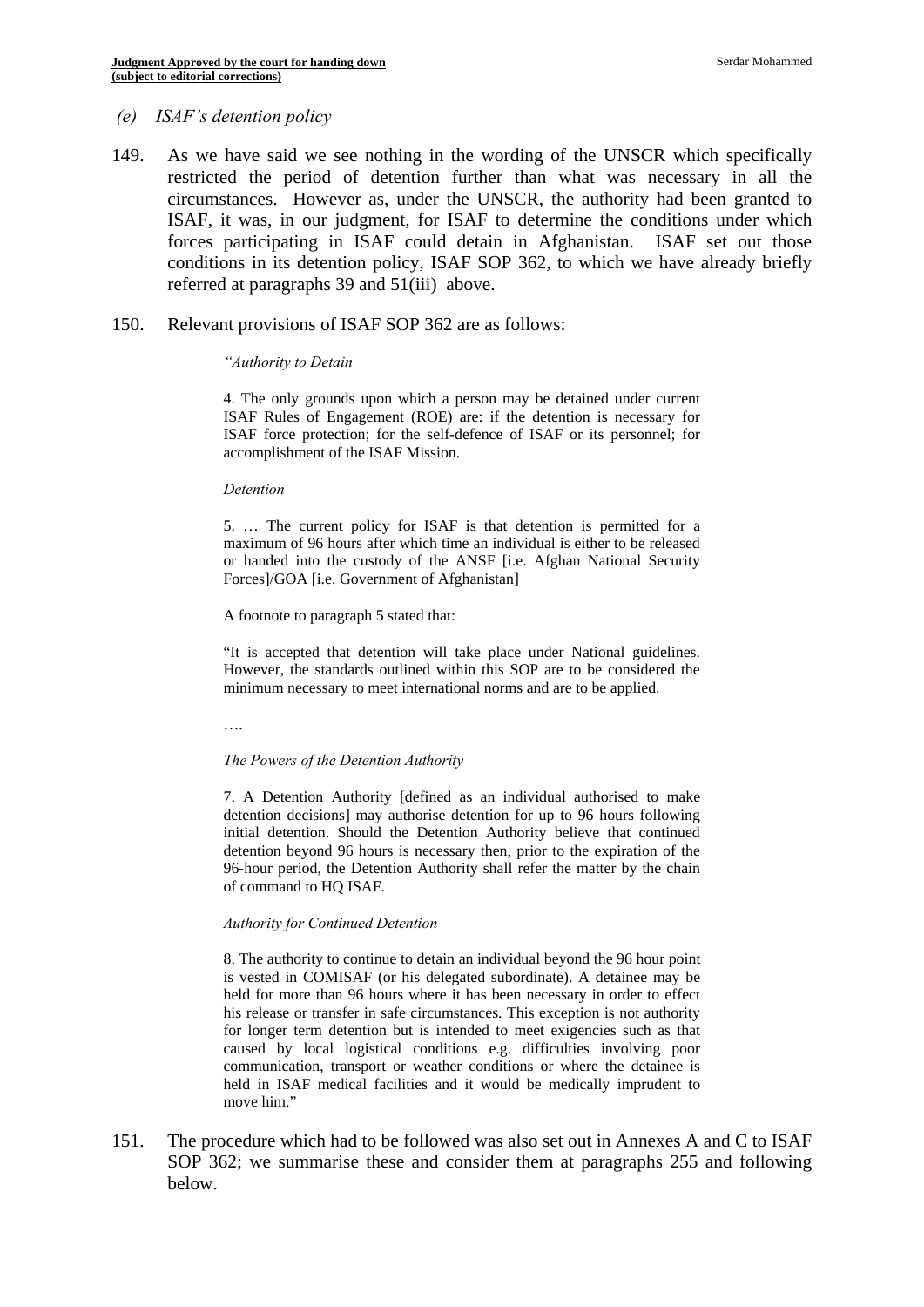152. It was therefore not seriously disputed that in accordance with ISAF policy there was authority under the UNSCR to detain a person for up to 96 hours before release or hand over to the Afghan authorities if detention was necessary for the protection of ISAF, for self-defence of ISAF or its personnel or for the accomplishment of the ISAF mission.

### *(f) The policy under which HM armed forces operated*

- 153. However, the policy put in place by HM armed forces after the deployment to Helmand Province in early 2006 (UK SOI J3-9) went further than this (as we have stated at paragraphs 39 and 40 above). As set out by the judge at [38] to [53], the development of UK policy by the MoD was as follows:
	- (i) The reasons for the United Kingdom's policy were outlined in a memorandum of 1 March 2006 set out at length by the judge at [40]. Although the general policy was to hand over after 96 hours, the memorandum made clear at paragraph 7:

 is currently no basis upon which we can legitimately intern such individuals." "However it is also likely that there will be a need to detain others who, as in Iraq, are judged to pose a substantial and imminent threat to UK forces but may not have committed a criminal act. In such cases assessments may be taken on the basis of sensitive intelligence which we are unable to share with the Afghans. We may also have a strong interest in interrogating them to further develop our intelligence picture. Legal advice has confirmed that there

- (ii) This memorandum recognised that:
	- (a) the ECHR would apply unless those detained were immediately handed over to the Afghan authority on arrest (paragraph 8);
	- (b) the legal basis for the presence of HM armed forces in Afghanistan was such that available powers might fall short of what military commanders on the ground might wish (paragraph 16).
- (iii) In April 2006, the UK/Afghanistan Memorandum of Understanding was concluded, as we have set out at paragraph 41 above. Although this dealt with transfer, it did not in any way affect the authorisation given by ISAF. On the contrary, it appeared to be based on the ISAF policy.
- (iv) By 2007, the MoD came to the view that the limit of detention to 96 hours was detrimental to the campaign in Afghanistan. In a memorandum dated June 2008 (set out by the judge at [44]), the MoD noted that there was a difficulty in using in Afghanistan the detention policy in Iraq which had proved useful for intelligence gathering as ISAF's policy was limited to detention for 96 hours before handover to the Afghan authorities. When handed over, the Afghan authorities then released those detained for lack of evidence. As a result those who might have valuable intelligence and/or who posed significant threats were often free to recommence their insurgent activity on the battlefield.
- $(v)$  In 2009, two options were considered persuading the NATO command of ISAF to alter the 96 hour policy or to apply a separate national policy. The MoD view was that because only four States detained significant numbers of insurgents, the majority would not agree to a change of policy as they did not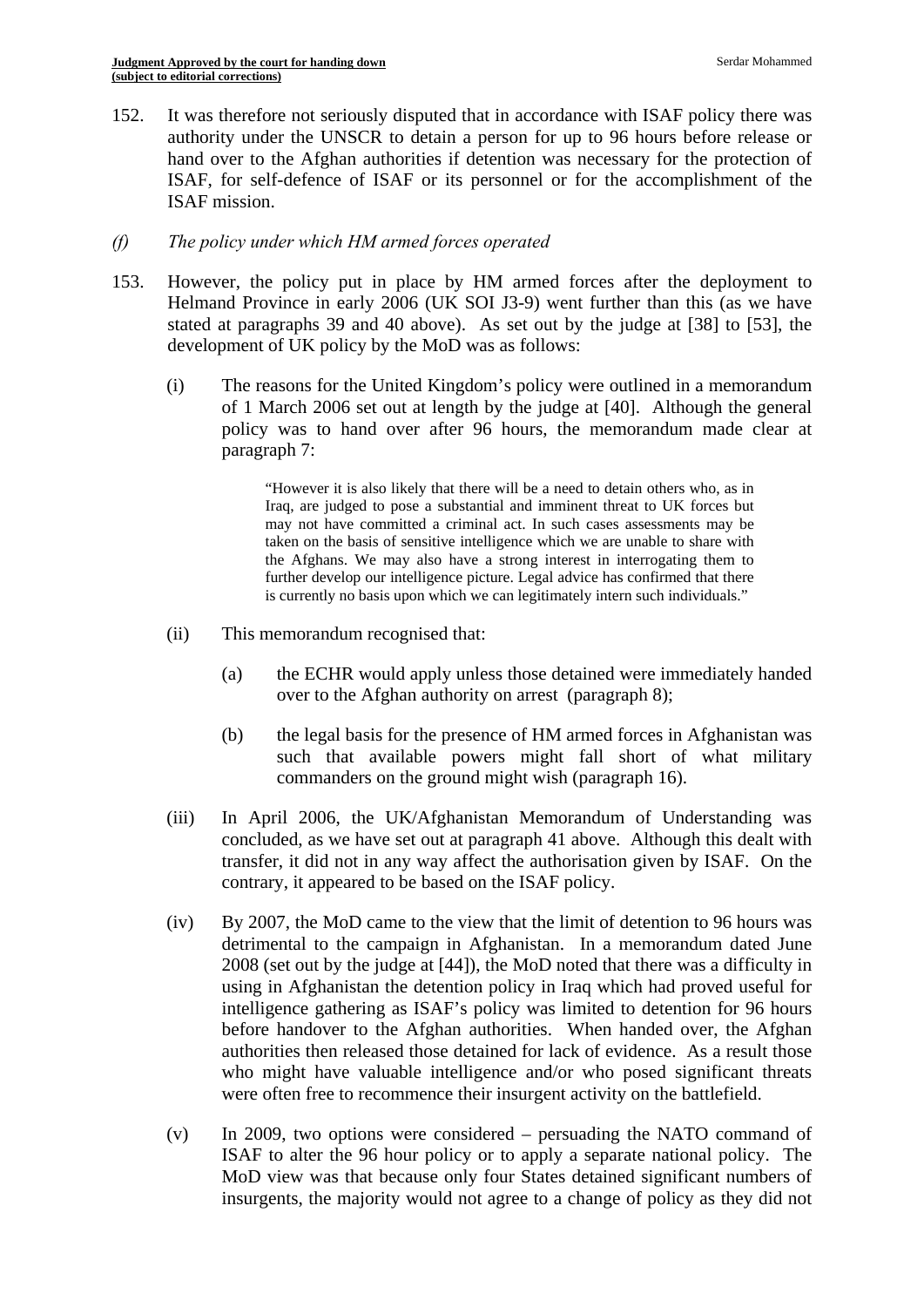use detention for gathering intelligence and regarded any change as politically sensitive. The MoD decided that the only course open to it was to apply its own policy.

(vi) The separate UK policy was explained in a Ministerial Statement made by the Minister for the Armed Forces to Parliament dated 9 November 2009. It stated:

> "In the light of the evolving threat to our forces, we have continued to keep authorities within 96 hours for further action through the Afghan judicial particularly when detainees are suspected of holding information on the our approach to these [detention] operations under review. Under NATO guidelines individuals detained by ISAF are either transferred to the Afghan process or released. And in the majority of cases, the UK armed forces will operate in this manner. However, in exceptional circumstances, detaining individuals beyond 96 hours can yield vital intelligence that would help protect our forces and the local population – potentially saving lives, placement of improvised explosive devices.

> Given the ongoing threat faced by our forces and the local Afghan population, be able to authorise detention beyond 96 hours, in British detention facilities where it is legal to do so and when it is necessary to support the operation and this information is critical, and in some cases 96 hours will not be long enough to gain that information from the detainees. Indeed, many insurgents are aware of the 96 hours policy and simply say nothing for that entire period. In these circumstances the Government have concluded that Ministers should to which the ICRC has access. Each case will be thoroughly scrutinised against the relevant legal and policy considerations; we will do this only protect our troops.

Following a Ministerial decision to authorise extended detention, each case will be thoroughly and regularly monitored by in-theatre military commanders and civilian advisors. Individuals will not remain in UK detention if there is no further intelligence to be gained. We will then either release the detainee or transfer the detainee to the Afghan authorities."

- (vii) NATO was informed of this policy in a letter dated 5 November 2009 (set out at [48] of the judge's judgment). The letter explained that some detainees had valuable intelligence which would save lives. That intelligence might be lost if the person was released early; the United Kingdom had decided that UK Ministers might therefore agree to a longer period of detention than 96 hours, but would only do so in exceptional circumstances or *in extremis.* The letter accepted that other States had different views. NATO made no objection to this policy.
- (viii) No attempt was made by the United Kingdom to alter the UK/Afghanistan Memorandum of Understanding of 2006 or to seek a change to the law of Afghanistan to accommodate this policy.
- (ix) There were two broad categories of persons detained beyond 96 hours those detained for intelligence purposes and those held at the request of the Afghan authorities when the Afghan authorities had no space in their detention facilities – known as logistical detention to which we have referred at paragraphs 14 and  $43(x)$  above and to which we return at paragraph  $248(i)$ below.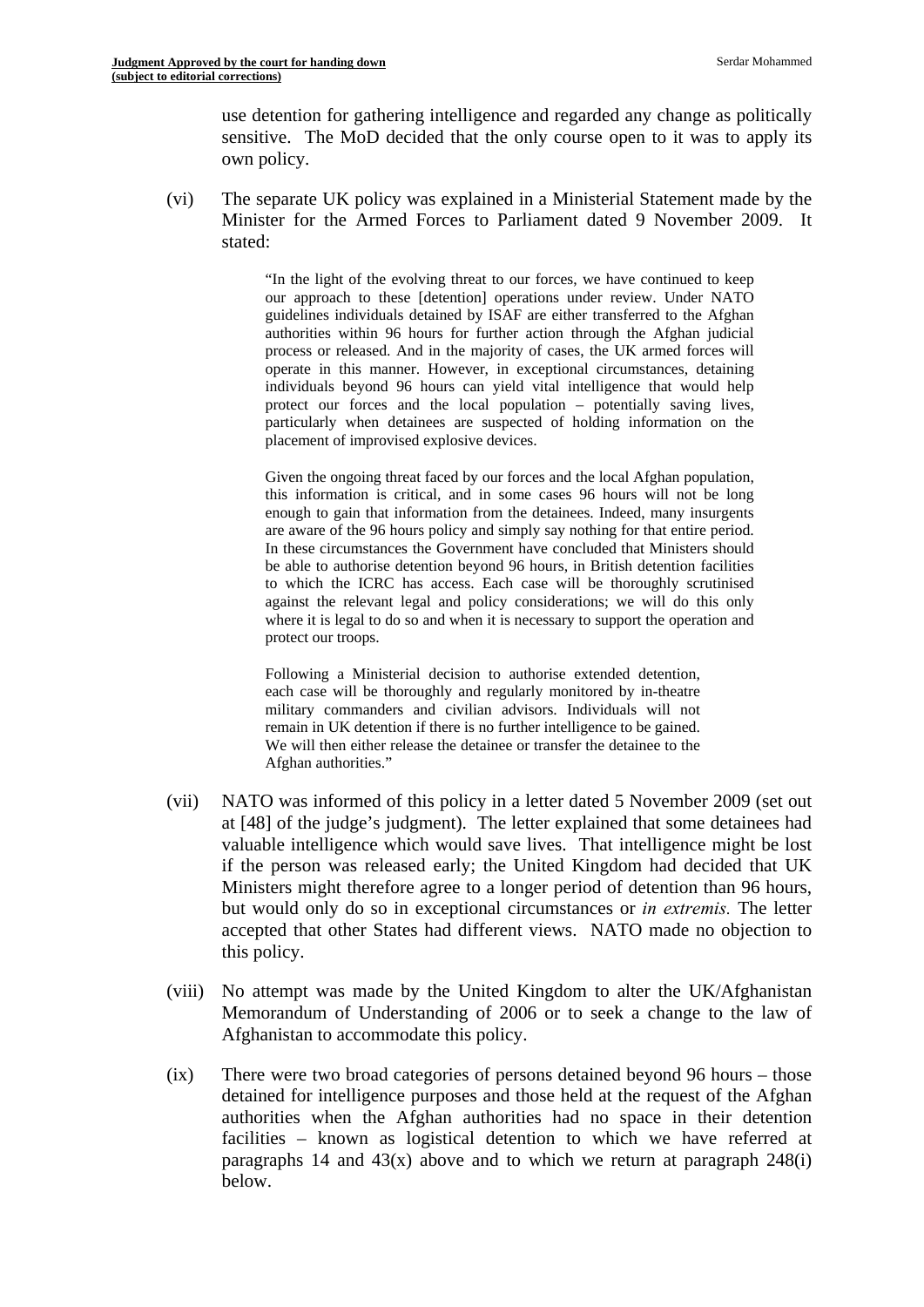- $(x)$  In addition as a result of the moratorium considered by the Divisional Court after the decision in *R (Maya Evans) v Secretary of State for Defence* [2010] EWHC 1445 (Admin), some may have been detained as a result of what we describe as a "Catch 22" issue where HM armed forces were unable to hand them over to the Afghan authorities given the risk of torture or other degrading and inhuman treatment and had to consider releasing them to carry on their campaign aimed at killing and injuring HM armed forces – see further paragraph 213 below.
- 154. The policy we have described was set out in UK SOI J3-9 to which we have referred at paragraphs 39, 40 and 68(i) above. By the time of SM's arrest and detention the policy was reflected in two consecutive versions, the second of which came into force at about the time of SM's detention. We refer to UK SOI J3-9 in more detail at paragraphs 258 and following below in connection with the issue of procedural safeguards.
- 155. It was submitted that ISAF SOP 362 was merely a guideline and it was open to the United Kingdom to adopt its own policy under the terms of UNSCR 1890 of 2009. We do not agree. The UNSCR gave authority to ISAF. ISAF SOP 362 was a clear policy for detention. No express authority was set out in that policy which permitted States to depart from it nor could one be implied. The reference to guidelines in the footnote to paragraph 5 to ISAF SOP 362 (see paragraph 150 above) did not permit departure from the 96 hour time limit.
- 156. There can be no doubt that the policy under which HM armed forces were operating at the time of SM's detention went beyond that authorised by ISAF under ISAF SOP 362. As the authority under the UNSCR was granted to ISAF, any extension of periods of detention beyond that had to be authorised by ISAF.
- *(g) Did ISAF agree to that policy by acquiescence?*
- 157. It was submitted by the Secretary of State that even if the policy adopted by HM armed forces went beyond that which was expressly authorised by the ISAF policy, ISAF had agreed to the policy of HM armed forces by acquiescence. We have considered the issue of acquiescence in connection with the issue of attribution to ISAF at paragraphs 70 to 71 above and concluded that ISAF did not consent to the United Kingdom's policy by acquiescence.
- *(h) Would the UK policy, if authorised by UNSCR 1890 of 2009, be a lawful derogation from Article 5 ECHR?*
- 158. We have considered at section IV (2) (paragraphs 107 and following) the relationship between the ECHR as the system of human rights law extending to the operations of HM armed forces in Afghanistan and international humanitarian law. We turn now to the corresponding issue of the relationship between the ECHR as the system of human rights law extending to the operations of HM armed forces in Afghanistan and international law arising from the rights and obligations under the charter of the UN and the UNSCRs.
- 159. In *Al-Jedda v Secretary of State for Defence* (to which we have referred at paragraph 56 above in connection with the issue of attribution) the House of Lords decided that the obligations of Member States of the UN under paragraph 25 of the UN Charter to carry out their obligations under UNSCRs in relation to Iraq prevailed by reason of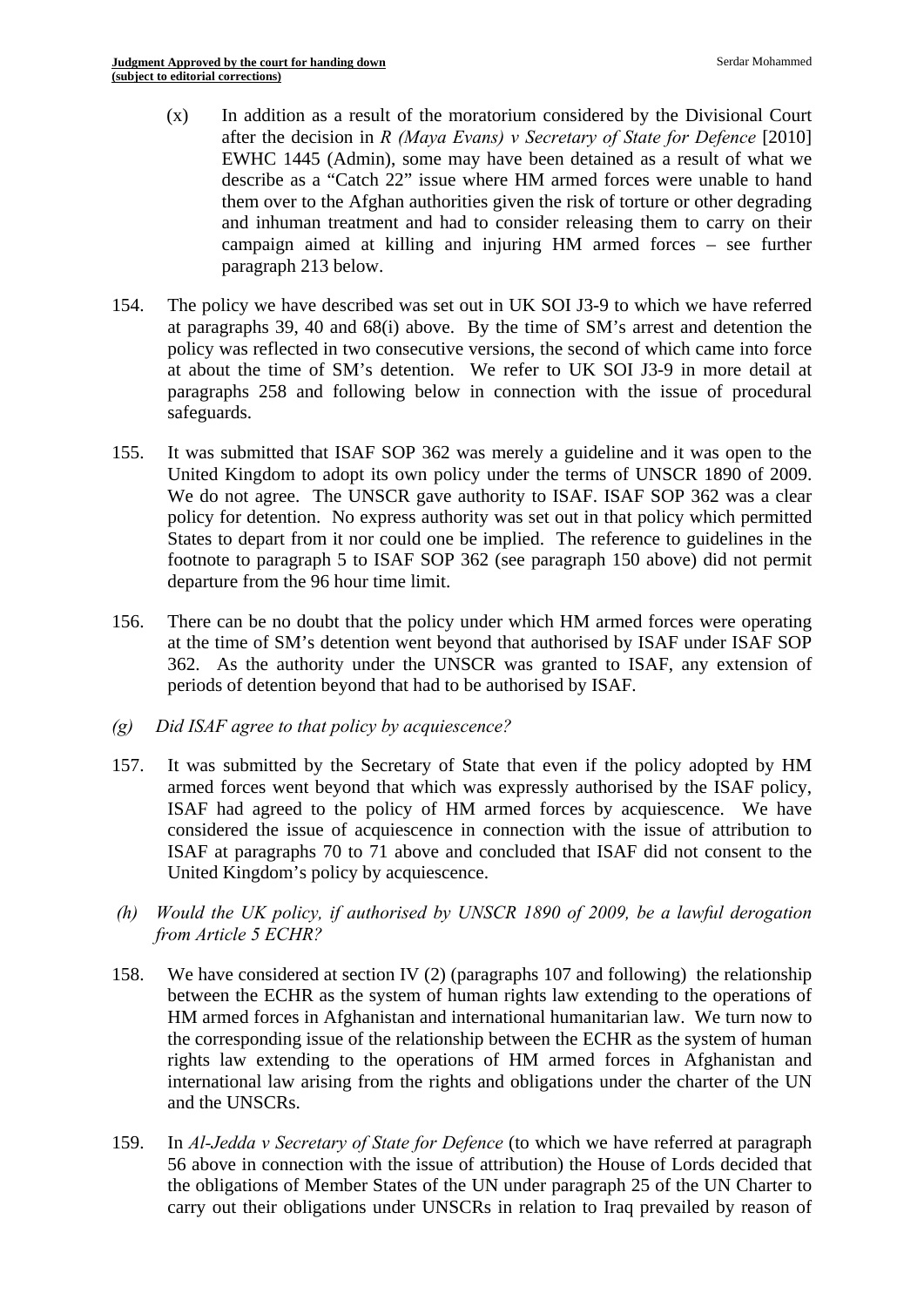Article 103 of that Charter over other international agreements including the ECHR. Lord Bingham said at [33] in support of the contention that Article 103 should be construed widely.

"The importance of maintaining peace and security in the world can scarcely be exaggerated, and that (as evident from the articles of the Charter quoted above) is the mission of the UN. Its involvement in Iraq was directed to that end, following repeated determinations that the situation in Iraq continued to constitute a threat to international peace and security. As is well known, a large majority of states chose not to contribute to the multinational force, but those which did (including the UK) became bound by articles 2 and 25 to carry out the decisions of the Security Council in accordance with the Charter so as to achieve its lawful objectives. It is of course true that the UK did not become specifically bound to detain the appellant in particular. But it was, I think, bound to exercise its power of detention where this was necessary for imperative reasons of security. It could not be said to be giving effect to the decisions of the Security Council if, in such a situation, it neglected to take steps which were open to it."

The House of Lords concluded that UK armed forces operating as part of the Multi-National Force under the UNSCRs relating to Iraq were therefore entitled to detain persons under the powers under the UNSCRs where it was necessary for imperative reasons of security, provided that the detainee's rights under Article 5 were not infringed to any greater extent than was inherent in such detention.

- 160. However, the Grand Chamber of the Strasbourg court in its judgment in *Al-Jedda v UK* (to which we have also referred in connection with the issue of attribution - see paragraphs 59 and 60 above) took a different view. The court decided (at [105]) under the relevant UNSCRs, the Security Council had not placed those States contributing to the Multi-National Forces under an obligation to use measures of detention that derogated from their obligations under the ECHR. The obligations under the ECHR therefore prevailed.
- 161. *Hassan v UK,* to which we have referred at paragraph 116 to 124 addressed the question whether the procedural safeguards under Article 5 could be modified in an international armed conflict and concluded that they can. In connection with the relationship between international humanitarian law and the ECHR, the Grand Chamber of the Strasbourg court observed that the United Kingdom had not advanced any argument in *Al-Jedda* that the rights and obligations under the Geneva Conventions and international humanitarian law could co-exist with the obligations under Article 5 ECHR and provide a lawful basis for detention under Article 5.
- 162. In our view, by parity of reasoning, if detention under the Geneva Conventions in an international armed conflict can be a ground for detention that is compatible with Article 5 ECHR, it is difficult to see why detention under the UN Charter and UNSCRs cannot also be a ground that is compatible with Article 5.
- 163. If therefore we had concluded that the UK policy for detention (under which SM was detained) was authorised under UNSCR 1890 of 2009 (which we have not), then this would have provided a ground which was compatible with Article 5, provided the procedural safeguards in relation to detention and its review were also compatible. We consider the issue of procedural safeguards in section VI.

# **(3) POWER UNDER INTERNATIONAL HUMANITARIAN LAW**

**(a) Introduction**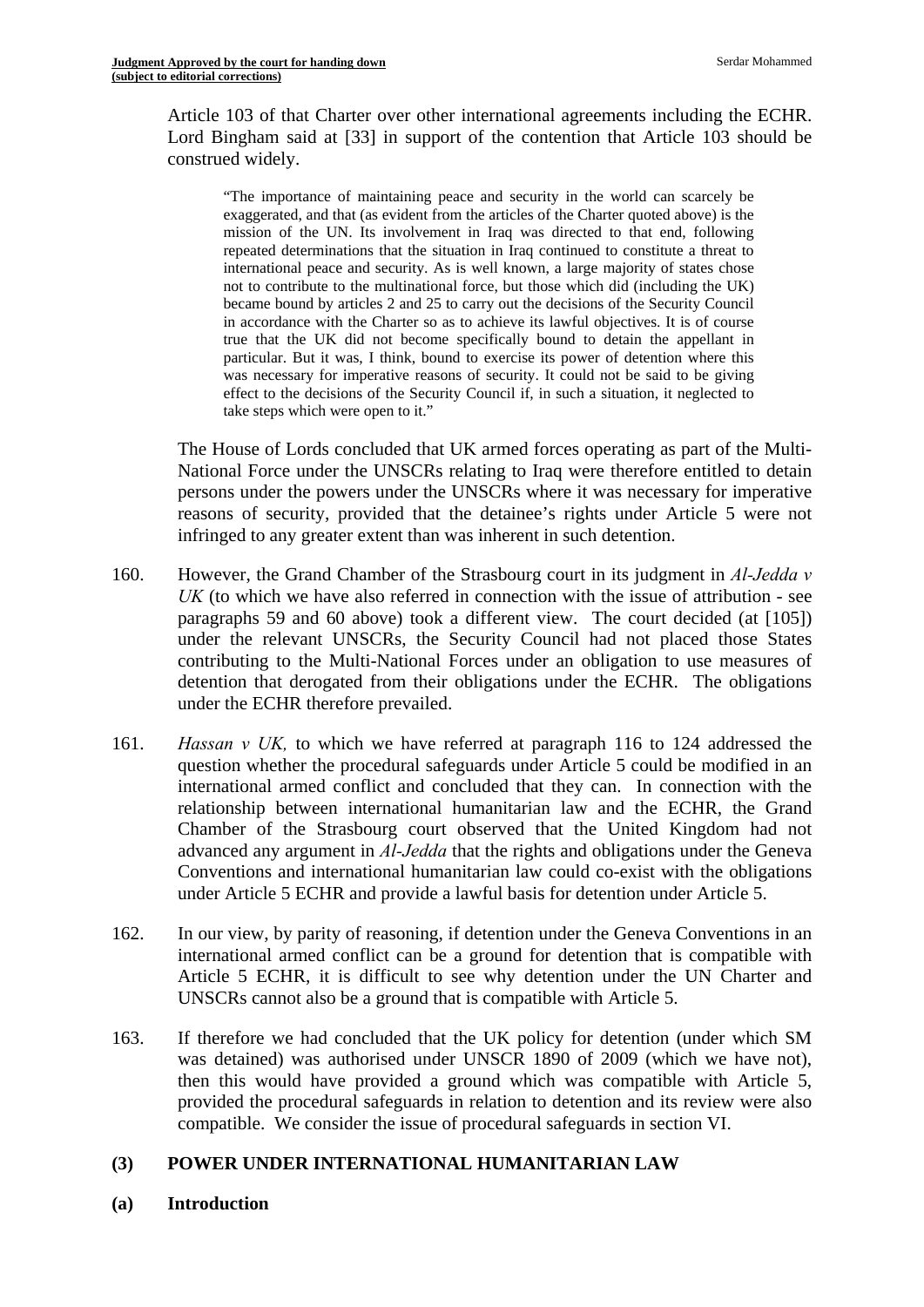- *(i) The purpose of international humanitarian law*
- 164. As we have explained at paragraph  $9(ii)(c)$  above, international humanitarian law governs the way that armed conflict is conducted. It seeks to strike a balance between the principles of military necessity and those of humanity and the need to protect the wounded, the sick, detainees and the civilian population from what the Strasbourg Court has described as "the savagery and inhumanity" of armed conflict and thus to mitigate the horrors of war: International Committee of the Red Cross (ICRC), *Commentary on the Additional Protocols of the 1977 Geneva Convention (1987 edn),* pg 1345; Application 29750/09 *Hassan v United Kingdom* at [102].
- *(ii) Two sources of international humanitarian law*
- 165. There are, as the judge stated (at [228] and [233]) two sources of international humanitarian law; treaty and customary international law. In the case of noninternational armed conflicts, the potential treaty sources are Article 3 common to the four Geneva Conventions (Common Article 3) and the 1977 Additional Protocol II to the Conventions (APII).
- *(iii) Our approach to the Secretary of State's case*
- 166. There are three stages to the analysis of the Secretary of State's defence to SM's claim based on his contention that there was power or authority to detain under international humanitarian law. The first and second are to consider whether international humanitarian law conferred power or authority on HM armed forces to detain him, and, if it did, on what grounds. These questions are closely linked to the third stage of the analysis, the procedural safeguards required by international human rights law in order for detention to be lawful, whether under the ECHR or other systems of international human rights law or otherwise. This is because it was accepted that the legality of such detention depends on identifying and meeting certain procedural safeguards. Analytically, however, the questions of power or authority and grounds are prior questions. We deal with these questions in this section of our judgment. We deal with procedural safeguards in Section VI at 254 to 298 below.

#### **(b) Overview of the positions of the parties on international humanitarian law**

- *(i) International armed conflict and non-international armed conflict distinguished*
- 167. There is a fundamental difference between the parties about international humanitarian law. SM and the PIL claimants contended and the judge held that legally there was still a binary distinction between the legal rules governing an international armed conflict (involving belligerency not only between States but also between a State and a national liberation movement) and those governing a noninternational armed conflict (involving insurgency within a State).
- 168. The Secretary of State contended that the legal position now reflected a more complex factual position. His position was that a purely internal conflict between the forces of a government of a State and organised armed groups within its territory (e.g. an uprising or sufficiently intensive hostile activities) lay at one end of a spectrum, and a classical armed conflict between two States lay at the other end.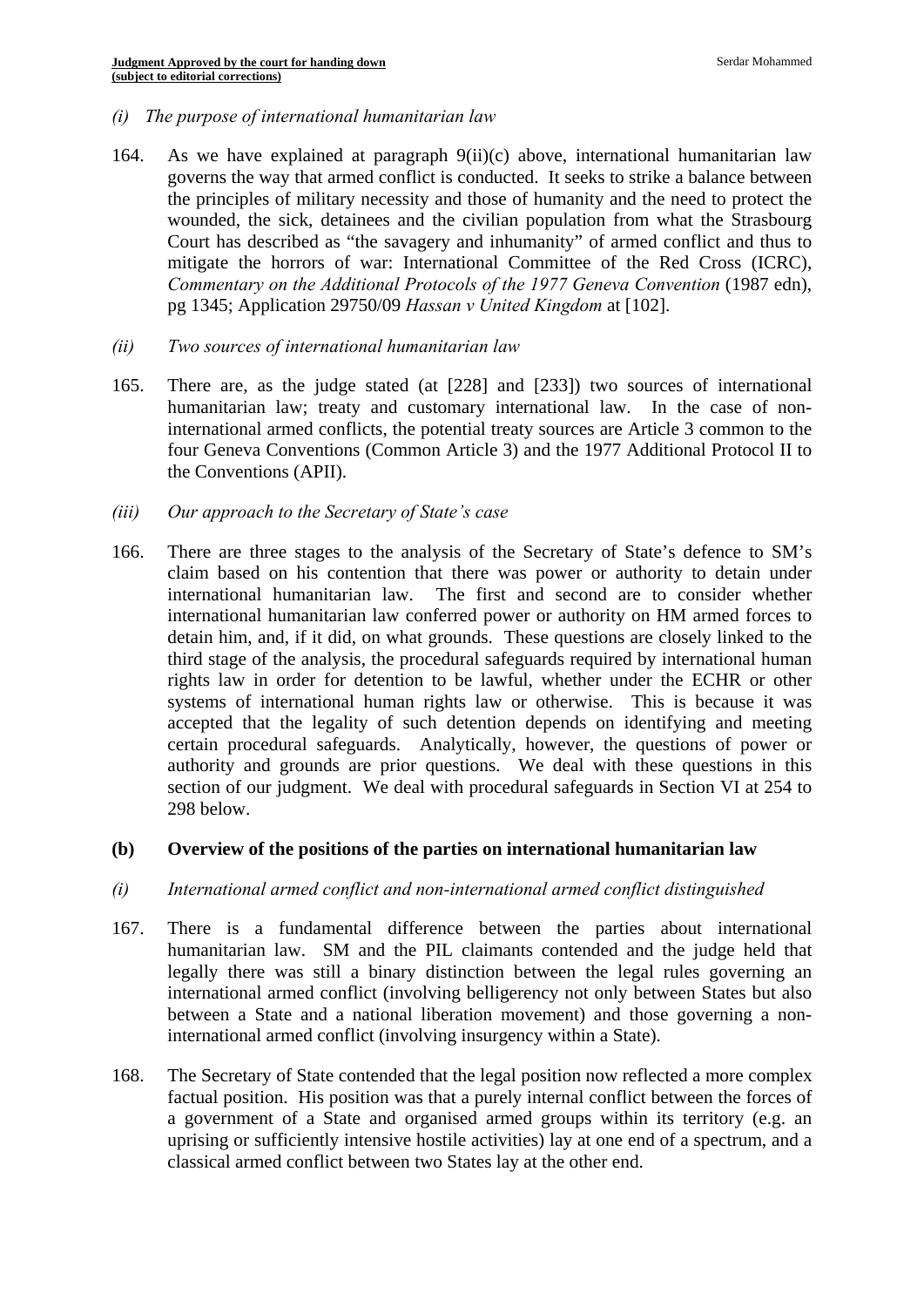- 169. At the material times for these proceedings, the conflict in Afghanistan involved multinational armed forces fighting alongside the forces of the Afghan host State in its territory and with its consent against organised armed groups of an international nature. It was common ground that the conflict was not to be classified as an international armed conflict but was a non-international armed conflict: see §§24 and 98 of the Secretary of State's amended defence in these proceedings. See also the position taken in *R v Gul* [2012] EWCA Civ 280 at [20], affirmed [2013] UKSC 64, where this assumption was made at [49] to [51], and the view of the US Supreme Court in *Hamdan v Rumsfeld* 126 SCt 2749 (2006). The ICRC classified the conflict as a non-international armed conflict from June 2002 when the new Afghan government was established.
- *(ii) A third classification: an internationalised non-international armed conflict*
- 170. The Secretary of State argued that the features of the conflict summarised above meant that the conflict might, to this extent, be considered as "internationalised", and that this affected the legal regime governing it.
- (Admin) at [33], and [2014] EWCA Civ 1087 at [36] to [40]; *Prosecutor v Tadič* 171. There was support for the Secretary of State's position from a number of commentators including Dr Dieter Fleck, a former Director for International Agreements and Policy in the German Federal Ministry of Defence: see Fleck (ed.) *The Handbook of International Humanitarian Law* (3rd edn, 2013), Ch. 12, pg 582. Significantly, this support included the ICRC, the body whose commentaries have been recognised as particularly valuable in this area. Although not authoritative in the sense of being binding, the views of the ICRC have been very influential, given its role in the development of international humanitarian law and the initiatives it has taken: see e.g. *R (Hussein) v Secretary of State for Defence* [2013] EWHC 95 ICTY 2 October 1995 at [109]; *Prosecutor v Simič and others* ICTY 27 July 1999 at [46]; and *Hamdan v Rumsfeld* 126 SCt 2749 (2006), footnote 48. The institutional views of the ICRC also qualify as "the teachings of the most highly qualified publicists of the various nations", so that they qualify as a subsidiary source for the determination of rules of international law: ICJ Statute, Article 38(1)(d).
- 172. It is generally recognised that there are some conflicts that are non-international armed conflicts in the sense of not being between States or between a State and a national liberation movement, but which are not purely internal conflicts. For example, the conflicts in the former Yugoslavia had both internal and international aspects (see *Tadič* at [77]). Jelena Pejic, a Legal Adviser in the ICRC's Legal Division, has identified seven types of non-international armed conflicts: see Pejic in Wilmshurst (ed.) *International Law and the Classification of Conflicts* (2012) Ch. 4, pg 82. See also Knut Dörmann, (2012) 88 Int. L. Stud. 347-349. In an opinion paper issued since the judgment below, the ICRC referred to a purely internal conflict as a "traditional" non-international armed conflict: *Internment in Armed Conflict: Basic Rules and Challenges* November 2014 at 7.
- 173. The conflict in Afghanistan was clearly not a "traditional" non-international armed conflict. The question is whether the typology of non-international armed conflicts which distinguished "traditional" non-international armed conflicts which were purely internal from those which were "internationalised" is purely descriptive or whether the identification of a non-international armed conflict as "internationalised" affects the legal rules governing it. Are the treaty provisions dealing with non-international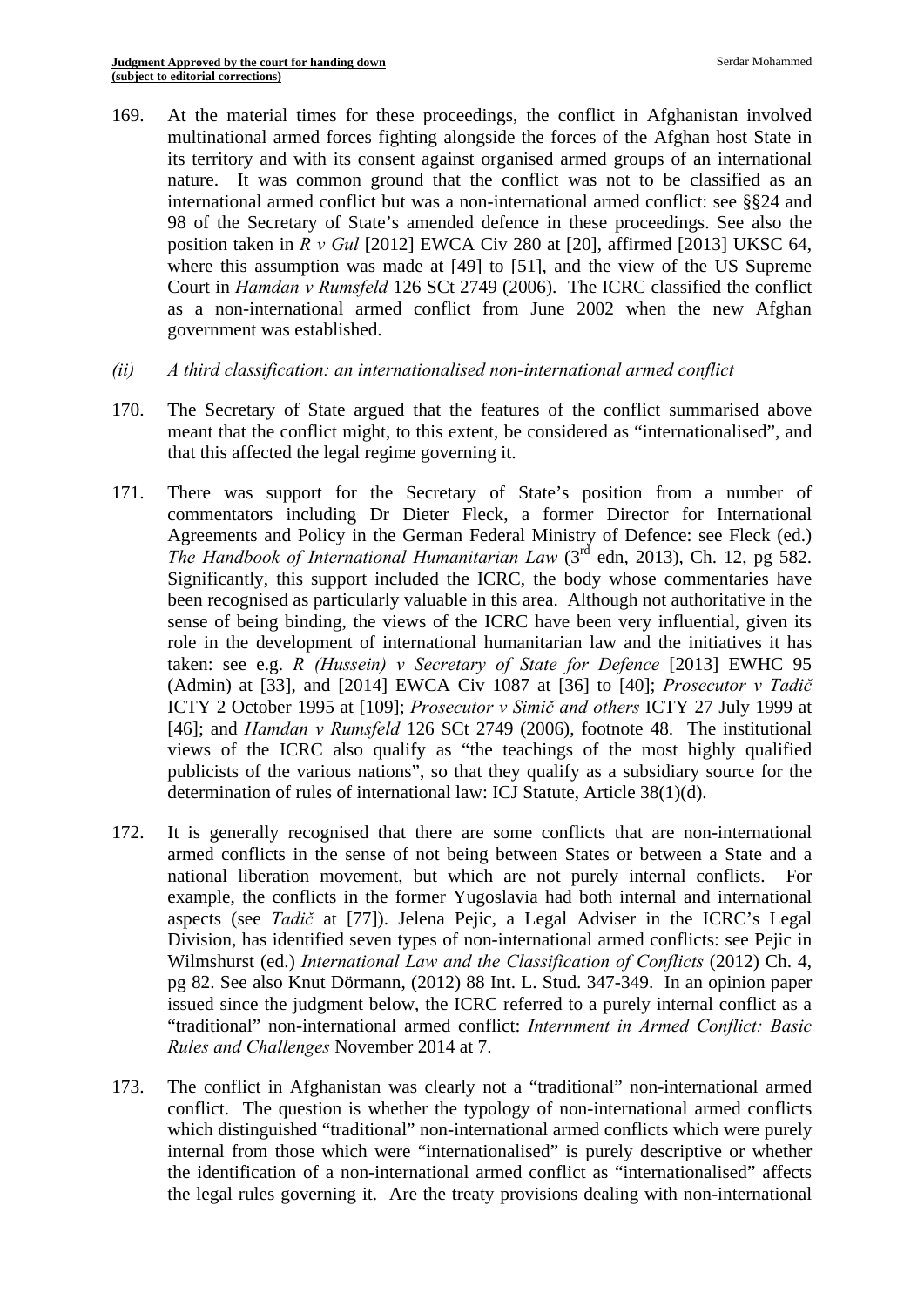armed conflicts solely describing or prescribing minimum standards? If so, no assistance can be derived from them in determining whether there is a legal basis or authority for detention. If not, they may be of assistance in the identification of a legal basis. A closely related question is whether, despite the absence of express provisions in the treaties conferring authority to detain in a non-international armed conflict, any assistance in identifying a rule of customary international law can be derived from the treaty provisions dealing with international armed conflicts. Those provisions include the power in Articles 21 and 118 of Geneva III to intern prisoners of war, and in Article 42 of Geneva IV to detain civilians where "the security of the Detaining Power makes it [this] absolutely necessary".

- *(iii) The Secretary of State's case*
- 174. The Secretary of State's case was that it was clear from the purposes of international humanitarian law and the structure and terms of Common Article 3 and APII that power to detain for reasons related to the conflict or for imperative reasons of security was necessarily implicit in situations to which those provisions applied. The Secretary of State also pointed to the language of APII, Article 2(2) and Article 78 of Geneva IV. His alternative case was that such a power was established on such grounds as a matter of customary international law. Absent a power to detain, an individual captured during an armed engagement would have to be released in effect "back onto the battlefield". This was referred to as a "Catch-22" position. It was also the Secretary of State's case that there were procedural safeguards for noninternational armed conflicts in substance similar to the principles expressly provided for international armed conflicts in Geneva III and IV, which could be derived from the nature of international humanitarian law and customary international law, taking account of instruments of international human rights law.
- *(iv) The claimants' case*
- 175. At the core of the position of the claimants was the proposition that Common Article 3 and APII described minimum standards of treatment for those who were in fact detained in "an armed conflict not of an international character" (see the opening words of Common Article 3). They contended that the question whether such *de facto* detention was authorised by law depended not on international humanitarian law, but on either domestic law or the provisions of the relevant UNSCR. They maintained that the humanitarian purpose of Common Article 3 and the relevant provisions of APII were inconsistent with the proposition that they were intended to provide a legal power to detain. The judge accepted that argument (see [243] to [244] and [251]) but also gave other reasons for his conclusion that Common Article 3 and APII did not confer a legal power to detain (see [242], [245] to [250]) which we discuss at paragraphs 200 to 219 below.
- *(v) The sources for the determination of the content of international humanitarian law*
- 176. Both parties relied on a number of sources, including commentary by the ICRC, commentators closely associated with the ICRC, scholars, and practitioners, for example in evidence in other proceedings, such as the Canadian *Amnesty International* case, to which we have referred at paragraph 98 above and which we consider in this context at paragraph 190 below. Some of the commentary, including commentary by the ICRC, consists of an evaluation of the judge's analysis and conclusions in this case rather than an *ex ante* analysis of the principles. Given the nature of a rule of customary international law, in considering whether an act is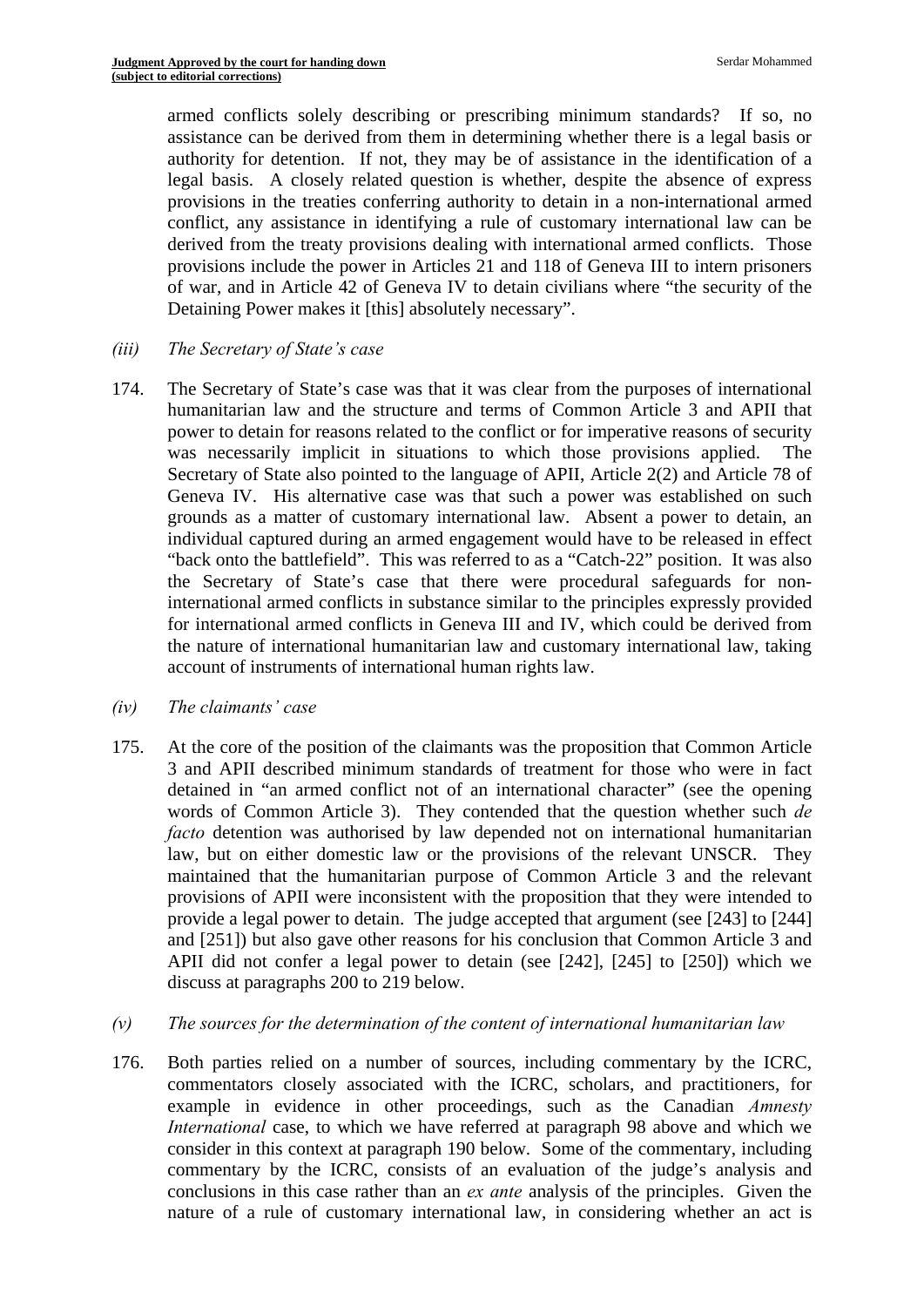authorised by customary international law particular care needs to be taken with such contributions. What needs to be done is to test the force and rigour of the arguments presented against the background of what in fact is shown to be State practice.

177. Our starting point is to make four observations about the background which suggest that the approach of the judge is correct and four observations which favour the Secretary of State's critique of his judgment.

#### **(c) Considerations supporting the judge's conclusions**

- *(i) The omission from the Geneva Conventions of a power to detain in a noninternational armed conflict*
- 178. The first of the observations supporting the approach of the judge is that the original ICRC draft of the Geneva Conventions which provided for the application of the Conventions in their entirety to non-international armed conflicts was rejected: see the ICRC's 1952 *Commentary on the 1949 Geneva Conventions*, edited by Pictet, then Director for General Affairs of the ICRC, at pg 48. One of the reasons why the States subscribing to what became Common Article 3 and APII did not make provision for a power to detain in a non-international armed conflict was that to do so would have enabled insurgents to claim that the principles of equality, equivalence and reciprocity (which would be usual in international humanitarian law) meant that they would also be entitled to detain captured members of the government's army.
- 179. The Secretary of State argues that it is possible to find that a State's armed forces are authorised to detain during a non-international armed conflict without also finding that insurgents are granted the same power. Whether or not this is the case as a matter of logic, the fact is that, as seen in the ICRC's commentary, concerns about reciprocity were an influential factor in the formation of the treaties. This also provides an explanation for the decision not to include the Convention provisions authorising detention in Common Article 3 and APII, and of the terms of paragraph 4 of Common Article 3, which provides that it does not "affect the legal status of the parties to the conflict".
- 180. International humanitarian law regulates the conduct of both States and insurgents during a non-international armed conflict. Regulation is not the same as authorisation. It does not follow from the fact that detention and internment by insurgents is regulated under international humanitarian law that such behaviour is authorised. Equally, it does not follow from the fact that Common Article 3 and APII regulate detention and internment by government forces, that they authorise such detention and internment.
- 181. Whatever the position as a matter of logic, the fact is that, as seen in the ICRC's commentary, this reason was an influential factor in the formation of the treaties. It also provides an explanation for the decision not to include the Convention provisions authorising detention in Common Article 3 and APII, and of the terms of paragraph 4 of Common Article 3, which provides that it does not "affect the legal status of the parties to the conflict". In the judge's words (at [245]), an entitlement conferred on insurgents to detain would have been anathema to most States which faced internal armed conflict on their territory and did not wish to confer legitimacy on rebels and insurgents. States have traditionally regarded attempts to regulate internal armed conflicts as contrary to the principle of the preservation of State sovereignty and an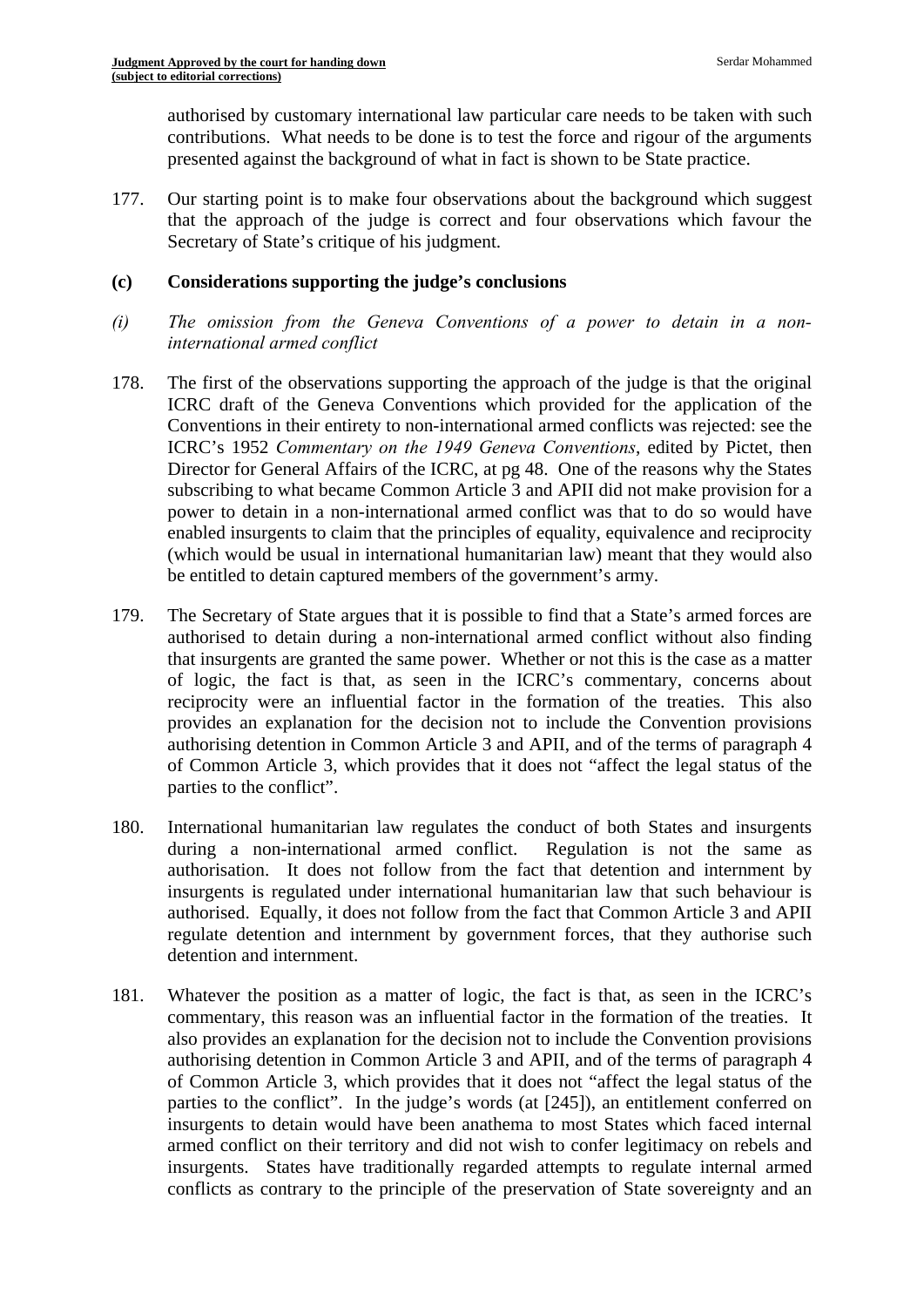intrusion into their domestic jurisdiction, in particular their criminal jurisdiction. Such considerations militate against the implication of a power to detain.

### *(ii) The role of domestic law in a non-international armed conflict*

- 182. Secondly, there is a sound reason for not implying an international humanitarian law power to detain in a purely internal conflict. If a power to detain is implied in a purely internal conflict, the government involved might be entitled (or claim to be entitled) in international law to detain even where it had no power to do so under its own domestic law. Although lethal force may be used by a State in a noninternational armed conflict, it is subject to its domestic law and the rules of international humanitarian law. This is shown in *R v Blackman,* where a Royal Marine Sergeant was convicted of murdering an insurgent in Afghanistan after capturing him: see the sentencing remarks of HHJ Blackett, the Judge Advocate-General, 6 December 2013, conviction affirmed [2014] EWCA Crim 1029, and see Casey-Maslen (ed.), *The War Report: Armed Conflict in 2013* (2014) 103 and 104.
- *(iii) Academic commentaries*
- 183. Thirdly, the dominant approach in the international humanitarian law literature put before us (see paragraph 241 below) is that power to detain in a non-international armed conflict is to be determined by the domestic law of the place at which detention took place or of the detaining power. Alternatively, it can be found in an appropriately drafted UNSCR. Moreover, the rules of international humanitarian law are principally prohibitory rather than facilitative. This is seen in the approach in *Customary International Humanitarian Law* (2005) by Henckaerts and Dodswald-Beck undertaken for the ICRC (*Customary International Humanitarian Law* (2005)).
- *(iv) The UK Joint Service Manual*
- 184. Fourthly, and significantly, support for the judge's approach can be found in the 2004 edition of the United Kingdom's *Joint Service Manual of the Law of Armed Conflict*  promulgated by the UK Chiefs of Staff. The foreword to the *Manual* states it is a step "in stating publicly the UK's interpretation of what the law of armed conflict requires". In chapter 15 on internal armed conflict, it is stated (at §15.5) that it is not easy to determine the exact content of customary international law applicable to noninternational armed conflicts, but (§15.30.3) that the treatment of detainees in a noninternational armed conflict is governed by the domestic law of the country concerned, any human rights treaties binding on that State in times of armed conflict, and the basic humanitarian principles of international humanitarian law mentioned in §15.30.
- 185. The Manual thus reflects the position that prisoner of war status does not arise in a non-international armed conflict unless the parties to a conflict agree, or decide unilaterally as a matter of policy to accord this status to detainees. It is noteworthy that suggestions that the rules governing international armed conflicts are being applied to non-international armed conflicts (see, for example, E. Crawford, *The Treatment of Combatants and Insurgents under the Law of Armed Conflict* (2010) to which we refer at paragraphs 188 and 236 below) rely in part on such agreements or unilateral decisions.
- 186. Significantly, the *Manual* also states (see its commentary on APII at §50.40.2) that internal armed conflicts are "principally governed by domestic law and because of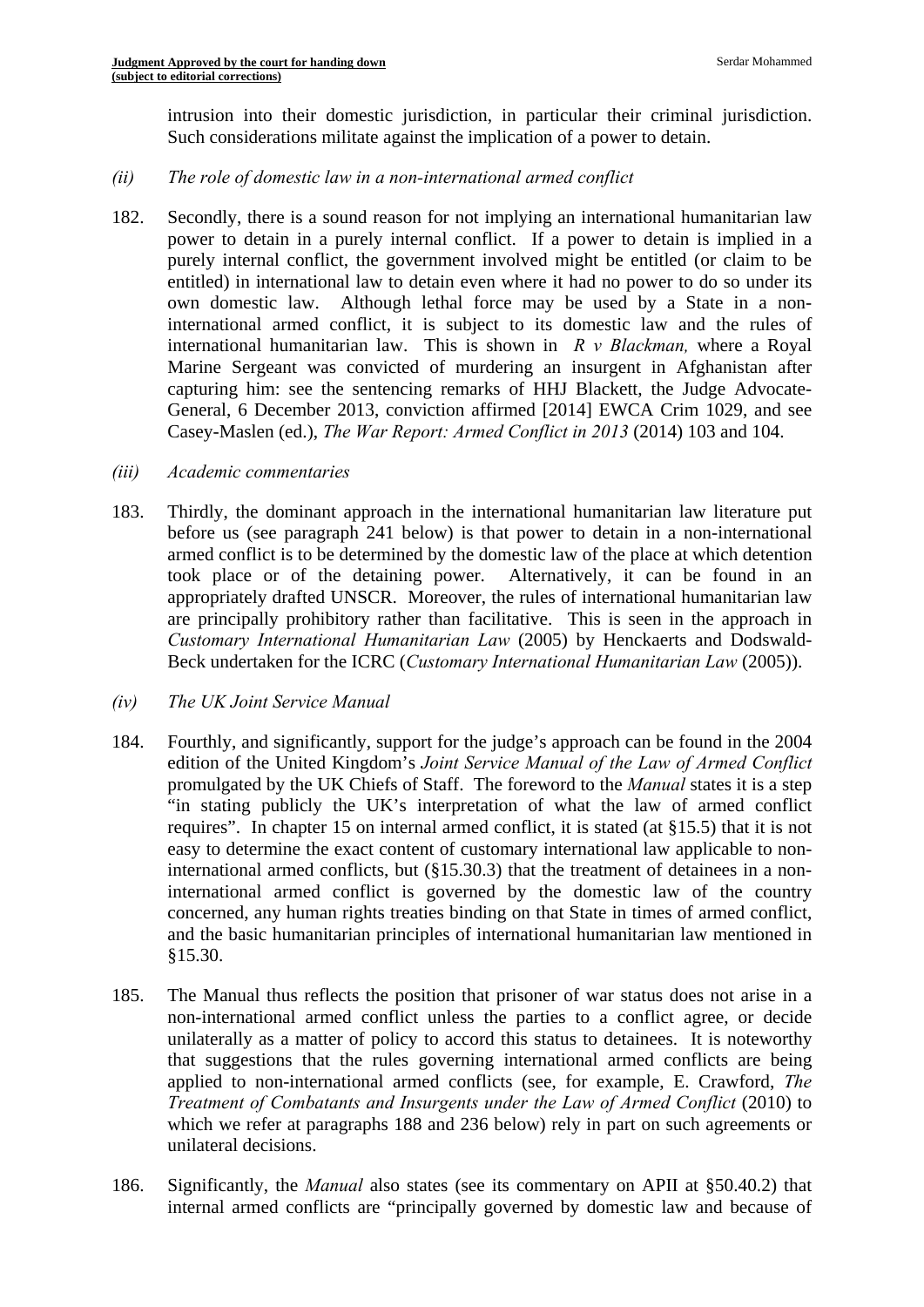this will inevitably lead to an increase in detention and other restrictions being imposed by that law for security reasons relating to the conflict". Notwithstanding the reference to "treatment" in §15.30.3, the *Manual* proceeds on the basis that authority for detention is principally to be found in national law.

187. It was accepted on behalf of SM that there is nothing inherently unlawful in detaining in a non-international armed conflict. It was, however, submitted that in the case of detention in Afghanistan, the problem was that no adequate legislative or policy legal structure was put in place by the United Kingdom to provide for a period of detention the MoD and the military commanders of HM armed forces considered was essential for the accomplishment of their mission.

# **(d) Considerations supporting the Secretary of State's submissions**

- *(i) A convergence of legal regimes in respect of international armed conflicts and noninternational armed conflicts*
- 188. The first of the considerations which favour the Secretary of State's critique of the judgment below is that it is broadly accepted that most modern conflicts are noninternational armed conflicts, and that there has been a convergence of the regimes governing international armed conflicts and non-international armed conflicts by extending the protection formerly only available in an international armed conflict to individuals involved in a non-international armed conflict. The proliferation of "internationalised" non-international armed conflicts where not all the parties to the conflicts are sovereign States, has led some to state that, notwithstanding the categorisation of a conflict such as that in Afghanistan as a non-international armed conflict, the legal regime governing it differs from that in a purely internal armed conflict, a "traditional" non-international armed conflict. The introduction by Jakob Kellenberger, then President of the ICRC, to *Customary International Humanitarian Law* (2005) xvi states that State practice concerning non-international armed conflicts

"goes beyond what those same States have accepted at diplomatic conferences, since most of them agree that the essence of customary rules on the conduct of hostilities applies to *all* armed conflicts, international and non-international".

See also the thesis advanced by E. Crawford, *The Treatment of Combatants and Insurgents under the Law of Armed Conflict* (2010) 2, 37.

- *(ii) The inapplicability of the domestic law of the troop contributing State*
- 189. Secondly, where the armed forces in question are operating outside their own State, their own domestic law may be inapplicable because it does not have extra-territorial effect. Moreover, where it has, or purports to have, such effect, the principles of sovereignty and non-intervention will prevent action without the host State's consent. Where the host State's own law does not authorise detention, or does so for only a limited period, even if it gives consent to the armed force to detain or detain beyond that period (as happened in the Military Technical Agreement made by the Afghan government and ISAF and in the UK/Afghanistan Memorandum of Understanding), there is a further problem in locating the source to detain in the domestic law of the State of the armed forces in question.
- *(iii) The fragmentation of legal regimes*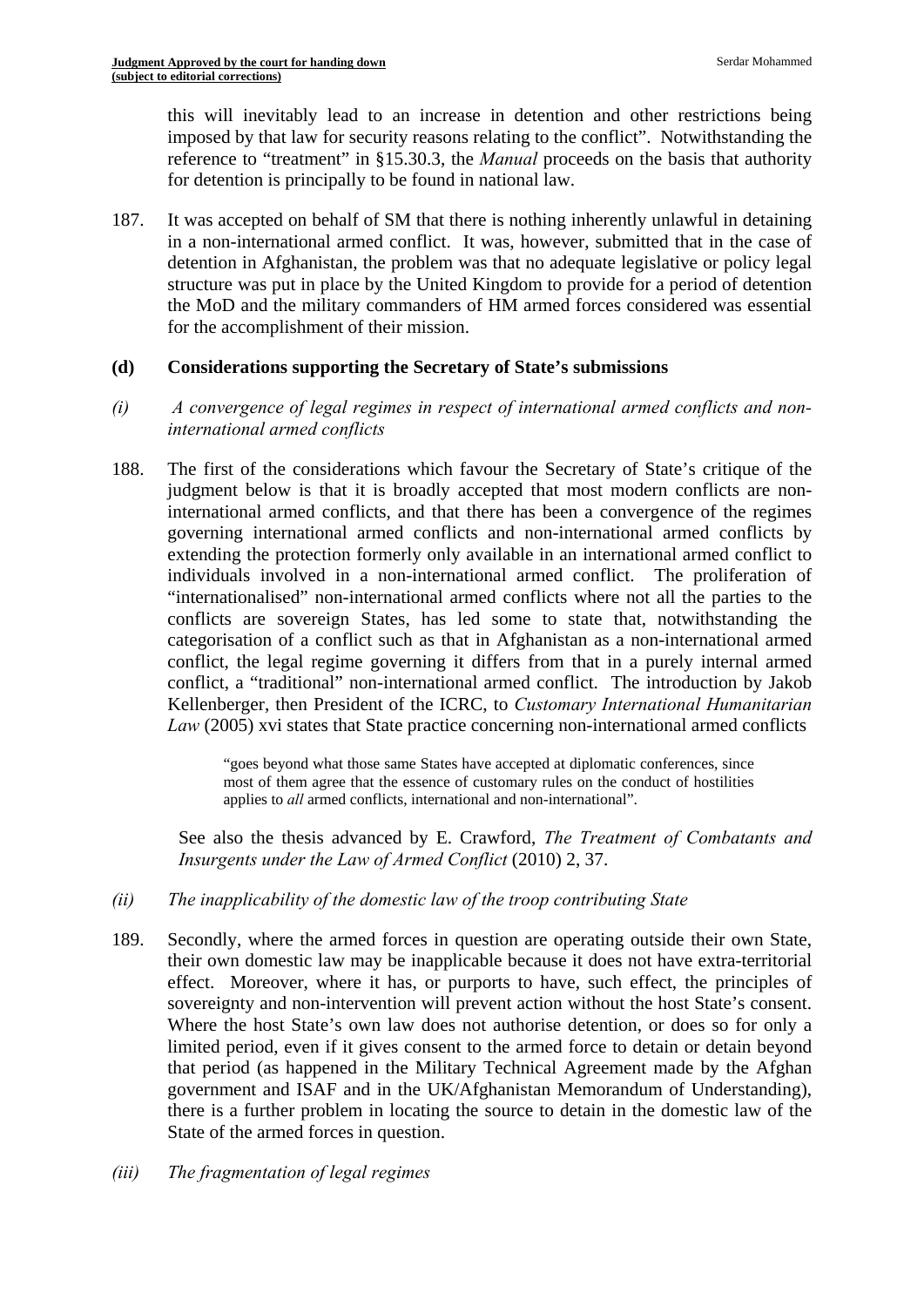190. Thirdly, it is also suggested that, if the powers of States in an internationalised noninternational armed conflict are determined by the domestic law of the State of the armed forces in question, they could vary dramatically from one conflict to another. In the case of an internationalised non-international armed conflict where there are forces from several States in the host State, they could also depend on which State's forces in fact detain a person in the course of combat. We have referred at paragraphs 98 and 176 to the decision of the Canadian Federal Court in *Amnesty International Canada v Canada (Chief of the Defence Staff)* [2008] 4 FCR 546, affirmed [2009] 4 FCR 149. The context of that case is very different because it was concerned with the applicability of the Canadian Charter of Rights to individuals detained by Canadian forces in Afghanistan but Mactavish J's judgment is instructive. He stated (see [274] to [275]) that a jurisdictional regime based on the laws of the States of members of a multinational military force would result:

> "in a patchwork of different national legal norms applying in relation to detained Afghan citizens in different parts of Afghanistan on a purely random-chance basis",

#### and thus:

"the result would be a hodgepodge of different foreign legal systems being imposed within the territory of a state whose sovereignty the international community has pledged to uphold".

191. Mactavish J also stated ([276], [277] and [280]) that, in the context of a United Nations sanctioned multinational military effort:

> "the appropriate legal regime to govern the military activities…underway in Afghanistan is the law governing armed conflict – namely international humanitarian law"

#### and that

"the application of international humanitarian law to the situation of detainees in Afghanistan would not only give certainty to the situation, but would also provide a coherent legal regime governing the actions of the international community in Afghanistan".

- 192. The inference is that, in respect of those whose participation means they forfeit such protection, there are greater powers than in respect of protected persons.
- *(iv) The logic of international humanitarian law*
- 193. Fourthly, if international humanitarian law is limited to or principally about prohibitions, it remains necessary to explain why the rules (for example, set out in *Customary International Humanitarian Law* (2005)) distinguish between the positions of combatants and civilians, and delineate who is entitled to be protected from lethal force and military operations.

#### **(e) The overarching question**

194. In the light of those submissions and considerations, we turn to the question whether at the material time international humanitarian law authorised or conferred the power of detention in the case of an "internationalised" non-international armed conflict. This is a question which overlaps substantially with the question of whether, if in principle international humanitarian law provides authority, on what grounds would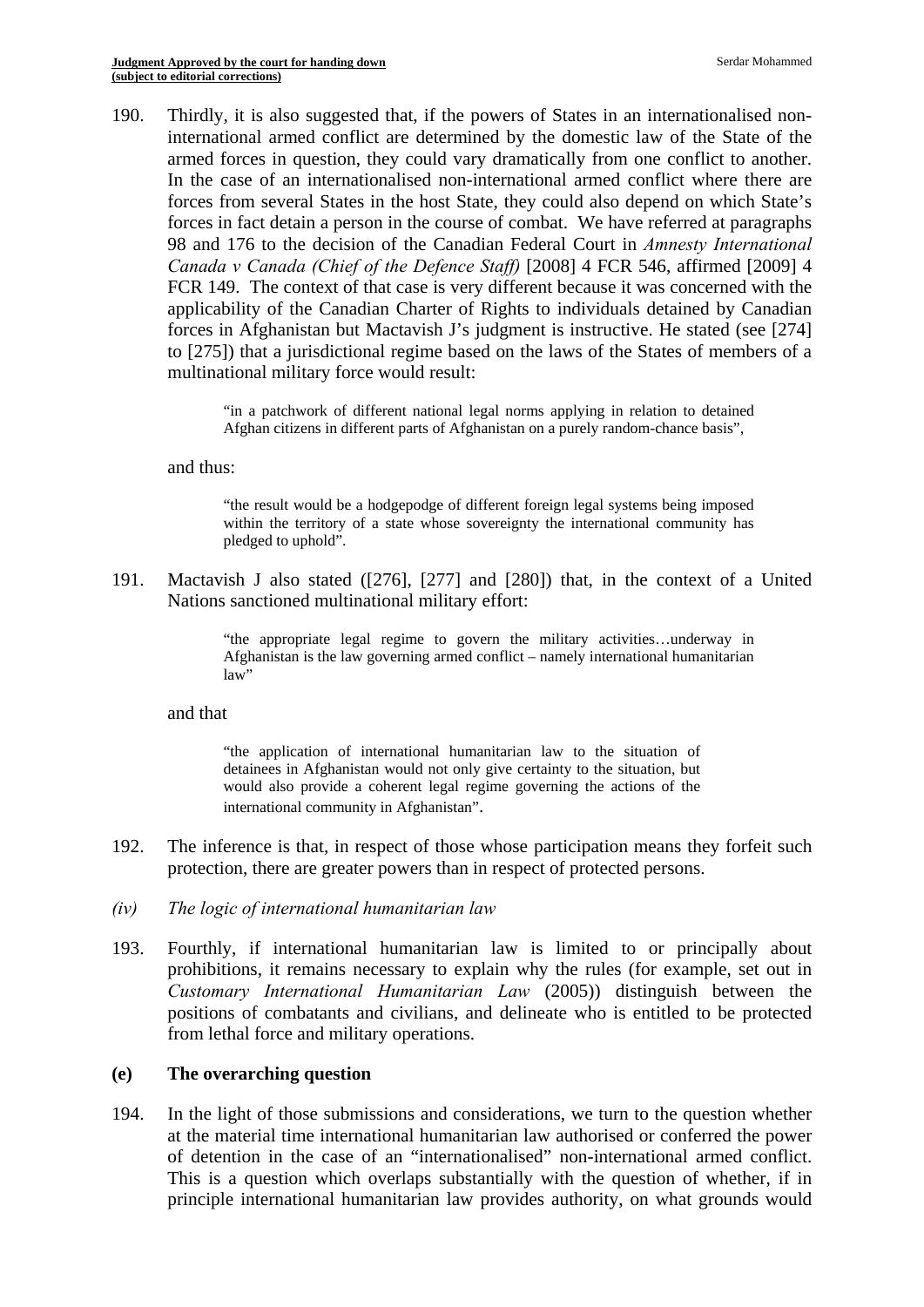detention be lawful. The overlap is reflected in our discussion, but we set out our conclusions on the issue of grounds for detention at paragraphs 245 to 250 below.

### **(f) Is it necessary to show a positive power to detain, or does an absence of prohibition suffice?**

- 195. We first consider the legal position on a power to detain, if international humanitarian law does not positively prohibit detention in a non-international armed conflict.
- 196. Rule 99 of *Customary International Humanitarian Law* (2005) states only that "*arbitrary* deprivation of liberty is prohibited" (emphasis added). Does international humanitarian law therefore "allow for", "permit" or "licence" non-arbitrary detention? This would only be so if the absence of prohibition is sufficient to constitute legal authority.
- 197. There is support for the sufficiency of an "absence of prohibition" in the judgment of the Permanent Court of International Justice in *The Lotus* (1927) PCIJ Ser A No. 10, 16, 19, a case about jurisdiction. The court stated:

 extend the application of their laws and the jurisdiction of their courts to persons, "[T]he first and foremost restriction imposed by international law upon a State is that – failing the existence of a permissive rule to the contrary – it may not exercise its power in any form in the territory of another State. It does not, however, follow that international law prohibits a State from exercising jurisdiction in its own territory, in respect of any case which relates to acts which have taken place abroad, and in which it cannot rely on some permissive rule of international law. Such a view would only be tenable if international law contained a general prohibition to States to property and acts outside their territory, and if, as an exception to this general prohibition, it allowed States to do so in certain specific cases. But this is certainly not the case under international law as it stands at the present. Far from laying down a general prohibition that States may not extend the application of their laws and the jurisdiction of their courts to persons, property and acts outside their territory, it leaves them in this respect a wide measure of discretion which is only limited in certain cases by prohibitive rules; as regards other cases, every State remains free to adopt the principles which it regards as best and most suitable."

The "absence of prohibition equals authority" approach has, however, been much criticised and is considered to be outdated: see for example Sir Hersch Lauterpacht, *The Development of International Law by the International Court,* (1958) 357 and following and *Brownlie's Principles of Public International Law* 8<sup>th</sup> edn 2012, J. Crawford (ed.), 458. In the context of detention (the question with which we are concerned), see to the same effect Els Debuf, *Captured in War: Lawful Internment in Armed Conflict* (2013) 388 and Sari, *EJIL Talk*, 9 May 2014, §2. Sir Robert Jennings and Sir Arthur Watts tellingly sum up the modern view in their  $9<sup>th</sup>$  edition of *Oppenheim's International Law* (1992), as follows:

 foundation upon which the rights of states rest, and no longer merely limitations from an assertion of unlimited will, and is subject ultimately to regulation within the "There is … increasing acceptance that the rules of international law are the upon states' rights which, in the absence of a rule of law to the contrary, are unlimited. Although there are extensive areas in which international law accords to states a large degree of freedom of action (for example in matters of domestic jurisdiction), it is important that the freedom is derived from a legal right and not legal framework of the international community." (at 12)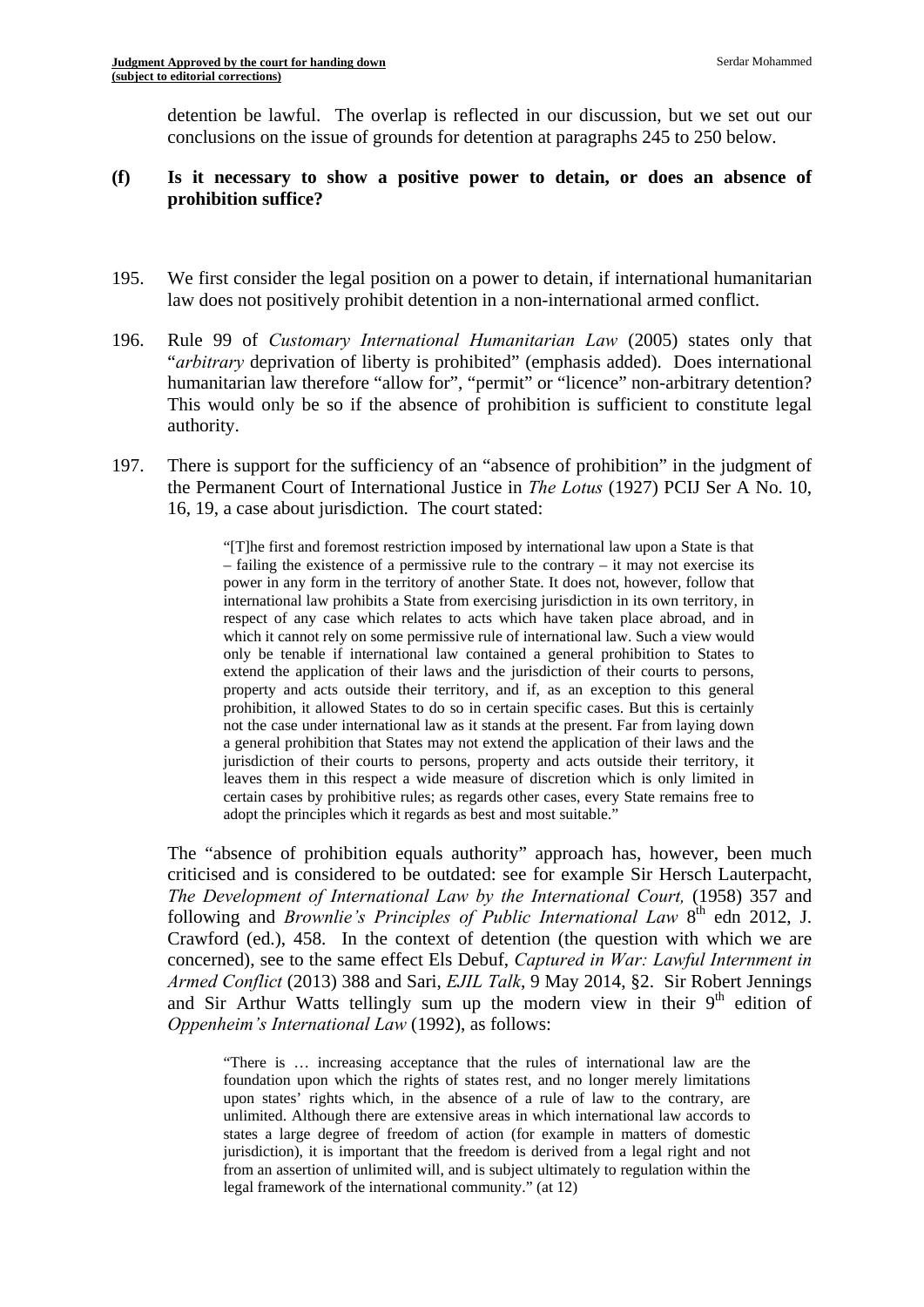We accept that this is an accurate view of the nature of modern international law.

198. Brownlie also states (at 27) that while authority (the *North Sea Continental Shelf* case (1969) ICJ Reports 3):

> "is not incompatible with the view that existing general practice raises a presumption of *opinio iuris* [for the purposes of the development of a rule of customary international law] … the tenor of the judgment is hostile to such a presumption".

application of treaty norms as custom. That might have given some purchase to the However, a comment on the same page of the book is more positive. It states that, where practice is largely treaty-based, *opinio juris* may be sufficient to expand Secretary of State's argument, but, in view of our conclusions in relation to the Geneva Conventions, it does not. We consider this further at paragraphs 222 and following below.

# **(g) The distinction between international humanitarian law derived from treaties and international humanitarian law derived from customary international law**

199. There was overlap between the arguments deployed under the two limbs of the Secretary of State's argument based on international humanitarian law - that based on the treaties and that based on customary international law. The Secretary of State's written submissions, which did not distinguish the two limbs, have support in the reasoning in *Tadič* and in some of the literature. In *Tadič*, the International Criminal Tribunal for former Yugoslavia (Judge Cassese) stated that:

> "… two bodies of rules have … crystallised, which are by no means conflicting or inconsistent, but instead mutually support and supplement each other."

and

"… the interplay between these two sets of rules is such that some treaty rules have gradually become part of customary law": at [98], and see also [109], [119] and [126] and [127].

Some commentators, including the ICRC and Pejic, also run the two together: see ICRC November 2014 Opinion Paper pg 2 and 7 and Pejic, in Wilmshurst (ed.), *International Law and the Classification of Conflicts* (2012) 94. For this reason, there is also some overlap in the analysis in the next two sections, although we have sought to keep the two limbs separate.

# **(h) Implicit authority to detain derived from treaties: Common Article 3 and APII**

# *(i) Implications from the language*

200. The first limb of the Secretary of State's argument was that Common Article 3 and APII implicitly authorised detention in a non-international armed conflict, and were thus the source of the power to detain. The Secretary of State relied on the express references in Common Article 3 to "detention" and in APII, Articles 2, 4(1), 5(1) and (2), and 6 to those "deprived of their liberty or whose liberty has been restricted for reasons related to the conflict" and to "detention" and "internment". He submitted that the premise of those references and the existence of rules in Common Article 3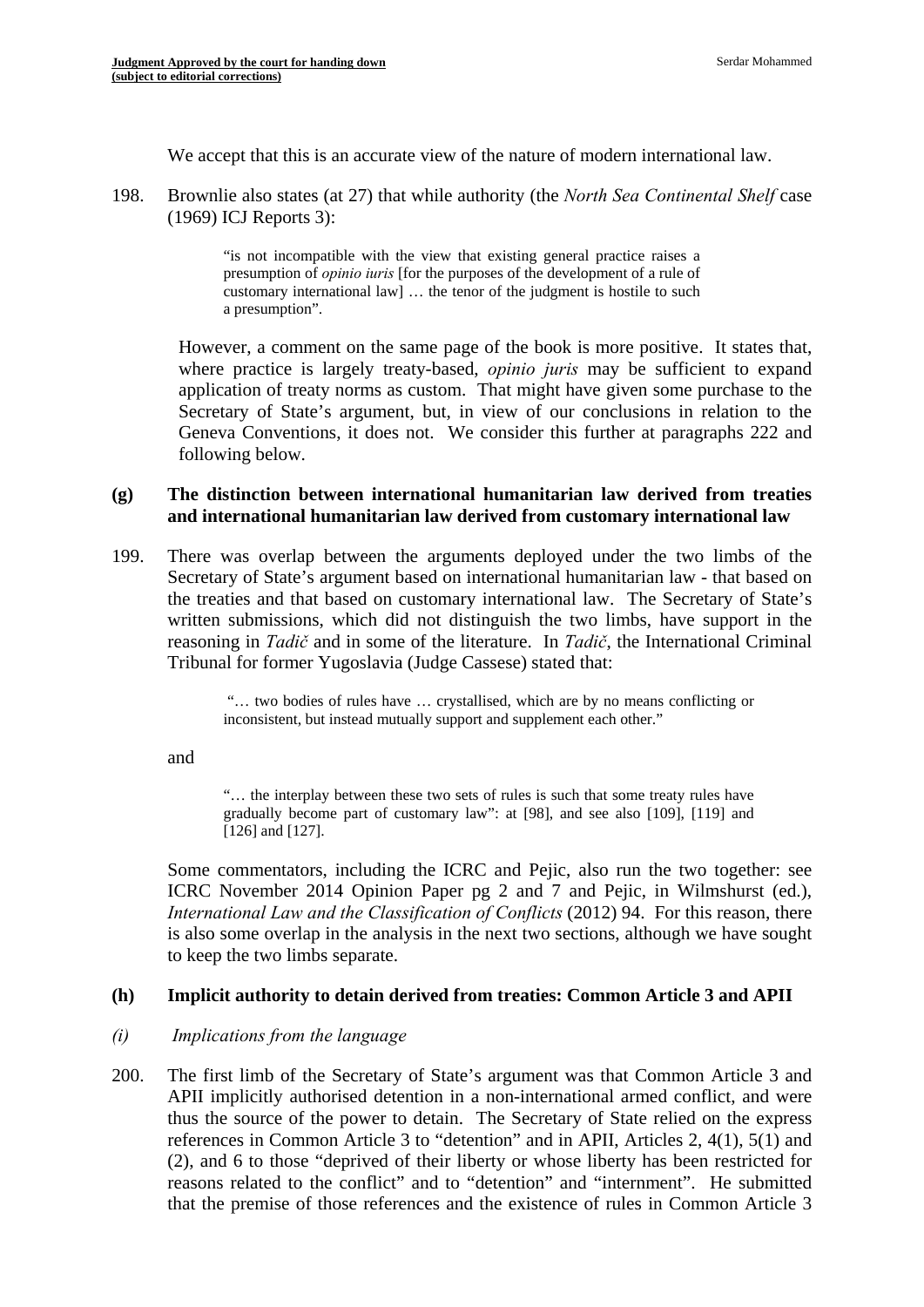and APII for the protection of those detained in a non-international armed conflict was that there was an inherent power to detain provided that was done in accordance with those rules. His argument has the support of a number of commentators, some of whom were cited by the judge at [240].

201. Gill and Fleck (eds) *The Handbook of International Military Operations* (2010) 471 states:

> "The law of non-international armed conflict is less explicit in stipulating the legal basis for operational detention than the law of international armed conflicts. However, a generic power to that effect is implicit in Common Article 3, in as much as it identifies as one category of persons taking no active part in hostilities 'those placed *hors de combat* by …detention'".

See also Pejic (2005) 87 (858) International Review of the Red Cross 375, 377 and in Wilmshurst (ed.), *International Law and the Classification of Conflicts* (2012) Ch.4 "Conflict Certification and the Law applicable to Detention and the Use of Force", pg 94. The view of Pejic who (as we have said at paragraph 172 above) is a Legal Adviser to the ICRC's Legal Division was adopted by the ICRC by 2007; see the ICRC's Report, *International Humanitarian Law and the Challenges of Contemporary Armed Conflicts* (2007), Annex 1, and (2011) pg 15 and 18, and Knut Dörmann, then Head of the ICRC's Legal Division, (2012) 88 Int. L. Stud. 347 at 349, 356 (and note 52).

202. The ICRC reiterated its view in *Internment in Armed Conflict*, an "Opinion Paper" published in November 2014, i.e. after the judgment below. That paper states that the absence of express reference in Common Article 3 to internment or permissible grounds or process has become a source of different positions on the legal basis for internment by States in "an extra-territorial non-international armed conflict". It states that one view, including that of the judge, is that, in the absence of an explicit rule, international humanitarian law cannot provide it implicitly. The ICRC states that the other view:

> "shared by the ICRC, is that both customary and treaty international humanitarian law contain an inherent power to intern and may in this respect be said to provide a legal basis for internment in non-international armed conflict. This position is based on the fact that internment is a form of deprivation of liberty, which is a common occurrence in armed conflict, not prohibited by Common Article 3, and that Additional Protocol II – which has been ratified by 167 States – refers explicitly to internment."

We observe that, in this statement, the ICRC derives a positive power to intern from an absence of prohibition.

203. We have stated (at paragraph 171 above) that the institutional views of the ICRC on the requirements of international humanitarian law and the interpretation of the Geneva Conventions command considerable respect. It should, however, be noted that, despite the ICRC's view that there is at present power to detain and intern in a non-international armed conflict, it also stated in 2014 that:

> the process to be followed needs to be obtained, in keeping with the "in the absence of specific provisions in Common Article 3 or Additional Protocol II, additional authority related to the grounds for internment and principle of legality".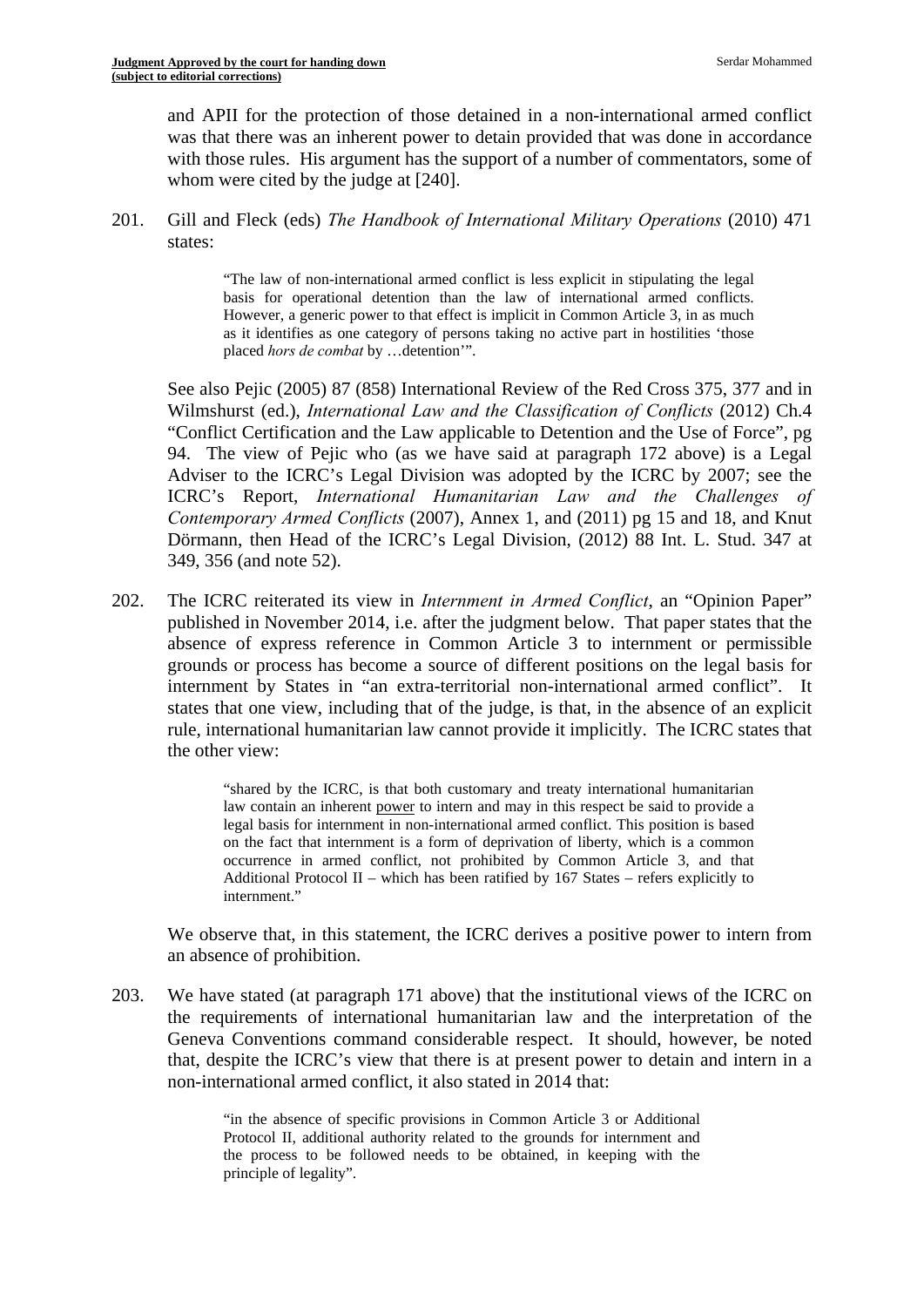- normative "weaknesses" and "gaps". 204. It envisages an international agreement between international forces and the host State, the adoption of the host State's domestic law, or provisions for grounds and process in the standard operating procedures of the international forces. The position of Knut Dörmann is also nuanced. He stated ((2012) 88 Int. L. Stud. 347, at 358) that the ICRC's study *Strengthening Legal Protection for Victims of Armed Conflicts,*  concluded that "international humanitarian law, in its current state, provides a suitable legal framework … [and] in almost all cases what is required is stricter compliance with that framework rather than adoption of new rules", but also (at 348 and 358) that there is a need to strengthen the law in the light of humanitarian problems and related
- *(ii) The a fortiori implication from the nature and structure of international humanitarian law: the Catch-22 issue*
- 205. The Secretary of State's response to the argument that implying a power to detain is inconsistent with the express decision in 1949 to make no provision for detention in non-international armed conflicts in Common Article 3 and the similar decision in 1977 in respect of APII was to submit that some implication must be possible because it was clear that there was power to use lethal force against armed groups. For the first stage of this submission (namely that there was power to attack and use lethal force on insurgents who participate in the conflict) the Secretary of State relied on the ICRC's *Interpretative Guidance on the Notion of Direct Participation in Hostilities under International Humanitarian Law* (2009). This states:

"Most notably, for the duration of their direct participation in hostilities, civilians may be directly attacked as if they were combatants. Derived from Article 3 common to the Geneva Conventions, the notion of taking a direct or active part in hostilities is found in many provisions of international humanitarian law. …" (at 12)

206. This view is shared by a number of commentators. In *The Handbook of International Military Operations* (2010) Gill and Fleck state:

> (§16.02. See also §25.03) "Despite the prohibition on attacking civilians, those who directly participate in hostilities may be attacked for such times as they do so. Codified in Article 51(3) of API and Article 13(3) of APII, this principle reflects customary international humanitarian law in both international and non-international armed conflict."

In *The Law of Non-International Armed Conflict* (2012) Sivakumaran states that members of an armed group may be targeted whether or not they are taking a direct part in the hostilities at the time they are targeted.

207. The next stage of the Secretary of State's submission was that, if there was an implied power or licence to kill, that "logically encompassed operational detention" and *a fortiori* must include an implied power or licence to detain. It was said that this reflected the balance required between military necessity and the requirements of humanity that underpin all the rules of international humanitarian law. One requirement of humanity is to give quarter rather than using lethal force. Rule 46 of *Customary International Humanitarian Law* (2005) states "ordering that no quarter will be given... is prohibited". The corollary of that position in the case of a person who is taking a direct part in hostilities and represents an imminent threat is to permit the detention of that person so as to render him or her *hors de combat*. The Secretary of State submitted that was the only way of encouraging armed forces to take a lesser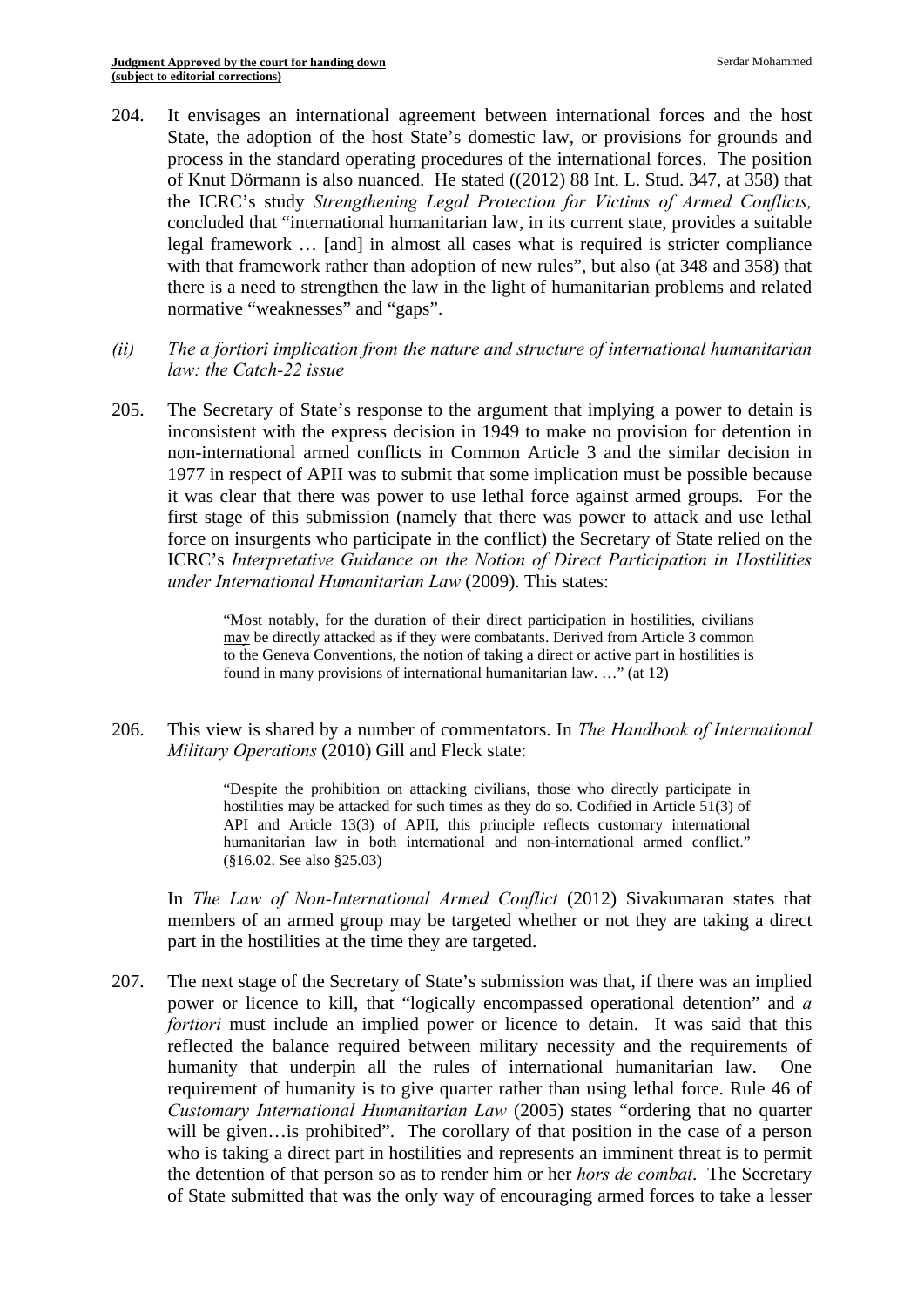step than exercising lethal force and, in this way, to promote the humanitarian side of international humanitarian law. He argued that it would be legally incoherent not to recognise a power to detain those posing an imperative security threat to whom quarter has been given in battle. Although he did not expressly refer to Rule 46 of the ICRC's study, it supports his submission.

208. A number of commentators take this position. For a recent example, see Ryan Goodman (2009) 103 AJIL 48, who states (at 55 to 56) that:

> lacking the legal authority to detain actor X. States would otherwise have a perverse "it would be absurd to accept an interpretation of international humanitarian law that results in a state's possessing the legal authority to kill actor X on purpose but incentive to kill individuals who pose a military threat if the alternative were to let them go free".

It is to be noted that this is also an *a priori* argument based on the structure of international humanitarian law rather than one resting on the provisions of Common Article 3 and APII, doctrinal authority, or State practice. Goodman's analysis also proceeds on the basis that (cf. the discussion at 195 to 198 above) what is not prohibited is permitted. In a web comment on the judgment below, he stated:

 does not provide authorisation to detain in a [non-international armed conflict], and "I agree with Mr Justice Leggatt's holding that [international humanitarian law] thus 'the only potential sources of a power to detain are considered to be the host state's own domestic law…and [UN Security Council Resolutions]" but also that "international humanitarian law does not prohibit (it allows for) detention of civilians who pose a security threat in non international armed conflict." *Just Security* (an online blog), 5 February 2015.

- 209. Goodman's position is very delicately balanced to remove any suggestion that the two statements quoted above are not consistent. It is that "the very structure of [international humanitarian law] provides an answer to the outer boundaries of permissible state actions in [non-international armed conflicts]" and that "state actions which are permitted by [international humanitarian law] in international armed conflict are permitted by [international humanitarian law] in [non-international armed conflicts]" (*Just Security*, 5 February 2015). He states that this is not reasoning by analogy, but reasoning by structure, because States have accepted more exacting obligations under international humanitarian law in international armed conflicts than in non-international armed conflicts. He argues (at (2009) 103 AJIL 48 at 50) that, since international humanitarian law is less restrictive in non-international armed conflicts than in international armed conflicts, "if states have authority to engage in particular practices in an international armed conflict (e.g., targeting direct participants in hostilities), they a fortiori possess the authority to undertake those practices in non-international conflict."
- designed to protect captured combatants and civilians who pose a security threat". 210. We have referred (see paragraphs 116 to 124 above) to the decision of the Grand Chamber of the Strasbourg Court in *Hassan v United Kingdom*, delivered four months after the judge's decision in this case. Statements made in the majority judgment in that case were also deployed by the Secretary of State in support of the *a fortiori*  argument. The Secretary of State relied in particular on the statement (at [102]) that the provisions in Geneva III and Geneva IV relating to internment during international armed conflicts that were at issue in that case "enjoy universal ratification" and "were The Grand Chamber cited its decision in *Varnava & others v Turkey* (2010) 50 EHRR 21 stating that the ECHR should be interpreted so far as possible in the light of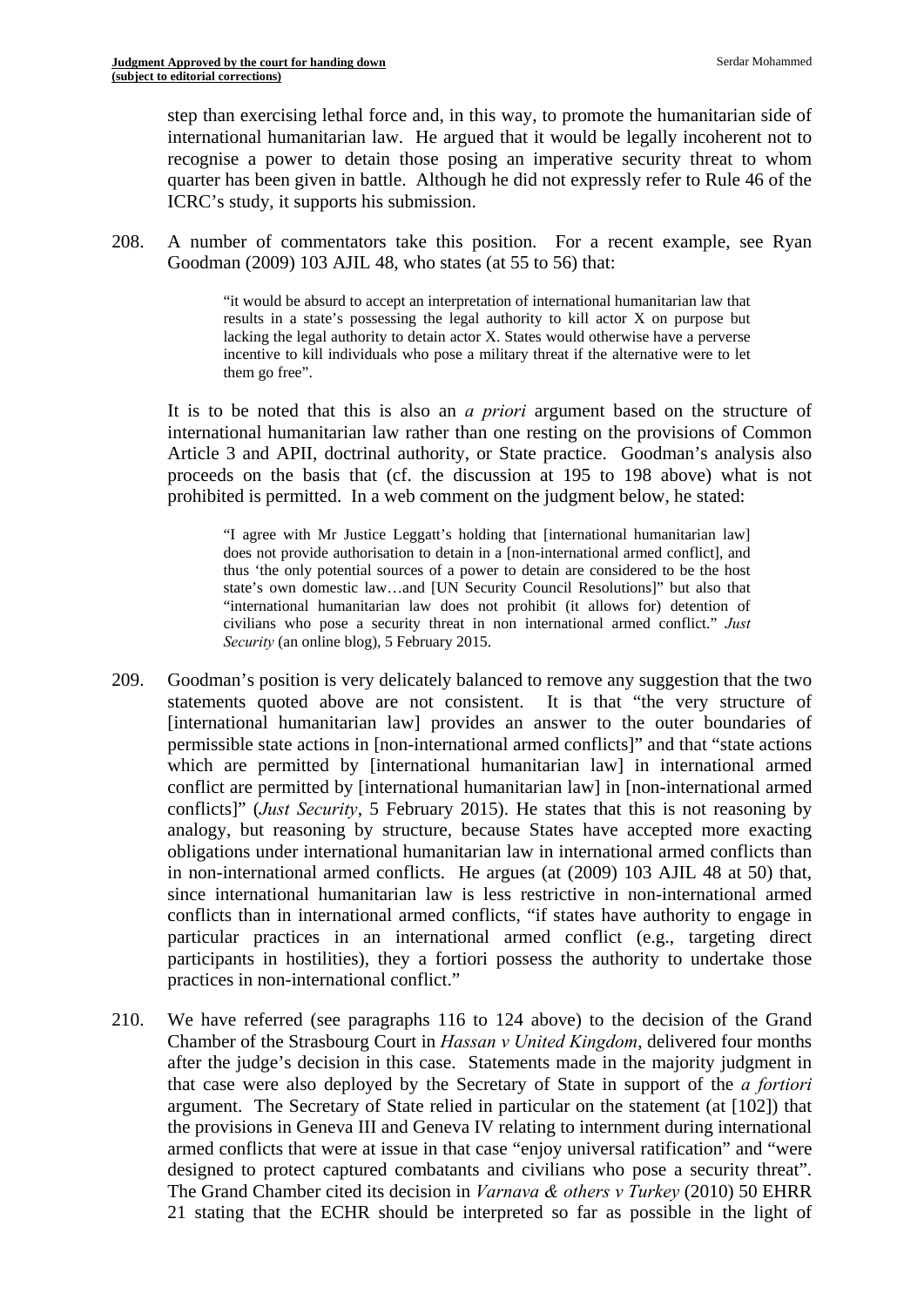general principles of international law, including the rules of international humanitarian law.

- 211. The judge rejected the *a fortiori* argument on the ground that it did not go further than justifying the capture of a person who may lawfully be killed. He did so because "as soon as [the person] had been detained and the use of lethal force against him could not be justified, the argument no longer provides a basis for his detention": at [253], and see also [219]. He gave a similar reason (at [343]) for rejecting the argument that the requirement in Article 5(3) to bring a detainee promptly before a judicial officer should be regarded as inapplicable or interpreted sufficiently flexibly to accommodate the fact that the UK authorities had no power to bring SM before an Afghan court. He stated that it was only if they chose to keep him in custody that Article 5(3) required him to be brought before a court and that they could comply with it by releasing him if he could not be transferred promptly. Both in relation to authority to detain and in relation to the procedural safeguards required, the judge essentially accepted the argument of Debuf, *Captured in War: Lawful Internment in Armed Conflict* (2013) 389.
- 212. However, neither the judgment nor Debuf address the "Catch-22" position identified at paragraph 174 above. A person may not pose an imminent threat while he is in fact detained. Assume, however, that he will do so immediately on release and that he cannot be transferred safely or lawfully to Afghan control. In this scenario if, as the judge held, he cannot lawfully be detained beyond 72 or 96 hours, he would have to be released. As we have stated at paragraph 147, we consider that a person who is detained but who has to be released after such a short time should generally be regarded as posing an imminent threat, albeit one subject to a contingency.
- *(iii) Other "Catch-22" issues*
- hours puts the UK authorities in a "Catch-22" position. *R (Maya Evans) v Secretary*  213. The "Catch-22" point has another strand referable to two other situations. The first is where transfer was not possible because of concern that the host State (here Afghanistan) would mistreat the detainee contrary to Article 3. The second is where the Afghan authorities asked HM armed forces which were assisting it to hold a person on its behalf because it had no room in an appropriate detention facility. In both situations, the judge's conclusion that the detainee must be released after 96 *of State for Defence* illustrates the problem in the first situation. In the second situation, to state that there is no authority to detain beyond 96 hours does not recognise that detention by HM armed forces pursuant to such a request is, in a sense, as agent for the host State rather than on behalf of the UK authorities.
- $(iv)$ *Conclusion: no authority or power to detain under international humanitarian law derived from treaties*
- 214. The *a fortiori* argument based on the lawfulness of the use of lethal force is undoubtedly a powerful one but for a number of reasons, we consider that it is insufficient to provide a basis for implying a power or authority to detain into Common Article 3 and APII, i.e. a treaty basis for authority to detain.
- 215. First, it is not suggested that such a power should be implied in the case of a purely internal armed conflict, i.e. a "traditional" non-international armed conflict. Indeed, there are good reasons for not doing so (see paragraphs 178 to 182 above). In the light of the number of different types of non-international armed conflicts, it would be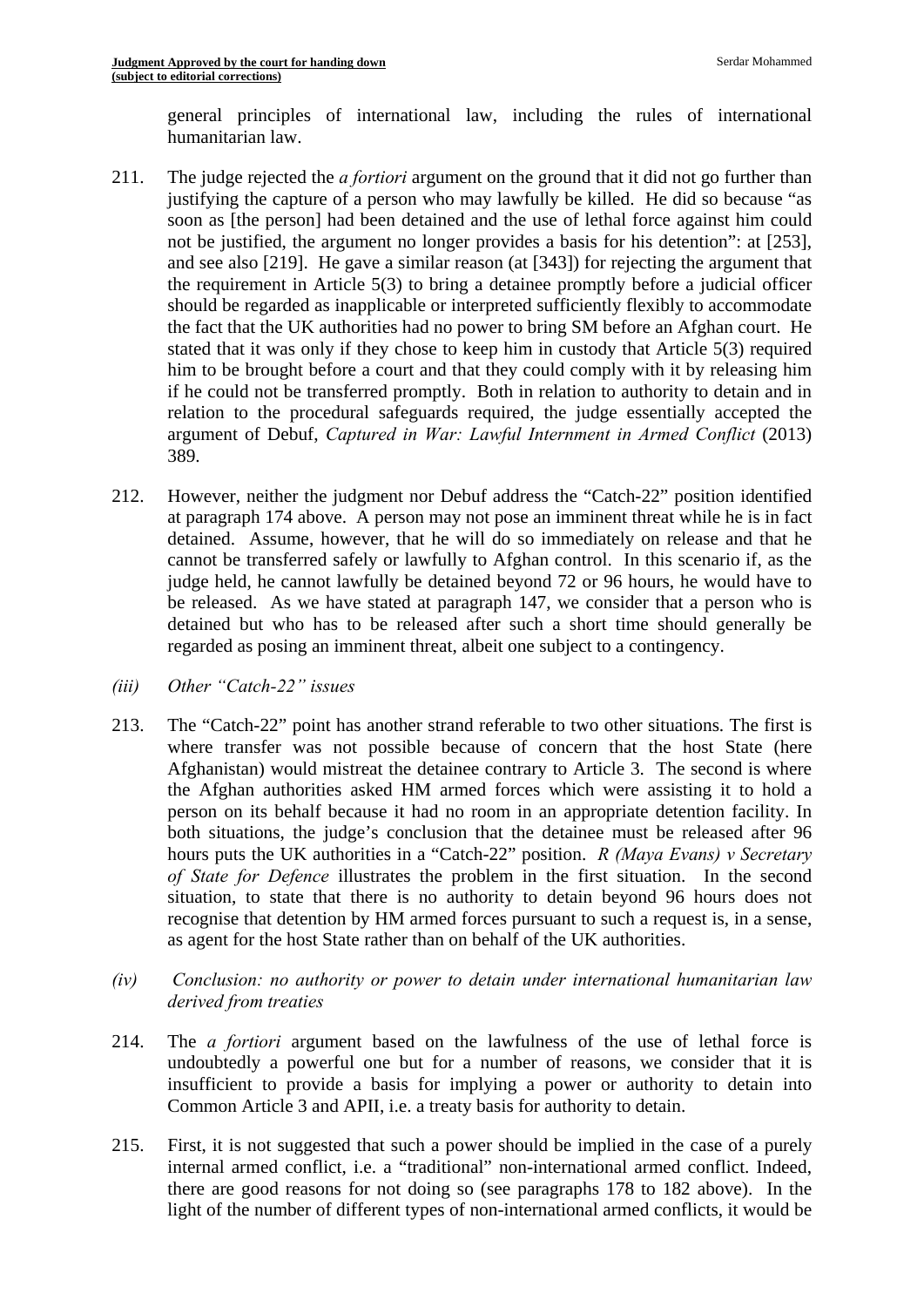necessary to decide which of them qualified for the implication, and no criteria were suggested on behalf of the Secretary of State, beyond the presence of some internationalised element to the non-international armed conflict.

- 216. Secondly, the background of refusal by the States which are signatories to Common Article 3 and APII to include express words to this effect, and the reiteration in APII, Article 3, of the sovereignty of a State and its responsibility to maintain or re-establish law and order and to defend its national unity and territorial integrity are also of significance. These factors show an intention to reject the expansion of the law in the treaties governing international armed conflicts to all types of non-international armed conflicts.
- 217. Thirdly, finding a treaty basis for such authority or power to detain has to overcome the fact (as the judge stated at [246]) that it is not possible to deduce the scope of the power, i.e. the grounds of detention, and the procedural safeguards from Common Article 3 and APII themselves. The proposition that the provisions in Geneva III and Geneva IV can be applied by analogy to do this is highly controversial. Those who state that it cannot include Debuf at 473 to 477, Rona (2015) 91 Int L. Stud. 32, at 44 to 45 and Rowe (2012) 61 ICLQ 697, at 701 to 702. The proposition also glosses over the fact that the safeguards in the Geneva Conventions do not apply and that the UK/Afghanistan Memorandum of Understanding (to which we have referred at paragraph 41 above), unlike, for example, the agreement between Canada and Afghanistan, does not provide for detainees to be treated as Prisoners of War. On the Canadian position, see *Amnesty International Canada v Canada (Chief of the Defence Staff)* to which we have referred at paragraphs 98 and 190 above at [47] and [170].
- 218. The proponents of a power to detain in a non-international armed conflict recognise these problems: see, for example, the position of the ICRC and Knut Dörmann discussed at paragraphs 203 to 204 above, the ICRC's *Commentary on the Additional Protocols to the Geneva Conventions* (1987) 1386 at §4568 and Gill and Fleck at §25.03. They seek to find the scope of the power and the safeguards in other rules of international humanitarian law, including international human rights law. There is, however, a certain artificiality in basing the authority to detain in a non-international armed conflict on Common Article 3 and APII, but basing its scope and the safeguards on a different legal source. Finally, as the judge stated (at [244]), the purpose of Common Article 3 and APII is to protect individuals rather than to establish a legal framework: see the ICRC's *Commentary on APII* (1987) at 1384 to 1386 and Debuf, *op. cit.* 467 and 468.
- consider whether the source can be found in customary international law. 219. In conclusion, it is not possible to base any implication of a power to detain in an internationalised non-international armed conflict purely on treaty. If Common Article 3 and APII are not in themselves the source of such a power, it is necessary to

# **(i) Authority to detain derived from customary international law**

#### *(i) The requirements for the formation of customary international law*

220. The two requirements for the establishment of a rule of customary international law are: general practice by States, and the conviction that such practice reflects or amounts to law (*opinio juris*) or is required by social, economic, or political exigencies (*opinio necessitatis*): see ICJ Statute, Art. 38; Cassese, *International Law*  (2nd edn 2004) 157. In the *North Sea Continental Shelf* cases ICJ Reports (1969) 3 the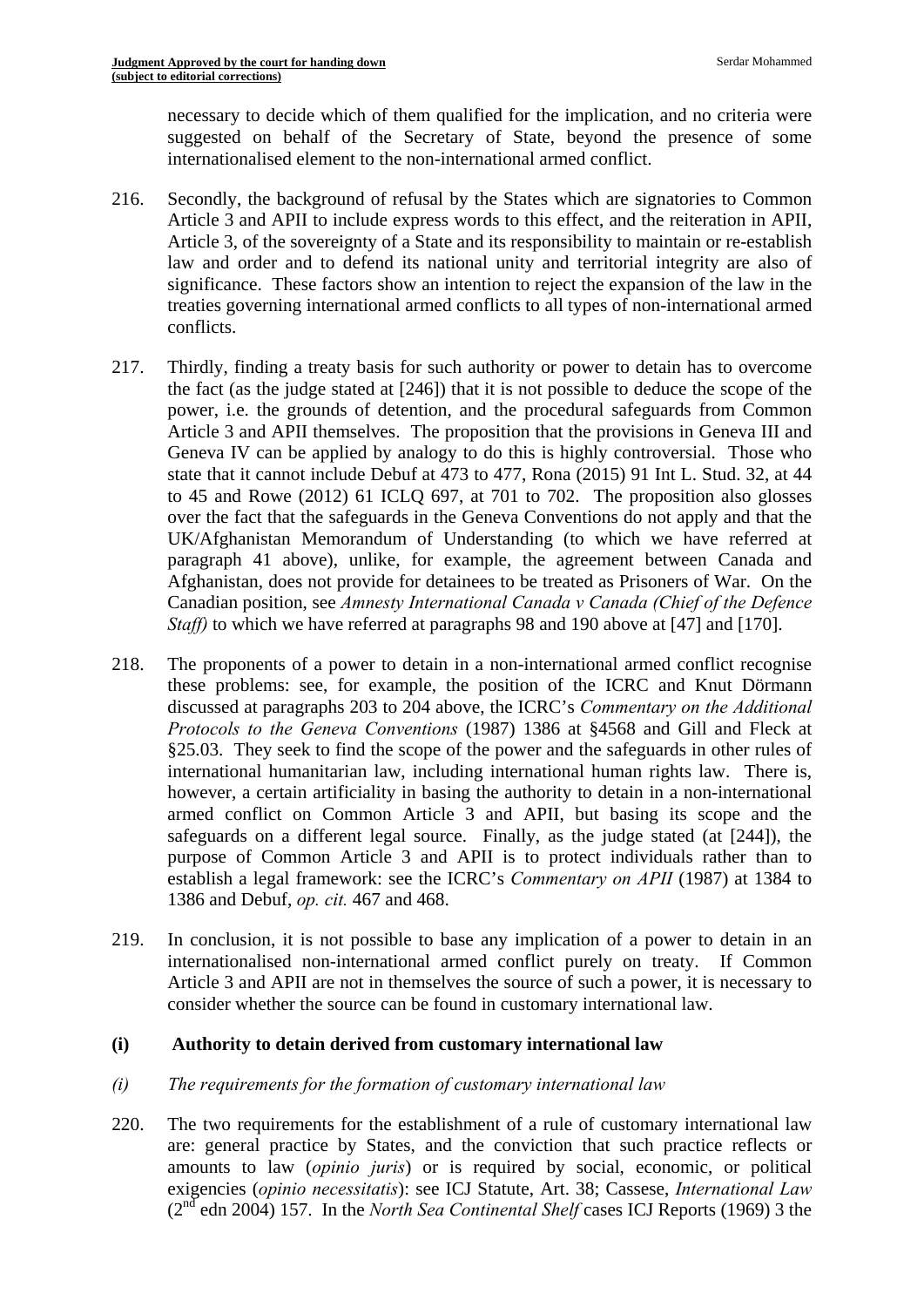ICJ stated (at [74]) that "State practice … should … [be] both extensive and virtually uniform …" and "that the practice must "… have occurred in such a way as to show a general recognition that a rule of law or legal obligation is involved".

221. The establishment of such a customary rule of law might be the result only of the operation of the requirements, or it might be the result of their operation aided by such treaty rules as have become part of customary law in the way described by the ICJ in the *North Sea Continental Shelf* cases (at [37], [69] and [70]) and by the International Criminal Tribunal for the former Yugoslavia in *Tadič*'s case (see paragraph 199 above). There is also some suggestion (see e.g. Cassese, 161) that the requirements of practice may not be as high or as stringent when it comes to the emergence of a principle or a rule reflecting the laws of humanity, i.e. international humanitarian law.

# *(ii) State practice and opinio juris*

- 222. The Secretary of State's argument about State practice proceeded as follows. States involved in armed conflict, and particularly internationalised non-international armed conflicts do detain, and have done so for many years. This is acknowledged in treaties concerning non-international armed conflicts: see the references to "detention" in Common Article 3 and APII, and to "internment" in APII. States have detained individuals in such circumstances without derogating from international human rights conventions such as the ECHR. The Secretary of State relied heavily on *Hassan*, although (as we have discussed at paragraphs 121 to 124 above) that case was concerned with an international armed conflict not a non-international armed conflict. While there may also be authority for detention in domestic law, he argued that did not detract from the fact that States detain in non-international armed conflicts as of right. It is at this stage that the suggestion in Brownlie's text (see paragraph 198 above) that, where practice is largely treaty-based, *opinio juris* may be sufficient to expand application of treaty norms as custom and that of Cassese (see paragraph 199 above) that the requirements may be less stringent in the case of the emergence of a customary rule of international humanitarian law, become relevant. The Secretary of State relied on the statement by Thirlway in *The Sources of International Law* (2014) at 78 that "what is generally regarded as required is the existence of an *opinio* [*juris*] as to the law, that the law is, or is becoming, such as to require or authorise a given action" and that the phrase "*opinio juris sive necessitatis*", "in its entirety signifies that it is or may be sufficient if there is an *opinio* to the effect that the action (or refraining from it, as the case may be) is required as being, in some sense, necessary".
- *(iii) The Copenhagen principles*
- *violence"* (the ICRC's Procedural Principles). The ICRC's Procedural Principles 223. The Secretary of State's submissions on State practice next placed significant weight on the principles and guidelines agreed in 2012 after deliberations over a five year period in *The Copenhagen Process on the Handling of Detainees in International Military Operations: Principles and Guidelines* (the Copenhagen Principles). The Copenhagen Process involved 24 States as participants, as well as representatives of the African Union, the European Union, NATO, the UN and the ICRC as observers. It was the first step taken as a result of the ICRC's desire to provide minimum standards and the institutional guidelines *"Procedural Principles and Safeguards for internment/administrative detention in Armed Conflict and other situations of*  were issued in 2007 as an annexe to the 2007 ICRC's report on "International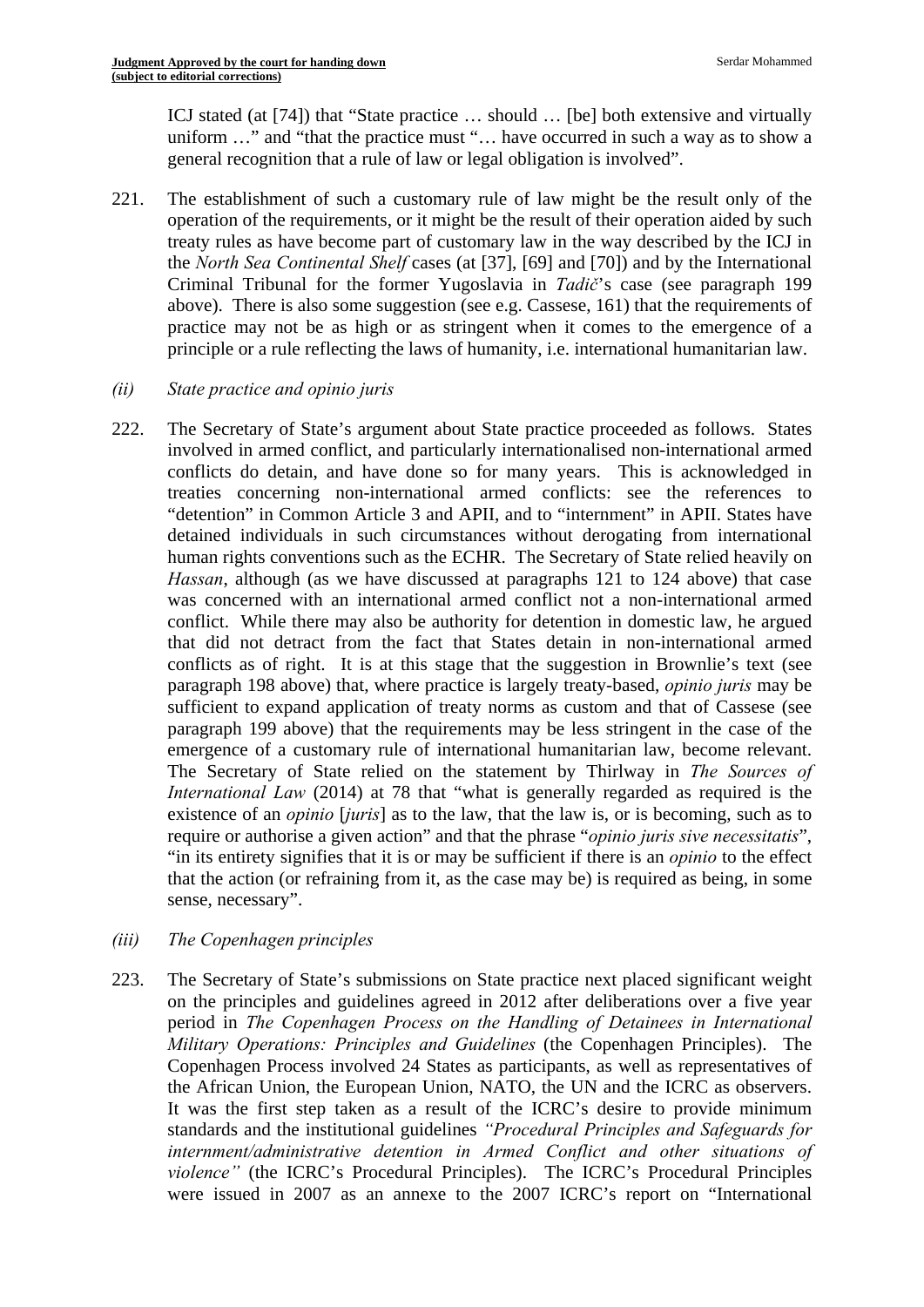Humanitarian Law" submitted to the  $30<sup>th</sup>$  Conference of the Red Cross and Red Crescent, but were first published in 2005 in the form of an article by Pejic (2005) 87 IRRC 375.

- 224. The Copenhagen Principles apply to those who (see Copenhagen Principle 1) have been "deprived of their liberty for reasons related to an international military operation". The preamble (especially §§IV and VII) recognises the challenges of agreeing a precise description of the interaction between international humanitarian law and international human rights law and of handling detainees in non-international armed conflicts. The Secretary of State relied in particular on §III of the Preamble, which states that the participants "recognised that detention is a necessary, lawful and legitimate means of achieving the objectives of international military operations", a term which (see §IX) referred to non-international armed conflicts. Principles 12 and 13 envisage deprivation of liberty "for security reasons" and "on suspicion of having committed a criminal offence". The former are to have a "prompt initial review" and "the decision to detain reconsidered by an impartial and objective authority that is authorised to determine the lawfulness and appropriateness of detention". The latter are to be transferred to or have proceedings initiated against them by an appropriate authority "as soon as circumstances permit". Principle 7 requires persons detained to be promptly informed of the reasons for their detention, and Principle 9 provides that detaining authorities are responsible for providing detainees with adequate conditions of detention. Principles 13 and 15 recognise the possibility that a transfer of a detainee may be delayed to protect the detainee from serious mistreatment.
- 225. Principle 16 states that nothing in the Copenhagen Principles "affects the applicability of international law to international military operations conducted by the States or international organisations; or the obligations of their personnel to respect such law; or the applicability of international or national law to non-State actors".
- 226. The judge considered that this paragraph was fatal to any attempt to rely on the Principles as evidence of customary international law. He was reinforced in that by the official commentary on Principle 16, which states *inter alia*:

 obligations is established by treaty law or customary international law, and not by the Copenhagen Process Principles and Guidelines. Since the Copenhagen Process international law, the mere inclusion of a practice in the Copenhagen Process practice as required out of a sense of legal obligation." "[T]his savings clause…recognises that the Copenhagen Process Principles and Guidelines is not a text of a legally binding nature and thus does not create new obligations or commitments. Furthermore, the Copenhagen Process Principles and Guidelines cannot constitute a legal basis for detention. Although some language, e.g. Principle 2, may reflect legal obligations in customary and treaty law, the Copenhagen Process Principles and Guidelines are intended to reflect generally accepted standards. In such instances, the applicability and binding nature of those Principles and Guidelines were not written as a restatement of customary Principles and Guidelines should not be taken as evidence that States regard the

227. The Secretary of State's submissions about State practice before and during the hearing before us were based on the Copenhagen Principles and the approach of the International Tribunal for the former Yugoslavia in *Tadič*'s case, which we have discussed at paragraph 199 above. The consequence of Principle 16 is that, if a customary international law basis is to be found for detention of SM, it must be found independently of and prior to the agreement of the Copenhagen Principles. The judge was not shown evidence in the form of particular examples of practice by States involved in non-international armed conflicts relying on or showing recognition by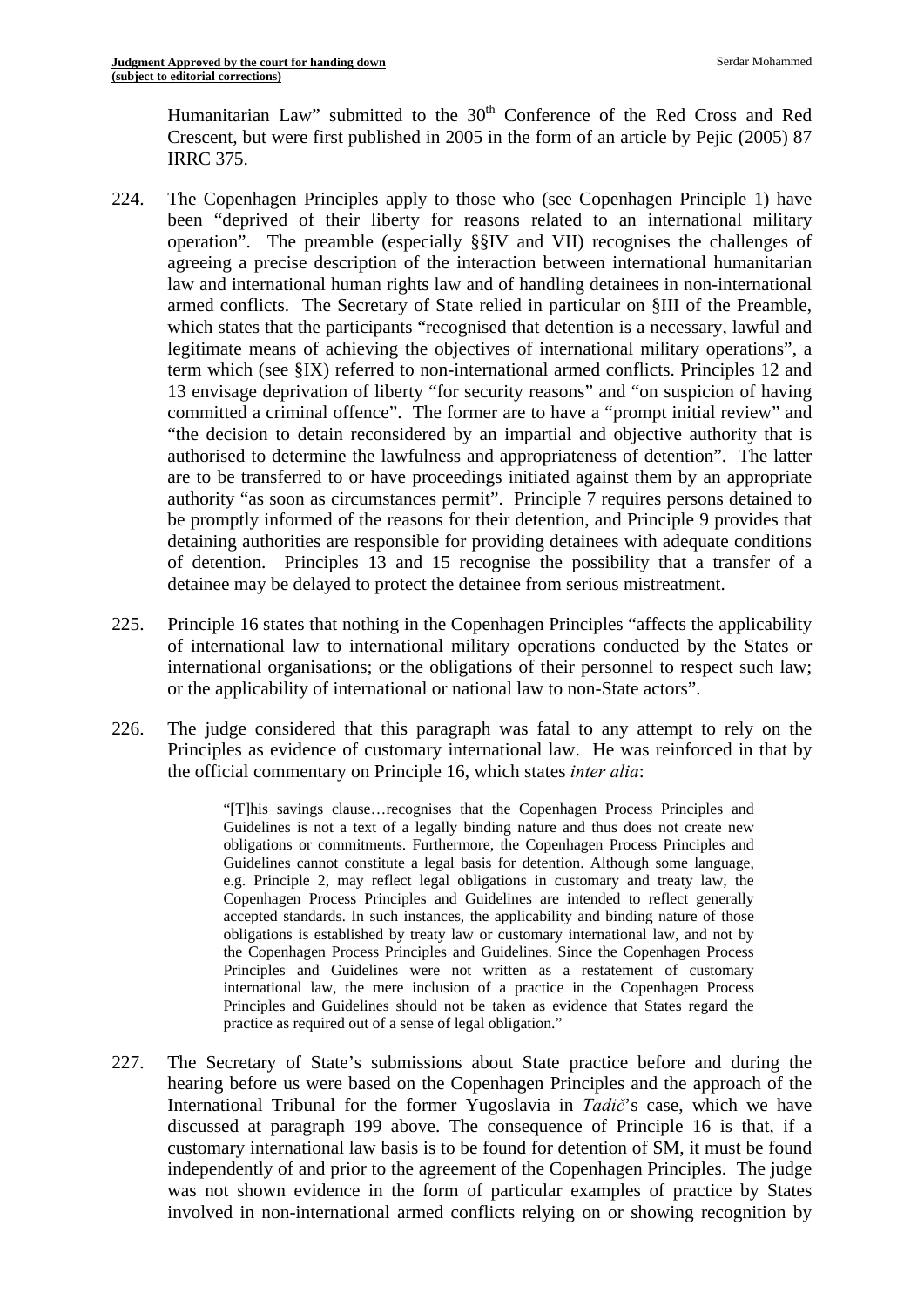them that international humanitarian law provides a legal basis for detention: see his judgment at [257].

- *(iv) Post-hearing material about State practice*
- 228. Until we received the Secretary of State's note on outstanding issues dated 31 March 2015, there was no evidence of such reliance before us. The Secretary of State's posthearing note on outstanding issues *inter alia* addressed a question by the court about whether there were examples of procedural safeguards such as those identified as sufficient by the Secretary of State which met the requirements of procedural safeguards after the 96 hour period of detention in a non-international armed conflict. It gave examples relating to three other "internationalised" non-international armed conflicts; those in Kosovo, Somalia, and Bosnia, and the position of other members of ISAF in Afghanistan. We consider whether the examples in fact support the Secretary of State's position as to what procedural safeguards are required at paragraph 294 when dealing with that issue. In view of the previous state of the evidence we have also considered whether the examples are of State practice relying on authority based on international humanitarian law to detain in an internationalised non-international armed conflict.
- 229. We have concluded that the examples from Kosovo, Somalia and Bosnia are not of such State practice.
	- (i) That from Kosovo relies on the factual scenario in *Saramati v France,* the facts of which we have summarised at paragraph 52 to 55 above, and which the Grand Chamber of the Strasbourg court ruled was inadmissible. It was submitted on behalf of the Secretary of State in his note on outstanding issues that it was clear from that case that KFOR had authority to detain for long periods without judicial authorisation or any recourse to judicial review. But the facts of *Saramati* are not an example of State practice relying on international humanitarian law authority to detain in a non-international armed conflict. As we have explained, KFOR acted under a mandate given by UNSCR 1244 of 10 June 1999, which the Strasbourg court held (see [124]) included a power to detain, and a Detention Directive made in October 2001. The Strasbourg court was not dealing with a period of detention that fell outside the UNSCR or the Detention Directive. It held (see [134] and [141]) that the detention throughout the period was in the exercise of lawfully delegated Chapter VII powers of the UN Security Council and so was attributable to the UN.
	- (ii) The Somalia example is also one in which authority to detain was based on a UNSCR, not international humanitarian law. UNSCR 1744 (2007) gave a mandate to the African Union Mission in Somalia, a regional peacekeeping mission, which included authority to detain. That mandate was renewed with the authority of a UNSCR at six-monthly intervals.
	- (iii) The Bosnia example is taken from the facts of the decision of the International Criminal Tribunal for the former Yugoslavia in *Prosecutor v Mucić,* 16 November 1998. That case was concerned *inter alia* with legality of the internment by *Mucić* of protected persons, i.e. civilians, and the scope of Article 42 of Geneva IV. Although the Tribunal stated (at [192]) that international humanitarian law applied whether the conflict was an international armed conflict or a non-international armed conflict, it did not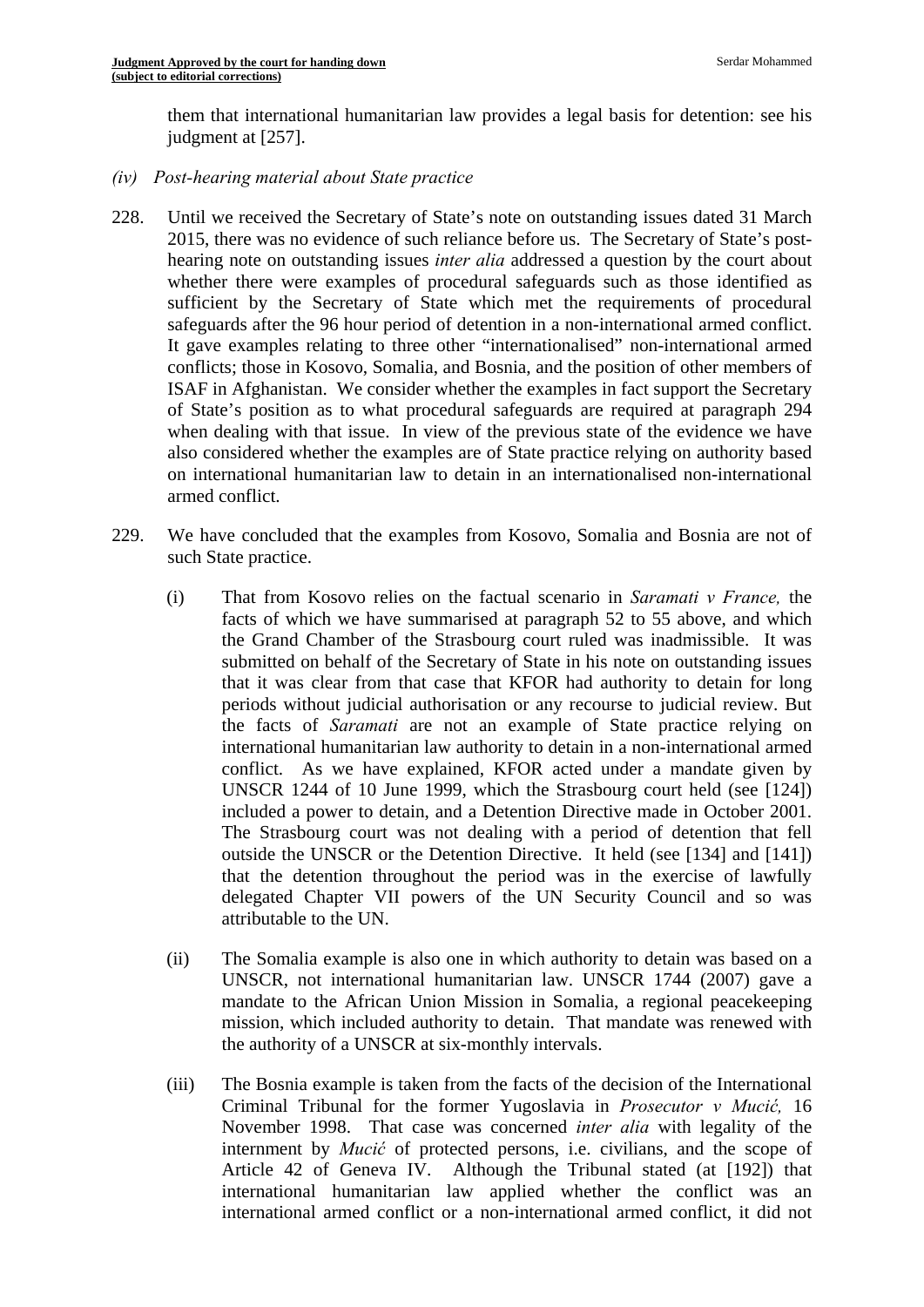state that the rules of international humanitarian law are the same in both cases. Moreover, as it concluded (see [214] and [234]) that the conflict was an international armed conflict, the discussion (at [564] and following) of when protected status is lost is of very limited assistance in these proceedings.

- 230. As to the practices of Australia, Canada, the Netherlands and the United States of America in Afghanistan, the four other members of ISAF relied on in the Secretary of State's note on outstanding issues, we observe that until our request during the hearing the Secretary of State had not relied on these practices to show an international humanitarian law authority to detain. We consider that State practice, confined to one non-international armed conflict situation where because, as we have explained at paragraph 153(v) above, some ISAF members would not alter the 96 hour ISAF policy other States chose to go beyond it, is of limited assistance. Lord Bingham stated in *Jones v Saudi Arabia* [2006] UKHL 26 at [22] that "one swallow does not make a rule of international law". Five swallows under a single eave are similarly very unlikely to make a customary rule of international law in the light of the requirement (see paragraph 220 above) that the State practice be "extensive". Moreover, save for the case of the Netherlands, the practice relied on does not provide unequivocal support for an international humanitarian law basis for authority to detain in a non-international armed conflict. Nor is it virtually uniform. A number of other ISAF troop contributing nations considered their powers of detention to be limited to a maximum of 96 hours under ISAF policy.
- 231. From the information recorded in the Secretary of State's note, only the Netherlands appears to rely explicitly on international humanitarian law as providing authority to detain in a non-international armed conflict. The Ministers' communication to the House of Representatives stated that there will be such authority where "an internee is a threat that necessitates internment" (unofficial translation), reasoning that has an element of circularity about it.
- 232. In the case of Canada, reliance is placed on the statements of Mactavish J in *Amnesty International Canada v Canada (Chief of the Defence Staff)* to which we referred at paragraphs 98 and 190 above. Those statements, as we acknowledge, support the Secretary of State's general approach. However, in relation to establishing a rule of customary international law, what is needed is State practice rather than the views expressed in a judgment of a national court in that State: see the statement of Lord Hoffmann in *Jones v Saudi Arabia* at [63] set out at paragraph 253 below. The focus of *Amnesty International Canada* was on whether the Canadian Charter applied extraterritorially rather than the content of international humanitarian law, another legal regime. There is also the fact that the Canadian Military Technical Agreement with Afghanistan is different from the United Kingdom's. It is more explicit on powers of detention and contains an agreement by Canada to treat detainees as if they were Prisoners of War and thus to apply Geneva III. While Mactavish J claims (at [276]) that international humanitarian law would provide "coherence", he recognised that in the case of a non-international armed conflict, international humanitarian law applies "with some modifications" [279] but did not analyse the modifications at all.
- 233. In the case of Australia**,** because the Secretary of State's note focuses on procedure there is nothing on the basis upon which the Australians claimed to detain for more than 96 hours after November 2011. The Minister's statement does not refer to international law, let alone international humanitarian law. It simply states that on the advice of the Chief of the Defence Staff he decided to authorise longer detention.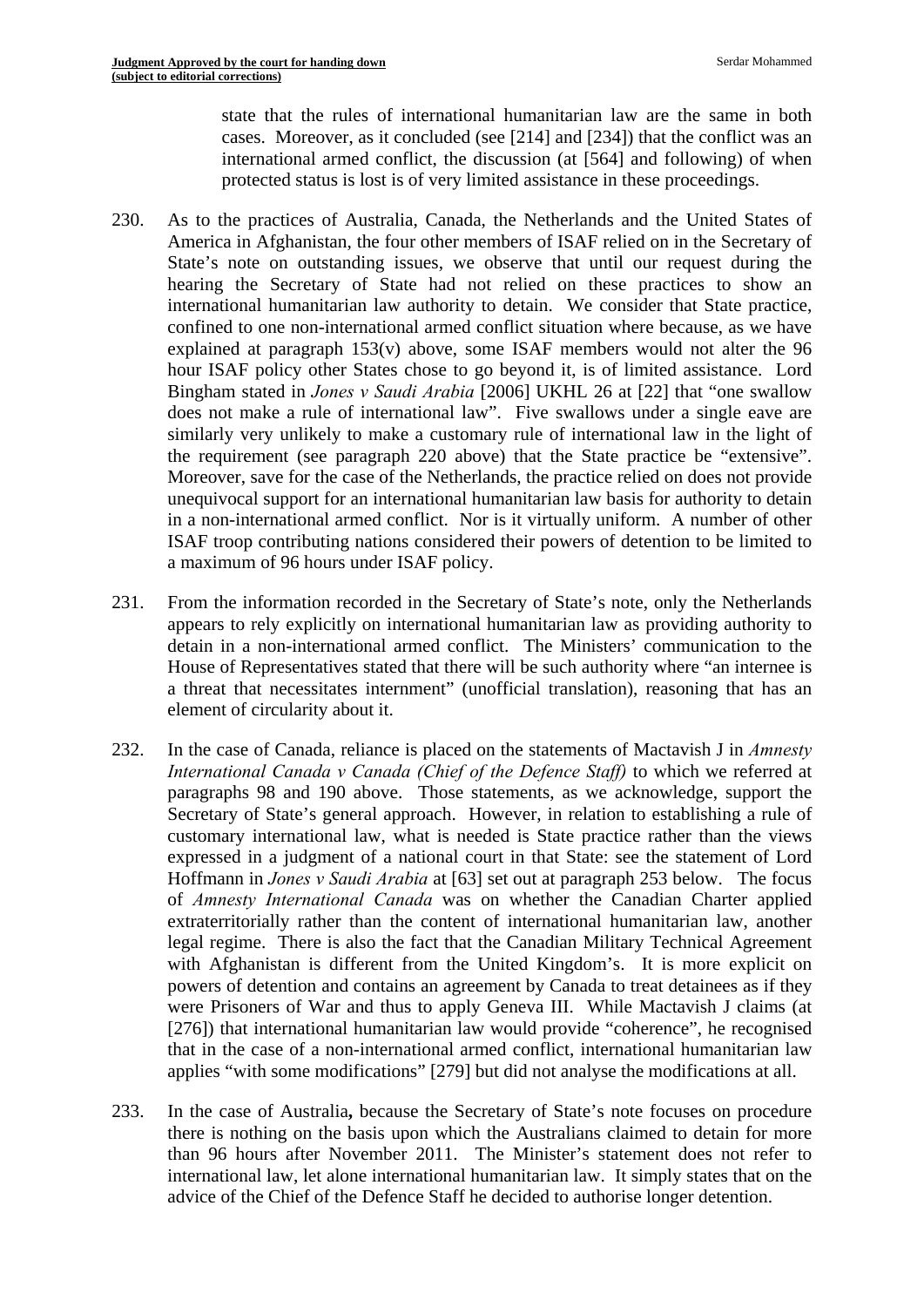234. In the case of the USA there is also nothing in the note about the basis upon which the USA claimed to detain for more than 96 hours. It, however, appears to have been on the basis of US legislation such as the Authorisation of Military Force Act 2001 and the Military Commissions Act 2006 which provide for the extraterritoriality of its domestic legal structures. Although Goodman ((2009) 103 AJIL 48 at 49) states that the international humanitarian law regime constitutes the legal background against which US detention policies have been enacted, he also states that the lawmakers and some courts "misconstrued and misappropriated" aspects of that regime.

#### *(v) Academic commentaries*

waged, should be applicable in international and non-international armed conflicts". 235. Turning from State practice to commentary, *Customary International Humanitarian Law* (2005) states (Introduction at xxxv) that "common sense would suggest that [the rules of international humanitarian law], and the limits they impose on the way war is It is stated that the study provides evidence "that many rules of customary international law apply in both international and non-international armed conflicts, and shows the extent to which State practice has gone beyond existing treaty law and expanded the rules applicable to non-international armed conflicts". In particular:

> "the gaps in the regulation of the conduct of hostilities in Additional Protocol II have largely been filled through State practice, which has led to the creation of rules parallel to those in Additional Protocol I, but applicable as customary law to noninternational armed conflicts."

- 236. A similar approach is taken by E. Crawford in *The Treatment of Combatants and Insurgents under the Law of Armed Conflict* (2010) to which we have referred at paragraphs 185 and 188 above. She states (at pg 37) that, as well as the customary status of certain fundamental principles of international humanitarian law, "there is evidence of a general trend towards the application of the rules and principles regarding international armed conflict to non-international armed conflict". She also states (at pg 97 to 98) that the nature of modern armed conflict has essentially rendered the legal distinction between types of armed conflict irrelevant. However, her examples (see pg 37 to 39) of State practice are of practice which supports the acceptance in particular situations of the international humanitarian law obligations that apply to an international armed conflict to a non-international armed conflict rather than practice supporting a general authority in a non-international armed conflict to take particular action. The examples concerned establishing prisoner of war camps and allowing the ICRC to visit detainees in internal armed conflicts in Yemen and Nigeria in the early 1960s, and the limitation of military action to military objectives in the civil war in the Democratic Republic of Congo. Even this practice is equivocal because, as E. Crawford accepts, the statements made by the participants may have been made for policy rather than legal reasons, although she submits (at pg 39) that the fact that they were made at all is conducive to the "increased blurring of the laws of armed conflict, and demonstrative of an acceptance of the universality of the fundamental rules of [international humanitarian law]". See also *Tadič* at [97], [100], [111] and [119] to [127].
- *(vi) The a fortiori argument in the context of customary international law*
- 237. Part of the Secretary of State's argument under this heading was, in effect, the *a fortiori* argument we considered at paragraphs 207 to 219 above but without tying it to provisions in Common Article 3 and APII or the analogical application of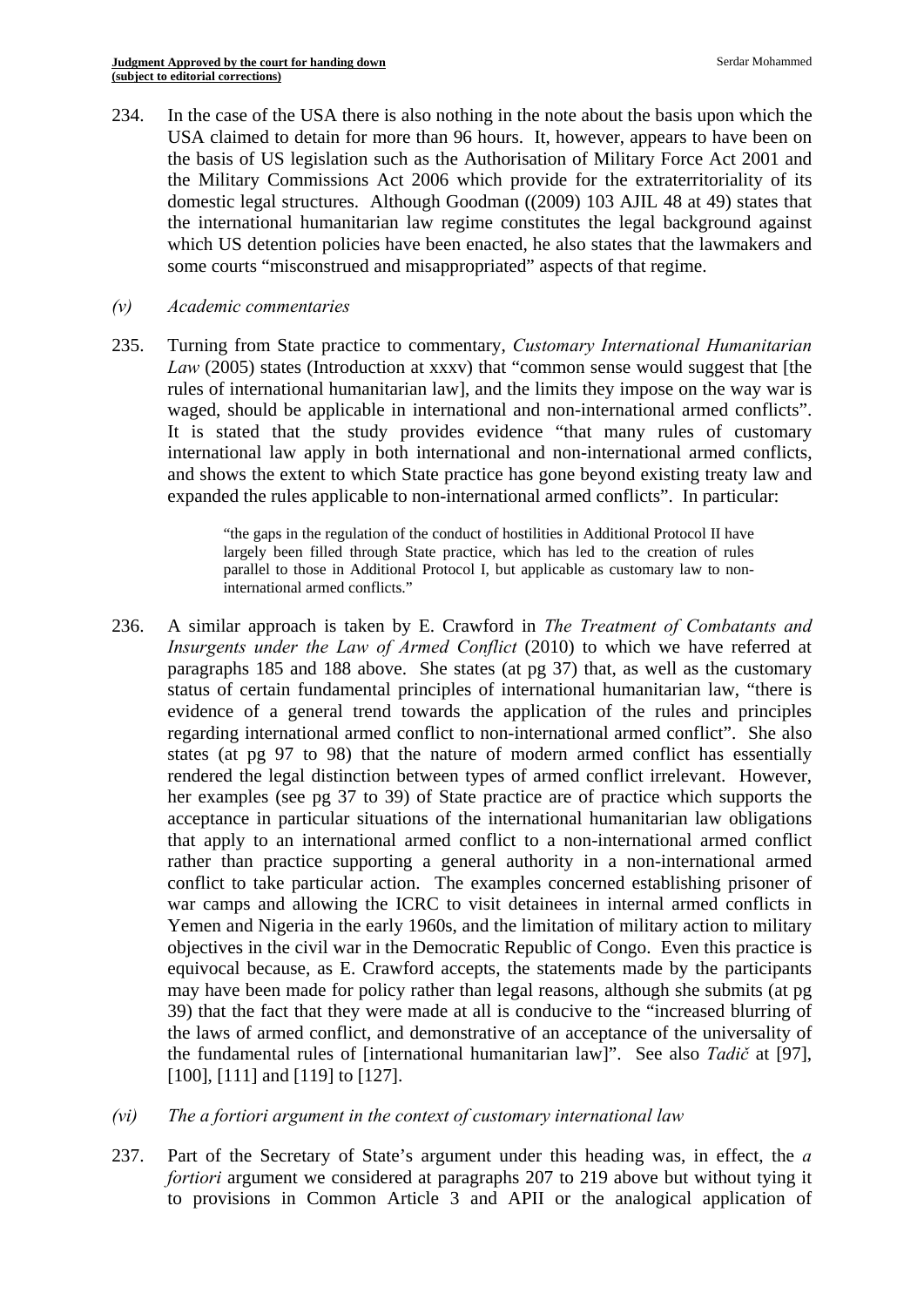provisions about international armed conflicts in the Geneva Conventions. The argument was that the principle of distinction means that States are authorised to target non-State actors participating in a non-international armed conflict: see ICRC, *Interpretative Guidance on the Notion of Direct Participation in Hostilities under*  IHR (2009) 12 and 73; *Customary International Humanitarian Law* (2005), Rule 1, which is stated to apply in a non-international armed conflict as well as an international armed conflict; Schmidt in Gill and Fleck (eds), *The Handbook of the International Law of Military Operations* (2010) 16.02; *Abella v Argentina*, 18 November 1997, Inter-American Commission of Human Rights, OEA/Ser.L.V. ii.95 Doc. 7 Rev at [177] to [179]. The balance required between military necessity and the requirements of humanity that underpin international humanitarian law meant that there was authority to detain in a non-international armed conflict. The Secretary of State submitted that it would be very odd to say that there was no authority to do so when there was such authority in an international armed conflict. The conclusion that there was such authority flows from the structure and nature of international humanitarian law, which is to temper the savagery of war with humanitarian concerns.

- 238. Does this mean there is general recognition by States of a rule of law conferring a power to detain for security reasons in a non-international armed conflict? We have stated at paragraph 171 that the views of the ICRC are particularly influential, although not authoritative in the sense of being binding. The ICRC considers that there is such a rule. So do a number of commentators, in particular commentators such as Pejic, Knut Dörmann, and Meltzer, who are or have been legal advisers to the ICRC.
- 239. Jelena Pejic (2005) 87 IRRC 375 at 377 states that "internment is…clearly a measure that can be taken in non-international armed conflict, as evidenced by the language of Additional Protocol II, which mentions internment in Articles 5 and 6 respectively…". She also states that the principles and rules of Geneva IV may "in practice, serve as guidance in non-international armed conflicts in resolving some of the procedural issues".
- 240. Knut Dörmann, (2012) 88 Int. L. Stud. 347 at 349 states that "deprivation of liberty is an inevitable and lawful occurrence in armed conflict, including in non-international armed conflict". He also states (at 356 to 357) that, while international humanitarian law applicable in non-international armed conflicts does not specify grounds for internment, the ICRC's institutional guidelines and operational dialogue rely on "imperative reasons of security", a high standard, as the minimum legal standard, and that those who directly participate in hostilities and thus lose the protection from direct attack that civilians have, may "*a priori*, also be subject to internment". See also the Chatham House and ICRC, *Expert Meeting on Procedural Safeguards for Security Detention in Non International Armed Conflict,* September 2008, (1999) 91 IRRC 2126, 2129; Gill and Fleck (eds), *The Handbook of the International Law of Military Operations* (2010) at 471, and the ICRC's November 2014 Opinion Paper, *Internment in Armed Conflict: Basic Rules and Challenges pg 2, 6 and 7.*
- 241. Others take the view that there is no such rule. The team instructed on behalf of SM has produced a table summarising the views in 14 academic contributions which conclude that authorisation to detain in a non-international armed conflict cannot be found in international humanitarian law but must rest elsewhere, principally in domestic law, either of the State which detains or the State on the territory of which the detention occurs: see in particular Debuf, at 465; Rona (2007) 10 *Yearbook of*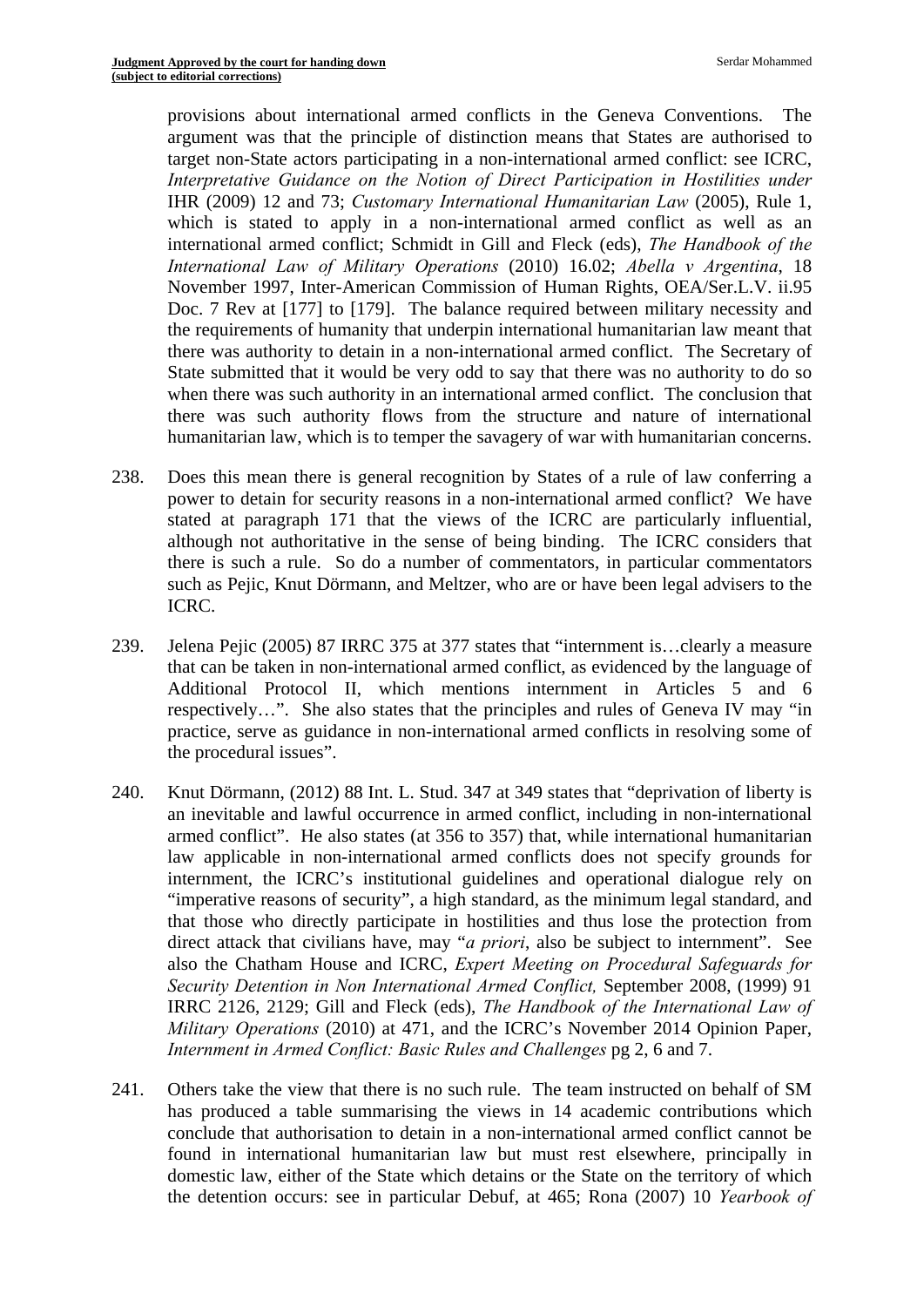*International Humanitarian Law* 232, 240 and (2015) 91 Int. L. Stud. 32 at 37; Diecks (2007 – 2009) 40 *Case Western Reserve Journal of International Law* 403, 404 to 405; Hampson in Schmidt (ed.) *The War in Afghanistan: A Legal Analysis*  (International Law Studies – the Blue Book) (2009) 85 Naval War College 485 at 497; and Hill-Cawthorne & Akande EJIL Talk 7 May and 2 June 2014. Moreover, *Customary International Humanitarian Law* (2005), the comprehensive study of customary international humanitarian law undertaken for the ICRC by Henckaerts and Dodswald-Beck, does not give any positive support for a power to detain in a noninternational armed conflict based on international humanitarian law. All it does is to describe the minimum conditions international humanitarian law requires for those who are detained, reflecting the principally prohibitory nature of international humanitarian law.

- *(vii) Conclusion: no authority or power to detain under international humanitarian law can be derived from customary international law*
- 242. Despite the interplay of treaty-based sources of international humanitarian law and customary international law sources of international humanitarian law, the possibility that the requirements for the emergence of a customary rule of international law may be less stringent in the case of the emergence of a customary rule of international humanitarian law, and the position of the ICRC, we do not consider that in the present state of the development of international humanitarian law it is possible to base authority to detain in a non-international armed conflict on customary international law.
- 243. The support for the Secretary of State's submissions from the decision of the International Criminal Tribunal for the former Yugoslavia in *Tadič* is, moreover, limited. First, the court stated (at [126]):

 of those rules, and not the detailed regulation they may contain, has become "The emergence of…general rules on internal armed conflicts does not imply that internal strife is regulated by general international law in all its aspects. Two particular limitations may be noted: (i) only a number of rules and principles governing international armed conflicts have gradually been extended to apply to internal conflicts; and (ii) this extension has not taken place in the form of a full and mechanical transplant of those rules to internal conflicts; rather, the general essence applicable to internal conflicts."

Secondly, the International Criminal Tribunal for the former Yugoslavia stated (at [127]) that the customary rules which have been developed to govern internal strife cover areas such as protection of civilians from hostilities, in particular indiscriminate attacks, the protection of those who do not or no longer take active part in hostilities, and the prohibition of means of warfare and methods which are proscribed in international armed conflicts. It is significant that the rules identified are primarily prohibitive and the discussion as to how rules and principles concerning international armed conflicts might be extended to non-international armed conflicts focuses on extending what is prohibited in the former to the latter on the ground that "what is inhumane, and consequently proscribed, in international wars, cannot but be inhumane and inadmissible in civil strife".

244. Finally, the Secretary of State's submission that the position was clear is also not reflected by what is stated in the 2004 edition of the United Kingdom's *Joint Service Manual of the Law of Armed Conflict* to which we referred at paragraph 184 above. The Secretary of State submitted that the *Joint Service Manual* is concerned with the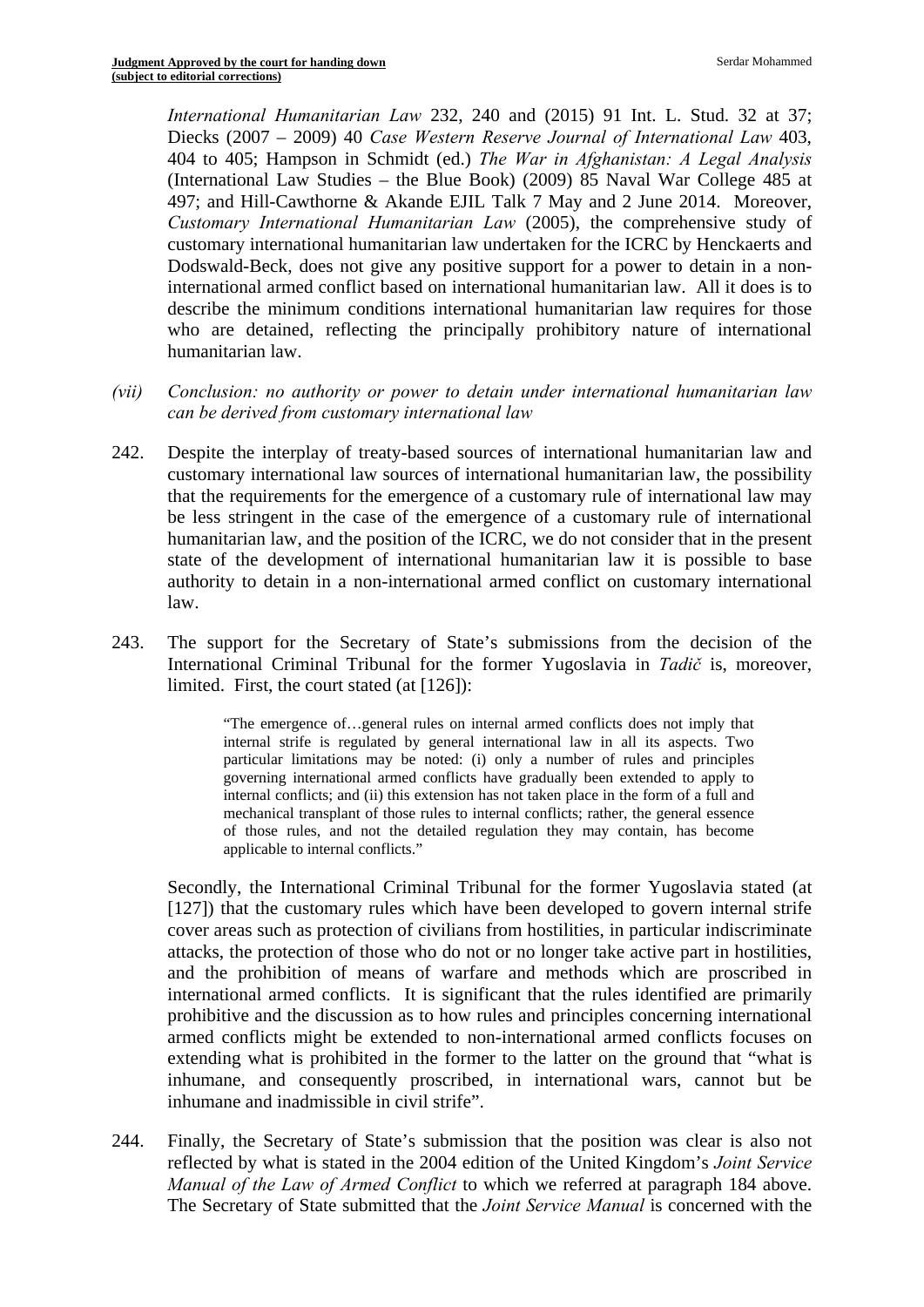treatment of individuals rather than the source of power to detain. §15.30.3 is concerned with treatment but elsewhere the *Manual* does not address this distinction. Standing back, although it refers to the basic principle of humanity, the *Manual* thus appears to proceed on the basis that authority for detention is to be found in national law and that it is that law which governs the position. (The significance of this is that Lord Kerr in *Rahmatullah v Secretary of State for Defence* [2012] UKSC 48, [2013] 1 AC 614 at [34] stated that it is not open to the Secretary of State to depart from a position of the UK government as evidenced by the *Joint Service Manual*.) There are other documents which record views within the MoD that there was no basis upon which HM armed forces could legitimately detain individuals in Afghanistan beyond 96 hours. These include Ministerial Briefs dated 1 March 2006 (see paragraph 153(i)) and June 2008 (see paragraph 153(iv)), and a briefing on detention by HM armed forces in Iraq and Afghanistan in about June 2009 (see paragraph  $153(v)$ ).

### **(j) Grounds of detention**

- 245. We have referred to the ICRC's view that, in order to justify detention, there must be "imperative reasons of security". The grounds for detention specified by ISAF were ISAF force protection, self-defence of ISAF or its personnel, and for the accomplishment of the ISAF mission: see paragraph 4 of ISAF SOP 362 (to which we have referred at paragraph 150), and the UK SOI J3-9 (to which we have referred at paragraphs 39,  $68(i)$  and 153 above) amendment 2 (2010) §19.
- 246. The difficulties in identifying authority under international humanitarian law to detain in an internationalised non-international armed conflict in either treaty or customary international law also apply to the identification of grounds on which such detention is permitted. We agree with the judge's conclusion that in its present stage of development international humanitarian law does not specify grounds on which detention is permitted in a non-international armed conflict: see the judgment at [291], [293], [246], [258], [260] and [261].
- 247. If, contrary to our conclusion, international humanitarian law does in principle provide authority and a legal basis for detaining in a non-international armed conflict either by reasoning by analogy from the position in an international armed conflict and the provisions of the Geneva Conventions, or on the basis of customary international law in the way submitted by the Secretary of State, we consider that the grounds for detention in the ISAF and UK detention policies in this case are likely to have complied with the requirements of international humanitarian law.
	- (i) As to detention within the initial 96 hour period, the judge's decision (at  $[302]$ ) that it was lawful must mean that there were lawful grounds for the detention. We agree with the judge.
	- (ii) We also agree with him (at [305]) that UK SOI J3-9 defined the conditions for deprivation of liberty with sufficient clarity and precision to meet the requirement of legal certainty.
- 248. As to detention beyond the initial 96 hour period, the evidence of Mr Devine, Director of Operational Policy at the MoD, in his statement dated 7 June 2013, was that almost all individuals held by HM armed forces beyond that period fell into two categories.
	- (i) The first was a logistical category. Paragraph 8 of ISAF SOP 362 authorised detention beyond the 96 hour point where this was necessary to effect release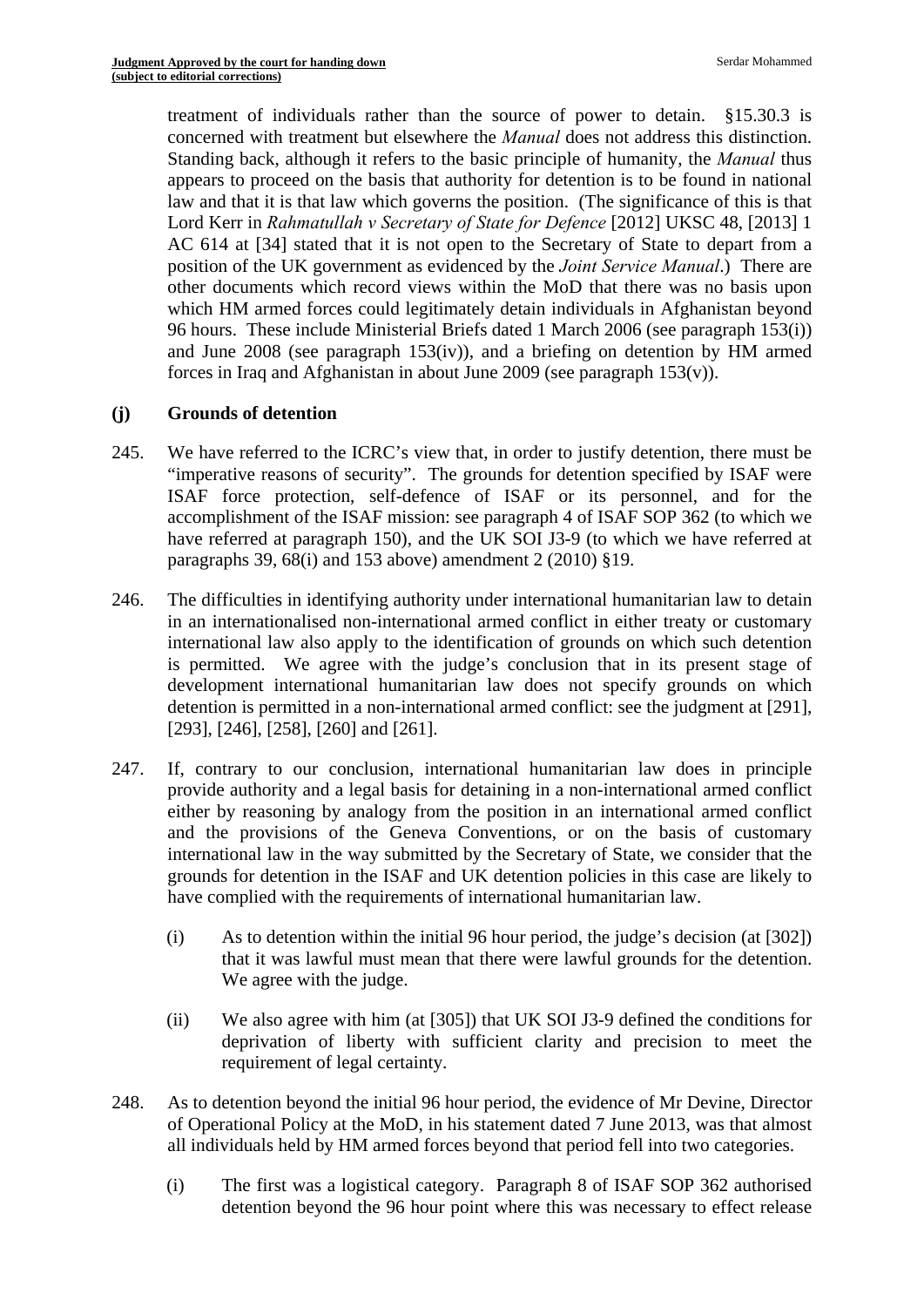or transfer in safe circumstances in order to meet exigencies "such as that caused by local logistical difficulties … or where the detainee is held in ISAF medical facilities and it would be medically imprudent to move him …". The reason for an extension in paragraph 24 of the UK SOI J-3 is pending transfer to the Afghan authorities because of lack of capacity in Afghan detention facilities. We consider that a delay of the order of three months for this reason, such as that in this case, would comply with the requirements of international humanitarian law.

- (ii) The second category was an extension for the purposes of intelligence exploitation. It is common ground that detention solely for the purpose of interrogation was not lawful but it was submitted on behalf of the Secretary of State that the judge erred in finding that at any stage in his detention SM ceased to be an imperative threat to security and was detained solely for intelligence exploitation. It was argued that it was not illegitimate for intelligence gathering to be one of a number of overlapping grounds so that it was not illegitimate for a person who could be detained on lawful grounds also to be detained for the purpose of interrogation. It was contended, the other purpose for SM's detention was in order to transfer him to Afghan custody with a view to investigation and prosecution. That intention existed at the outset, and, it was submitted that it continued throughout his detention.
- 249. We have criticised (see paragraph 212 above) the judge's statement at  $[219]$  and  $[253]$ that after arrest an individual "therefore" ceased to be an imminent threat. We did so because it appeared to overlook the position that would arise if SM could not be transferred safely to Afghan control within 96 hours or held beyond that period and, as the judge held, had to be released. The section containing the detailed justification for the extensions has been redacted from the review documents, but the Secretary of State relied on the statements in those documents between 8 and 25 April 2010 that the detention criteria were met to show that there was a legitimate purpose for detention. It is, however, clear from the documents that Ministerial approval was given on 12 April 2010 in order "to gain further valuable intelligence" and subsequent reviews on 19 and 25 April 2010 respectively stated that, if SM was not detained, an opportunity to gain intelligence on a key Improvised Explosive Device facilitation network would be lost. Those for 24 April and 18 June 2010 stated that his was a "weak case to hand to the NDS … [U]nless there is corroboration of his identity or a signed statement then the likelihood of prosecution will be limited".
- statement about the position in general and not about SM. What Mr Devine stated 250. It is necessary to consider all the evidence before the judge. Mr Devine's evidence at §91 was that "the transfer of detainees to the Afghan authorities for investigation and prosecution is the intended aim of all UK detention operations". This, however, is a about SM was that initially he was held beyond 96 hours "for the purposes of intelligence exploitation" and that his continued detention was not assessed to be necessary "for force protection purposes". Moreover, as the judge stated at [333], the sole purpose for extending detention alleged in the Defence of the Secretary of State was interrogation with the aim of obtaining valuable intelligence and there was no other criterion set out in the UK policy guidance UK SOI J3-9 which Ministers could have used at that time to approve an extension of detention. In the light of these matters, we do not consider that, on the evidence and material before him, the judge erred in his conclusion.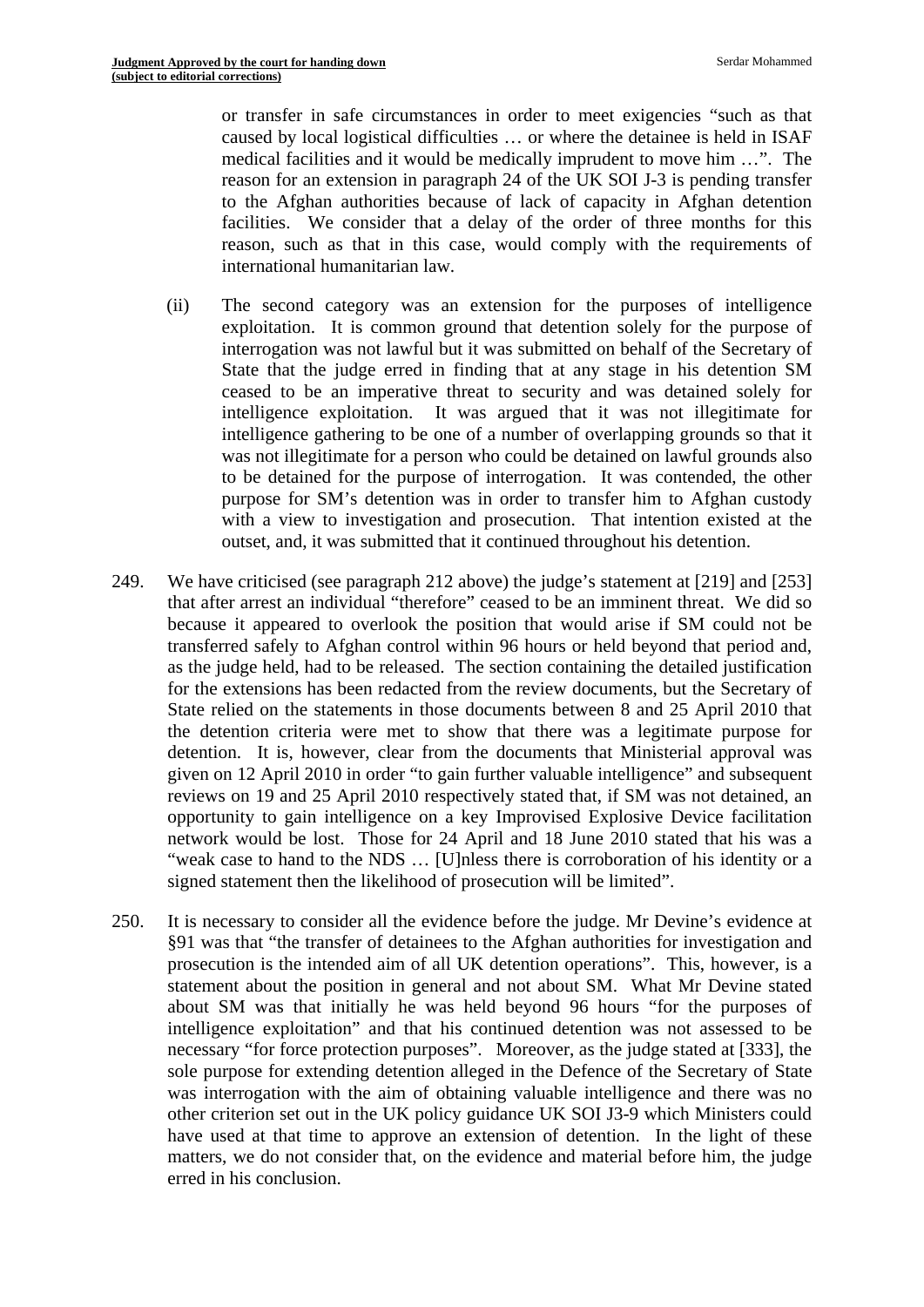#### **(k) Conclusion on authority to detain derived from international humanitarian law**

- 251. We recognise the force of the *a fortiori* argument. Despite that force, we have concluded that in its present stage of development it is not possible to find authority under international humanitarian law to detain in an internationalised noninternational armed conflict by implication from the relevant treaty provisions, Common Article 3 and APII. As to customary international law, despite the interplay of treaty-based sources of international humanitarian law and customary international law sources, the possibility that the requirements for the emergence of a customary rule of international law may be less stringent in the case of the emergence of a customary rule of international humanitarian law, and the position of the ICRC, we do not consider that it is possible to base authority to detain in a non-international armed conflict on customary international law.
- 252. Debuf stated (at 465) that the arguments, particularly the *a fortiori* argument based on the acceptance that there is a power to use lethal force in a non-international armed conflict, make sense and

basis to do so". "as a matter of logic, international humanitarian law should allow parties to the conflict to intern persons who pose a direct military threat and cannot otherwise be prevented from engaging in hostilities against the interning power, and thus should provide the parties to the conflict with a valid legal

We agree. But we also agree with her statement that this is not the position under customary international law because it is well-known "to the frustration of many an international lawyer – that the fact that law *should* do something does not always mean that it actually *does*."

253. We conclude by stating our respectful agreement with Lord Hoffmann's observations in *Jones v Saudi Arabia* at [63] about the differences between the judicial function when considering a question of domestic law and when considering one of public international law. In domestic law the identification and development of principle is a basic technique of common law adjudication:

> international law by unilaterally adopting a version of that law which, however "[b]ut the same approach cannot be adopted in international law, which is based upon the common consent of nations. It is not for a national court to "develop" desirable, forward-looking and reflective of values it may be, is simply not accepted by other states."

## **VI THE PUBLIC LAW CLAIM: PROCEDURAL SAFEGUARDS**

#### **(1) Introduction**

254. The judge held that the procedural safeguards required were those in Article 5 ECHR, that they could not be modified to reflect the fact that the detention took place in the course of an internationalised non-international armed conflict, and that they were not met: see our summary at paragraphs 272 to 273 below. Before turning to the judgment, it is necessary first to summarise the procedural safeguards set out in the detention policies of ISAF and the United Kingdom; ISAF SOP 362, and UK SOI J3 9 as amended (see the judgment at [35] to [36]), and then to summarise how the policies were applied to SM.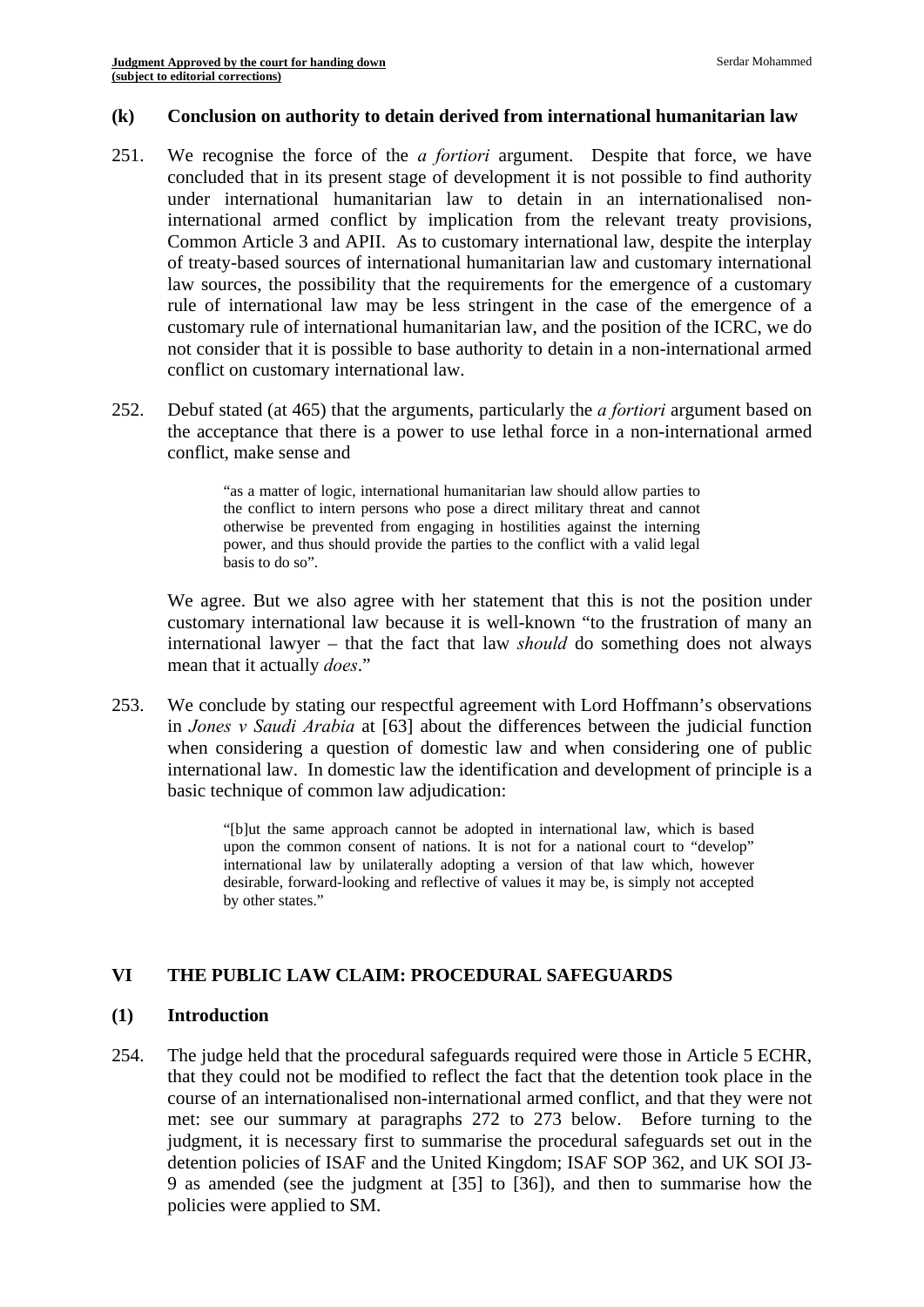## **(2) The procedures in the Detention Policies**

- *(a) ISAF policy as set out in ISAF SOP 362*
- 255. We have referred at paragraphs 39 and 150 to 152 to ISAF SOP 362 in connection with the period for which detention was authorised. Procedural protections were set out in Annexes A and C. Annex A to ISAF SOP 362 dealt with immediate actions at the scene of arrest. §1(f) stated that detainees must be informed in a language that they understand of the reasons for detention and given an information sheet detailing their rights as a detainee on arrest or at the earliest opportunity.
- 256. Annex C (at  $\S6$  to 12) set out the rights of detainees. These included ( $\S6$ ) being informed on arrival at an ISAF holding facility of their rights, being given a document with these in their native language, and informed of their right to file a grievance concerning the reasons for detention, length of detention, or conditions or treatment. Detained persons must (see §7) be permitted access to legal counsel or a representative "subject to operational security concerns" and, unless inconsistent with operational security, be allowed to notify family members of their status as soon as practicable after their arrival at a holding facility.
- 257. The review procedure was dealt with at §17 of Annex C. It stated that the obligation upon an ISAF Detention Authority to review the conditions for detention was continuous, that once the circumstances supporting any of the justifying grounds for detention were no longer present the detainee had to be released, and the fact that a person might have information of intelligence value was not by itself a basis for ISAF detention. Paragraph 6 of ISAF SOP 362 listed the persons who might act as an ISAF Detention Authority. They were the Commander of ISAF, a Regional Commander, a National Contingent Commander, and others including a Battalion Commander and a Base Commander. They were all in ISAF's military chain of command. Paragraph 7 of ISAF SOP 362 stated that, if the Detention Authority believed detention beyond 96 hours was necessary, it must refer the matter via the chain of command to ISAF Headquarters.
- *(b) The United Kingdom's Detention policy as set out in UK SOI J3-9*
- 258. We have set out at paragraphs 39, 40 and 153 above the way in which UK detention policy was developed and then set out by the time of SM's arrest and detention 2010 in UK SOI J3-9. There were two relevant versions of UK SOI J3-9. The first, "Amendment 1", issued on 6 November 2009, was replaced by "Amendment 2", which was issued on 12 April 2010, five days after SM was detained.
- 259. UK SOI J3-9 provided (Amendment 1 §4, Amendment 2, §6) that HM armed forces were authorised to stop, search, question and detain for up to 96 hours for reasons of force protection, self-defence, or for the accomplishment of the mission. Detainees were to be transported to the temporary holding facility as soon as practicable and no later than 72 hours from capture (Amendment 1, §20), and on arrival to be informed of the reason for their detention and told of their rights, including to have their family notified and to contact the ICRC and the Afghanistan Independent Human Rights Commission: Amendment 1 Part 2, §3 and Annex A. The ICRC was to be notified of any detention as soon as practicable and the Afghanistan Independent Human Rights Commission was to be kept informed: Amendment 2 Part 2, §§7 and 57. Within 48 hours detention was to be reviewed by the Detention Authority, who needed to be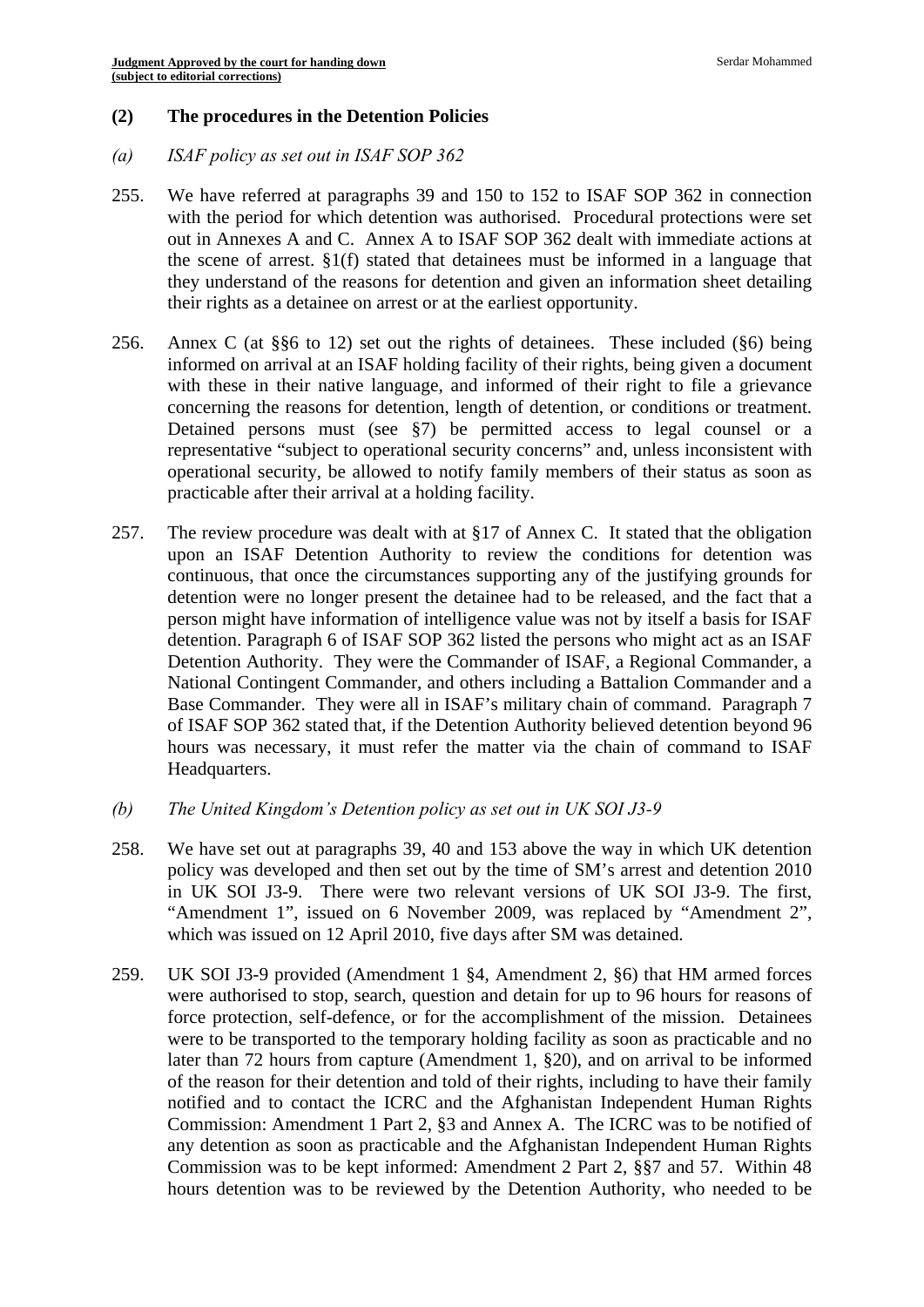satisfied on the balance of probabilities that it was necessary for the authorised reasons: Amendment 1, §19, Amendment 2, Part 2, §19.

- 260. Prior to 12 April 2010, the Detention Authority was "Comd TFH", the Commander of Task Force Helmand, with day to day authority delegated to the Commander of the Camp Bastion Joint Operating Base: Amendment 1, §5. It was there stated that when the Headquarters of Joint Forces Support (HQ JF Sp) relocated to Camp Bastion (which was said to be imminent), the Commander of Joint Force Support (Afghanistan) would become the Detention Authority for all UK detention facilities in Afghanistan.
- 261. It appears from Amendment 2 to UK SOI J3-9 that, by 12 April 2010, when it was issued, the relocation of Headquarters of Joint Forces Support (HQ JF Sp) had occurred. Its precise date was not stated in Amendment 2 or in the Secretary of State's submissions on procedural safeguards, which proceeded on the basis that the Arrangements in Amendment 2 applied to SM's case. It is possible that, contrary to that assumption, the first application to extend SM's detention beyond 96 hours made on 9 April 2010, was made when the Detention Authority was still the Commander of Task Force Helmand. Redactions in the document before us mean it is not possible to say who the Detention Authority was when that application was made. Since in November 2009 it was said that the move of the Joint Force Support (Afghanistan) headquarters was "imminent", for present purposes, we are, however, content to assume that the new Detention Authority regime was in place on 10 April 2010.
- 262. In §12 of the Introduction to Amendment 2 it was stated that the detention responsibilities of the National Component Commander were wholly delegated to the UK Detention Authority, a position held for the whole theatre by the Commander of Joint Force Support (Afghanistan). It also stated that "[t]he Detention Authority provides an independent level of review for all detention operations and is under a continuing duty to ensure that each detention is justified".
- 263. If at any time a detainee no longer met the detention criteria he or she had to be released: Amendment 1, §11. The process (both before and after 96 hours) involved the Detention Authority considering the evidence and receiving advice from the Force Provost Marshal and the Legal and Policy advisors: Amendment 2 part 2 §25.
- 264. Where it was wished to detain persons for longer than 96 hours for medical reasons, UK SOI J3-9 Amendment 2 Part 2 §17 stated that the Detention Authority must seek permission from ISAF. Where it was wished to do so for logistical reasons it had to seek permission from ISAF and Ministers in the United Kingdom: Amendment 2 Part 2 §24. Apart from those circumstances, the Detention Authority's relationship with ISAF was one of liaison only. UK SOI J3-9 stated that "our detention regime … is sovereign business".
- 265. Extensions beyond 96 hours could only be made where "exceptional circumstances" justified doing so: Amendment 2 Part 2 §27. Where it was believed that such circumstances justified detention beyond 96 hours, the Detention Authority had to apply for an extension through the Detention Review Committee to Permanent Joint Headquarters within 72 hours of detention: Amendment 2 Part 2 §28.
- 266. The Detention Review Committee was chaired by the Detention Authority, i.e. the Commander of Joint Force Support (Afghanistan). The policy contained the following statement: The Detention Review Committee and its members "provide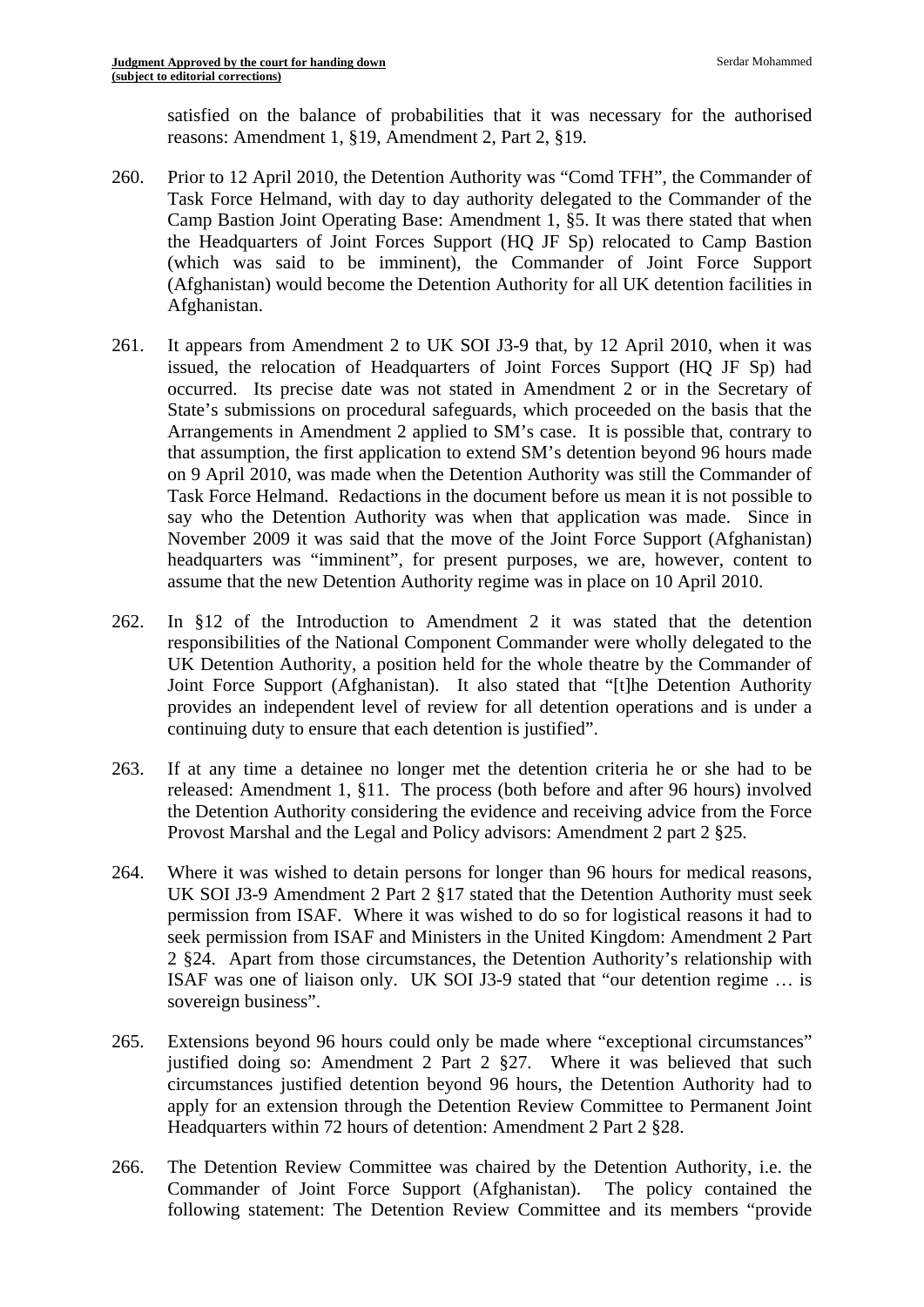expert advice to [him] to assist in decision making": Amendment 2 Part 2 §26. The Committee had a flexible membership, but, as a minimum, "should include" the following members of Joint Force Support (Afghanistan): the Chief of Staff, the Legal and Political Advisors, and the Task Force Helmand Liaison Officer. The minimum should also include: the Commanding Officer of the Intelligence Exploitation Force, the Force Provost Marshal (the head of UK military policing and custody in theatre), and a staff officer with the rank of Lieutenant Commander or above. Subject matter expert advice could be sought from a number of individuals listed**.** "The core membership [of the Detention Review Committee] must remain outside the chain of command for targeting and tactical legal issues, with the aim of being able to present cases to the Detention Authority 'cold'": Amendment 2 Part 2 §26.

- 267. Applications for an extension beyond 96 hours had to be considered at the Permanent Joint Headquarters and at official and Ministerial level in both MoD and the FCO: Amendment 2 Part 2 §28. The decision was made by Ministers. The criteria used in deciding were (see Amendment 2 Part 2 §27) whether the extension will provide (a) "significant new intelligence vital for force protection", (b) "significant new information on the nature of the insurgency", and (c) the length of the extension required.
- 268. Where detention beyond 96 hours had been authorised, it had to be reviewed by the Detention Authority in Theatre every 72 hours, and by the Permanent Joint Headquarters and at Ministerial level every 14 days: Amendment 1 Part 2 §27.

## **(3) The procedures used in SM's case**

- 269. We have set out at paragraph 43 above, the circumstances of SM's arrest. On arrival at Camp Bastion, SM was informed with the aid of an interpreter of the reasons for his detention. He was told that he had been detained because he was considered to pose a threat to the accomplishment of the ISAF mission and would either be released or transferred to the Afghan authorities as soon as possible: judgment, at [10(vii)] and [351]. He was invited to give contact details for family, and the ICRC was informed of his detention.
- 270. Specific authorisation was sought and obtained from the Detention Authority on 9 April 2010 to continue to detain him beyond the ordinary 96 hour period. The decision of the UK Minister for the Armed Forces agreeing to this was communicated on 12 April 2010, as set out at paragraph 43(viii) above. For the reasons we give at paragraphs 260 to 261 above, we assume that at the material time the Detention Authority was that specified in Amendment 2, i.e. the Commander of Joint Force Support (Afghanistan) advised by the Detention Review Committee**.** His extended detention was reviewed by the Detention Authority in accordance with the procedure set out above and described in summary at paragraphs 264 to 268 above: see judgment  $[10(xi)]$ . The reviews on 13, 16, 19, 25 and 28 April, 1 and 4 May 2010 involved the Detention Review Committee. Those on 19 April 2010 and thereafter involved Ministers: see judgment [10(xi)].
- 271. From 6 May 2010, when the Afghan authorities stated they wished to take custody of SM but did not have the capacity to do so, as we have set out at paragraph  $43(x)$ above, he was held under what was known as a "logistical extension" awaiting transfer to the Afghan authorities and was not interrogated. This required further reviews, which took place about every 14 days. The fact of SM's detention, the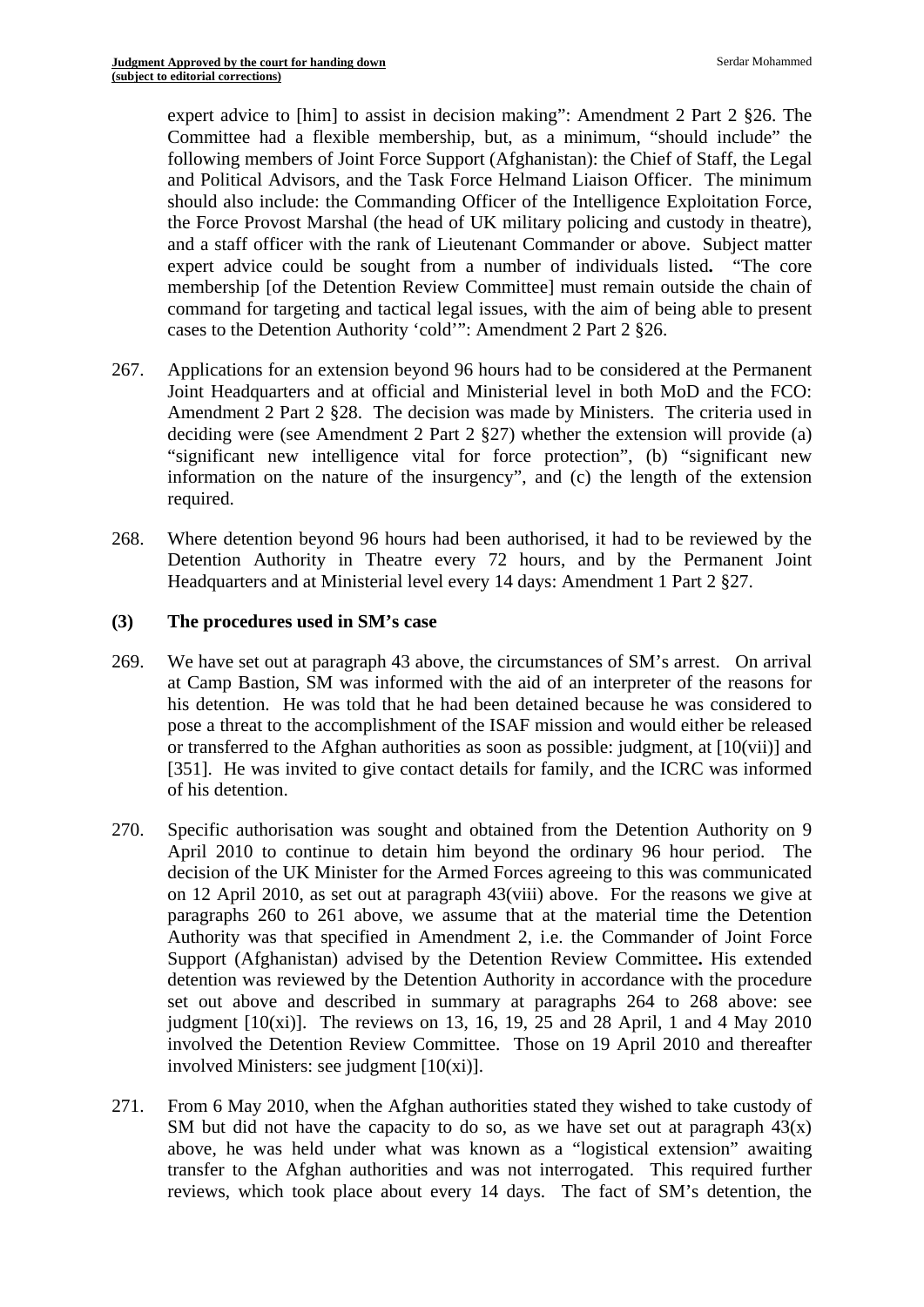results of the reviews, and his ultimate transfer on 25 July 2010, were notified to ISAF's regional command.

## **(4) The judge's decision**

- 272. The judge's conclusions as to the required procedures and his view that they were not met were made after he concluded that neither UNSCRs nor international humanitarian law provided a legal basis for SM's detention. He accepted (at [288] to [290]) that the *lex specialis* principle was a principle of interpretation so that the rights in international human rights law, for example in the International Covenant on Civil and Political Rights needed to be interpreted as far as possible in harmony with other principles of international law. Accordingly, in principle, the question what amounted to an arbitrary arrest or detention would fall to be determined by the applicable *lex specialis*, namely the law applicable in a non-international armed conflict. He considered it more difficult to do this in respect of Article 5 ECHR, which is much more specific than Article 9(1) of the International Covenant on Civil and Political Rights, because it prohibited detention "save in the following cases" which were then defined (in Article  $5(1)(a)-(f)$ ). He stated that the specificity of Article 5 left little scope for *lex specialis* to operate as a principle of interpretation. Moreover, his conclusion that, in a non-international armed conflict, international humanitarian law did not specify procedures to be followed, meant that there were no relevant rules of international humanitarian law with which to try to harmonise the interpretation of Article 5. Understandably, he therefore did not go into detail as to what they might be. The result was that he held that the requirements of Article 5 had to be satisfied and they were not.
- 273. Whilst SM's detention in the initial 96 hours was not arbitrary and met the requirements of legal certainty, thereafter it had no lawful basis either under the national law of Afghanistan or under international law ([302] to [303] and [305] to [306]) and thus was in breach of the requirement in Article 5(1) that detention be "lawful". He stated that SM's detention also violated other requirements of Article 5:
	- (i) It was not within Article  $5(1)(b)$ , which permits detention "in order to secure the fulfilment of any obligation prescribed by law" because ([312] to [314]) the Strasbourg jurisprudence made it clear that the "obligation" was one incumbent on the detainee, SM, and not the detaining authority, and because the United Kingdom was not under "an obligation" to detain him beyond the 96 hours permitted by the ISAF policy.
	- (ii) It was not justified by Article  $5(1)(c)$  because, although SM was arrested and initially detained for the purpose of bringing him before the Afghan authorities, he was not "brought promptly before a judge or other officer authorised by law to exercise judicial power (see [330]). Thus, although detention for the first 96 hours complied with Article 5(3) and was therefore within Article  $5(1)(c)$  (see [331]), detention beyond that period did not comply with the requirement to bring the detainee "promptly" before a "judicial officer" who, although (see [318]) not a court, had the requisite independence and impartiality. SM's detention for 110 days without doing so was (see [332]) a stark violation of Article 5(3). The fact that the Afghan authorities lacked sufficient prison capacity to accommodate detainees was not (see [337]) by itself a justification for not bringing them before a "judicial officer".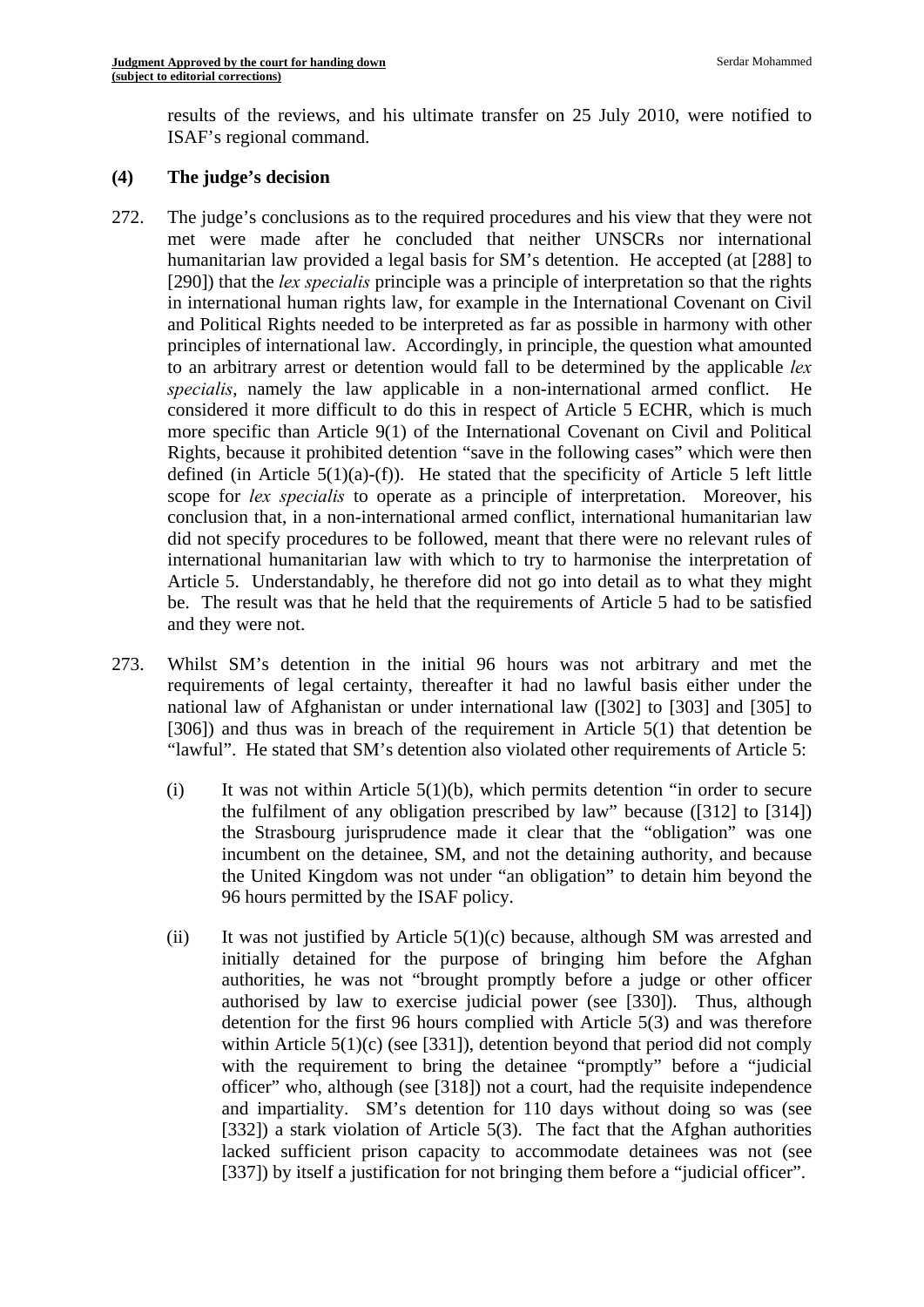- (iii) The detention reviews did not comply with Article  $5(3)$  (see [342]) because (i) they were carried out by the Executive, and not by a judicial officer independent of the Executive, and (ii) SM was not brought before and heard by the detaining authority and was given no opportunity to make representations.
- (iv) The detention did not fall within the permission in Article  $5(1)(f)$ , action taken with a view to "deportation or extradition". On the assumed facts (see [348]), it could not be said that any action was taken with a view to his deportation or extradition before 6 May 2010, when the Afghan authorities stated they wished to accept him into their custody, and because there was no evidence of action being taken after that time. In any event (see [349]), it is a requirement of detention under Article 5(1)(f) that the detention be lawful which, after 96 hours, it was not.
- (v) The requirement of Article  $5(4)$ , that the detainee should be entitled to take proceedings by which the lawfulness of detention should be decided speedily by a court, was not satisfied. Although the "court" did not have to be a court of law, it had to be a body which was independent of the Executive and the parties. The reviewing bodies were not so independent. The reviews were conducted by ministers, senior government officials or the military Detention Review Committee. Secondly, not only was there no hearing, but SM was given no opportunity to make representations of any kind to the Review Committee, either himself or through a representative: see [354] to [355].

## **(5) The contentions of the parties as to the procedural requirements**

- *(a) The Secretary of State's case*
- 274. It was not submitted by the Secretary of State that the judge erred in concluding that the strict requirements of Article 5 had not been complied with. It was accepted that his decision as to that was clearly correct. The Secretary of State's case was that the judge erred in deciding that the requirements of Article 5 applied without any modification to reflect the fact that the situation was one of armed conflict. It was accepted by the Secretary of State that arbitrary detention was unlawful and that, to be lawful under international humanitarian law, detention had be subject to procedural safeguards. It was also accepted that, in general, guidance as to those safeguards is to be found from international human rights law in the way that we have discussed in the section of our judgment on the relationship of international humanitarian law and international human rights law at paragraphs 82 to 124 above.
- 275. The Secretary of State relied on the decision of the Grand Chamber of the Strasbourg Court in *Hassan v United Kingdom* (referred to at paragraphs 116 to 124, 161 and 162 above) and on the Copenhagen Principles (referred to at paragraphs 223 and following above) to show that strict compliance with the precise procedural requirements in Article 5 ECHR was not required for detention in a non-international armed conflict pursuant to authority to detain conferred by an UNSCR or international humanitarian law. He argued that the procedures required had to be modified to reflect the fact that the circumstances were those of armed conflict in an internationalised noninternational armed conflict. He submitted that *Hassan* held that a deprivation of liberty which did not fall within any of the express grounds set out in Article  $5(1)(a)$ -(f) was nevertheless compatible with Article 5(1), and that the other requirements could be modified. He also argued that, in the circumstances of this case, the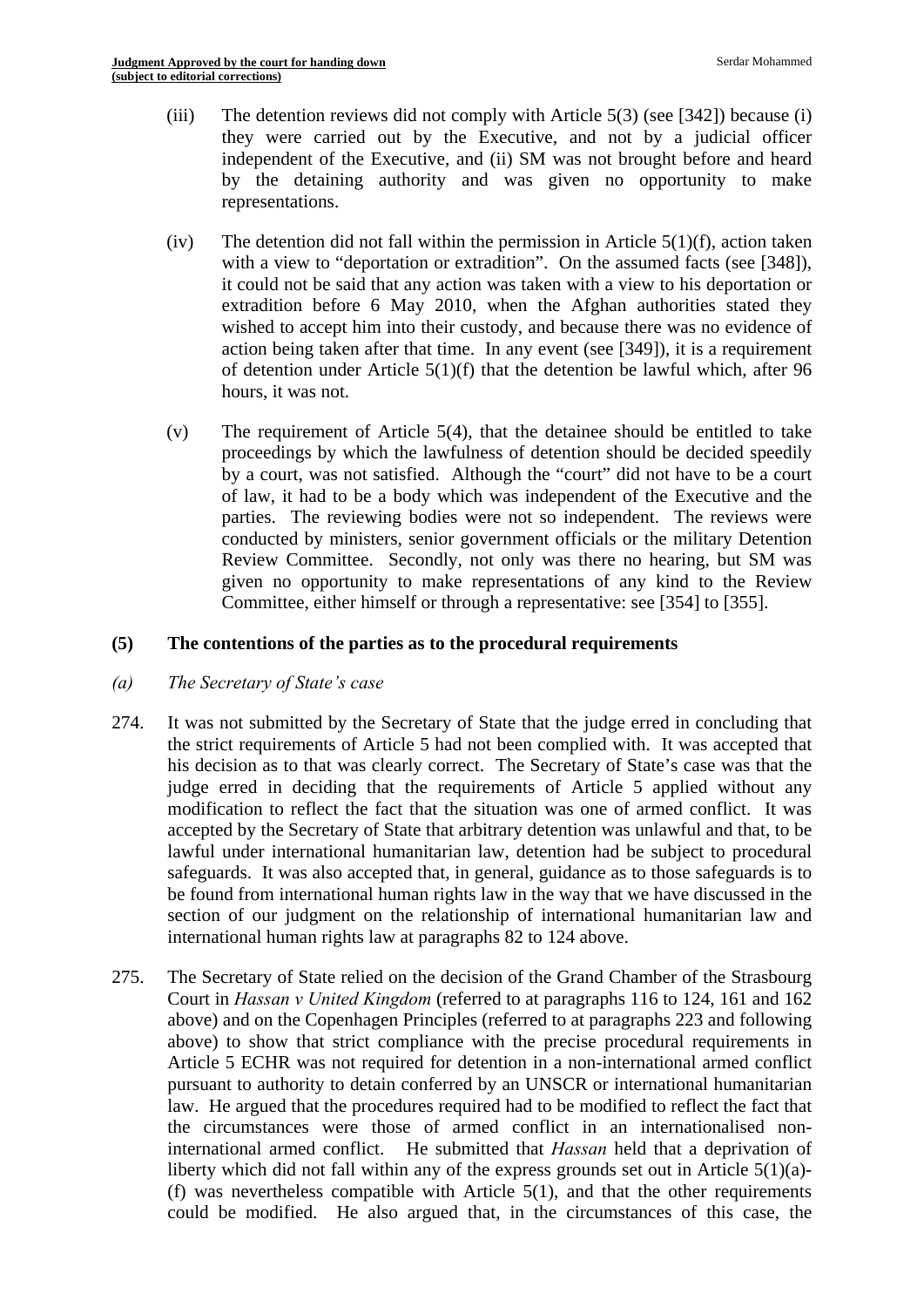modifications required were as to the period before which a person was required to be brought before a "judge or other officer authorised by law", the nature of the officer, and the participation by the detainee in the review process.

- 276. It was accepted on behalf of the Secretary of State that "there is room for debate about the full extent of the procedural safeguards that apply" in an internationalised noninternational armed conflict. While it was accepted that there is some uncertainty as to "the full panoply" of safeguards required, it was submitted that it was not difficult to find the core safeguards required. The Secretary of State identified the following four:
	- (i) the basic legal principle underpinning any form of detention in armed conflict was humane treatment (see Common Article 3 and Copenhagen Principles 2);
	- (ii) the entitlement of detainees to be informed promptly of the reasons for their detention in a language they understand (Copenhagen Principle 7);
	- (iii) periodical review by an impartial and objective authority to ensure that if, prior to the cessation of hostilities, there ceased to be imperative reasons of security to detain a person, he or she should be released (*Hassan* [106] and Copenhagen Principle 12); and
	- (iv) detention must end as soon as the reasons justifying it ceased to exist in an individual case, with a backstop that it must cease at the end of hostilities (*Hassan* [106]).

It was maintained that provision for these was made in the detention policies of both ISAF and the United Kingdom and that the sufficiency of these core safeguards was shown in the State practice relied on in the Secretary of State's post-hearing note on outstanding issues to which we referred at paragraph 228 above.

## *(b) The case of SM and the PIL claimants*

277. The position of those representing SM and the PIL claimants was that the procedural requirements required by international humanitarian law and international human rights law were, in the case of the United Kingdom, those in Article 5 ECHR. They submitted that *Hassan* was not of assistance in the context of a non-international armed conflict, and that any "dividing and tailoring" of the safeguards in Article 5 in the way done in that case to reflect the fact that the detention took place in an international armed conflict could not be undertaken in a non-international armed conflict. This, it was said, was because, even if international humanitarian law in principle provided a legal basis for detention in an internationalised non-international armed conflict, it was not possible to determine the procedural rules of international humanitarian law which would apply and be capable of modifying Article 5 in the way that the treaty provisions in the Geneva Conventions governing an international armed conflict did. Putting it another way, it was not possible to identify procedural rules of international humanitarian law which would render procedural breaches of Article 5 ECHR in a non-international armed conflict lawful. This, it was submitted, was recognised by the ICRC which, in view of the paucity of international humanitarian law treaty and customary rules on procedural safeguards in noninternational armed conflicts, considered it was necessary to try and bridge the uncertainty by means of the institutional guidelines to which we have referred at paragraph 223 above.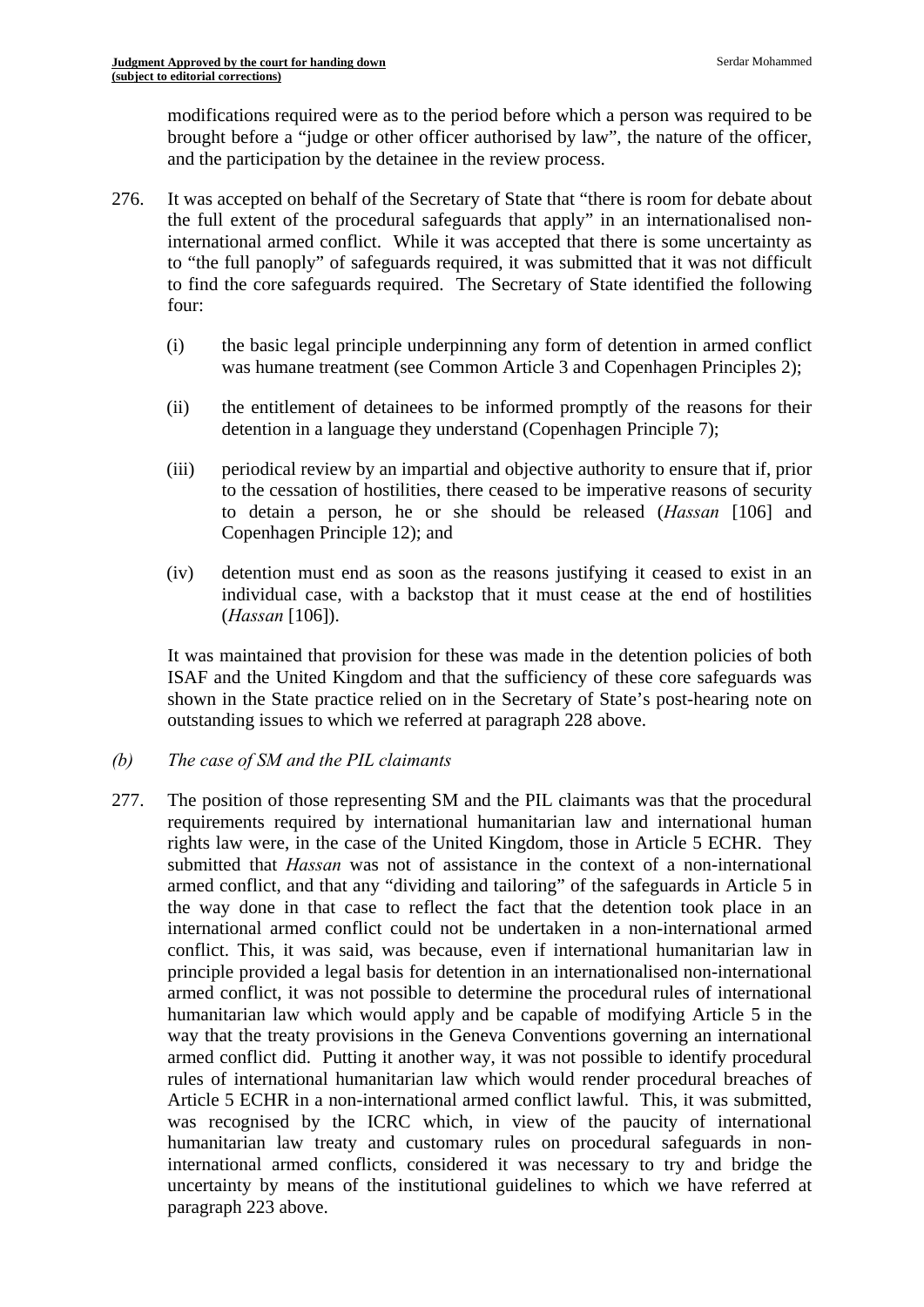- 278. If such procedural safeguards could be identified from custom aided by the ICRC's institutional guidelines and the Copenhagen Principles, their alternative position was that, in SM's case, the minimum procedural safeguards for the lawful exercise of a power to detain imposed by customary international humanitarian law were not satisfied. It was submitted on behalf of SM that there were three safeguards. They were the obligations to:
	- (i) inform the person who is detained of the reasons for the detention,
	- (ii) bring a person arrested on a criminal charge promptly before a judge, and
	- (iii) provide a person deprived of liberty with an opportunity to challenge the lawfulness of detention (see *Customary International Humanitarian Law*  (2005), 349 to 351).

While the first might have been met, the second and third were not.

279. The institutional guidelines in the ICRC's *Procedural Principles* were meant to be implemented in a manner that took into account the specific circumstances at hand. They provided that a person must be informed promptly in a language he or she understood of the reasons for internment, that internees had the right to challenge, with the least possible delay, the lawfulness of their detention, and that the review of lawfulness had to be carried out by an independent and impartial body: Pejic, (2005) 87 IRRC 375, 384, (2011) 93 IRRC 189, 206 to 210. Those acting on behalf of SM also relied on the ICRC's November 2014 opinion paper, *Internment in Armed Conflict: Basic Rules and Challenges,* which stated that, in practice, mounting an effective challenge presupposed the fulfilment of a number of procedural and practical steps, including providing detainees with evidence supporting the allegations against them, ensuring there were procedures enabling detainees to seek and obtain additional evidence, and making sure that detainees understood the various stages of the internment review process and the process as a whole. The paper emphasised that where review was administrative rather than judicial in nature, particular attention would be required to ensure "the requisite independence and impartiality of the review body".

## **(6) Our conclusions**

## *(a) Introduction: the premise on which our conclusion is based*

280. We summarised the procedural requirements set out in the Copenhagen Principles at paragraphs 223 to 227 above. We have set out the material parts of the majority judgment in *Hassan* at paragraphs 116 to 120 above; it is sufficient therefore to summarise what was said on procedure. The Grand Chamber stated (at [105]) that the detention must comply with the rules of international humanitarian law and "most importantly … that it should be in keeping with the fundamental purpose of Article 5(1), which is to protect the individual from arbitrariness …". It also stated (at [106]), by reference to Articles 43 and 78 of Geneva IV, that detention "shall be subject to periodical review, if possible every six months, by a competent body". The first review should take place shortly after a person is taken into detention, and subsequent reviews should be at frequent intervals "to ensure that any person who does not fall into one of the categories subject to internment under [international humanitarian law] is released without undue delay". While it might not be practicable for the review of the legality of detention in the course of an international armed conflict to be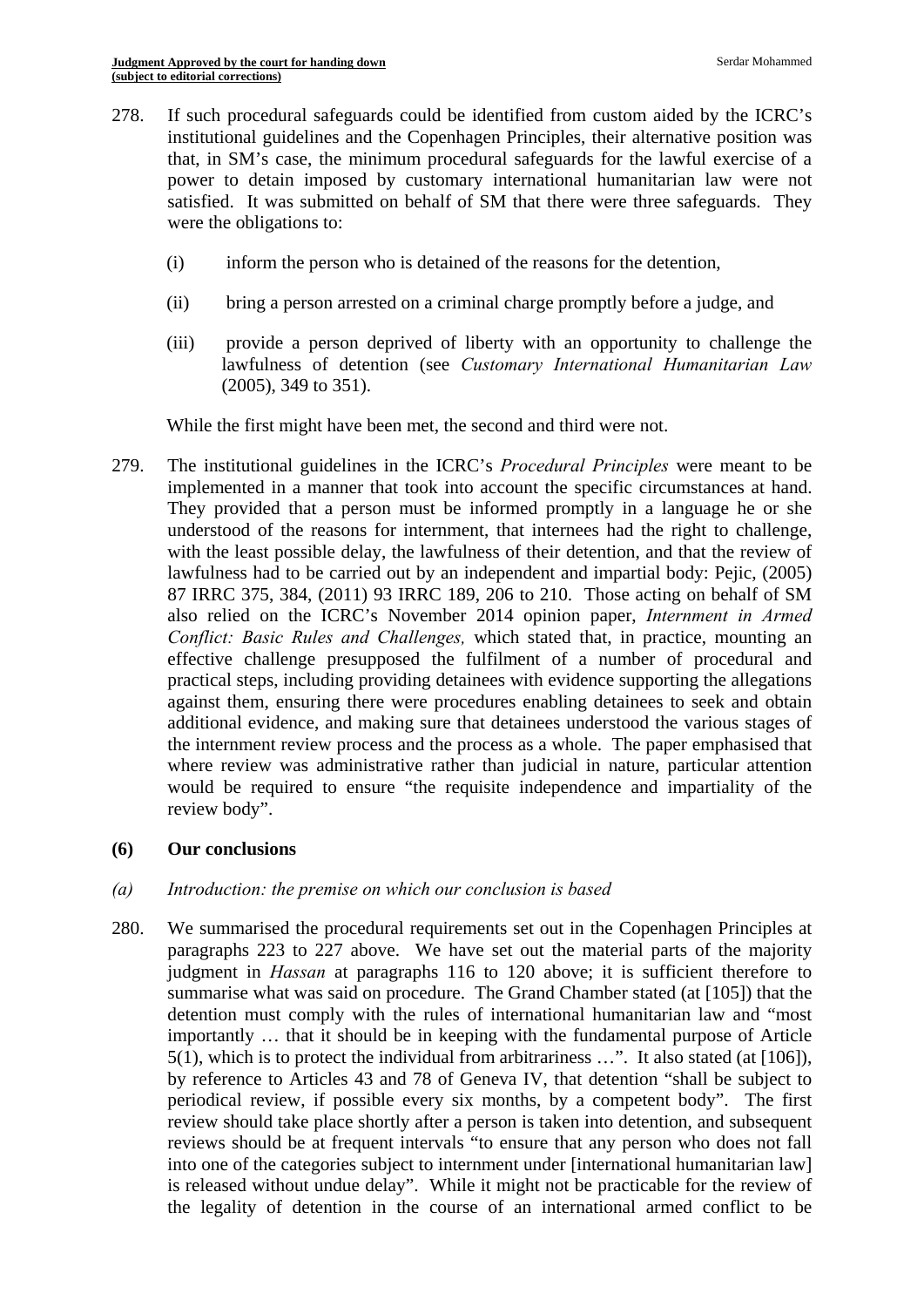determined by a court in the sense generally required by Article 5(4), the "competent body" should "provide sufficient guarantees of impartiality and fair procedures to protect against arbitrariness" (see [106]).

- 281. We concluded at paragraphs 123, 161 and 162 above that the reasoning in *Hassan,*  which concerned an international armed conflict, could only be extended to an internationalised non-international armed conflict such as that with which we are concerned, if international humanitarian law provided a legal basis for detention in such a conflict. Despite the force of the *a fortiori* argument advanced by the Secretary of State, we also concluded (at paragraphs 251 to 253 above) that in the current state of development of international humanitarian law, it does not do so. In view of those conclusions, it is not strictly necessary to consider what procedural safeguards international humanitarian law would require in an internationalised noninternational armed conflict. Nor, for the reason given by Lord Hoffmann in the passage from *Jones v Saudi Arabia* set out at paragraph 253 above do we consider it appropriate for a domestic court to seek to identify them.
- 282. However, as this important and difficult issue occupied us for some time at the hearing and it has a material bearing on the decision on what is known as logistical detention of SM after 6 May 2010, we think it appropriate to consider whether the irreducible core procedural requirements which the Secretary of State accepted are required to meet the international human rights law requirements recognised by international humanitarian law were in fact met in SM's case. The analysis in this section of our judgment accordingly proceeds on the assumption, contrary to our earlier conclusions, that international humanitarian law does provide authority and a legal basis for detaining in an internationalised non-international armed conflict, and identifies the grounds for detention, either by reasoning by analogy from the position in an international armed conflict and the provisions of the Geneva Conventions, or on the basis of customary international law.
- *(b) The possible procedural safeguards*
- 283. As to what the procedural safeguards might be, we have referred to Article 9 of the International Covenant on Civil and Political Rights at paragraph 272 above. While the grounds upon which a person may be detained are not stated as specifically and prescriptively as in Article 5 ECHR, there are only marginal differences between the procedural obligations in Article 9(2) to 9(4) and those in Article 5(2) to 5(4). Article 9(2) does not expressly provide that a detainee is to be told the reason for his detention in a language he understands, and, whereas Article 9(4) provides that detainees shall be entitled to take proceedings before a court, in order that that court may decide "without delay" on the lawfulness of their detention, Article 5(4) ECHR uses the term "speedily".
- *(c) Humane treatment and the right to be informed of the reason for detention*
- 284. On the assumption (to which we have referred at paragraph 43) for the purpose of the preliminary issues that the facts set out in the amended defence are true and without prejudice to SM's right to challenge the factual basis of his arrest and detention at any further trial, the first of what the Secretary of State described as the "core" requirements, to treat detainees humanely, was satisfied in this case. The second "core" requirement is the entitlement of detainees to be informed promptly in a language which they understand of the reason for their detention. For the reason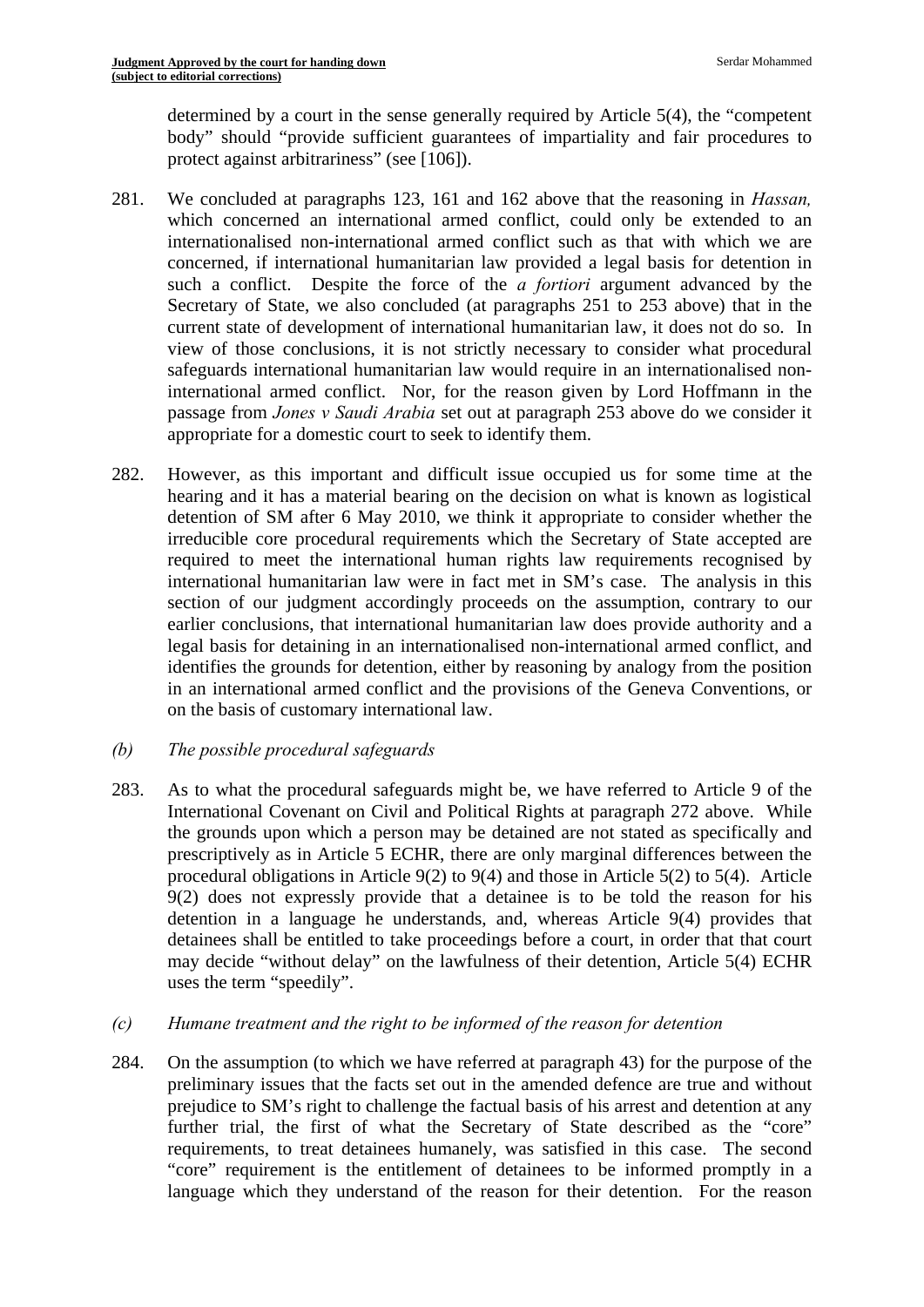given by the judge (at [351]) in the context of his consideration of Article 5(2) ECHR, we consider this requirement was also satisfied.

- *(d) The safeguard of a review of SM's detention by an impartial and objective authority*
- 285. The position is, however, different in relation to the third of the core safeguards, a periodical review by "an impartial and objective authority". There are two issues.
	- (i) The first is whether the Detention Authority either in the form of the Commander of Joint Force Support (Afghanistan) or, at an earlier stage, the Commander of Task Force Helmand, who delegated day to day authority to the Commander of the Camp Bastion Joint Operating Base, qualifies as an "impartial and objective authority".
	- (ii) The second concerns the effect of the absence of any opportunity being given to the detainee to participate in the reviews of his or her detention in any way.
- 286. We first consider each on the basis of the policy in UK SOI J3-9, and then consider the State practice as to procedure identified in the Secretary of State's post-hearing note on outstanding issues, which we considered in the context of whether there was authority under international humanitarian law to detain in an internationalised noninternational armed conflict (see paragraphs 228 to 234 above).
- *(e) Review of detention by an impartial and objective authority*
- 287. As to impartiality and objectivity, both *Hassan* and Copenhagen Principle 12 accept that the review does not have to be by a court or a tribunal. However, as the ICRC's November 2014 opinion paper stated, where the review is administrative rather than judicial, particular attention is required to ensure the requisite independence and impartiality of the reviewing body. The commentary to Copenhagen Principle 12, in 12.2, states that the "authority" conducting the review need "not necessarily [be] outside the military" or "a judge or lawyer", but should be supported by a legal adviser. The commentary also states that "the authority must have sufficient freedom to make a good faith judgment without any outside interference".
- 288. We have referred at paragraphs 260 and 261 above to the change to the Detention Authority introduced when the headquarters of Joint Forces Support (HQ JF Sp) relocated to Camp Bastion. After that time it appears that the arrangements set out in Amendment 2 to UK SOI J3-9 applied so that the Detention Authority was the Commander of Joint Force Support (Afghanistan). Amendment 2, §12 states that his continuing duty as the Detention Authority to ensure that each detention is justified provided an independent level of review for all detention operations, and that the Legal Advisor is a member of the Detention Review Committee. We note that it is also stated that the core members of the Detention Review Committee "must remain outside the chain of command for targeting and tactical legal issues", although they are not wholly outside the chain of command in the theatre.
- 289. For the reasons we have given, the judge made no detailed finding about the nature of this relationship. He did not need to. First, if strict compliance with the requirements in Article 5 is necessary, he did not have to. There was clearly no such compliance. Secondly, the judge was only considering preliminary issues. He made no factual determinations. This, together with the fact that this issue was only explored in the Secretary of State's post-hearing note on outstanding issues, means that we have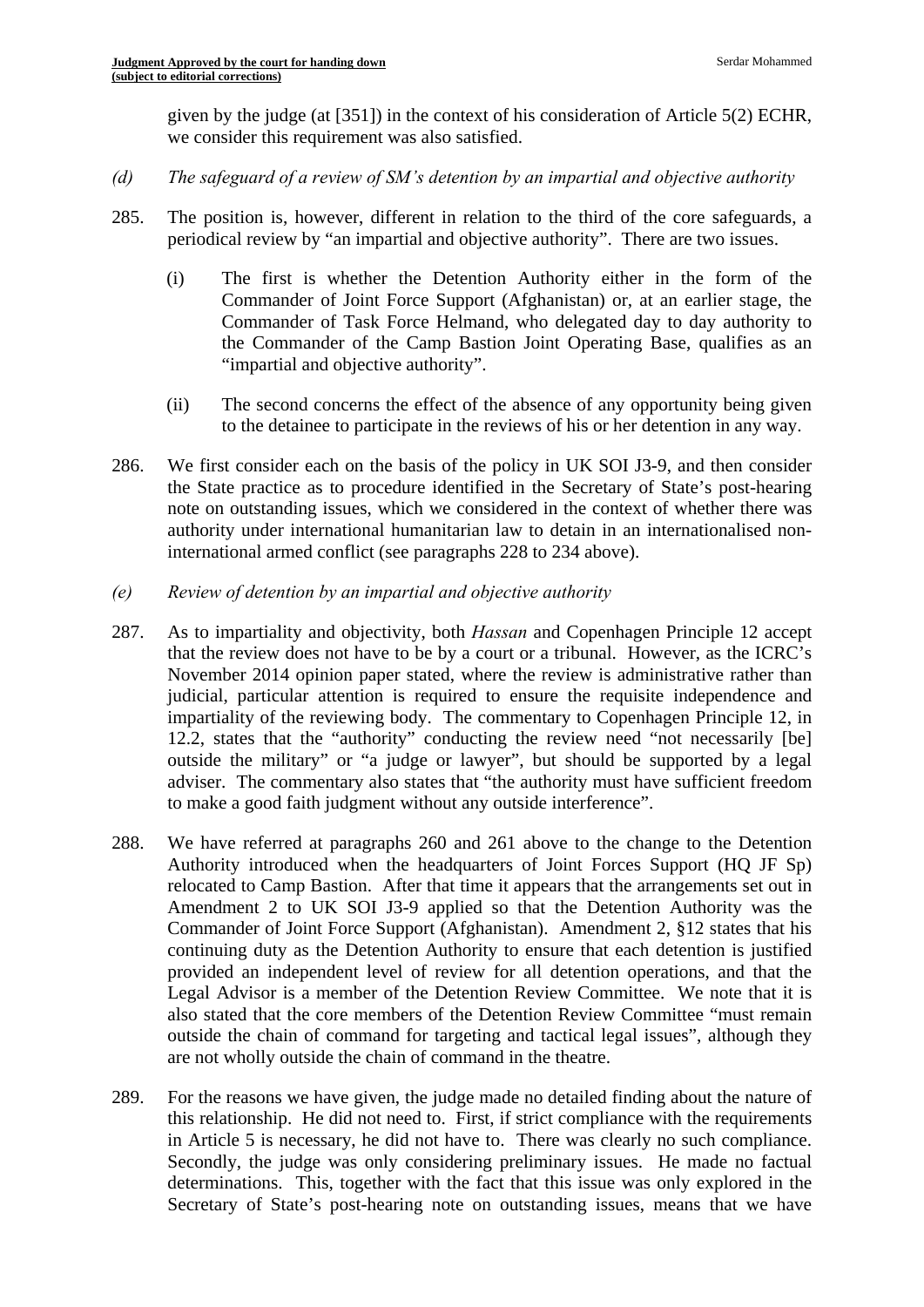limited information as to the precise relationship of the chain of command which has the Commander of Joint Force Support (Afghanistan) at its pinnacle and those responsible for detaining a person. The court lacks the factual context required to reach a decision about the independence of the reviewing body. That would include details of the precise chain of command in Afghanistan, and the meaning of the statement we quoted at 266 above that the core membership must remain outside the chain of command for targeting and tactical reasons.

- 290. We can, however, give guidance. We doubt whether a Detention Authority squarely within the chain of command in the relevant theatre, advised by a committee consisting of members who are either the subordinates of the Detention Authority or otherwise within the chain of command under him meets the requirement of independence and impartiality.
- 291. We have referred to the possibility that, contrary to the assumption upon which the Secretary of State's submissions proceeded, at the time SM was captured, the Detention Authority was not the Commander of Joint Force Support (Afghanistan), but the Commander of Task Force Helmand. If so, we doubt that the reviewer was sufficiently independent. There is, for example, no reference in Amendment 1, §5 to the need for independence in the Detention Authority and day to day authority was in fact delegated to the Commander of the Camp Bastion Joint Operating Base where SM was detained.
- 292. For the reasons we have given (at paragraph 261 above) we are, however, content to assume that the new Detention Authority regime set out in Amendment 2 was in place. As to whether that regime satisfied the requirements of independence and impartiality, we know that the core membership included the Commanding Officer of the Intelligence Exploitation Force and the Force Provost Marshal. The relationship of the Legal Adviser who was also a core member of the Detention Review Committee and those responsible for "tactical legal issues", who it was stated should not be core members, was not explained. We, however, note that the Legal and Political Advisers and the Force Provost Marshal provided advice to the Detention Authority as to whether to release, transfer or detain in the first 48 hours. The Force Provost Marshal was stated to be the subject-matter specialist for detention issues. This does not sit easily with, and might even be thought to be contrary to the requirement that all members of the Committee should be able to present cases "cold" to the Detention Authority. Moreover, the Detention Authority reported to military superiors, and MoD civil servants advised a government minister who made the decision about whether to authorise further detention. For these reasons, we also doubt that the new regime was sufficiently independent, although our doubts are of a lesser order than those concerning the former Detention Authority regime.
- *(f) The opportunity of the detainee to participate in the reviews of his detention*
- 293. The Secretary of State's statement of core safeguards did not include affording the detainee an opportunity to participate in any way in the reviews of his detention or to challenge its lawfulness. However, that is one of the three safeguards identified in *Customary International Humanitarian Law (2005)*, and reflects the views set out in the ICRC's November 2014 opinion paper referred to at paragraph 279 above. The ICRC stated that, in practice, mounting an effective challenge to legality presupposes the fulfilment of a number of practical steps, including providing detainees with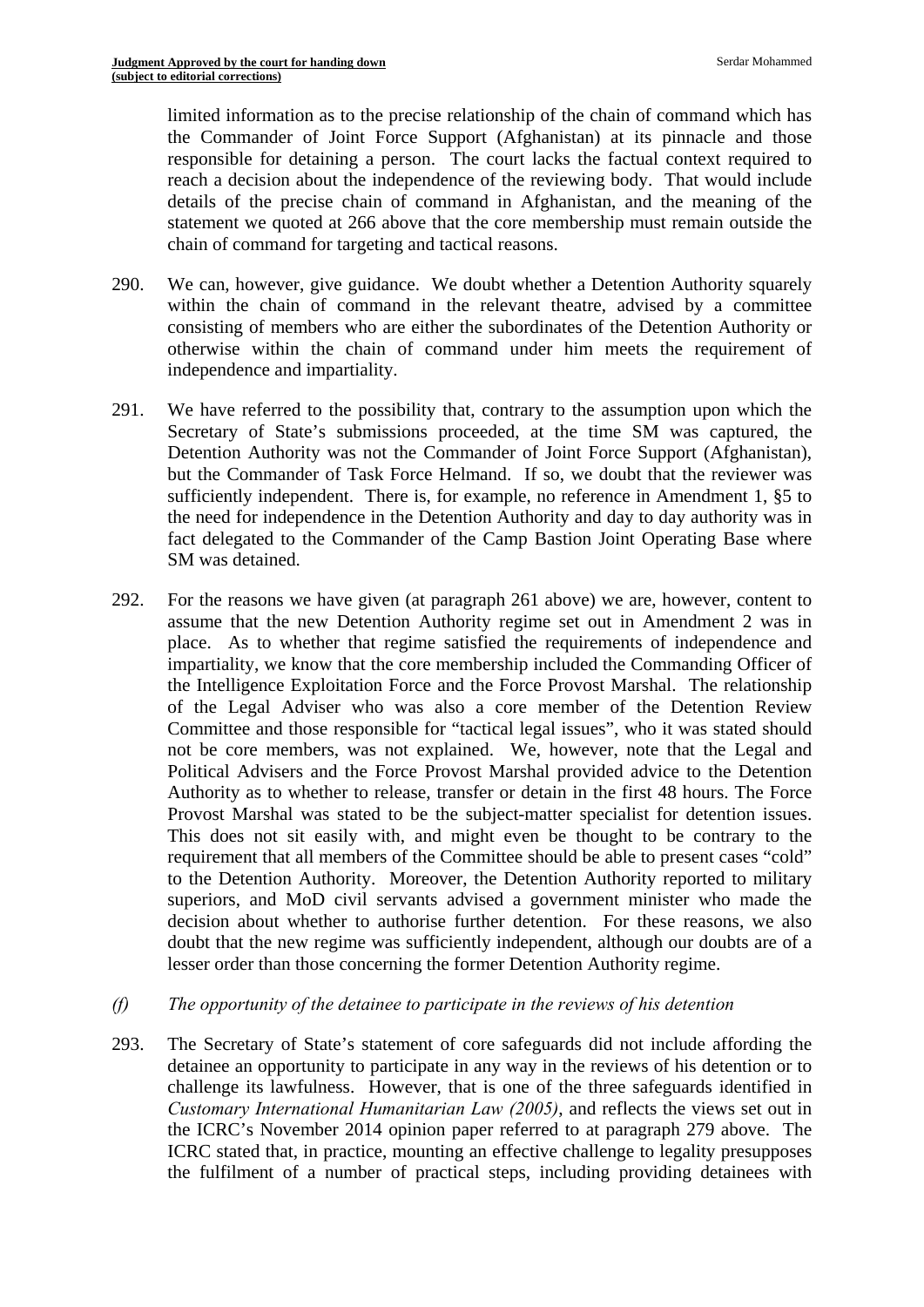evidence of the allegations against them and making sure that they understand the various stages of the process. No such opportunity was afforded to SM.

- *(g) State practice as to reviews of detention*
- 294. We turn to the State practice identified in the Secretary of State's post-hearing note on outstanding issues.
	- (i) We observed at paragraph 229 above that the example from practice by the international forces in Kosovo, referred to by the Strasbourg Court in *Saramati v France*, is of limited assistance because it is not an example of State practice relying on international humanitarian law authority to detain, but on authority based on a UNSCR and periods of detention within that UNSCR and a Detention Directive made pursuant to it.
	- (ii) The example from practice in Bosnia as shown by the decision of the Strasbourg Court in *Mucič* is also not of real assistance because the court proceeded on the basis that the conflict was an international armed conflict, not a non-international armed conflict. It is, however, correct to record, that there appears, on the information derived from the decision in *Saramati v France*, to have been no provision for judicial oversight. The oversight was provided by the commanding officer of KFOR with the advice of a committee chaired by KFOR's legal adviser. That is an example of oversight within, and indeed at the top of, the chain of command.
	- (iii) As to the practice of the four other members of ISAF relied on by the Secretary of State, we have stated that it does not provide unequivocal or virtually uniform support for an international humanitarian law basis for authority to detain in a non-international armed conflict. No or very limited information is given as to the nature of the reviews of detention conducted. The note refers to the Netherlands, but only to the fact that authority to detain in Afghanistan is justified on the basis of international humanitarian law. No material on the Netherlands' detention procedures has been provided. In the case of Australia, the statement of the Minister of Defence relied on states only that the reviews were conducted after every five day period, and that the outcomes of these reviews were communicated to the Chief of Defence Force and the Minister.
	- (iv) In the case of the United States, the Detention Review Boards are not judicial bodies. However, it is stated that they are composed of "three neutral fieldgrade officers, and will be assisted by a legal adviser" and, of significance in relation to the second issue to which we have referred, that "detainees will be assisted by a personal representative". The Somalia example is also of no assistance to the Secretary of State because it concerned a review by a detention review board consisting of three members of the African Union Mission in Somalia, who are not under the direct chain of command of the sector headquarters responsible for the original decision to detain.
	- (v) In the case of Canada, it appears from the decision of Mactavish J in *Amnesty International Canada v Canada (Chief of the Defence Staff)*, to which we have referred at paragraphs 98 and 190 above, that detainees were not provided with access to legal counsel during their detention and not afforded an opportunity to make representations prior to being handed over to the Afghan authorities.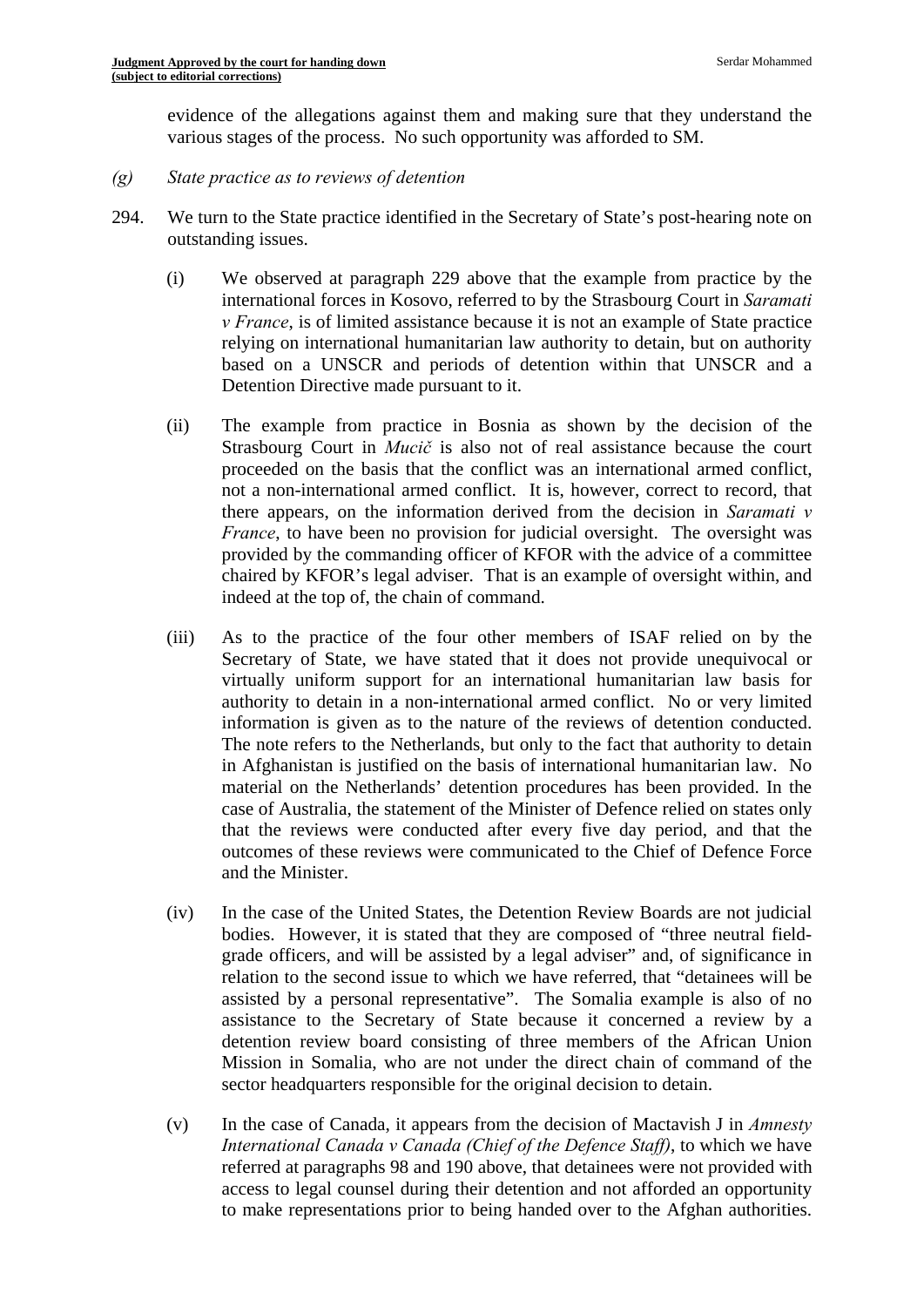Decisions on detainees were said to be within "the sole discretion" of the Commander of Joint Task Force Afghanistan: see [2008] 4 FCR 546 at [56] and [62]. Mactavish J also stated (at [63]) that, in the exercise of the discretion to determine whether a detainee shall be retained in custody, transferred to the Afghan national security forces, or released, determinations are made on a case-by-case basis by the Canadian Commander of Task Force Afghanistan at "regular review meetings". The reviews were thus also by a non-judicial body and not outside the chain of command. As the reviews were made by the Canadian Commander of Task Force Afghanistan and not by someone outside the direct chain of command, it is difficult to see how they complied with the third of the core procedural safeguards identified by the Secretary of State; periodical review "by an impartial and objective authority".

- *(h) The overall failure to meet the requisite procedural requirements*
- 295. The procedural practices of some other members of ISAF provide some support for the broad proposition that reviews may be carried out by a military person within the chain of command and that there is no need for the detainee to be afforded an opportunity to provide input to such reviews. The United States' practice, however, is that an opportunity to provide input and assistance in doing so is provided. The practice of the other States relied on does not seem to comply with what the ICRC's *Procedural Principles* state are the procedural requirements in a non-international armed conflict. Moreover, the provision of an opportunity for a detainee to participate in some way in reviews of detention, and to challenge its lawfulness, which are part of the necessary safeguards identified in *Customary International Humanitarian Law* and in the ICRC's November 2014 opinion paper, were not met in this case. Additionally, other States whose troops served in ISAF considered their detention powers to be limited to the 96 hour period.
- the ICRC, but his submissions on procedure involve an element of "cherry-picking". 296. The Secretary of State relied on *Hassan,* the Copenhagen Principles, and the stance of It is clear from Copenhagen Principle 12 that there is a right to "have the decision to detain reconsidered periodically by an impartial and objective authority that is authorised to determine the lawfulness and appropriateness of continued detention". Even if, notwithstanding our provisional view, the structure established in UK SOI J3 9 is sufficiently "objective" and "impartial", although it is authorised to determine the "appropriateness" of continued detention, there must be a real doubt that it is authorised to determine "the lawfulness" of continued detention.
- 297. What has led us to the clear view that the procedural safeguards required for this type of armed conflict were not met in this case is the absence of any opportunity to participate in the reviews or any of the procedural steps which the ICRC's November 2014 opinion paper to which we have referred (at paragraph 279 above) regarded as preconditions to mounting an effective challenge.
- 298. For those reasons, we consider that, whatever the position in relation to reviews carried out by a military person within the chain of command, the fact that SM was not offered an opportunity to provide input to any of the reviews concerning him means that, even if the Secretary of State's submissions on international humanitarian law providing a basis for detention in a non-international armed conflict are correct, the minimum core legal safeguards required by international humanitarian law and international human rights law would not have been satisfied in his case.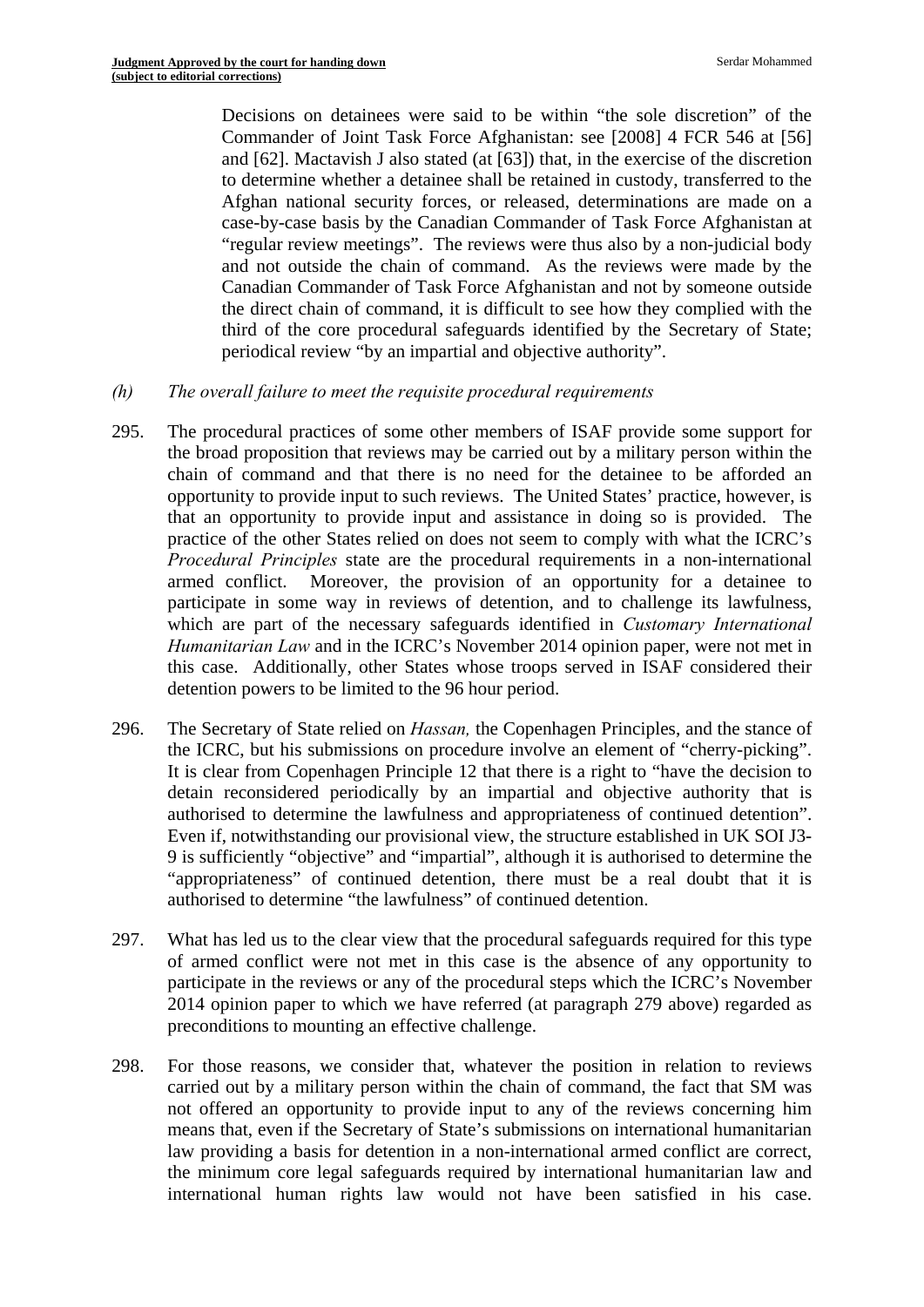Accordingly, even if Article 5 had to be modified to reflect the fact that this detention was in the course of a non-international armed conflict, the minimum procedural safeguards required by international law in such a conflict would not have been met.

# **VII THE CLAIMS IN TORT AND THE DEFENCE OF ACT OF STATE**

# **(1) The claims in tort**

- 299. The question whether depriving a person of his liberty by detaining him in another country gives rise to a cause of action depends on what law governs the conduct. The applicable law is determined by the English rules of private international law which are set out in Part III of the Private International Law (Miscellaneous Provisions) Act 1995 ("the 1995 Act"). The 1995 Act applies to claims against the Crown. However, it does not affect any rule of law as to whether proceedings of any description may be brought against the Crown (see section 15(3)).
- 300. In the case of SM, the possible systems of applicable law are (i) Afghan law, (ii) English law and (iii) international law. Before considering the application of the rules under the 1995 Act for determining the applicable law, we note that we have considered Afghan law and international law and concluded that (i) for the reasons given at paragraphs 135 to 137 above HM armed forces had no authority under Afghan law to detain a person after 96 hours and (ii) for the reasons given at paragraphs 138 and following and paragraphs 164 and following (summarised at paragraphs 251 to 253 above) HM armed forces had no authority respectively under the UNSCRs or international humanitarian law to detain after that period.
- 301. As to English law, detaining someone is *prima facie* the tort of false imprisonment. It is a longstanding and fundamental principle of the common law that any interference with personal liberty by imprisonment is unlawful and gives rise to a claim in tort unless the person responsible for the imprisonment can show that it is justified: see Lord Dyson in *Lumba*'s case [2012] 1 AC 245 at [65]. Accordingly, in each of the cases now before us it is for the Secretary of State to justify the lawfulness of the detention. Other than by the announcement of the change of policy and the amendment to UK SOI J3-9 no legal framework authorising extended detention was put in place. No one suggested that the detention was legal or justified under English law save by operation of the act of state doctrine. Had SM been detained in the United Kingdom, it is clear for reasons explained below that the act of state doctrine would not apply: see Lord Wilberforce in *Nissan v Attorney General* [1970] AC 179 at pg 231 D-F cited at paragraph 311 below.
- 302. SM was detained in Afghanistan pursuant to a UK government policy decision to detain beyond 96 hours "when it is necessary to protect the operation and protect our troops" (see paragraph 153(vi) above) which was announced in a ministerial statement (see paragraph 153(vi) and 153(vii) above). The reason for the adoption of a detention policy going beyond the ISAF detention policy authorised by the UNSCRs was the need to interrogate those who were assessed to pose a "substantial and imminent threat to" HM armed forces who would otherwise have to be released or handed over to the Afghan authorities, who would then release them (see paragraph 153(i) and 153(iv) above). This policy was, however, not enacted or authorised in either primary or secondary legislation. The particular decision to detain SM beyond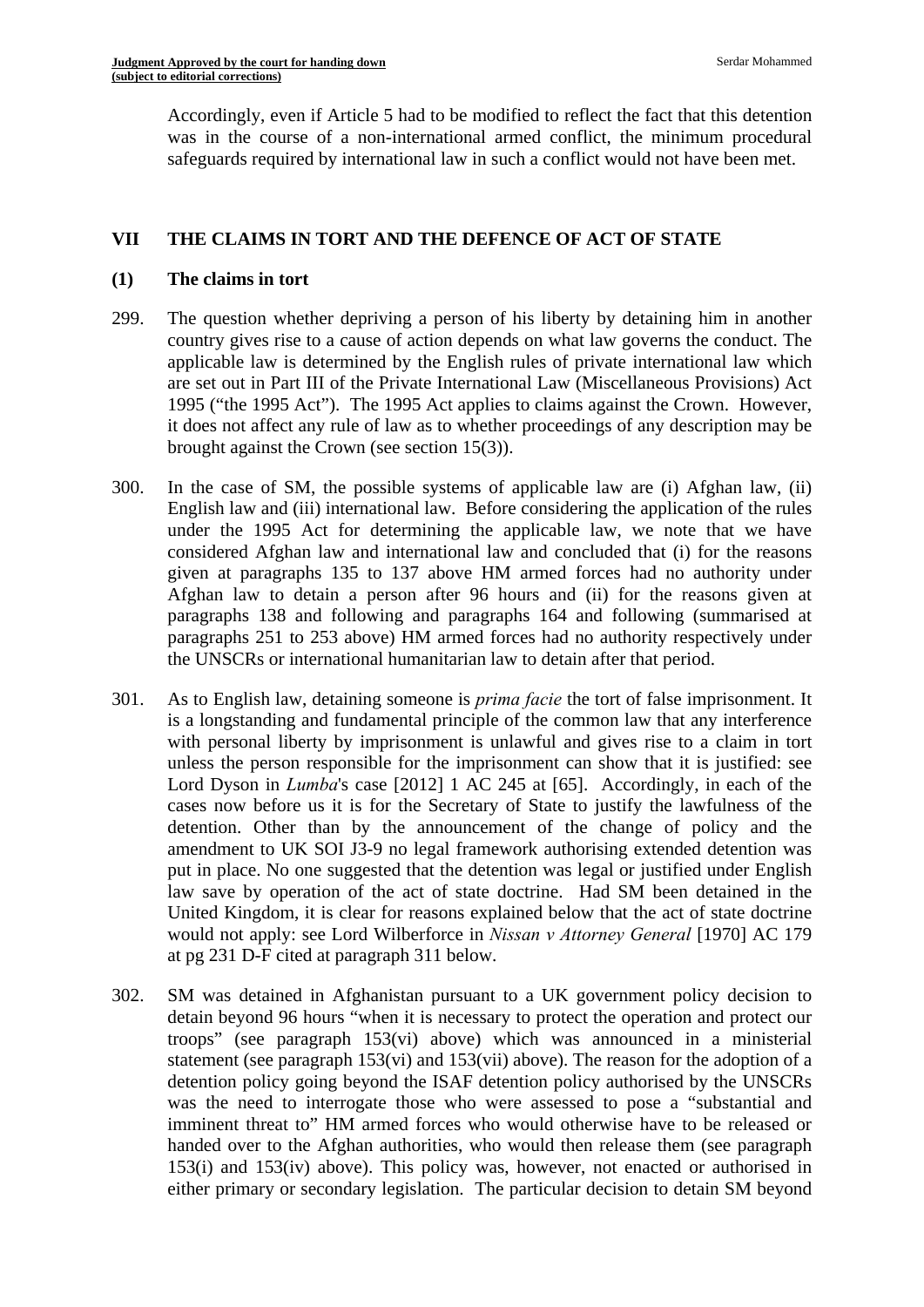96 hours was made by UK government ministers (see paragraphs 43(viii) and 270 above).

- 303. The Secretary of State's position is that even if (contrary to his primary position) SM's detention was not legal under Afghan or international law, and would not have been legal had he been detained in England because the decision to detain him was made pursuant to the policy summarised in the last paragraph, it was justified and thus gave rise to the act of state defence to a claim in tort.
- 304. With that introduction, we can turn to the rules under the 1995 Act for determining the applicable law. Where the events which are alleged to give rise to a claim in tort occur in another country, section 11 of the 1995 Act establishes the general rule. Section 11(1) provides that "[t]he general rule is that the applicable law is the law of the country in which the events constituting the tort ... in question occur"; it is the *lex loci delicti*. Where elements of the events constituting the tort occur in different countries, section 11(2) of the 1995 Act provides for that law to be displaced and for the applicable law to be the law of the country in which the most significant element or elements of those events occurred: see section  $11(2)(c)$  of the 1995 Act. Section 12 makes provision for the displacement of the general rule where it is substantially more appropriate for the applicable law to be the law of a country other than that which would be applicable under section 11(1) or 11(2).
- 305. There was no suggestion in any of the cases before us that the rule in section  $11(1)$ should be displaced by the operation of section  $11(2)$  or 12. No argument was addressed to us that that rule should be displaced on grounds of the public policy of the law of England and Wales pursuant to section  $14(3)(a)$  of the 1995 Act or otherwise.
- 306. In the case of SM it is clear that the most significant elements of the events giving rise to SM's private law claim in tort occurred in Afghanistan and therefore it is Afghan law that governs the claim, although some of the decisions about extending his detention were taken in London*.*
- 307. The PIL claimants do not bring a private law claim in tort: see paragraph 365 below.
- 308. Yunus Rahmatullah and the Iraqi civilian claimants all bring claims in tort but it is common ground that these claims are governed by the *lex loci delicti*: see paragraph 366 below.
- 309. In these proceedings the Secretary of State seeks to rely on the act of state defence to resist the claims in tort in respect of the detention of Yunus Rahmatullah and in respect of the claims by the Iraqi civilian claimants arising out of their transfer to the US authorities. In addition, we were told that it may be relied on, in due course, in response to Yunus Rahmatullah's claims in respect of his transfer to the US authorities. We note that the Secretary of State does not rely on act of state in response to any allegations of ill-treatment at the hands of HM armed forces.

## **(2) The nature of act of state: domestic or Crown act of state**

310. "Act of state" is a term which is used in different contexts with different meanings. The principle of act of state which is invoked in these proceedings is concerned with the acts of the domestic sovereign; it can conveniently be referred to as either Crown act of state (the terminology used before the judge) or domestic act of state. It is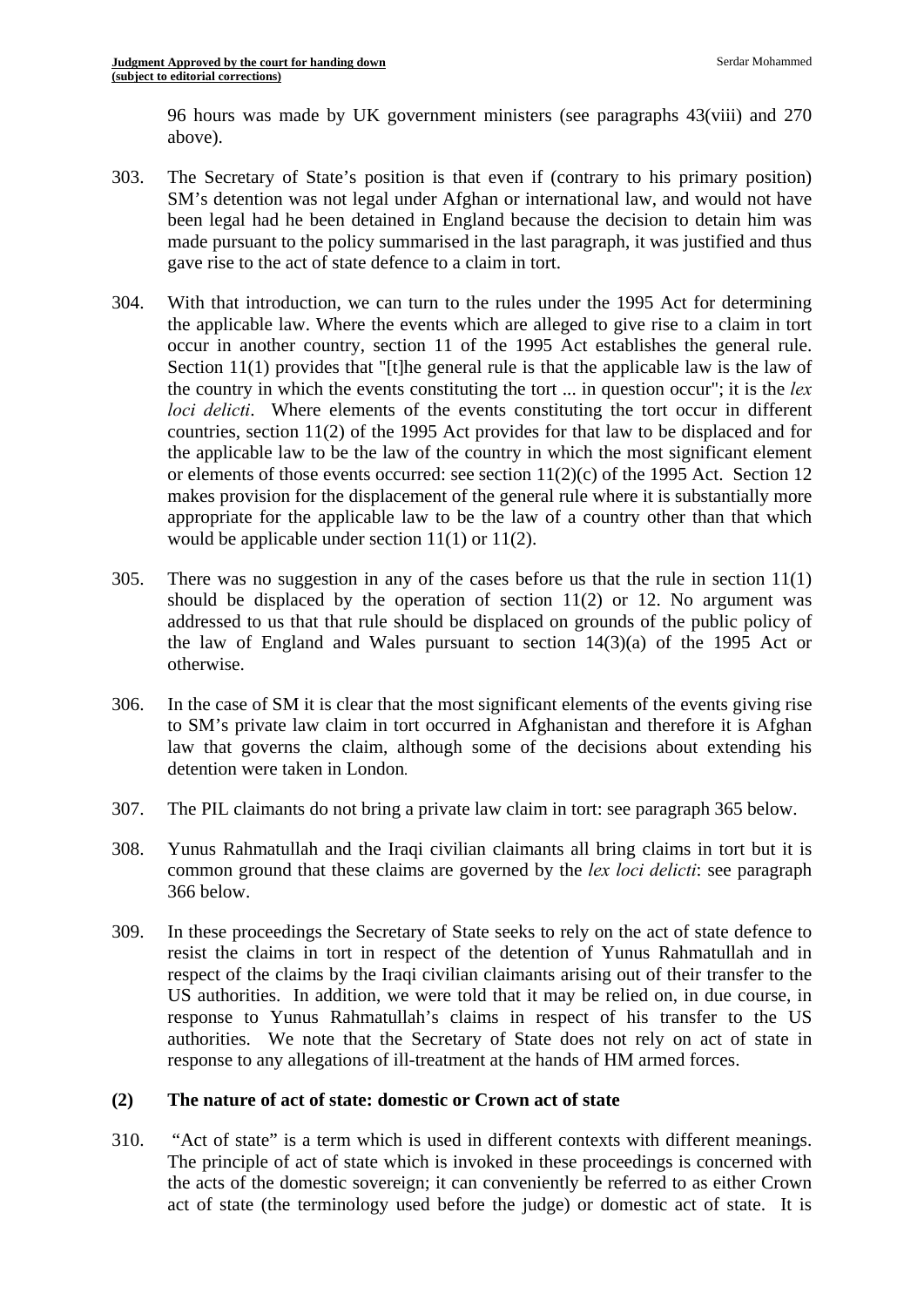distinct from that, also referred to as "act of state" or "foreign act of state", which relates to the extent to which courts in this jurisdiction may rule upon the acts of a foreign sovereign and which has been considered recently by this court in *Yukos Capital Sarl v OJSC Rosneft Oil Co. (No. 2)* [2014] QB 458 and *Belhaj v Straw*  [2014] EWCA Civ 1394; [2015] 2 WLR 1105. In this judgment "act of state" is used to refer to the former principle.

311. In *Nissan v Attorney General* [1970] AC 179, the leading modern authority in this field, Lord Wilberforce (at pg 231 B) drew attention to the following definition of act of state provided by Professor E.C.S. Wade (*British Yearbook of International Law*  (1934), vol. XV, pg 103, adopted by *Halsbury's Laws of England,* 3rd edn (1954), vol. VII, pg 279, n. (i)), while cautioning that it is less a definition than a construction put together from what had been decided in various cases:

> relations with another state, including its relations with the subjects of that state, "…an act of the executive as a matter of policy performed in the course of its unless they are temporarily within the allegiance of the Crown".

Lord Wilberforce then observed (at pg 231 D-F) that act of state includes within itself two different conceptions or rules.

 "The first rule is one which provides a defendant, normally a servant of the Crown, with a defence to an act otherwise tortious or criminal, committed abroad, provided that the act was authorised or subsequently ratified by the Crown. It is established that this defence may be pleaded against an alien, if done abroad, but not against a friendly alien if the act was done in Her Majesty's Dominions. It is supported in its positive aspect by the well-known case of *Buron v. Denman* (1848) 2 Exch. 167 and in its negative aspect by *Johnstone v. Pedlar* [1921] 2 A.C. 262.

 The second rule is one of justiciability: it prevents British municipal courts from resort to the courts by British subjects is not a matter on which clear authority taking cognisance of certain acts. The class of acts so protected has not been accurately defined: one formulation is "those acts of the Crown which are done under the prerogative in the sphere of foreign affairs" (*Wade and Phillips's Constitutional Law,* 7th ed. (1956), p. 263). As regards such acts it is certainly the law that the injured person, if an alien, cannot sue in a British court and can only have resort to diplomatic protest. How far this rule goes and how far it prevents exists."

## **(3) The decisions of the judge**

312. In his judgment in the main action, the judge (at [374] to [376]) identified the general principle underlying act of state as the constitutional principle that the conduct of foreign affairs is the province of the Executive arm of the State and that the judiciary should not involve itself in or bring into jeopardy the conduct of such affairs. In this regard he noted that, although the decision of the House of Lords in *Council of Civil Service Unions v Minister for Civil Service* [1985] AC 374 established that the mere fact that a power derives from the prerogative does not exclude it from the scope of judicial review, the House of Lords accepted that the subject matter of certain powers made their exercise unsuitable for judicial review. Lord Fraser (at pg 398) had referred, by way of example, to the prerogative powers concerned with control of the armed forces and with foreign policy. In subsequent cases the courts had asserted a willingness in principle to review the exercise of prerogative powers even in these areas (e.g. *R (Bancoult) v Secretary of State for Foreign Affairs* [2009] 1 AC 453). Nevertheless the courts had continued to exercise considerable restraint when invited to review Executive decisions involving matters of foreign policy. In the judge's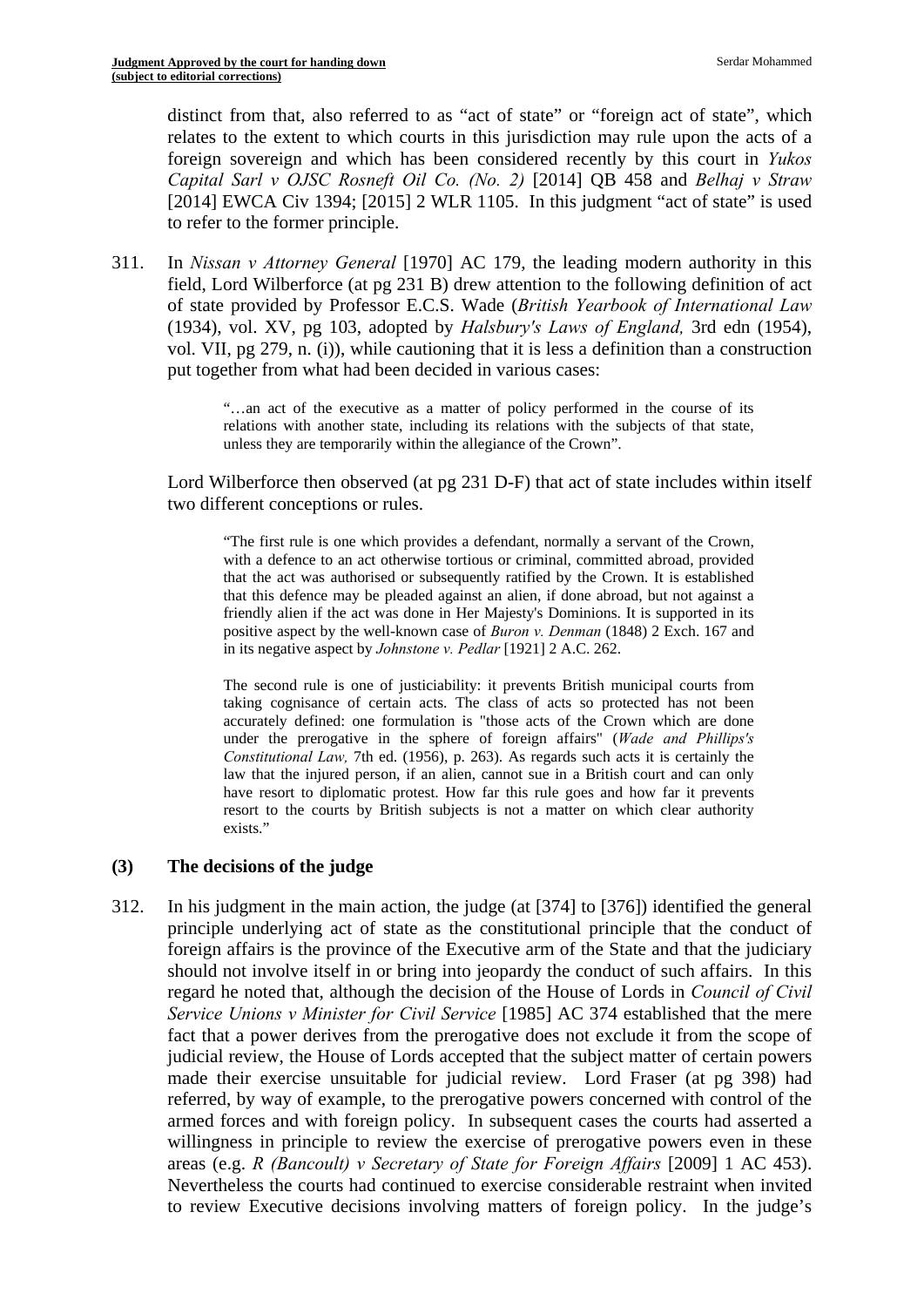view, however, such restraint no longer rests on a rule that certain areas of decision making by the Executive such as foreign policy are "no-go" areas for the courts but on a consideration of whether or to what extent the particular decision of the Executive with which the case is concerned is or is not justiciable.

- 313. The judge (at [379] to [383]) considered that although act of state operates in the field of private law to preclude a claim in tort as opposed to barring a claim for judicial review in the field of public law, it was similar if not identical to the rule that acts of the Crown which are done under the prerogative in the sphere of foreign affairs are unreviewable. Once it was accepted that the act in question was justiciable in the sense that it is cognisable and capable of being reviewed by the courts, the justiciability limb of act of state could not apply. In his view the question whether HM armed forces acted lawfully under Afghan law in detaining SM was plainly justiciable as it did not require determination of any matter which a court is unsuited to deal with.
- 314. Turning to act of state as a defence to a claim in tort, the judge considered (at [394] to [397]) that the rationale for this aspect of act of state was to be found in the principle that the Executive and the judiciary must speak with one voice in the field of foreign relations (see *Government of the Republic of Spain v SS "Arantzazu Mendi"* [1939] AC 256 per Lord Atkin at pg 264; *British Airways Board v Laker Airways Ltd.* [1984] QB 142, per Lord Donaldson MR at pg 193). The judge observed that the UK Government had taken considered decisions to authorise the detention of suspected insurgents including the decision to detain them beyond 96 hours. He continued (at [395]):

 arising under Afghan law for acts done on the authority of the UK government "This and other aspects of UK detention policy and practice in Afghanistan can be reviewed by the English courts in accordance with established principles of public law. But if and insofar as acts done in Afghanistan by agents of the UK state in carrying out its policy infringe Afghan domestic law, that in my opinion is a matter for which redress must be sought in the courts of Afghanistan. It is not the business of the English courts to enforce against the UK state rights of foreign nationals abroad, where to do so would undercut the policy of the executive arm of the UK state in conducting foreign military operations."

In his view, this aspect of act of state is analogous to the conflict of laws rule that English courts will not enforce a right arising under the law of a foreign country if to do so would be contrary to English public policy and to the rule that they will not enforce the penal, revenue or other public law of a foreign State. Accordingly, act of state operates as an exception to the general principle that proceedings may be brought in this country founded on a tort which is actionable under the law of a foreign country where the law of that country is the applicable law. The judge emphasised that this limb of act of state is narrow in its application. It applies only to acts which are directly authorised or ratified by the UK Government. It applies only to Executive acts done abroad pursuant to deliberate UK foreign policy and may well be confined to acts involving the use of military force. It was, he said, unnecessary for him to decide if it could be relied on by a British citizen although he found it difficult to see how the nationality of the claimant could in principle be relevant. Furthermore, he considered (at [401]) that the availability of a defence under this limb of act of state does not depend on whether the UK Government was or was not purporting to comply with Afghan law in operating its detention policy. In summary, (at [406]), act of state does not prevent a person detained by agents of the United Kingdom abroad from bringing a claim alleging that his detention is unlawful but it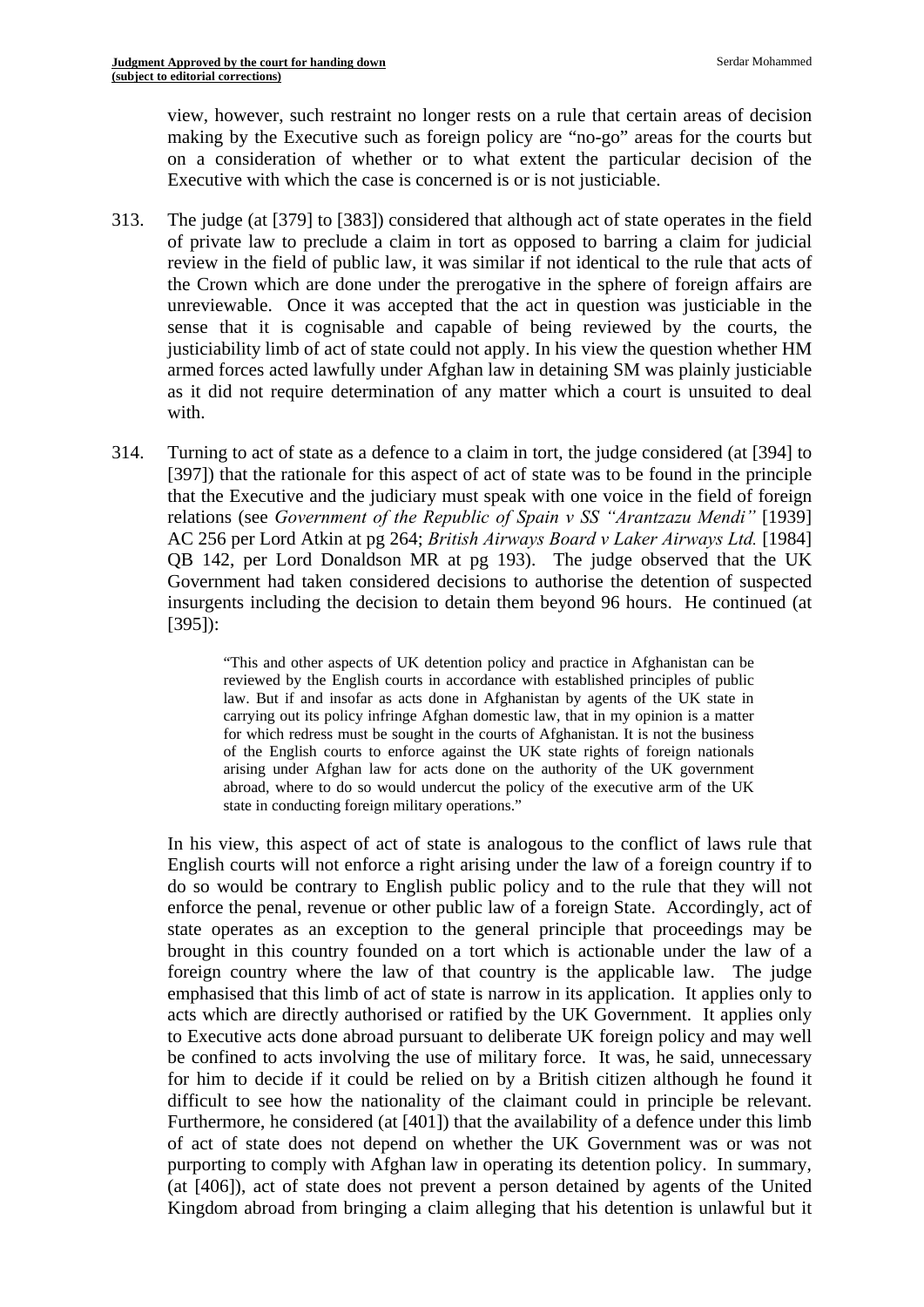may prevent such a person from asserting such a claim in so far as it is based on foreign law.

- 315. The judge (at [408]) rejected a submission that SM's claim falls within a human rights exception to this limb of act of state. He did not consider that there was a true analogy between act of state and foreign act of state where an exception had developed in cases of grave or gross infringements of human rights (see *Kuwait Airways Corp. v Iraqi Airways Co. (Nos. 4 & 5)* [2002] 2 AC 883). Furthermore, most tort claims could be characterised as involving an infringement of human rights and he could not see a coherent basis for allowing some such claims to be enforced and not others. It was far from clear that the present claim could be described as a grave or gross violation of human rights. In any event, it was unnecessary to fashion a human rights exception at common law given the protection afforded by the Human Rights Act 1998.
- 316. In a further section of his judgment ([409] to [416]), the judge rejected a submission on behalf of the Secretary of State that act of state barred SM's claim under Article 5 ECHR. This submission was untenable because of the express provision in section 7(1) Human Rights Act 1998 permitting a person who alleged that his ECHR rights had been infringed to bring proceedings under the Act in the appropriate court or tribunal.
- 317. In *Rahmatullah v Ministry of Defence* the judge addressed three further submissions on act of state. First (at [202] to [209]) he rejected the submission that, properly understood, *Buron v Denman* (1848) 2 Exch 167, was merely an expression of the non-justiciability rule in a case where the defendant was an agent of the Crown rather than the Crown itself and was not authority for the existence of an act of state defence to claims in tort. Secondly (at [210] to [215]) he rejected a submission that even if a second limb of act of state as a defence to a claim in tort had once existed, it had been extinguished by the Crown Proceedings Act 1947. Thirdly (at [216] to [222]) he rejected a submission that an act of state defence to a claim in tort was incompatible with the right of access to a court conferred by Article 6 ECHR. In his view the defence served the legitimate aim of protecting the interests of the nation abroad, in particular where military action is considered necessary by the Executive in the national interest, and was proportionate.

## **(4) Non-justiciability and act of state**

318. That limb of the act of state rule which involves the application of principles of nonjusticiability forms the basis of a series of decisions concerning the annexation or transfer of territory (e.g. *Forester v Secretary of State for India in Council* (1872) L. R. Ind. App. Supp. 10; *West Rand Central Gold Mining Co. Ltd. v The King* [1905] 2 KB 391; *Salaman v Secretary of State in Council of India* [1906] 1 KB 613). A striking example is provided by the decision of the Judicial Committee of the Privy Council in *Secretary of State in Council of India v Kamachee Boye Sahaba* (1859) 13 Moore 22. The East India Company seized the Raj of Tanjore and the whole of the property of the deceased Rajah following his death without a male heir. In proceedings brought by his widow, the Supreme Court of Judicature at Madras declared that his private estate, real and personal, was held by the Company on trust for the widow. On appeal to the Privy Council, it was argued that in the exercise of sovereign power the Company had seized all the property the subject of the suit and that over an act so done, whether rightfully or wrongfully, no municipal court has any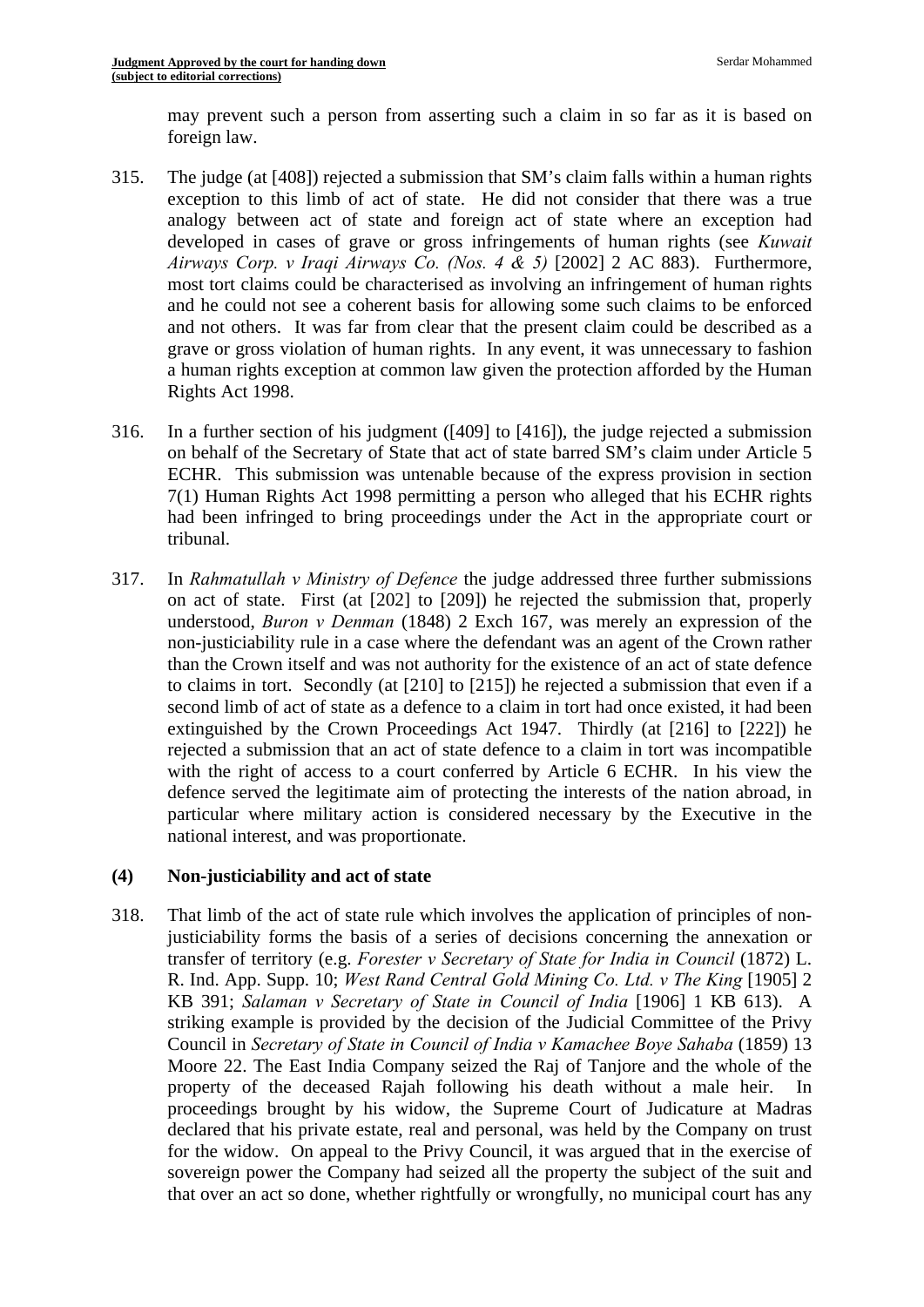jurisdiction. Lord Kingsdown considered that the applicable legal principle was beyond dispute:

 "The transactions of independent States between each other are governed by other may make." (at pg 75) laws than those which Municipal Courts administer: such Courts have neither the means of deciding what is right, nor the power of enforcing any decision which they

The Privy Council held that as the seizure was made by the Company acting in the exercise of sovereignty on behalf of the British Government, it was an act of state and no municipal court had jurisdiction to inquire into its propriety.

- 319. In *Nissan v Attorney-General* Lord Wilberforce (at pg 231G to 232D) referred to *Kamachee Boye Sahaba* and this line of authority as establishing that, once the character of an act as an act of state is decided by the court, cognisance cannot be taken of it by a municipal court. In *Nissan* British troops, operating in Cyprus as part of a truce force under an agreement between the United Kingdom and Cyprus, took possession of the plaintiff's hotel near Nicosia for use as headquarters of the British command. Subsequently HM armed forces became part of a UN peace-keeping force. The plaintiff began an action in the High Court claiming declarations against the Crown that he was entitled to compensation for the occupation and alleged damage to the hotel and its contents. The House of Lords unanimously rejected a plea of act of state which, it appears, was advanced by the Crown on the basis of the justiciability limb (see Lord Wilberforce at pg 231F-G). Lord Reid decided the case on the basis that act of state could not be successfully raised against a British subject. The other members of the appellate committee left open that question but held that the conduct in question did not constitute an act of state. They considered that while the making of the treaty between the United Kingdom and Cyprus was an act of state and some acts done pursuant to the treaty might be acts of state, the occupation of the hotel and conduct which was alleged to have caused damage were not sufficiently closely connected with the treaty to constitute acts of state (Lord Morris at pg 216E to 217D, 218F-G; Lord Pearce pg 227A-C; Lord Wilberforce pg 235F to 236A; Lord Pearson pg 239G to 240D).
- 320. The nature of non-justiciability has recently been addressed by Lord Neuberger PSC, Lord Sumption and Lord Hodge JJSC, with whom Lord Mance and Lord Clarke JJSC agreed, in *Shergill v Khaira* [2014] UKSC 33; [2015] AC 359, a case concerning the trusteeship and administration of two Sikh temples, at [41] to [43]. They identified a number of rules of English law which may result in an English court being unable to decide a disputed issue on its merits including State immunity and the act of state doctrine. They described the latter as conferring immunity from liability on certain persons in respect of certain acts. It is not clear whether this reference is to domestic act of state, foreign act of state or to both. However, they considered that the term "non-justiciability" refers to something different, namely a case where an issue is said to be inherently unsuitable for judicial determination by reason only of its subject matter. Such cases, they considered, generally fall into one of two categories. The first comprises cases where the issue in question is beyond the constitutional competence assigned to the courts under our conception of the separation of powers. They observed that cases in this category are rare for they may result in a denial of justice which could only exceptionally be justified either at common law or under Article 6 ECHR. Certain transactions of foreign States and proceedings in Parliament were identified as the paradigm cases. "The distinctive feature of all these cases is that once the forbidden area is identified, the court may not adjudicate on the matters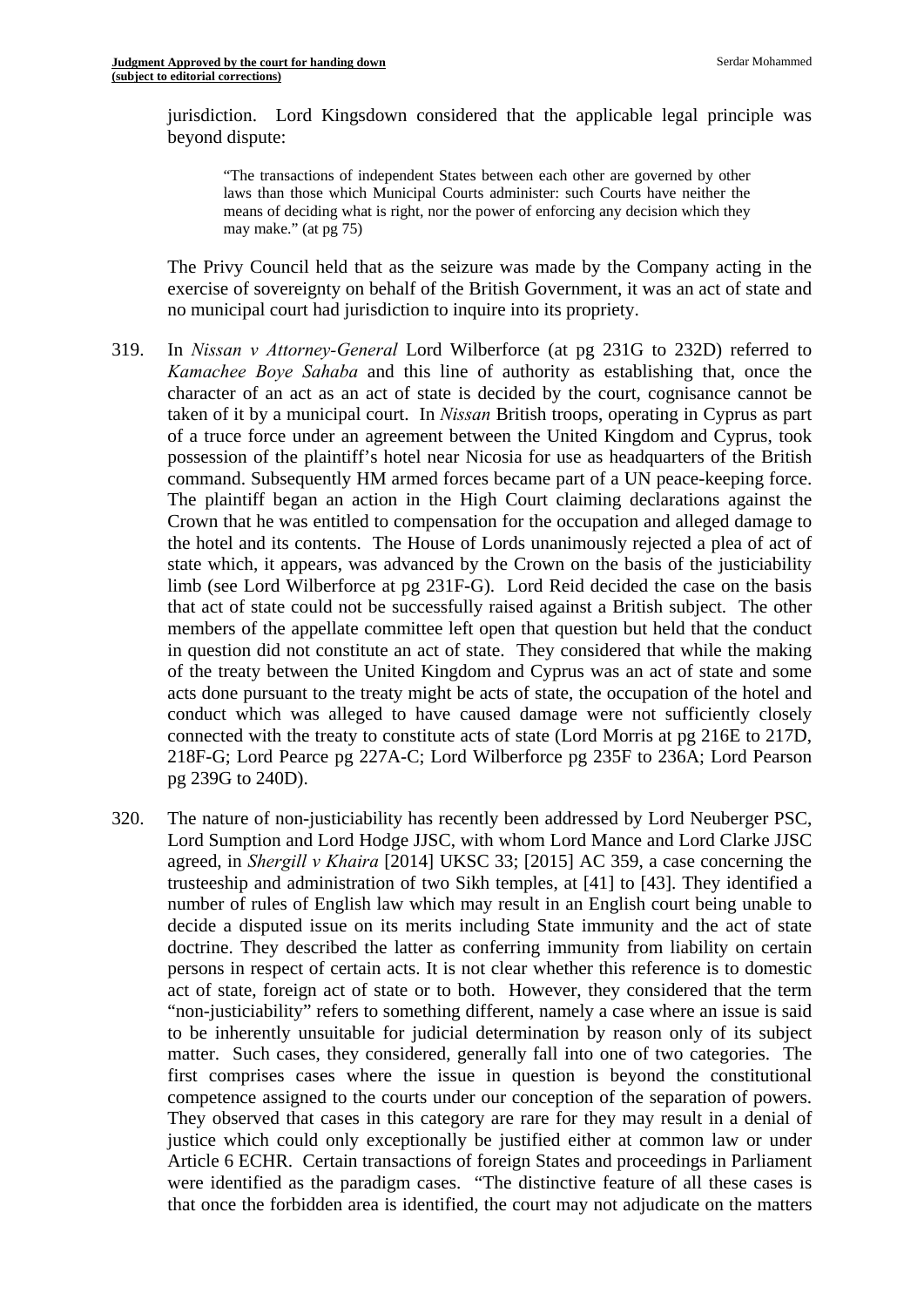within it, even if it is necessary to do so in order to decide some other issue which is itself unquestionably justiciable." The second category comprises claims or defences which are based neither on private legal rights or obligations, nor on reviewable matters of public law. However, the court will adjudicate "if a justiciable legitimate expectation or an ECHR right depends on it" or "if a private law liability was asserted which depended on such a matter".

- 321. The question whether detention by HM armed forces forming part of a multi-national force acting in Iraq under UNSCR 1546 was justiciable arose for consideration in *Al-Jedda v Secretary of State for Defence*. At first instance ([2009] EWHC 397 (QB)) Underhill J (at [74]) approached the matter on the basis that he was concerned with the non-justiciability limb of act of state. He took as his starting point the position that the decision to contribute British forces to the multi-national force was plainly an act of state, as it was quintessentially a policy decision in the field of foreign affairs. Following the approach of the House of Lords in *Nissan*, he then considered whether the claimant's detention had a sufficiently close link to that act. He considered that internment was a specific part of the task which the multi-national force was invited by the Government of Iraq and mandated by the Security Council to undertake. In his view, therefore, the detention was done in performance of the original decision to contribute forces. He observed that although the act of state rule might apply even in the absence of such an obligation, its justification was clearer where an obligation to detain existed.
- 322. On appeal to this court [2010] EWCA Civ 758; [2011] Q 773 the majority agreed with Underhill J that the claimant's detention was lawful and, as a result, did not need to decide the issue of act of state. Arden LJ, dissenting, agreed with the conclusions and reasoning of Underhill J on this point (at [107] to [110]). However, this conclusion rested on and was carefully limited to the overriding force of UNSCR 1546. In her view the United Kingdom was entitled and bound, under Article 103 of the UN Charter, to intern persons where this was necessary for the internal security of Iraq and internment for this purpose would, therefore, clearly qualify as an act of state. There could be no challenge to a review of detention carried out under those powers in any manner permitted by Geneva IV or to the legality of a decision to detain made in exercise of the powers conferred by the UNSCR. Elias LJ, while noting that this complex issue had not been fully argued and while doubting whether it was legitimate for the Secretary of State to rely on act of state when it had not been raised in the earlier proceedings, expressed the view (at [195]) that the detention was an act of state, essentially for the reasons given by Underhill J and Arden LJ. Lord Dyson JSC did not express a view on this point.
- 323. We consider that the claims brought by SM and the PIL claimants challenging whether HM armed forces acted lawfully under the local law in detaining the claimants are clearly justiciable for the reasons given by the judge (at [381] to [384]). There is here no requirement to adjudicate on questions of policy in the absence of "judicial or manageable standards" suitable for application by the courts. There is nothing constitutionally inappropriate in a court in this jurisdiction applying the local law to determine the lawfulness of the claimants' detention. Indeed, in section 11 of the 1995 Act, Parliament enacted that as the "general rule". The court will not be required to rule on the legality or otherwise of high level policy decisions such as whether to participate in the multi-national force, issues from which the complaints made in these proceedings are remote. On the contrary, the court is well equipped to deal with such issues, albeit arising under the law of a foreign State. As the judge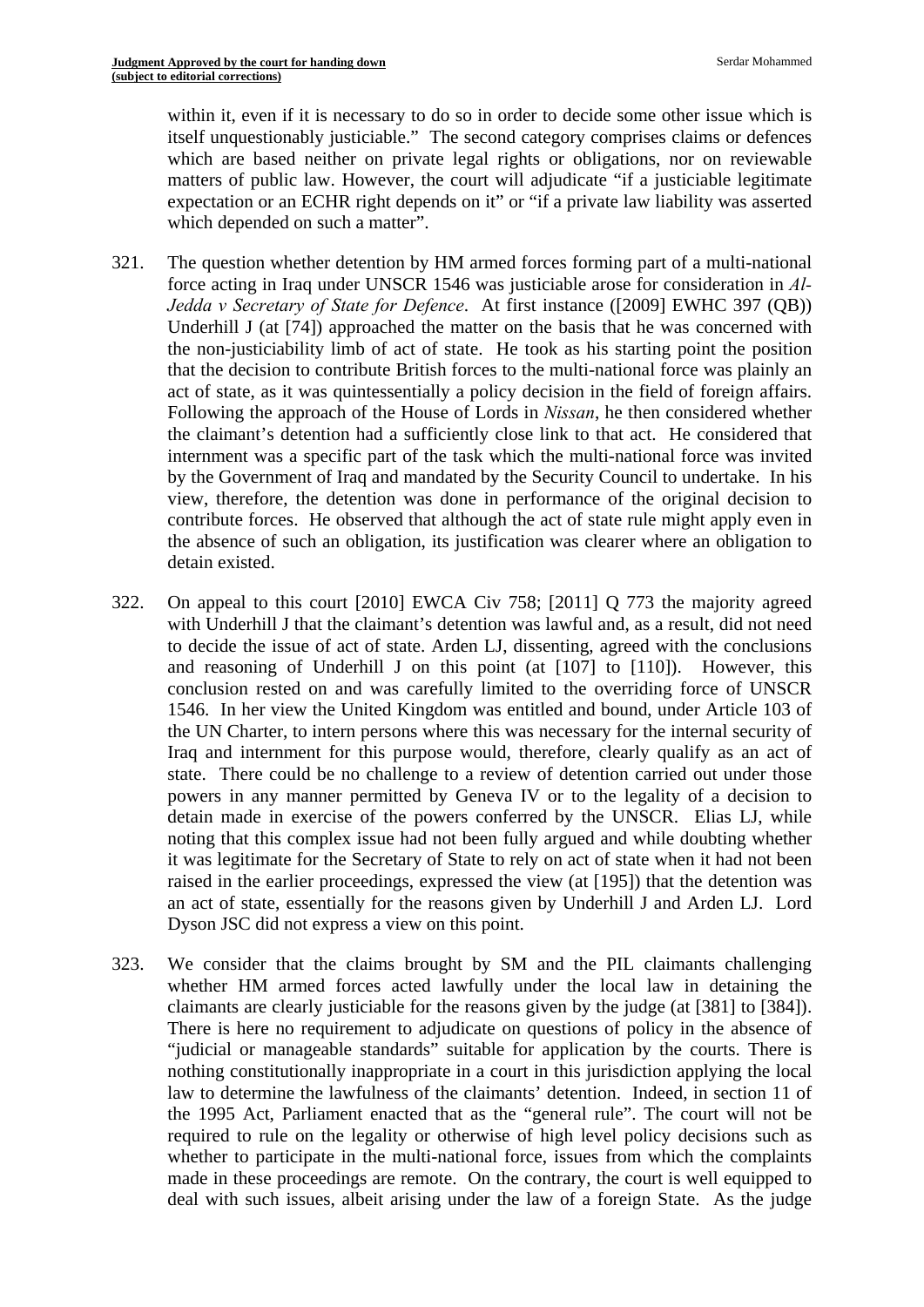observed, determining whether an individual has been unlawfully deprived of his liberty is quintessentially a matter for a court. In our view, precisely the same reasoning applies to the claims relating to the delivery of the claimants to the Afghan authorities.

- 324. We also note that, in the context of proceedings for judicial review, courts in this jurisdiction have ruled on the legality of the transfer to the Afghan authorities of detainees arrested by HM armed forces in Afghanistan, apparently without any point having been taken on the justiciability of the claim. In *R (Maya Evans) v Secretary of State for Defence* the Queen's Bench Divisional Court reviewed UK policy and practice in transferring suspected insurgents. In our view, whether issues are justiciable cannot depend on the nature of the proceedings. On the contrary, what is suitable for adjudication by a court must be determined by the court on the basis of the subject matter in dispute. Accordingly, what is justiciable in public law proceedings is also justiciable in private law proceedings.
- 325. At first sight, the same conclusion would appear to follow with regard to the claims by Yunus Rahmatullah and the Iraqi civilian claimants. However, one possible point of distinction is that in at least some of the Iraqi claims with which we are concerned the United Kingdom may have been under an obligation in international law to exercise its power of detention in Iraq where necessary for imperative reasons of security.
- 326. The detentions in these cases took place under three different legal regimes. XYZ was detained between approximately July 2003 and January 2004. Until 28 June 2004, the United Kingdom was an occupying force but it is not clear from the papers before us under what power or authority XYZ was initially detained. Yunus Rahmatullah who was detained from February to March 2004, was detained under powers granted by UNSCR 1511. ZMS and HTF were detained under powers granted by UNSCR 1790 which extended the authority found in UNSCR 1546.
- 327. Article 25, UN Charter binds Member States of the United Nations to carry out decisions of the Security Council. Moreover, Article 103 provides that in the event of a conflict between the obligations of the Members of the United Nations under the Charter and their obligations under any other international agreement, their obligations under the Charter shall prevail. In *R (Al-Jedda) v Secretary of State for Defence* [2008] 1 AC 332 the House of Lords decided that Security Council Resolution 1546 obliged the United Kingdom to exercise its power of detention in Iraq where necessary for imperative reasons of security. Lord Bingham said that those nations which contributed to the multinational force:

 reasons of security. It could not be said to be giving effect to the decisions of the Security "became bound by articles 2 and 25 to carry out the decisions of the Security Council in accordance with the Charter so as to achieve its lawful objectives. It is of course true that the UK did not become specifically bound to detain the appellant in particular. But it was, I think, bound to exercise its power of detention where this was necessary for imperative Council if, in such a situation, it neglected to take steps which were open to it." (at [34])

Accordingly, this obligation prevailed.

328. Subsequently, the Strasbourg court in *Al-Jedda v United Kingdom* concluded that Security Council Resolution 1546 authorised the United Kingdom to intern where necessary but did not impose a binding obligation to do so. However, we are bound to follow the decision of the House of Lords on this point (*Kay v Lambeth LBC* [2006]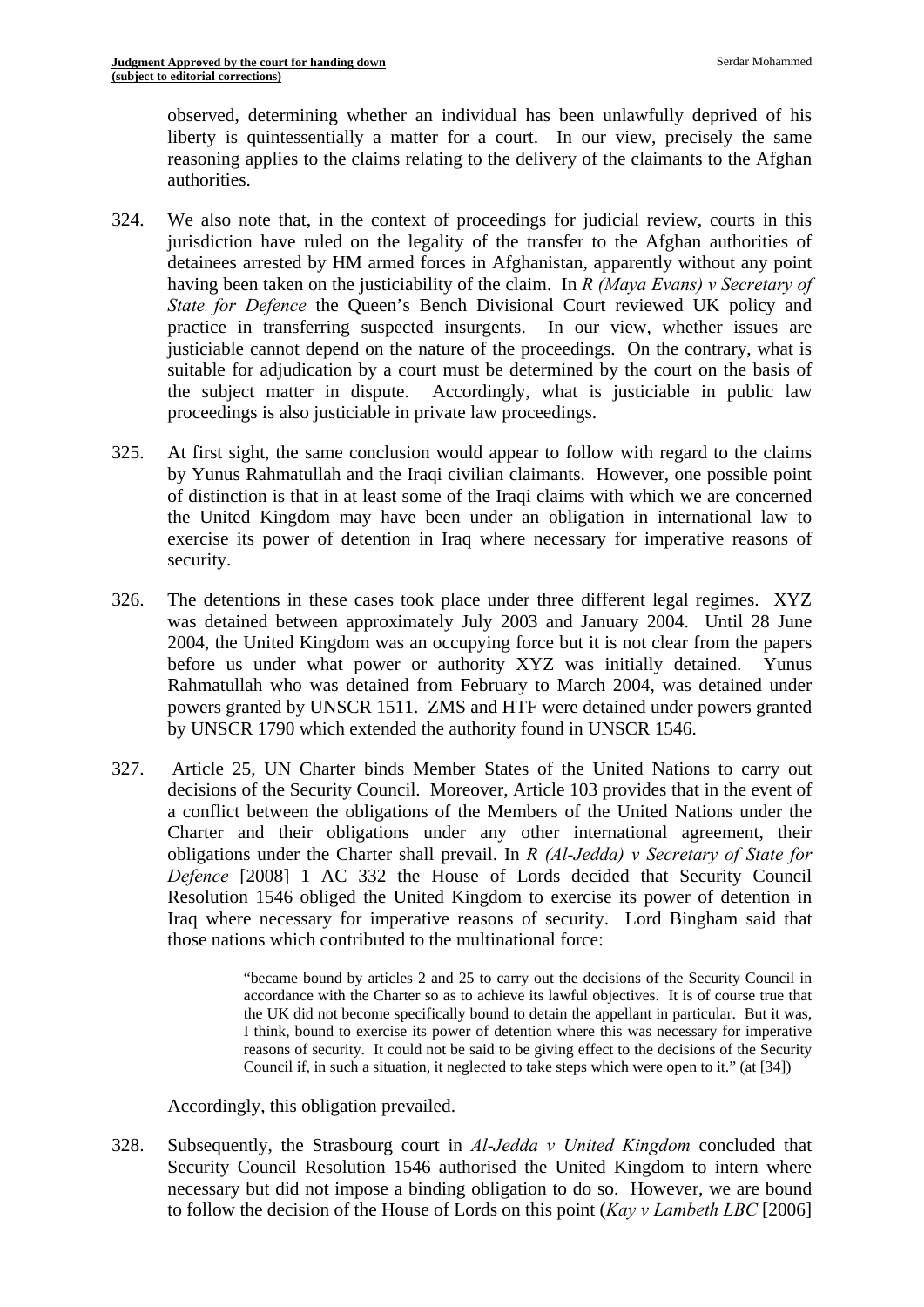2 AC 465 at [40] to [45]). (We note that in *Al-Waheed v Ministry of Defence* [2014] EWHC 2714 (QB) Leggatt J considered that the decision of the House of Lords in *Al-Jedda* was binding on the High Court but granted a certificate under section 12 of the Administration of Justice Act 1969 allowing an appeal direct to the Supreme Court. The Supreme Court granted permission to appeal on 8 December 2014 but the appeal has yet to be heard.)

- 329. In his judgment in the main action, the judge (at [371]) distinguished the observations of Underhill J, Arden and Elias LJJ in *Al-Jedda* on the ground that it was integral to their reasoning that such internment, where necessary for imperative reasons of security, was a positive obligation undertaken by the United Kingdom under international law when it agreed to contribute British forces to the multi-national force in Iraq. In his judgment in *Rahmatullah*, however, the judge returned to this issue and on further consideration questioned whether the opinion that the claim in *Al-Jedda*  was barred by the doctrine of act of state might not be better explained on the basis of the other limb which provides a defence to a claim in tort (at [194] to [197]). He questioned why, on the assumption that the policy decision to contribute British forces to the multi-national force in Iraq was not justiciable, it should follow that a decision taken by British forces participating in the multi-national force to intern a particular individual was not justiciable. In his view, the characterisation of the decision to intern Mr Al-Jedda as a non-justiciable act of state was evidently driven by the view that the United Kingdom was under a positive obligation imposed by UNSCR 1546 to intern people who were believed to be a threat to security. However, such an approach was hard to reconcile with the principle that obligations undertaken by the United Kingdom under treaties have no domestic legal effect except in so far as they are enacted by the legislature into domestic law.
- 330. We see great force in the judge's reasoning on this point in *Rahmatullah*. First, policy decisions as to detention or internment are far removed from what Lord Morris in *Nissan* described as "the category of transactions which by reason of being a part of or in performance of an agreement between States are withdrawn from the jurisdiction of the municipal courts" (at pg 217). Secondly, the fact that an obligation to detain or intern arises under a treaty which has not been implemented into domestic law cannot without more render non-justiciable what is otherwise justiciable. Accordingly, we consider that the observations in *Al-Jedda* on the applicability of the act of state principle cannot be justified on grounds of non-justiciability.
- 331. For these reasons, we consider that the non-justiciability limb of the act of state principle does not bar the private law claims in tort with which we are concerned.

## **(5) Act of state as a defence to claims in tort**

- *(a) Is act of state limited to cases of non-justiciability?*
- 332. In submissions on behalf of Yunus Rahmatullah and the Iraqi civilian claimants it was contended that act of state exists solely as a narrow rule of justiciability that precludes the courts from adjudicating upon a limited category of sovereign, inter-State acts and that it does not operate additionally as a separate, broader private law defence or bar to tort claims which lie outside the non-justiciability principle.
- 333. In support of this submission it was contended that the true explanation of *Buron v Denman* (1848) 2 Ex. 167 is that the subject matter of the claim was not justiciable. In October 1840 Commander Denman, an officer in the Royal Navy on the Sierra Leone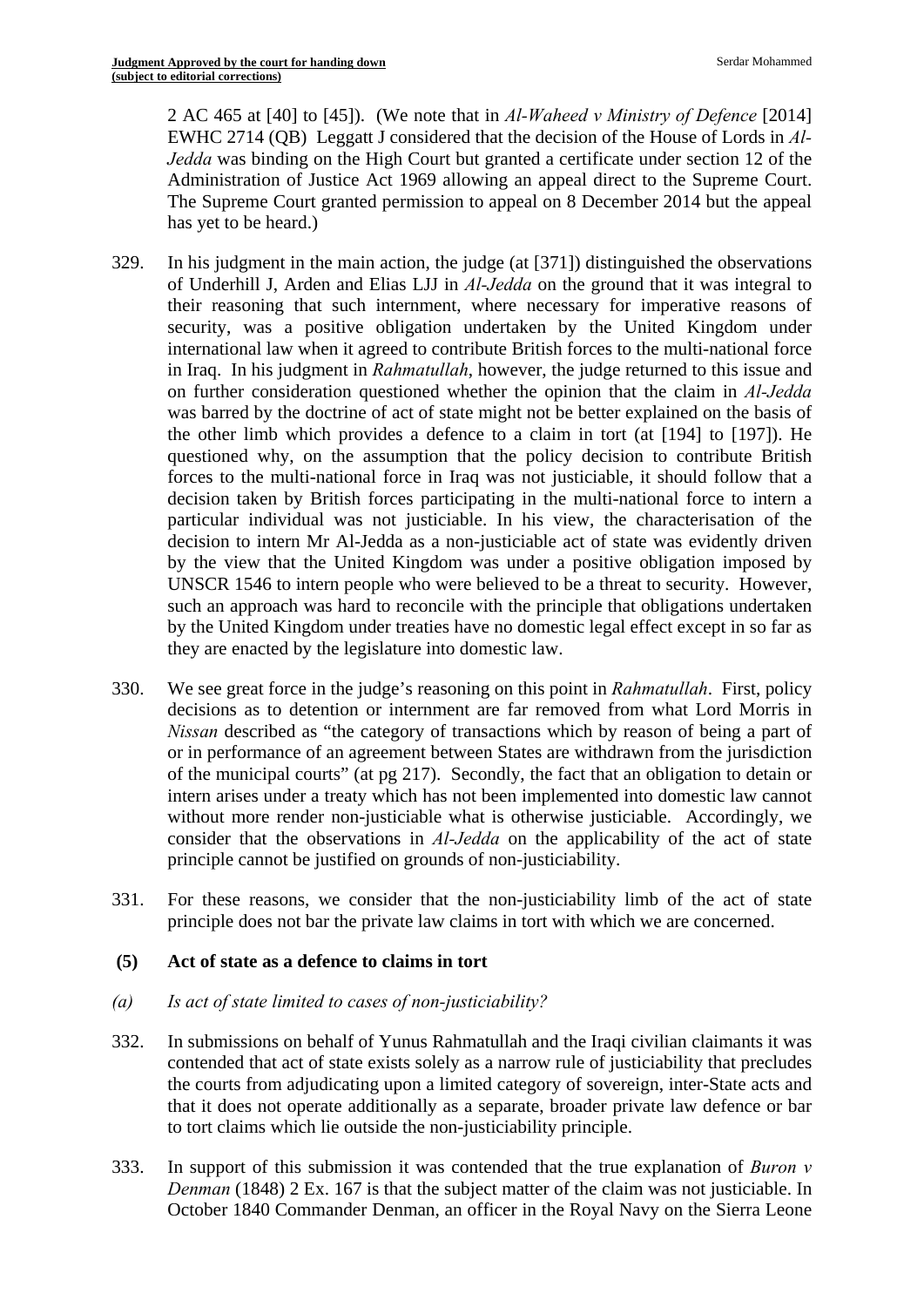station, received a request from the Governor of Sierra Leone requesting him to take measures for the liberation of Fry Norman and her daughter, both British subjects, who were detained as slaves at the Gallinas by Prince Manna, the son of King Siacca, the sovereign of that country. He entered the Gallinas River with an armed force, liberated some slaves held by Spaniards and took possession of the barracoons belonging to the plaintiff, a Spanish national. At Commander Denman's request Fry Norman and her daughter were delivered up to him. He then concluded a treaty with Prince Manna, acting on behalf of King Siacca and the chiefs of the country for the abolition of the slave trade there. The report states that "[o]n the  $23<sup>rd</sup>$  November, the defendant, in the execution of this treaty, commenced burning the plaintiff's barracoons" (1848) 2 Ex. 167 at 176. The plaintiff's barracoons were destroyed. The slave dealers deserted the factories and let loose the slaves, great numbers of whom were subsequently carried by the defendant to Sierra Leone where they were emancipated. The goods stored were claimed by King Siacca as forfeit to him by reason of defiance of his law. Commander Denman "continued to fire the barracoons" (1848) 2 Ex. 167 at 176. He then sailed to Sierra Leone, having liberated 841 slaves. The plaintiff brought proceedings in trespass in England against Commander Denman. When notified of these proceedings the Admiralty and the Secretaries of State for the foreign and colonial departments adopted and ratified the acts of Commander Denman. In his direction to the jury, Parke B. concentrated on the effect of the ratification of the conduct of Commander Denman, directing them that the ratification was equivalent to a prior command and rendered it an act of state for which the Crown was alone responsible. No explanation was provided as to why the conduct would be regarded as an act of state.

- 334. It was submitted further on behalf of Yunus Rahmatullah and the Iraqi civilian claimants that the claim was only barred because such acts were understood at the time by the court to be in the nature of "acts of state if done on the prior command of the Crown" and that subsequent ratification was therefore capable of elevating it to the international plane, transforming the act of the servant into a non-justiciable sovereign act, the legality of which could not be examined by the municipal courts. In particular, the defendant's conduct was, following ratification, to be regarded as sovereign conduct at the international level in implementation of a treaty. In support of this submission that the "defence" was never intended to transform any act by an agent of the Crown into an act of state, reference was made to *Secretary of State in Council for India v Kamachee Boye Sahaba* (to which we have referred at paragraph 318 above) where the Privy Council held that the acts in question were acts of state because they were "a seizure by arbitrary power on behalf of the Crown of Great Britain, of the dominions and property of a neighbouring State, an act not affecting to justify itself on grounds of Municipal law" (at pg 77). This, it was submitted, confirmed that act of state applied only to acts of an inherently sovereign character which were formally adopted by the Crown.
- 335. In support of this reading of *Buron v Denman*, the submissions made on behalf of Yunus Rahmatullah and the Iraqi civilian claimants relied on certain academic commentaries, most notably the following statement by the authors of *Winfield and Jolowicz on Tort* ( $19<sup>th</sup>$  edn, 2014), para. 25-005:

"Certainly an injury inflicted upon a foreigner abroad which is done pursuant to a policy which is not justiciable by the courts and which is either authorised or ratified by the Crown is for this purpose an "act of state" and cannot be made the subject of an action in the English courts, but it is doubtful whether, as an answer to a claim in tort, act of state goes any further than that."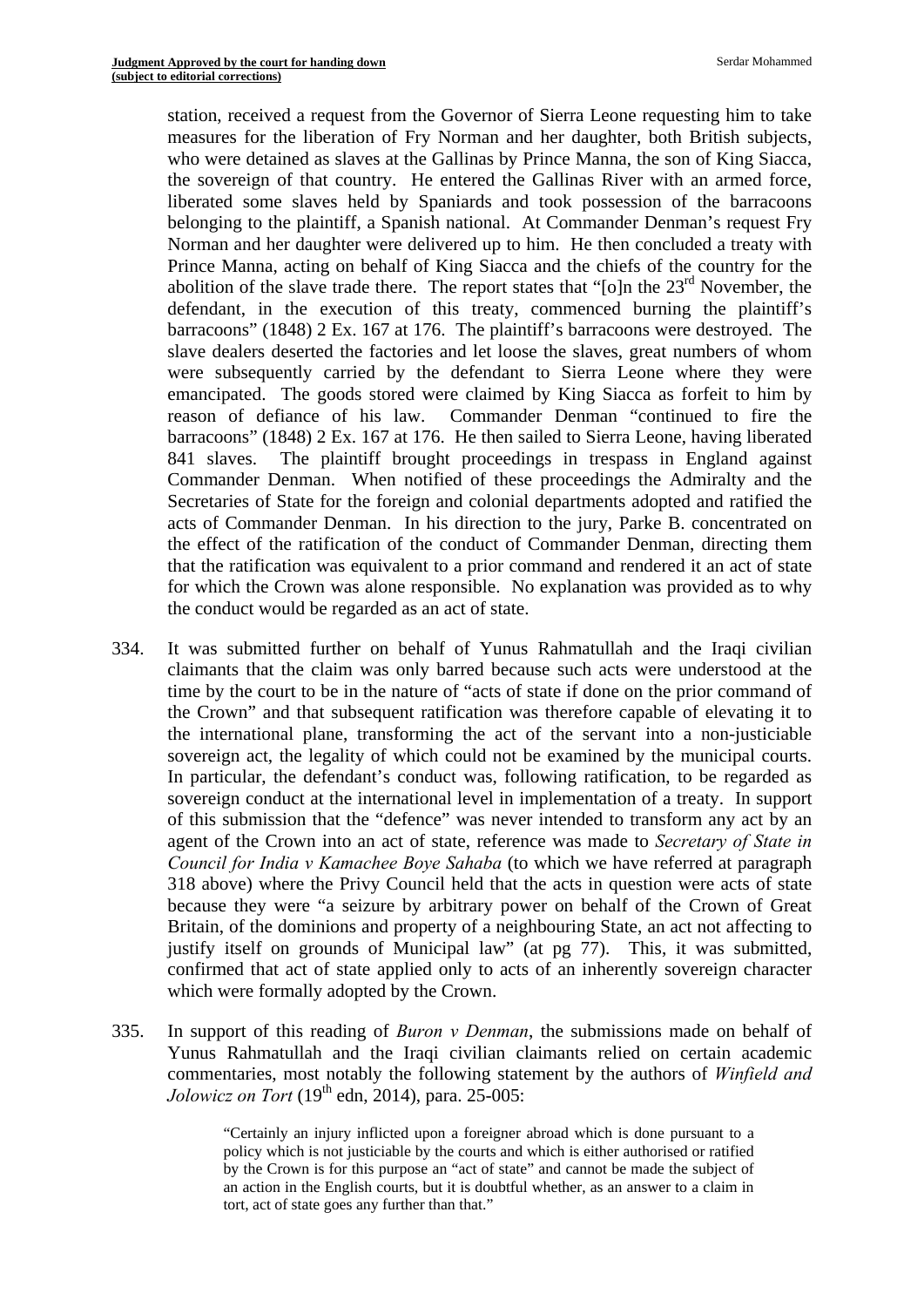- 336. While we would accept that *Buron v Denman* may be explicable on the basis that it concerned non-justiciable sovereign conduct at the international level, the submission made on behalf of Yunus Rahmatullah and the Iraqi civilian claimants encountered two substantial difficulties. The first is that the case has long been accepted as establishing a wider principle, not limited to cases of non-justiciability. The second is that the defence and the rule of non-justiciability are applicable in different circumstances.
- 337. In *Nissan*, as we have seen, a distinction was drawn between these two aspects of act of state. Lord Wilberforce distinguished between a rule of non-justiciability and a rule "which provides a defendant, normally a servant of the Crown, with a defence to an act otherwise tortious or criminal, committed abroad, provided that the act was authorised or subsequently ratified by the Crown" (at pg 231D). Similarly, Lord Reid observed (at pg 207):

 against an alien outside her Majesty's dominion. Since *Buron v. Denman* (1848) 2 British Government the English courts cannot give redress to that alien. He may "The other case which is, I think, clear is where the act complained of was done Ex. 167, it has been accepted that if the act was ordered or has been ratified by the enlist the support of his own government but he has no remedy in England."

and Lord Morris observed (at pg 220B-C):

 state as illustrated in *Buron v. Denman* has been so recognised that it cannot now be "But the situation in the present case and the claims as formulated differ fundamentally from those in *Buron v. Denman*. Though the conception of an act of overthrown, I would hope that occasions for dependence on it as a defence will become increasingly rare."

- 338. In *Nissan,* the *Buron v Denman* defence of act of state to a claim in tort where the act is justiciable was dealt with as a secondary matter. *Buron v Denman* was not mentioned by Lord Pearce or Lord Pearson. Lord Reid and Lord Wilberforce appear to have based the defence on the simple principle that it could be invoked when sued for any act authorised by the Executive done overseas against an alien: see Lord Reid in the passage set out above and at pg 209E, and Lord Wilberforce at pg 231. Lord Morris (at pg 218 to 220), however, appears to have elided the rule of nonjusticiability with the defence to a justiciable claim.
- 339. In *Shergill v Khaira* (to which we have referred at paragraph 320 above) the Supreme Court (at [41] to [42]) distinguished the principle of non-justiciability from certain other rules which may result in an English court being unable to decide a disputed issue on its merits. The latter category was said to include "the act of state doctrine". Whether this was intended to refer to the domestic or Crown act of state rule with which we are concerned in this case or the foreign act of state doctrine, nothing in the reasoning in *Shergill* suggests that domestic act of state is restricted to cases where the subject matter is non-justiciable. On the contrary, it is entirely consistent with the analysis of Lord Wilberforce in *Nissan* which identified a principle of act of state with two distinct limbs, only one of which is a manifestation of non-justiciability.
- 340. This view is also supported by a considerable weight of academic commentary. Thus, we note the following analysis by Lord McNair which seems to have been highly influential before the House of Lords in *Nissan*. He distinguishes between "the plea or defence called "act of state"" and "the rule excluding certain acts of the Crown from justiciability". Of the plea or defence he writes: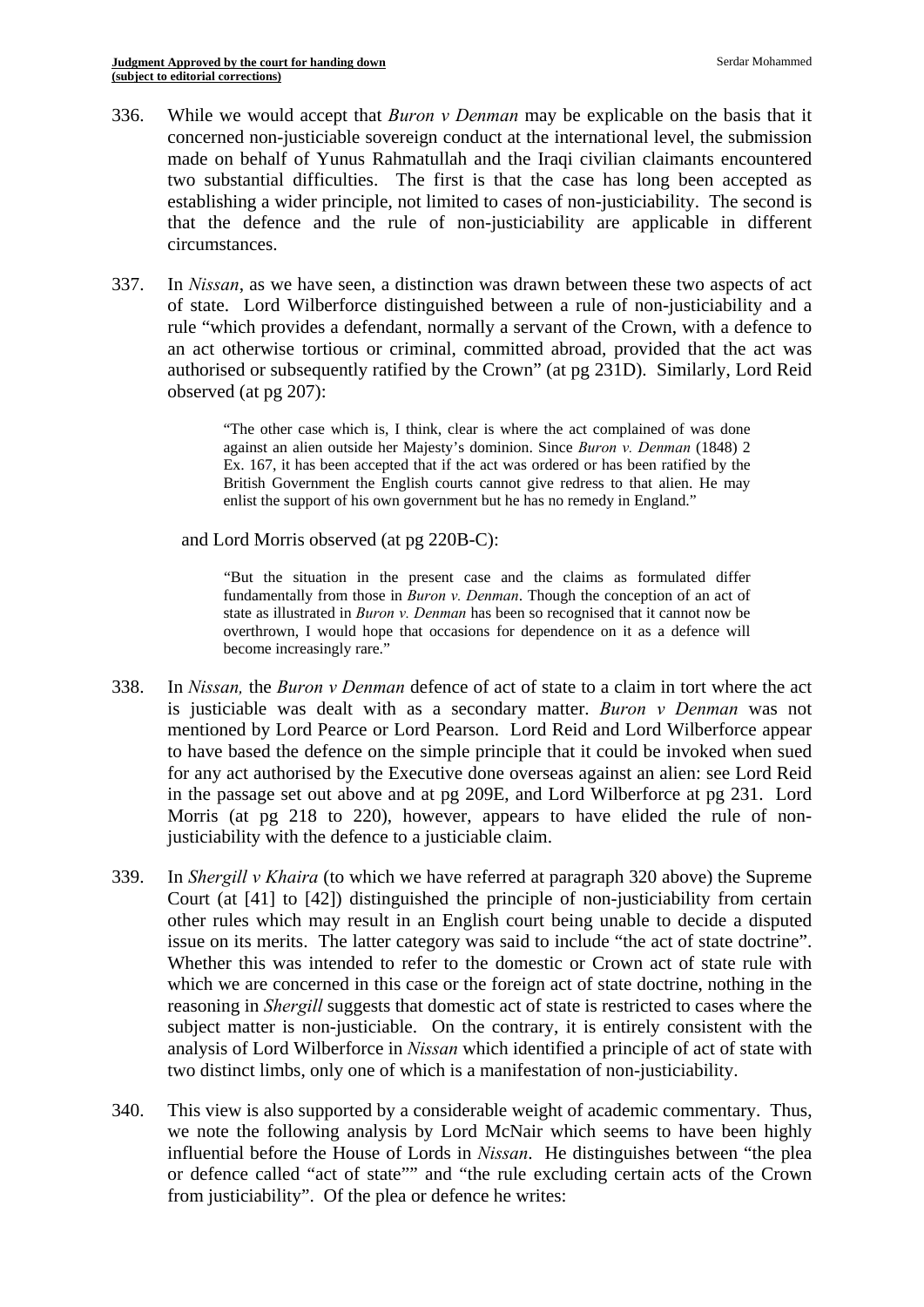committed within British jurisdiction. Its scope of operation is the whole field of acting in an official capacity." (McNair, *International Law Opinions*, (1956), Vol. 1, "It may be pleaded against an alien in respect of an act done abroad, but not in any circumstances against a British subject, nor may it be pleaded against a friendly alien resident in the United Kingdom, at any rate when the wrongful act was governmental or official activity in relation to the Crown's dealings with foreign States, and the form assumed by it is for the defendant, if so authorized by the appropriate Government Department, to plead "act of State", i.e. that in doing the act, or making the omission, complained of by the plaintiff he (the defendant) was at pg 111.)

Lord McNair then describes the rule excluding certain acts of the Crown from justiciability as follows:

 Government of an old State, etc., cannot form the basis of an action brought against the Crown, or its agents or servants, by any person, *British or alien*, or by any "The term "act of State" is used, not only narrowly to describe the defence explained above, but also, perhaps somewhat loosely, to denote a rule which is wider and more fundamental, namely, that "those acts of the Crown which are done under the prerogative in the sphere of foreign affairs" (sometimes called "acts of State" or "matters of State"); for instance, the making of peace and war, the annexation or abandonment of territory, the recognition of a new State or the new foreign State, in British municipal tribunals. Such acts are not justiciable in British courts, at the suit either of British subjects or of aliens; they may form the subject of political action in Parliament or, when the interests of foreign States or their nationals are involved, of diplomatic protest or of any international judicial process that may be available." (at pg 112)

#### He observes:

"Much confusion has resulted from the failure to perceive the distinction between the two meanings. It must, however, be confessed that the scope both of the defence of "act of State" and of the rule of the non-justiciability of certain "acts" or "matters of State", is still obscure, as is he relation between the defence and the rule."

#### and adds:

"It seems, however, to be clear that the plea of "act of state" and the rule of the nonjusticiability of certain matters are not the same thing, because the former is not valid against a British subject, whereas the latter is." (at pg 116)

#### 341. A similar distinction is drawn by the authors of Dicey, Morris and Collins, *The Conflict of Laws*  $(15<sup>th</sup>$  edn) at 5-043 and 5-044:

"It has been held that the courts will not investigate the propriety of an act of the Crown performed in the course of its relations with a foreign State, or enforce any right alleged to have been created by such an act unless that right has been incorporated into English domestic law.

…

 alien and is also available in regard to the deportation or internment of an alien of The expression "act of state" is also used to describe executive acts which are authorised or ratified by the Crown in the exercise of sovereign power. The victim of such an act is in some circumstances denied any redress against the actor because the act, once it has been identified as an act of state, is one which the court has no jurisdiction to examine. The defence can be raised in regard to an act performed outside the United Kingdom and its colonies against the person or property of an enemy nationality. The defence is probably not available in regard to acts affecting the property in the United Kingdom of a non-resident alien. It is an open question whether the defence can apply to acts performed outside the United Kingdom and its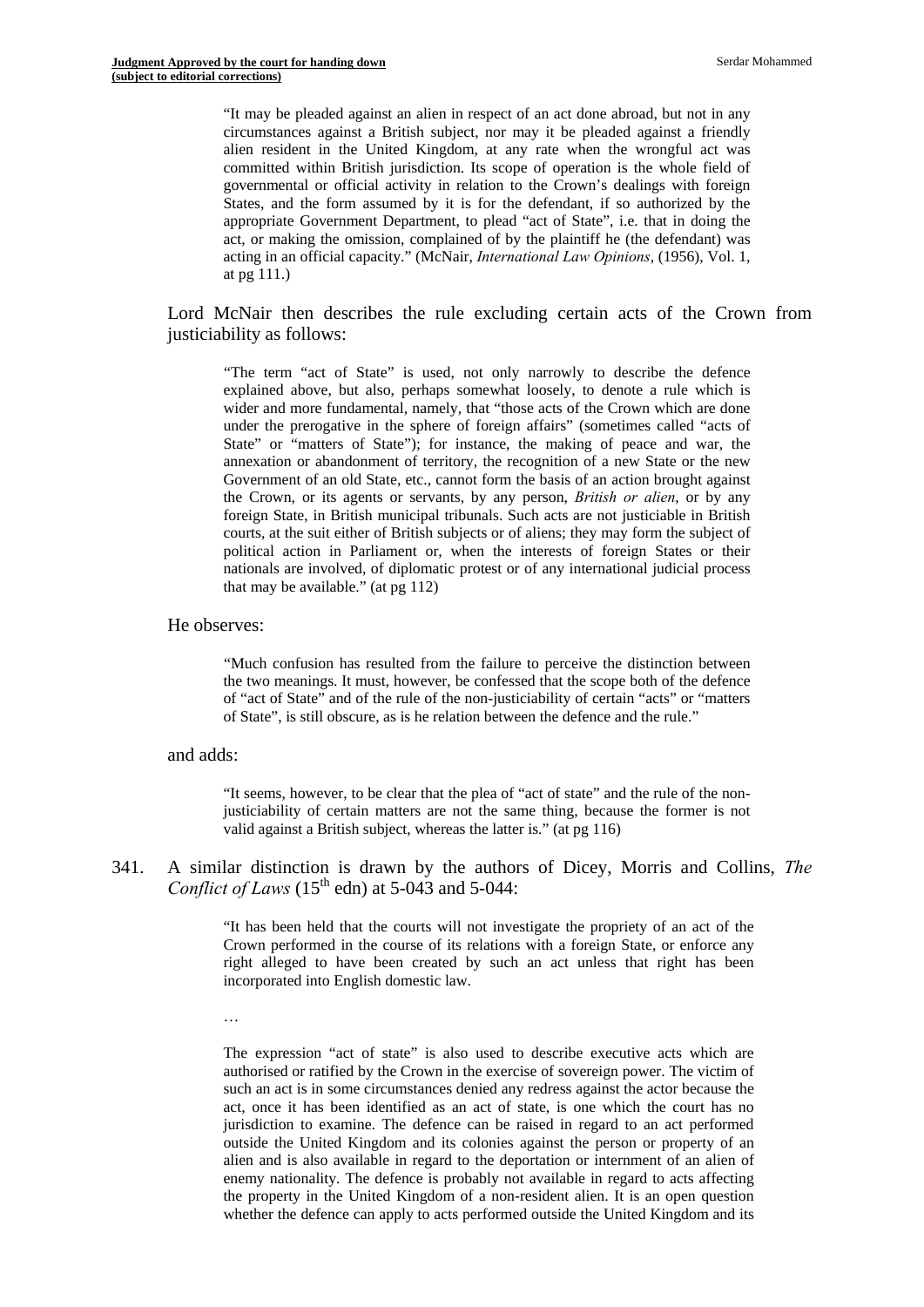colonies against the person or property of a British citizen. The defence is inapplicable to an act performed within the United Kingdom and its colonies against the person or property of a British citizen or of a non-enemy alien present here."

We consider, therefore, that *Buron v Denman* is authority for a wider principle, not limited to non-justiciability, under which Executive acts which are authorised or ratified by the Crown in the exercise of sovereign power are capable of barring a claim in tort. Nevertheless, the submission is well made on behalf of Yunus Rahmatullah and the Iraqi civilian claimants that they have been unable to identify any modern authority, other than the decisions which are now appealed to this court, where this act of state "defence" has been successfully invoked to prevent the court from hearing a justiciable tort claim against the Government of the United Kingdom. Moreover, it will be necessary to return to the question whether such a bar to the bringing of a private law claim can be justified today.

- *(b) The Crown Proceedings Act 1947*
- 342. It was submitted on behalf of Yunus Rahmatullah and the Iraqi civilian claimants that, even if there was once a distinct limb of act of state which provided a defence to claims in tort, it was extinguished by section 2(1), Crown Proceedings Act 1947 which provides in relevant part:
	- "2. Liability of the Crown in tort.

 liabilities in tort to which, if it were a private person of full age and capacity, it (1) Subject to the provisions of this Act, the Crown shall be subject to all those would be subject:

(a) in respect of torts committed by its servants or agents;

…

Provided that no proceedings shall lie against the Crown by virtue of paragraph (a) of this subsection in respect of any act or omission of a servant or agent of the Crown unless the act or omission would apart form the provisions of this Act have given rise to a cause of action in tort against that servant or agent or his estate."

- 343. On behalf of Yunus Rahmatullah and the Iraqi civilian claimants, it is submitted that the proviso to section 2(1) must be read as part of a statutory framework which abrogated all existing Crown privileges and immunities from civil liability save those expressly preserved by the Act. It is submitted that it is only those immunities which are expressly provided for that survive the passage of the Act and that this is so whether the immunity is that of the Crown or a Crown servant or agent. Counsel submitted that had Parliament intended to preserve an existing immunity or common law defence for act of state it could easily and logically have done so and would be expected to have done so by enacting a statutory immunity similar to those in sections 2(5), 5, 7, 9, and 10, a provision expressly preserving certain common law rules similar to the preservation of certain statutory rules in section 2(4), an express procedural provision preserving an existing rule of law similar to section 28 or an explicit saving provision in section 40.
- 344. Professor Glanville Williams, in a contemporaneous commentary stated in relation to the proviso to section  $2(1)$ :

"It is thought that this proviso was inserted in order to make it plain that the Crown was to participate in the defence of "act of state" that is open to the servant under the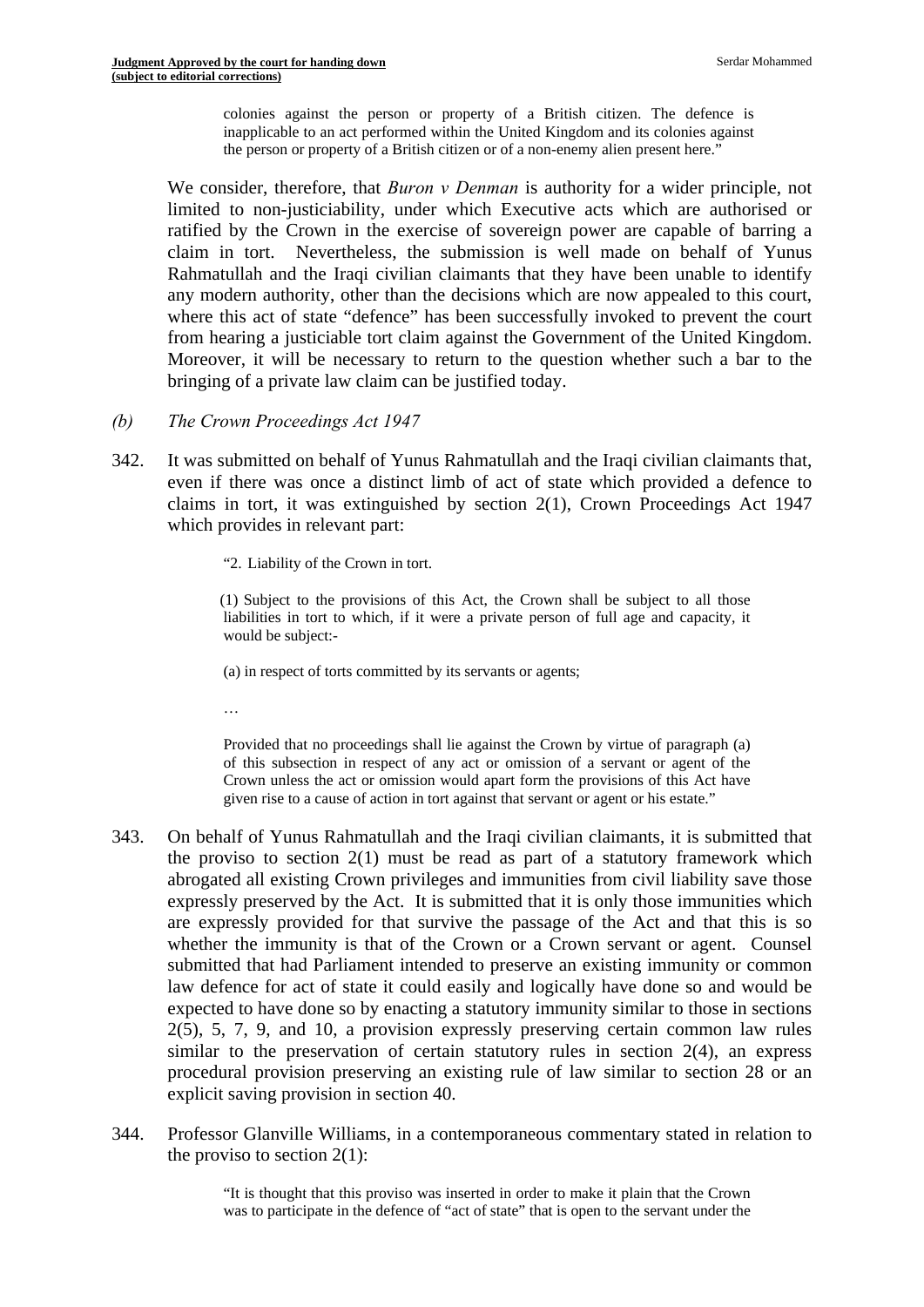rule in *Buron v. Denman*. But if this was the intention, the proviso used a bludgeon to kill a fly – and the fly was already dead, because where the servant has the defence of "act of state" it cannot be said that he has committed a tort within the words of section  $2(1)(a)$ , and thus there is nothing for which the Crown could in any event be liable." (Glanville Williams, *Crown Proceedings* (1948) at pg 44)

Similarly, Lord McNair, writing in 1956 stated:

 municipal tribunals." (McNair, *International Law Opinions*, (1956), Vol. 1, at "It is suggested that if the Crown itself were now sued by a foreign State, for instance, for a tort committed abroad by one of its agents or servants in an official capacity and authorized, or approved later, by the appropriate Department as in *Buron v. Denman*, the Crown could defeat the action by pleading the *defence* of "act of State"; further, that if the act or omission complained of fell within the sphere of "acts of State" or "matters of State" as defined above, the Crown could invoke the rule of law, referred to above, that such matters were not justiciable before British pg116.)

By contrast, Professor Campbell McLachlan, observes:

 ensure that the defence of act of state was preserved following the 1947 Act. But, if "Glanville Williams appears to have thought that the purpose of this proviso was to that is so, it is a very curious mechanism by which to achieve this objective. True it is that the Court accepted in *Buron v. Denman* that the effect of the Crown's plea of act of state was to extinguish the liability of the Crown's agent and to substitute the liability of the Crown. But, as has been seen, that was the necessary consequence of a state of affairs that prevailed prior to the 1947 Act in which the primary object of liability was the agent himself, and the Crown had no liability unless it had taken the extraordinary step of pleading act of state. The 1947 Act reverses the rule as regards the liability of the Crown as principal. If the Crown is still to be allowed the option of pleading act of state in relation to its acts abroad, it would be a very curious – indeed circular – means of achieving this by means of a proviso focusing on the effect of the plea on the liability of the agent. There is no record of the proviso being utilised in this way." (Campbell McLachlan, *Foreign Relations Law*, (2014), para. 7.70)

- 345. The 1947 Act employs a number of means to delimit the scope of the new liabilities of the Crown. However, given that the purpose of section  $2(1)(a)$  was to end the Crown's general immunity from tort in circumstances where a person of full age and capacity would be vicariously liable, we do not find it at all surprising that it should make express provision limiting its effect by reference to the position of an agent who, but for the provisions of that Act, would not have been liable. In any event, we find ourselves in total agreement with the judge's conclusion (at [210] to [215]) that the Crown Proceedings Act 1947 had neither the object nor the effect of abolishing act of state as a defence to claims in tort, for the reasons he gave which may be summarised as follows:
	- available in respect of an act done within British territory (*Walker v Baird*  (1) The Crown Proceedings Act 1947 was intended to end the Crown's general immunity from liability in tort. However, the "defence" of act of state is not merely an aspect of the Crown's general immunity from liability in tort. This is evident from important differences in the availability and effect of these two rules. Act of state, unlike the general immunity in tort, is not [1892] AC 491; *Johnstone v Pedlar* [1921] 2 AC 262). Furthermore, in an ordinary case of Crown immunity an agent of the Crown who committed a tort could still be sued personally, whereas act of state protects both the Crown and its agent (*Buron v Denman*).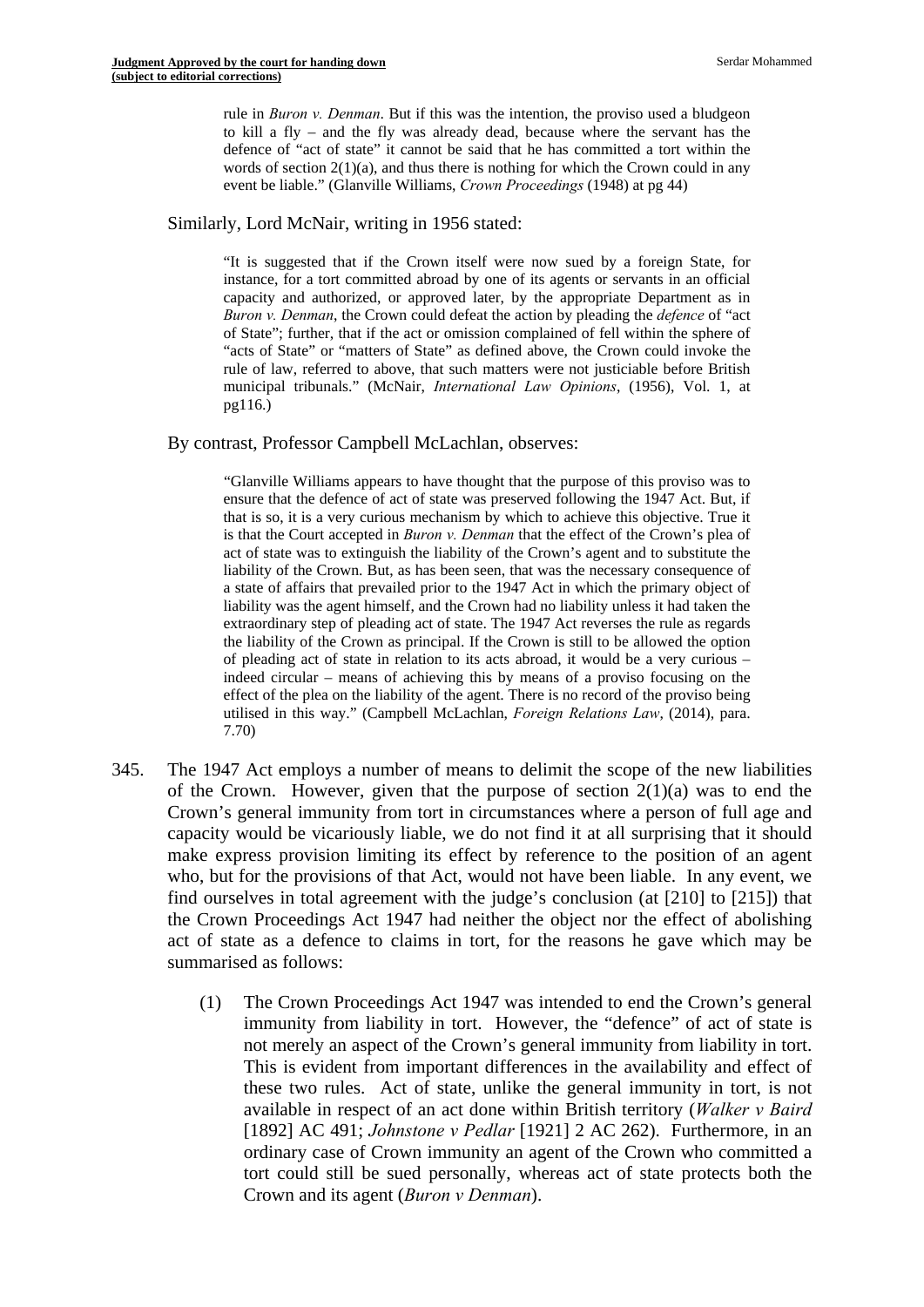(2) This aspect of act of state is a distinct rule with a different rationale. The judge expressed it in this way (at [214]):

> therefore did not disappear with the abolition of the Crown's general "The reason for the inability to sue the agent is that the character of the act is such that, when done on behalf of the Crown, it is not an act for which the court will give redress. The need to prevent a claimant from circumventing the doctrine by formulating a claim against the agent immunity."

- (3) The proviso to section  $2(1)$  makes clear that the Act does not make any change to any rule of law which prevents a servant or agent of the Crown from being held liable in tort. Where a plea of act of state succeeds there is no liability in the agent which could give rise to the vicarious liability of the Crown.
- *(c) Is the plea available in response to a claim under the Human Rights Act 1998?*
- 346. In his judgment the judge (at [409] to [416]) rejected as untenable a submission on behalf of the Secretary of State that the act of state doctrine was a bar not only to the claim under Afghan law but also precluded SM's public claim under the Human Rights Act 1998 for breach of Article 5 ECHR. In this appeal, the Secretary of State has not sought to challenge this conclusion. Given the importance of this issue to the outcome of the proceedings, we propose to set out briefly our reasons for agreeing with the judge.
- 347. First, to the extent that the act of state rule turns on the non-justiciability of the subject matter it can have no application because Parliament in enacting the Human Rights Act 1998 has made issues arising under the ECHR, as implemented by that Act, justiciable before courts in this jurisdiction. Thus, section 6(1) provides:

"It is unlawful for a public authority to act in a way which is incompatible with a Convention right."

and section 7(1) provides:

"A person who claims that a public authority has acted (or proposes to act) in a way which is made unlawful by section  $6(1)$  may –

(a) bring proceedings against the authority under this Act in the appropriate court or tribunal ...'

As Baroness Hale observed in *R (Gentle) v Prime Minister* [2008] 1 AC 1536 at [60]:

"It is now common ground that if a Convention right requires the court to examine and adjudicate upon matters which were previously regarded as non-justiciable, then adjudicate we must."

348. Secondly, to the extent that the act of state rule is a bar to a claim in tort notwithstanding that the claim is justiciable, it is a rule of common law which is expressly overruled by the provisions of the Human Rights Act 1998 set out above. Furthermore, if we are correct in our view that this aspect of the act of state rule is a rule of private international law by which courts in this jurisdiction will not enforce rights arising under the law of a foreign country if to do so would be inconsistent with the fundamental public policy of the United Kingdom, it cannot operate to exclude reliance on the provisions of the Human Rights Act which is part of our domestic law.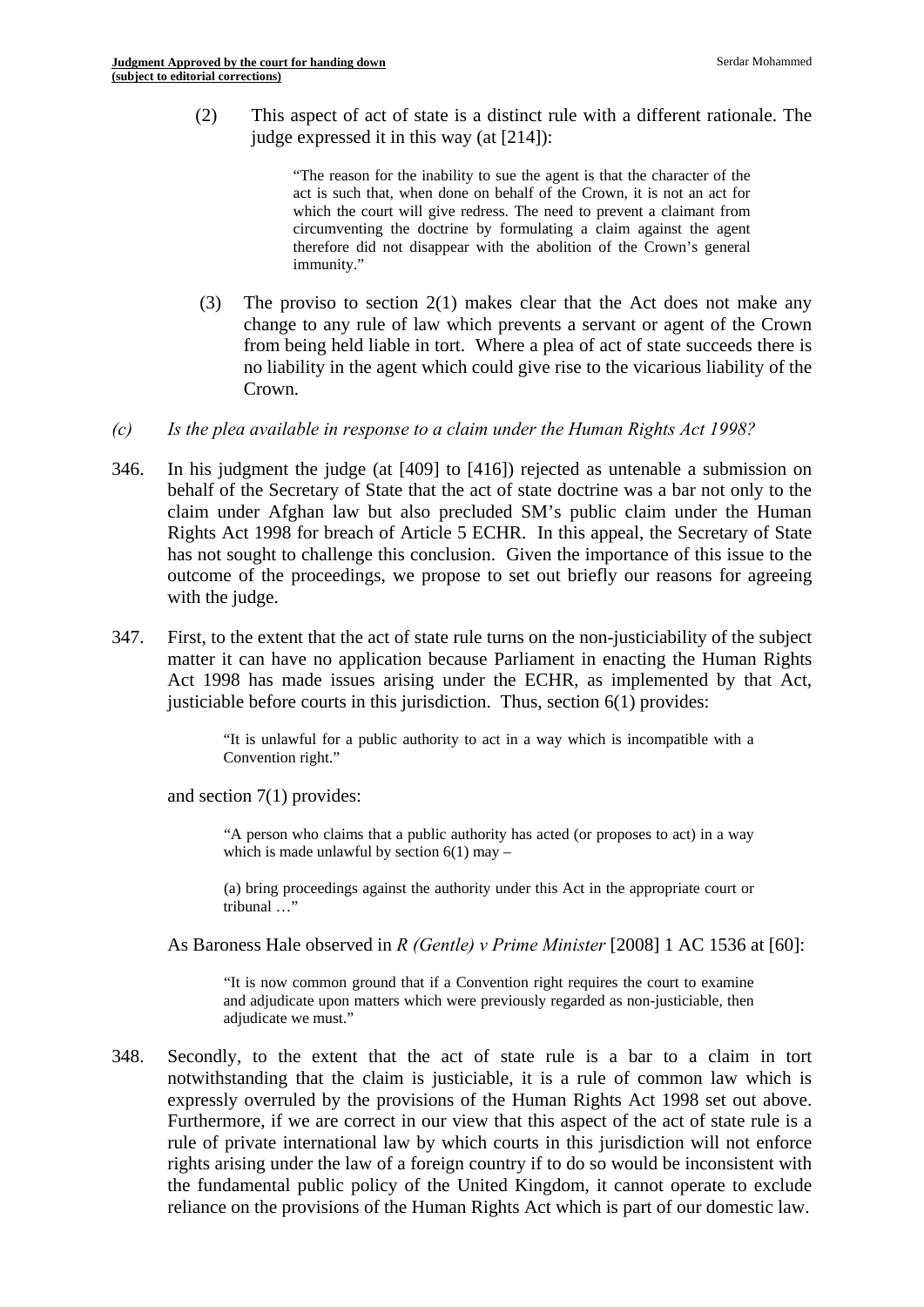*(d) Is the wider aspect of the act of state rule justified?* 

## *(i) The general principles*

- 349. We agree with the judge that the rationale of the limb of act of state which operates as a bar to a claim in tort is to be found in domestic public policy. It is a procedural rule of the *lex fori* which confers an immunity from suit. It is reflected in section 14(3)(a) of the 1995 Act. Notwithstanding the fact that the subject matter may be justiciable, there will be circumstances in which it will be essential that our courts should have a residual power to bar claims founded on foreign law on grounds of public policy. Thus, for example, if *Buron v Denman* fell for decision today, the claim for compensation for loss of the claimant's slaves and damage to his slaving activities would unhesitatingly be rejected, if on no other ground, on the basis that property rights in slaves arising in foreign law should not be recognised and that to afford such a remedy in such circumstances would be offensive to the public policy of this country. However, we would expect that, in circumstances in which the claim is justiciable, such a bar on grounds of act of state would be infrequently applied, and the absence of decided cases supports this view.
- 350. There is here a further analogy with other immunities at common law such as those formerly enjoyed by barristers (*Rondel v Worsley* [1969] 1 AC 191; *Saif Ali v Sydney Mitchell & Co.* [1980] AC 198; *Hall v Simons* [2002] 1 AC 615) or formerly enjoyed by expert witnesses in respect of their evidence in court (*Jones v Kaney* [2011] 2 AC 398). However, as was emphasised in *Jones v Kaney* by Lord Dyson (at [113]), the general rule is that where there is a wrong there should be a remedy. To deny a remedy to the victim of a wrong should always be regarded as exceptional and any exception must be necessary and requires strict and cogent justification.

"… [E]ven if there is such a long established rule, it is based on policy grounds and cannot survive if the policy grounds on which it is based no longer justify the rule. The mere fact that the immunity is long established is not a sufficient reason for blessing it with eternal life. Circumstances change as do attitudes to the policy reasons which underpin the immunity. The common law develops in response to these changes. The history of the rise and fall of the immunity of advocates provides a vivid illustration of the point. As Lord Reid observed in *Rondel v. Worsley* [1969] 1 AC 191, 227C, public policy is not immutable and any rule of immunity requires to be considered in the light of present day conditions." (at [112])

- 351. We respectfully disagree with the observation of Lord Morris in *Nissan* (at pg 220 B-C) that "the conception of an act of state as illustrated in *Buron v Denman* has been so recognised that it cannot now be overthrown". On the contrary it seems to us, for the reasons given by Lord Dyson in *Jones v Kaney*, that it is imperative that the justification for such a bar on access to the court be kept under review. We would add that the need for such continuing review of the common law remains as important as ever, notwithstanding the enactment in the Human Rights Act 1998. The continuing importance of the common law, which continues to develop in parallel to the system of ECHR rights introduced by the Human Rights Act 1998, has been recognised since soon after that statute came into force: see, for example, the approach in *McCartan Turkington Green v Times Newspapers Ltd.* [2001] 2 AC 277 at 297 and *R v Shayler*  [2003] 1 AC 247 at [21], and see the clear recent statements by Lord Toulson and Lord Mance in *Kennedy v Charity Commission* [2015] AC 455, at [133] and [46].
- 352. It therefore becomes necessary to identify, in the case of this limb of act of state, the public policy interest which justifies denying access to the courts in this way. We do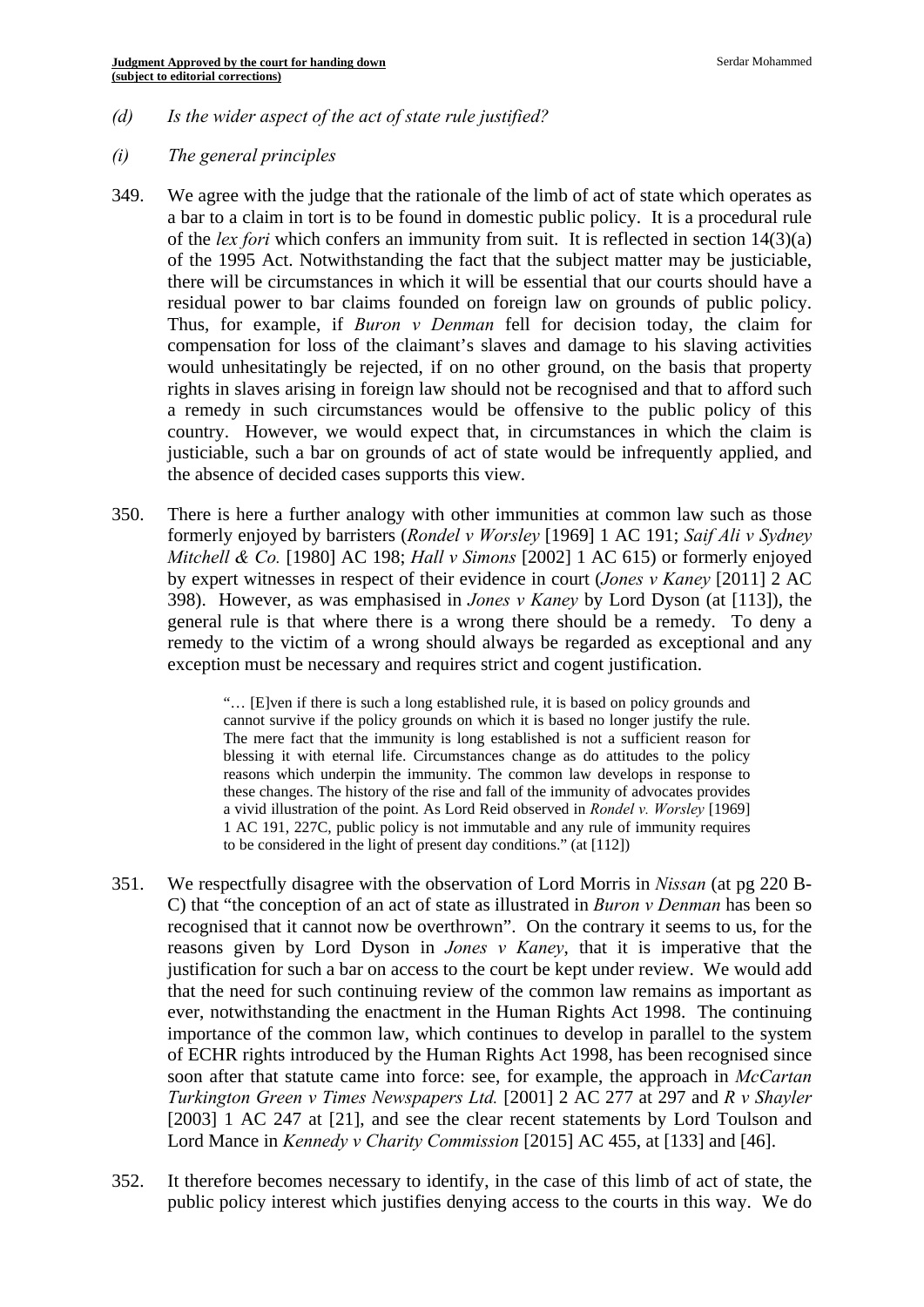not consider that, in circumstances where the subject matter of a claim is justiciable, the fact that the conduct giving rise to the claim is a sovereign act done abroad pursuant to deliberate UK foreign policy should necessarily in all cases require that the claim be barred on grounds of public policy. It seems to us that a closer examination of the public policy considerations is required.

353. The judge found the overriding public policy interest in the principle that the Executive and the judiciary should "speak with the same voice" in matters concerning the conduct of foreign relations. This expression, which implies the precedence of the Executive in such matters because it is the Executive which conducts foreign affairs, has frequently been referred to in the case-law (see F.A. Mann, *Foreign Affairs in English Courts* (1986) pp 11, 23 and 24). In *Government of the Republic of Spain v SS "Arantzazu Mendi"* [1939] AC 256 Lord Atkin stated (at pg 264):

> "Our state cannot speak with two voices on such a matter, the judiciary saying one thing, the executive another."

See also, for example, *The Fagernes* [1927] P 311; *In re Westinghouse Electric Corporation Uranium Contract Litigation M.D.L. Docket No. 235 (Nos. 2 and 3)*  [1978] AC 547, at pg 616 and 617, 650 and 651. Similarly, in *Al-Jedda v Secretary of State for Defence*, Elias LJ observed (at [212]) in a context close to those of the present appeals:

"Why does the court defer to the executive even in areas where the issue in dispute would be amenable to judicial review? The basis for this appears to be a recognition that where the state through the executive government asserts that its actions are intended to protect interests of state, and the court accepts that this is so, the courts ought not thereafter to undermine that executive action by questioning further its legality. Court and Crown should speak with one voice."

- *for Foreign Affairs, ex parte World Development Movement Ltd.* [1995] 1 WLR 386.) 354. Clearly, it is for the Executive to conduct the foreign relations of the United Kingdom; the judiciary has no role. However, it is difficult to justify such an act of state restriction on private law claims on the basis of a requirement that the Executive and the judiciary must speak with one voice when it is established that there is no bar to similar claims in public law, provided they are justiciable. In the case of justiciable claims, judicial review is available. Pronouncements and declarations may be made by the court in such proceedings as to the legality of the conduct of the Executive, notwithstanding the fact that these are inconsistent with the stance of the Executive. (That they are made even in relation to its conduct of foreign affairs is seen, for example, from *Burmah Oil Co. v Lord Advocate* [1965] AC 75; *R v Secretary of State*  Similarly, on the judge's analysis in the main judgment, he acknowledged (at [406]) that this limb of act of state does not prevent a person detained by agents of the United Kingdom abroad from bringing a claim alleging that his detention is unlawful, only that it may prevent him from asserting such a claim insofar as it is based on foreign law. Furthermore, the judge held - and it has not been challenged on this appeal, rightly in our view - that Parliament by enacting the Human Rights Act 1998 requires the adjudication of justiciable claims under the ECHR, notwithstanding that they arise out of the conduct of foreign relations.
- 355. As a result, the court will, in cases such as the present, have to hear and rule upon claims for breach of rights under the ECHR and common law public law claims by way of judicial review arising from the same facts which are alleged to give rise to claims in tort at common law. In these situations there is no rule requiring a uniform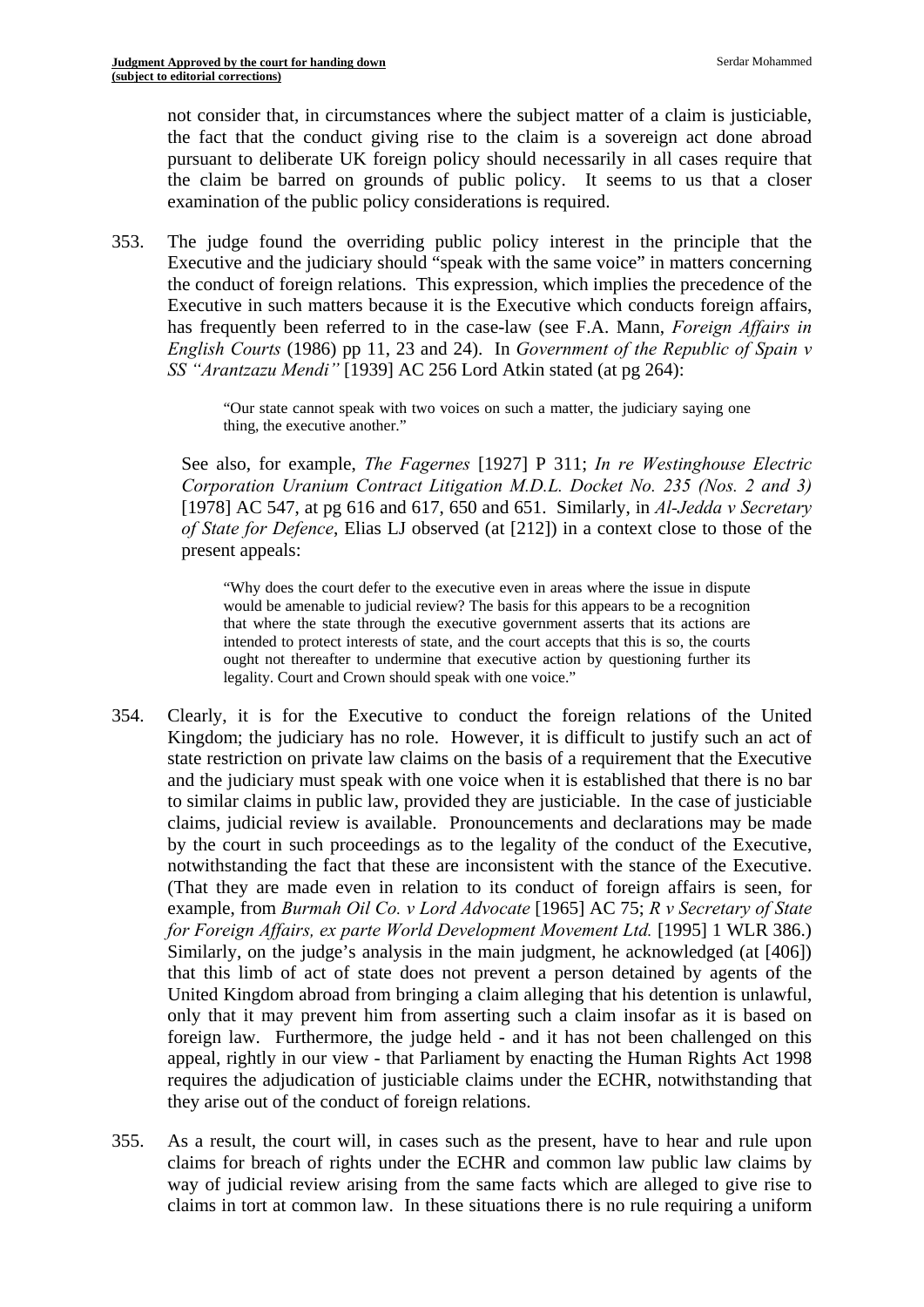stance by Executive and judiciary. There are, therefore, many instances in which the courts are no longer required to defer to the Executive in this regard. Accordingly, we do not consider that the requirement contended for in relation to private law claims can be justified on this basis.

- 356. Such authorities as exist on this second limb of act of state appear to rest on the simple principle that the common law defence of act of state can be invoked by the Crown whenever it is sued for any act authorised by the Executive done overseas against an alien. Even where the conduct is justiciable, the defence would thus operate as a simple bar, an automatic defence. This would be similar to the position before the decision in *Conway v Rimmer* [1968] AC 910 removed the simple bar precluding the court from questioning the certificate of a minister that evidence was subject to "Crown privilege" and that to disclose it would be contrary to the public interest.
- 357. It was, however, not contended on behalf of the Secretary of State that the defence of act of state operates as an automatic defence or could be so justified today. Rather, he submitted that the rationale of this limb is that certain claims in tort are required to be barred to prevent the obstruction by the judiciary of the conduct of foreign relations or its implementation. The Secretary of State did not assert that claims for torture by HM armed forces brought by foreign nationals would be barred by the defence of act of state. This, he submitted, is because such an act would not be authorised conduct or it would not properly be considered a Crown act or it would amount to a grave violation of rights. The act of state defence is sufficiently flexible to allow the court to strike a balance as to when it should apply. He accepted that it may be difficult to draw the line but stated that where it is to be drawn is a matter for incremental decisions.
- 358. The rationale advanced by the Secretary of State and the development of the modern common law show that a simple bar constituting an automatic defence against all claims is no longer sustainable. It has therefore become necessary to identify the rationale for the defence and the basis on which certain situations in which the defence operates can be distinguished from those in which it cannot. We have explained (at paragraphs 353 and 354) why the rationale cannot be found in a notion that the Executive and the judiciary should "speak with the same voice". We consider that the defence should be available where the conduct challenged is the implementation of certain policy decisions of the Executive in its conduct of foreign relations for which there is a rationale for barring the claims.
- 359. There has been no decision since *Buron v Denman* in 1848, over 150 years ago, which provides guidance to assist us. We consider that the rationale of this limb of act of state and consequently the scope of its operation, must be found in considerations of public policy. In *Conway v Rimmer* a simple bar was also replaced by a more nuanced rule based on public policy. In our view in the present context it is necessary to consider whether, in the particular factual circumstances of each case, there are any compelling considerations of public policy which would require the court to deny a claim in tort founded on an act of the Executive performed abroad. We agree with the judge (at [396]) that it is analogous to a rule of conflict of laws under which effect is denied to foreign law on grounds of public policy.
- 360. We do not consider that the limit of the availability of the defence of act of state lies at the point where the tortious conduct alleged infringes the claimant's rights under the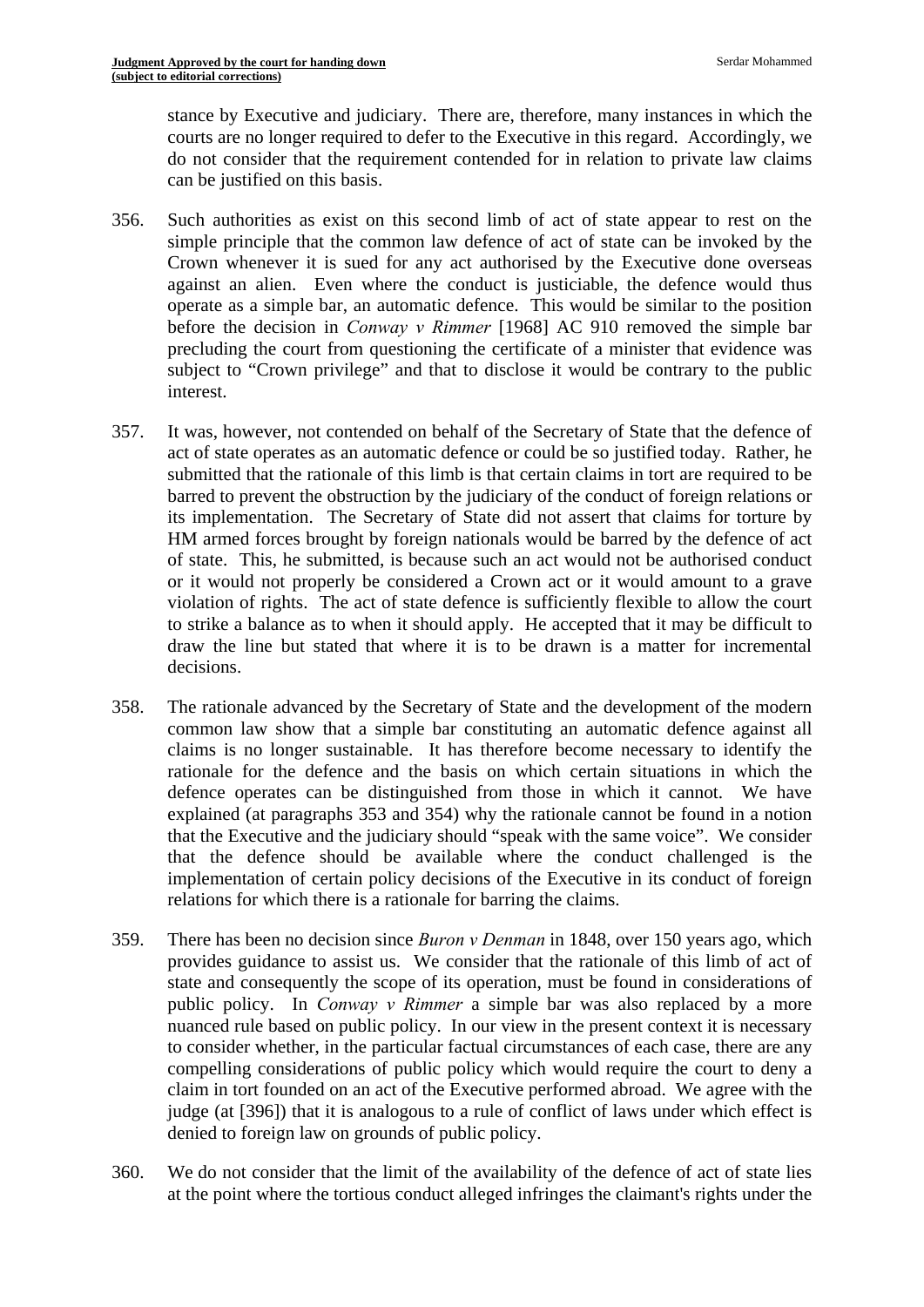ECHR: see paragraphs 374 to 375. We note, in relation to the point about claims for torture accepted by the Secretary of State, that the first basis upon which the House of Lords in *A v* Secretary of State for the Home Department (No 2) [2005] UKHL 71, [2006] 2 AC 221 held that public policy required our courts not to receive evidence which has or may have been procured by torture, was that this was forbidden by a longstanding rule of the common law.

- *(ii) The position in SM's case*
- 361. The question is whether, in the circumstances of a particular case, there is some overriding public interest or policy which cannot be disregarded. In the case of SM there are two public interests which clash. The first is the public interest that harm shall not be done to the nation by precluding HM armed forces from detaining a commander in the Taliban for more than 96 hours because it appeared that questioning him would provide significant new intelligence vital for force protection purposes. The second is the public interest in allowing SM access to the courts in circumstances where it appeared that there was no legal basis for his detention under any of the possible applicable legal systems.
- 362. In the course of this appeal we have been taken to the factual circumstances of SM's claim in some detail. In particular:
	- (i) His detention took place under detention policies adopted by the UK government which were decisions of the Executive taken in its conduct of foreign relations.
	- SOI J3-9 but did not otherwise put a legal framework in place. (ii) As we stated at paragraph 302 above, the UK government announced the policy and amended HM armed forces' standard operating procedures UK
	- (iii) The decision of the Minister to authorise the continued detention of SM was the application of a specific policy on detention to the facts of a specific case.
- 363. There are four further factors to which we must have regard:
	- (i) The arrangements for the deployment of HM armed forces to Afghanistan were established by UNSCRs. The authority to determine detention policies was delegated to ISAF (see paragraphs 146 to 148 above). The Secretary of State decided to authorise a policy for detention that was outside and contrary to the authority granted under the UNSCRs (see paragraphs 153 to 157 above).
	- (ii) HM armed forces were deployed to Afghanistan to assist the Afghan government. The Bonn agreement made clear that the responsibility for law and order rested with the Afghans (see paragraph 31 above). The policy authorised by the Secretary of State was nonetheless contrary to Afghan law. He did not seek to alter the provisions of the UK/Afghanistan Memorandum of Understanding (see paragraphs 41 and 42 above) or seek to secure a change to the law of Afghanistan to accommodate the new policy.
	- (iii) Although the fact that it was contrary to Afghan law, the applicable law, is primarily of relevance and a prerequisite to establishing the claim in tort, it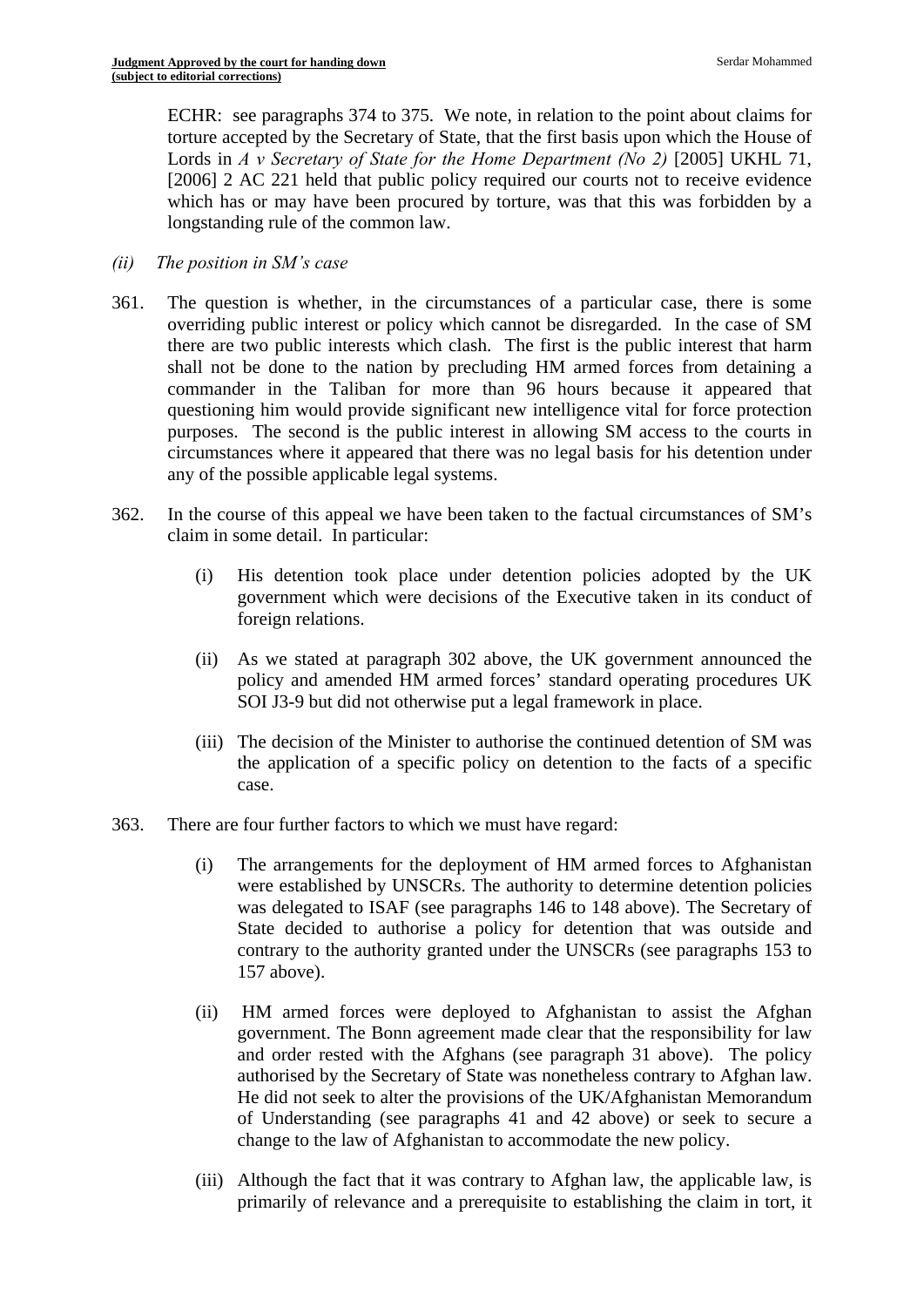is also of relevance in relation to the defence of act of state and whether there is a public policy justification for it in the circumstances of this case.

- specific authority for HM armed forces to detain in operations overseas. Both of these were accepted before us on behalf of SM to be possibilities. (iv) The Secretary of State did not put proposals for legislation to the UK Parliament in 2006 or any time thereafter. It is not for us to set out what that legislation might have provided, but such legislation might have taken the form of a bar of specified claims by foreign nationals or have provided for The latter reflects the approach taken by the United States.
- 364. It is in those circumstances that we must apply the common law and the 1995 Act. It is, as we have stated, a longstanding fundamental principle of common law that interference with personal liberty is unlawful unless the person responsible (here the Secretary of State) can show it is justified. In the particular circumstances of SM's case, there was no authority to detain either under the legal regime established by the United Nations or under the law of Afghanistan or under UK legislation. We can therefore see no compelling considerations of public policy which should prevent reliance on Afghan law as the basis of the claims in tort brought in these proceedings; it must be for Parliament to consider whether it should provide for such a bar.
- *(iii) The position in the case of the PIL claimants*
- 365. So far as the other Afghan claimants (the PIL claimants) are concerned, they do not bring any claim in tort founded on Afghan law. This is made clear in paragraph 55 of their Memorial dated 9 December 2013 which states:

 domestic public law. … The 1995 Act is a red herring." " The [Secretary of State] contends that Afghan law is the controlling law for the purposes of a claim in tort or delict, citing section 11(1) of the Private International Law (Miscellaneous Provisions) Act 1995. This, however, is not a tort claim. It is a claim based on the HRA and

Accordingly, this limb of act of state cannot apply*.* 

- *(iv) The position in the case of Yunus Rahmatullah and the Iraqi civilian claimants*
- 366. The claims by Yunus Rahmatullah and the Iraqi civilian claimants all include claims in tort. Although all of these claims were pleaded in English law in the statements of case, it now seems to be common ground that the claims are governed by the *lex loci delicti*. Yunus Rahmatullah accepts that the claims relating to his detention, alleged ill-treatment and transfer in Iraq to US forces are all governed by Iraqi law. To the extent that his claims are founded on his subsequent detention and alleged illtreatment in Afghanistan, neither party has suggested that Afghan law is displaced. The Iraqi civilian claimants have accepted that the law governing their claims in tort is the law of Iraq.
- 367. As in the case of SM, the cases of Yunus Rahmatullah and the Iraqi civilian claimants come before us for the determination of preliminary issues. In these cases the judge did not come to any final conclusion as to whether act of state was a defence in the particular circumstances of each claim. He noted that the Secretary of State had not yet pleaded nor adduced any evidence to show that the arrest and detention of Yunus Rahmatullah and the three Iraqi civilian claimants was in accordance with the United Kingdom's detention policy. However, he concluded that provided that this is demonstrated, the claims to recover damages in tort based on the contention that their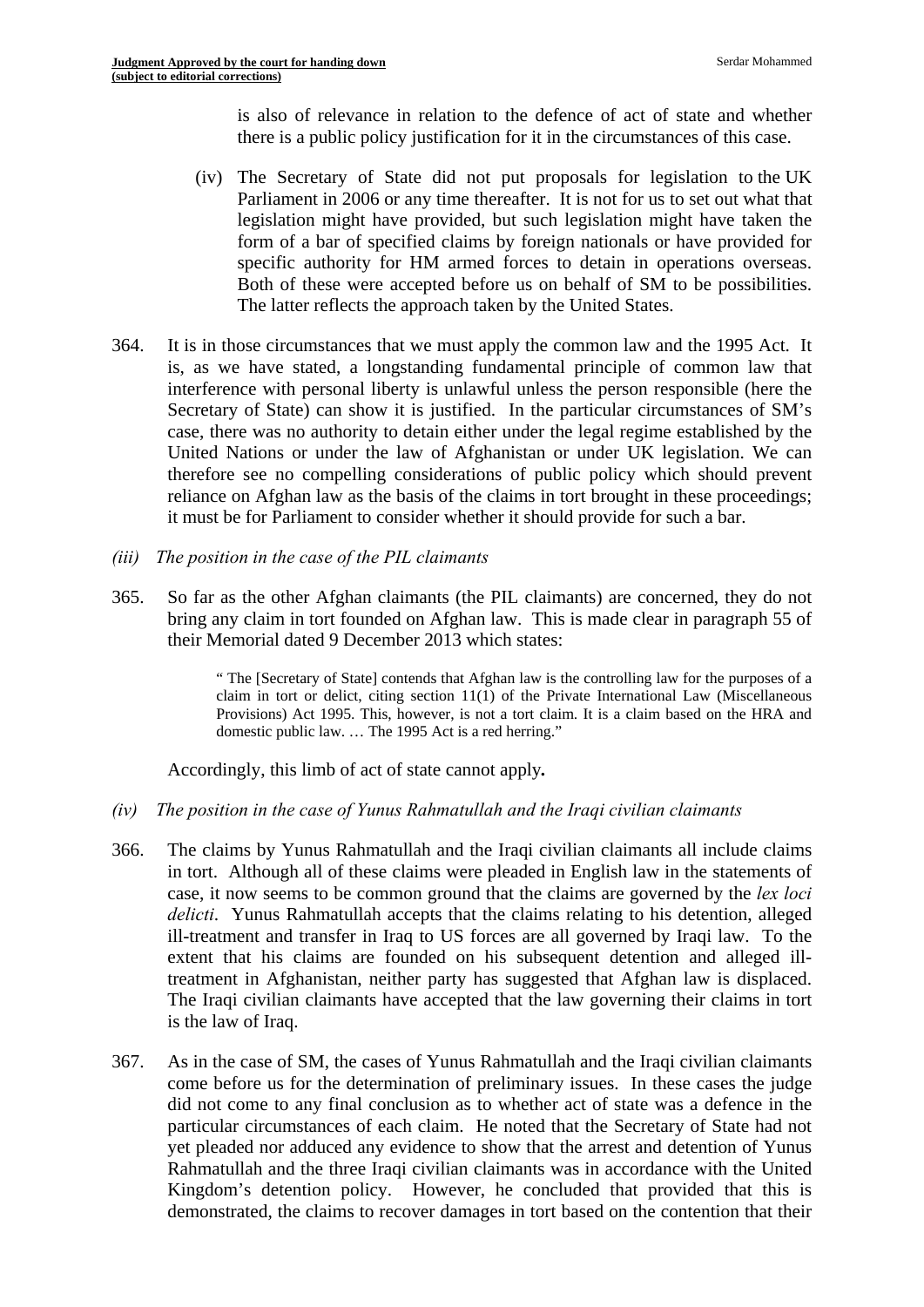detention by British forces was unlawful under the law of Iraq will be barred by the act of state doctrine. This is reflected in the orders made below (see Rahmatullah Order of 21 November 2014, paragraph 3; Iraqi civilian claimants, Order of 21 November 2014, paragraph 2).

- 368. We have taken a different view from the judge as to the scope of the defence of act of state. In due course it will be necessary for a tribunal of first instance to apply such principles as are finally determined to govern this difficult question. On that occasion it will, in our view, also be necessary for that tribunal to consider whether the United Kingdom was under an obligation to detain or intern "for imperative reasons of security" arising from the Security Council resolutions. The existence of such an obligation would, at the very least, be support for the view that the court is here concerned with policy in the conduct of foreign relations. Moreover, this would, in our view, be a highly relevant consideration, notwithstanding that the relevant obligations in international law have not been given effect in domestic law within the United Kingdom. Furthermore, it is to be hoped that the appeal in *Al-Waheed*  pending before the Supreme Court will cast further light on the issue as to the effect of the relevant Security Council resolutions.
- *(e) Article 6*
- 369. Approaching the issue within the context of the ECHR and the Human Rights Act 1998 we come to the same result.
- 370. Access to the courts is a pre-condition to the enjoyment of the procedural guarantees provided by Article 6 ECHR and, accordingly, the Strasbourg court has established the principle that Article 6(1) secures a right to have any claim relating to a person's civil rights and obligations brought before an independent and impartial tribunal (*Golder v United Kingdom* (1975) EHRR 524, at [28] to [36]). The effect of act of state is, of course, to deny such access in the cases where it applies and, as a result, Article 6 ECHR is engaged. The Strasbourg case law recognises that the right is not absolute but is subject to limitations. Contracting States enjoy a margin of appreciation in this regard. However, national courts must be satisfied that the limitations applied do not restrict or reduce the access left to the individual in such a way or to such an extent that the very essence of the right is impaired. Moreover, a limitation will not be compatible with Article 6(1) if it does not pursue a legitimate aim and if there is no reasonable relationship of proportionality between the means employed and the aim sought to be achieved. In addressing what is the legitimate aim which act of state is intended to achieve it is necessary to consider the two limbs of the principle in turn.
- 371. The non-justiciability limb of the rule (which we have discussed at paragraphs 318 to 331) is intended, quite simply, to reflect limitations on the role of the judicial function which are inherent in the allocation of powers under our constitution. The first category of non-justiciability which the Supreme Court identified in *Shergill v Khaira*  ([2014] UKSC 33 at [42]), comprises cases where the issue in question is beyond the constitutional competence assigned to the courts under our conception of the separation of powers. In these circumstances the limitation on access to the courts created by this limb of act of state is clearly intended to achieve a legitimate aim and employs proportionate means. We are not concerned in this case with the second category of non-justiciability identified by the Supreme Court in *Shergill v Khaira*, as the claimants seek to invoke private law rights. For reasons set out earlier in this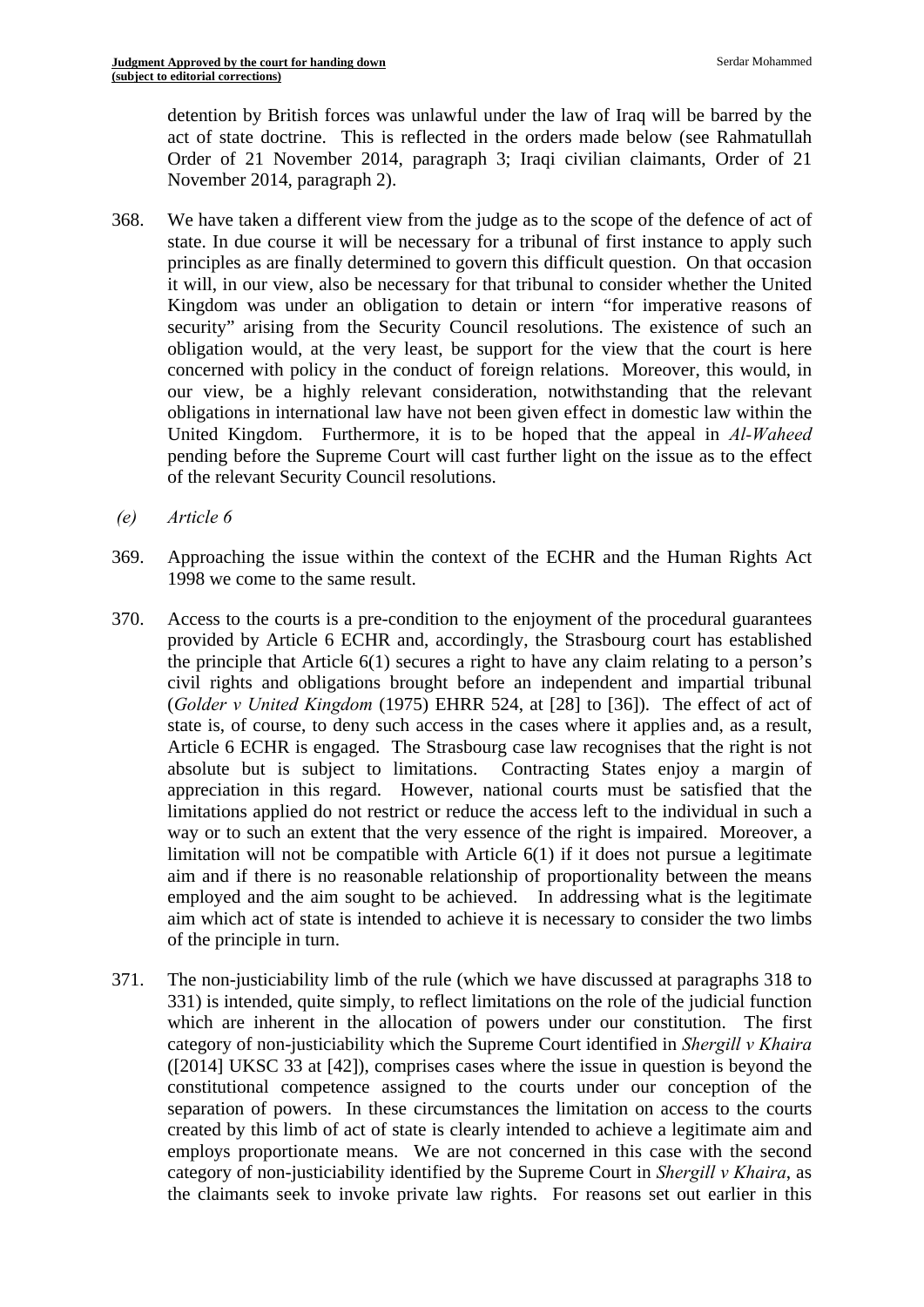judgment, we consider that the principle of non-justiciability does not bar the claims in these proceedings.

- 372. Applying the same principles to the other limb of act of state, we come to the same conclusions as on the application of common law principles. First, we are unpersuaded that barring private law claims in tort could be justified on the ground that it is necessary for the judiciary and the Executive to speak with one voice, when public law claims and claims based on rights under the ECHR arising from precisely the same facts are not barred on this ground. Even if this were to be considered a legitimate objective, the means proposed are not suitable for its achievement. Secondly, to the extent that it is said that claims in tort are required to be barred to prevent the obstruction by the judiciary of the conduct of foreign relations or its implementation, we do not accept that such an objective requires the courts to decline to entertain all private law claims founded on an Executive act done abroad pursuant to deliberate UK policy.
- 373. In view of our conclusion in the case of SM that act of state does not avail the Secretary of State, no Article 6 point arises there.

## *(f) An exception to act of state in cases of grave breaches of international law or human rights law*

- 374. It is necessary to refer to a further submission on behalf of the claimants that the court should, by analogy with foreign act of state, recognise an exception to act of state in cases concerning a grave breach of international law or human rights law (see *Kuwait Airways Corp. v Iraqi Airways Co. (Nos. 4 & 5)* [2002] 2 AC 883; *Belhaj v Straw*  [2014] EWCA Civ 1394). The judge rejected this submission in his judgment in SM's case (at [407] to [408]): see paragraph 315 above.
- 375. It does not necessarily follow that the emerging human rights exception to foreign act of state should have a counterpart in domestic/Crown act of state. The two principles are distinct and, in our view, have different rationales. In particular, the foreign act of state doctrine, as it has developed in this jurisdiction, is founded essentially on the sovereign equality of States (see *Belhaj v Straw* at [64] to [68]). There may therefore be dangers in reasoning by analogy from one to the other. If, however, we are correct in our conclusion that the limb of act of state which operates as a defence to claims in tort is essentially a principle of public policy, we have difficulty in seeing how it could be successfully invoked if the conduct in issue constituted a grave breach of international law or human rights law. In any event, we note that act of state does not defeat a claim under the Human Rights Act 1998.

## **(6) Conclusion on act of state**

- 376. We conclude, therefore, as follows:
	- (1) On the facts alleged by the Secretary of State the claim by SM is not barred by the act of state principle.
	- (2) The issues raised by the PIL claimants are justiciable. As there is no claim in tort the second limb of the act of state principle has no application.
	- (3) In relation to the claims by Yunus Rahmatullah and the Iraqi civilian claimants, the orders of Leggatt J of 21 November 2014 and 10 December 2014 will be